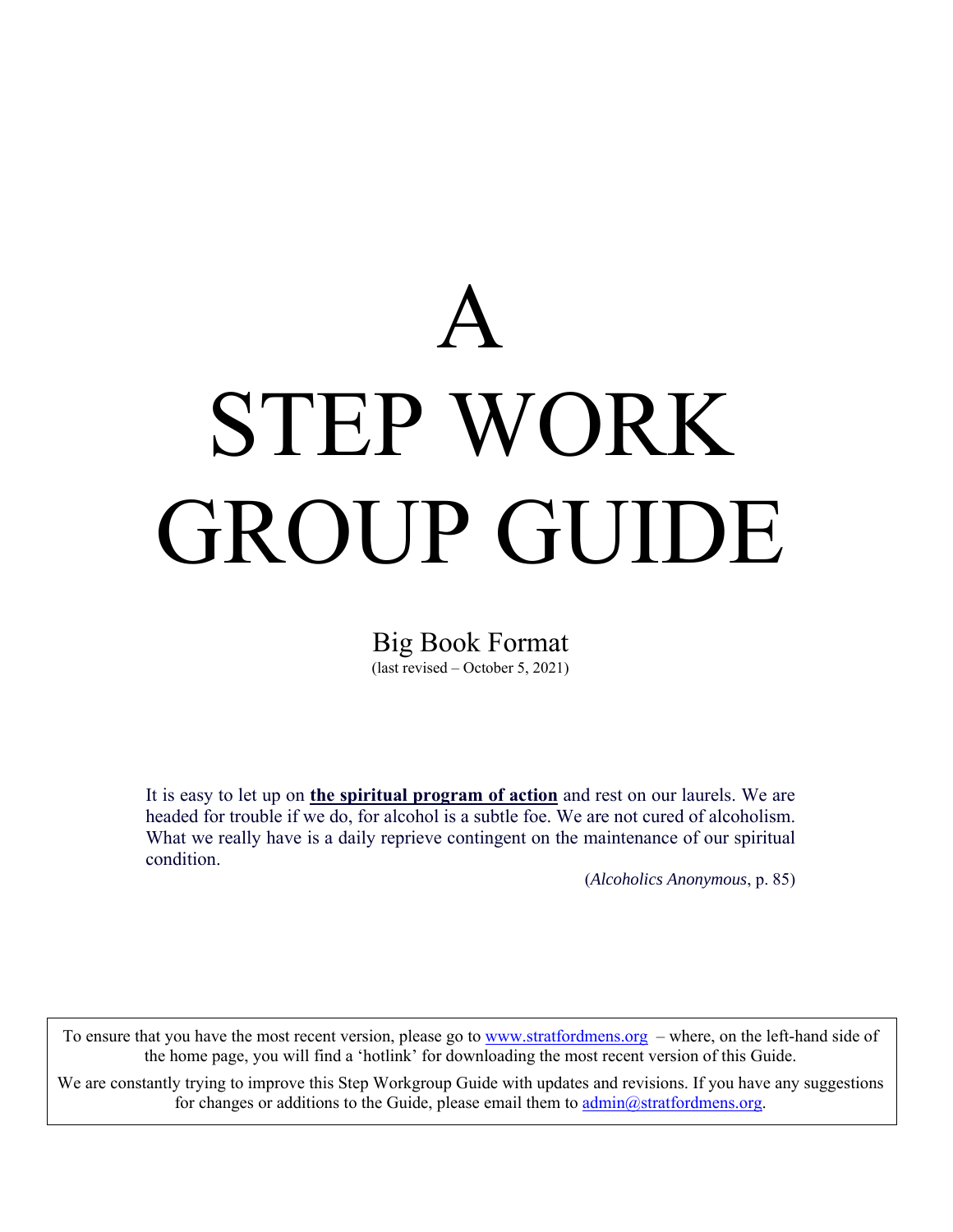# **PREFACE**

# **THE EVOLUTION OF THE** *STEP WORK GROUP GUIDE*

(January 2003 to August 2021)

In 1988, one of my sponsees, Leonard F., was transferred to Dallas, Texas where he continued to work diligently on his sobriety in local A.A. meetings. Len was just 11 months sober when he left and we stayed in touch over the years, talking on the phone occasionally and meeting on those rare occasions when we found ourselves in the same state at the same time.

Around that time, a local A.A. woman, Jennifer W., moved to Texas where she spent several years before returning to Connecticut and, on her return, asked my wife, the Lady Sara, to be her sponsor.

Both Jen and Len occasionally talked about these small groups that got together in Texas for a limited time and with the express purpose of actually *doing* the 12 Steps of Alcoholics Anonymous together (except for the 5<sup>th</sup>) Step which was still to be done with a sponsor).

Sometime in late 2002, I decided that I wanted to try organizing a Step Work Group here in Connecticut and I asked Len to send me a copy of the format used by the groups he knew about and Sara asked Jen if one of her friends in Texas would forward us the outline of how their meetings were organized and the format they followed each week.

Soon, we had these two Texas outlines for Step Work Groups in hand, one of which was six pages long and the other eight pages.

My background includes the frequent creation of agendas for business meetings and, with that experience, I set out to blend the two Texas outlines into one document which necessitated, among other things, editing out a number of specific 'Jesus references' from one of them.

I prepared a format for the first couple of meetings and convinced eight of my A.A. friends (King D., Stuart W., Charles D., JD S., Bobby K., Tom W., Chris S. and Tom F.) to join me in giving this new concept a try. We held the first meeting at my house in January of 2003 and were quite frankly amazed at how interesting and productive these meetings were from the very start.

I had taken some creative liberties while blending the Texas documents, but had preserved the long list of "talking points" that were suggested for discussion at each meeting and, each week, I would hand out the sheets for the next week's meeting. The first major 'working' change to the format happened when my sponsor, King D., came to the third meeting having dutifully done the required readings and then actually written out his answers for each of the suggested "talking points" for that meeting.

This was clearly such an excellent way to prepare for the meeting, that the following week, I moved all the "talking points" from the "meeting" section into the "homework" section (which, up until then, had been exclusively devoted to readings). I did this for each subsequent meeting – right up until the Fifth Step meeting where the "talking points' completely disappeared from both Texas formats.

Our first group took 20 weeks to go through the Twelve Steps and by the end of those sessions, the *Step Work Group Guide* – with the help and suggestions of the participants – had grown to 36 pages. By then, it was also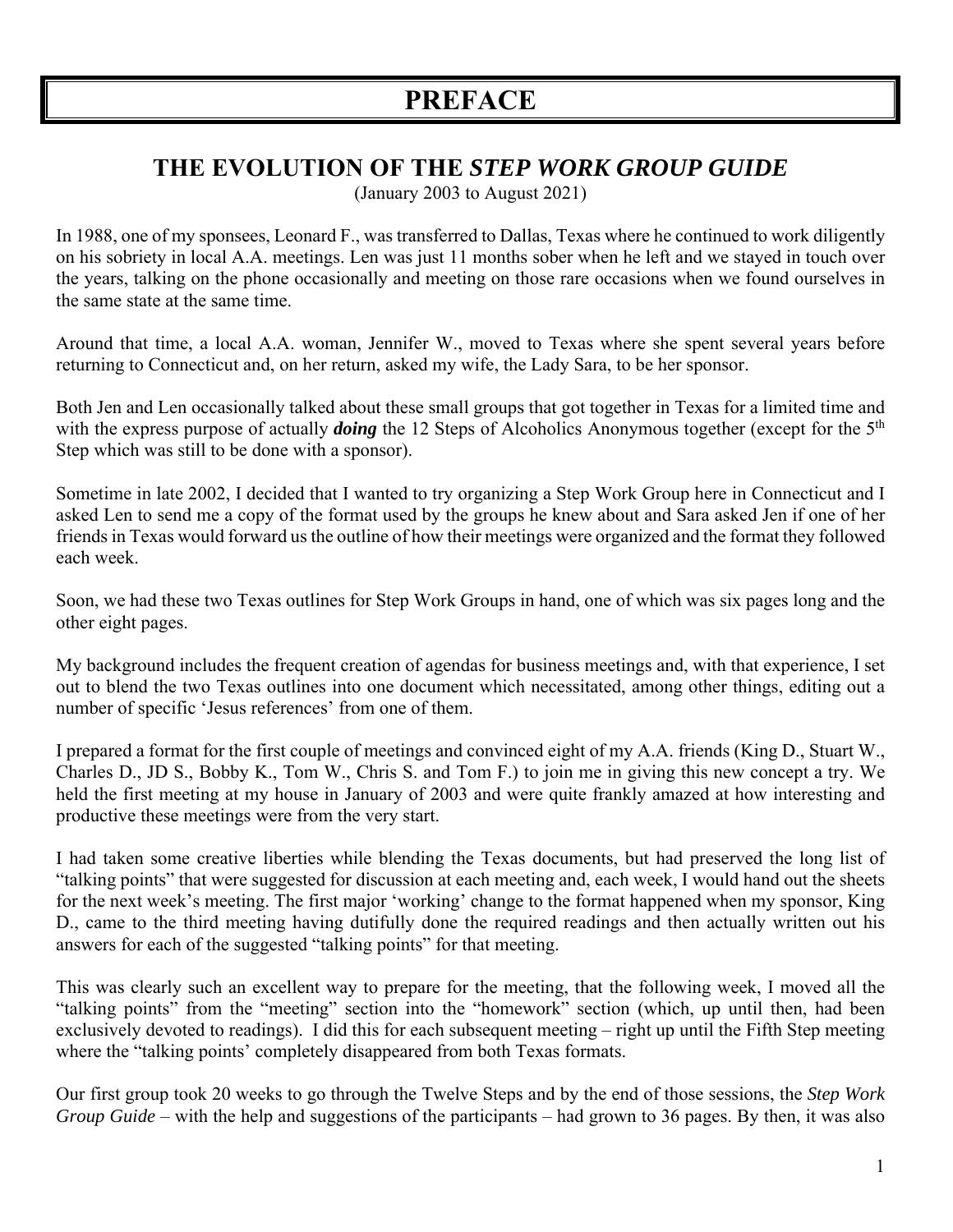clear to me and to the other members of the group that this was one of the most beneficial exercises we had ever done during our time in Alcoholics Anonymous.

Personally, I told people that it was the most important and impactful thing I had done for my sobriety since I had quit drinking – more than 20 years before.

Immediately after the completion of that first group, my Lady Sara took the 36-page document and formed a women's group, taking 20 weeks to go through all of the Steps. They too made suggestions for changes, most of them coming from Sara, Mary Lynn F, Katie W. and Kathy O'S. Simultaneously, Bobby K. had found the first group so helpful that he immediately put together another group and began going through the Steps with them – again, making suggestions for changes to the format as they went along.

But the next big suggestion came a year or two later from Greg W. during the second men's Step Work Group held at my house. Greg lamented that there was no more written homework after the Fifth Step (as mentioned earlier, there were no "talking points" beyond this in the Texas materials which I had started with) and noted that he missed the discipline it brought to the weekly exercises. That was such a valid criticism, I immediately started to scour the Big Book for references and instructions regarding the other Steps, formulating homework questions to reflect what was in the book and what needed to be done.

Over and above these, the most important ongoing contributions to the *Guide*, were the suggestions (perhaps "proddings" would be a better word) from my friend, Stuart W., who insisted that each question had to be easily understandable and accurately reflect what was actually written in the Big Book. Stuart, who has participated in a number of these Step Work Groups over the past 17 years, makes constant suggestions for changes, additions or deletions which we would then argue about before any changes were (or weren't) made. While I have been the writer of this *Step Work Group Guide*, Stuart has been my most helpful editor and his fingerprints can be found on many pages of the final document – which is currently 124 pages long.

Early on, there were complaints that 20 weeks was just too long, so I revised the *Guide* down to 15 weeks, but people reported that this didn't allow them enough time to do real justice to each Step. Given that, I then created a 17-week *Guide*, but again there were complaints of not enough time. That led, finally, to the current 18-week format, which we have been using for the past twelve or thirteen years and which, based on the feedback we have consistently received, people seem to feel is just right.

Most of the 150+ men in my Monday night meeting have participated in one – and frequently more than one – of these Step Work Group, often making helpful suggestions for changes. The most common of these were along the lines of "this question confused us" (a mandatory rewrite) and "how come you didn't have a homework question about this important passage in the Big Book?" (possible rewrite).

Then, as word of the *Step Work Group Guide* (and its availability on our website) spread, the *Step work Group Guide* started to be used in other areas of the country and, I must admit, it is very gratifying to receive suggestions and critiques from people as far away as California for our *Guide* – all of which are given careful consideration and are frequently implemented.

THANKS TO ALL!

"Old Bill" S.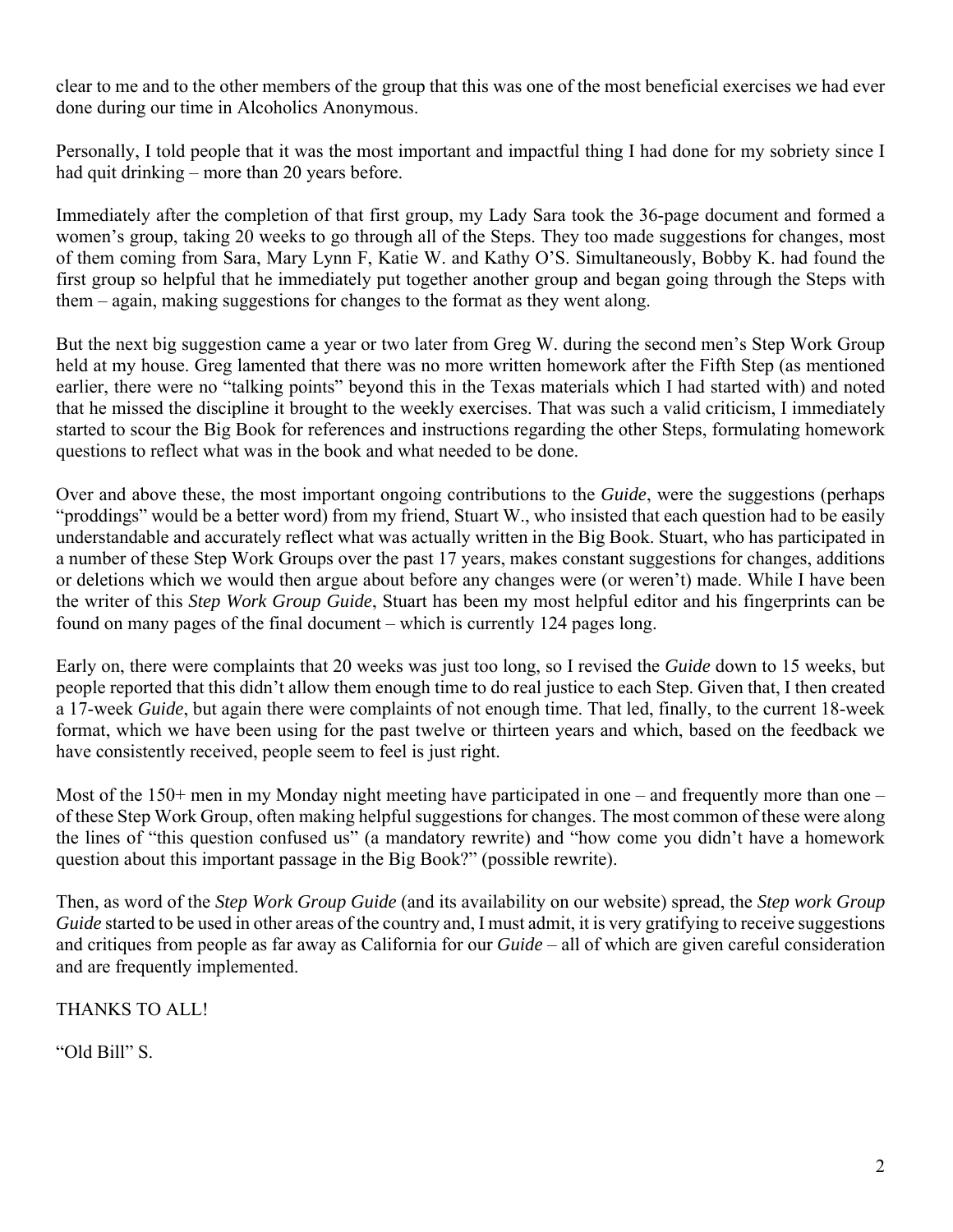# **INTRODUCTION**

The Big Book, *Alcoholics Anonymous*, contains a detailed account of how the authors recovered from alcoholism. The essential foundations of that recovery can be described in two basic premises – the necessity of having a vital spiritual experience as a defense against the first drink and the ongoing need to work with other alcoholics to maintain that defense.

The authors of the Big Book summarized their own vital spiritual experience in the Twelve Steps of Alcoholics Anonymous – found on pages 59-60 of our Book. In addition, the entire front portion of the Big Book – from page xxv though page 164 – contains concrete and specific details on how the original members of AA understood the Steps, how they went about working each of the Steps and what they did to incorporate the Twelve Steps into their lives.

This Guide presents detailed instructions for organizing and running a 12-Step Workgroup based on the guidelines and suggestions found in the Big Book. It attempts to organize those guidelines and suggestions into eighteen comprehensive and manageable segments for use by a small group of recovering alcoholics.

The Guide is written for a Step 'Work' Group, not a Step 'Study' Group. During the meetings, the group will certainly study and talk about the Steps but the real purpose of the group is to help each individual member put that study and talk into action. The Big Book famously counsels:

"The spiritual life is not a theory. *We have to live it*." (*Alcoholics Anonymous*, p. 83)

Based on this strong admonition, this Guide attempts to clarify the "theory" of the spiritual life and to highlight and suggest ways for actually making the Steps – our "spiritual program of action" (p. 85) – a reality in our dayto-day lives.

The format of this Guide was adopted in the belief that it is essential for each recovering alcoholic to take the Twelve Steps as completely and as thoroughly as possible and that one of the best ways to do this is to take the Steps in the way that most closely resembles what worked for our founding members. The exercises in this Guide are designed to help Group members "trace exactly the same path to recovery that was blazed by the earliest members of Alcoholics Anonymous" (p. xxii).

Working the Steps alone may be fine. Doing them with another alcoholic is even better. But working the Steps with a group can be a powerful and life-transforming experience. Group discussion will surely increase your understanding of what is required by each Step and the group will provide tremendous support and encouragement for carrying out the often difficult actions that the Twelve Steps require.

This Guide is not meant to re-write our book, *Alcoholics Anonymous*, or to modify, in any way, the information and directions that are found there. If you find anything here that you think is contrary to what is written in the Big Book, please let us know immediately. If, on the other hand, you think that this Guide has left out some important elements that are found in the Big Book, we would very much like to hear from you.

This Step Workgroup Guide is 'a work in progress' and we actively welcome your suggestions for improvements. After conducting your own Step Workgroup, we encourage you to send us your comments or proposed changes for this Guide (see page 110 of this Guide for details).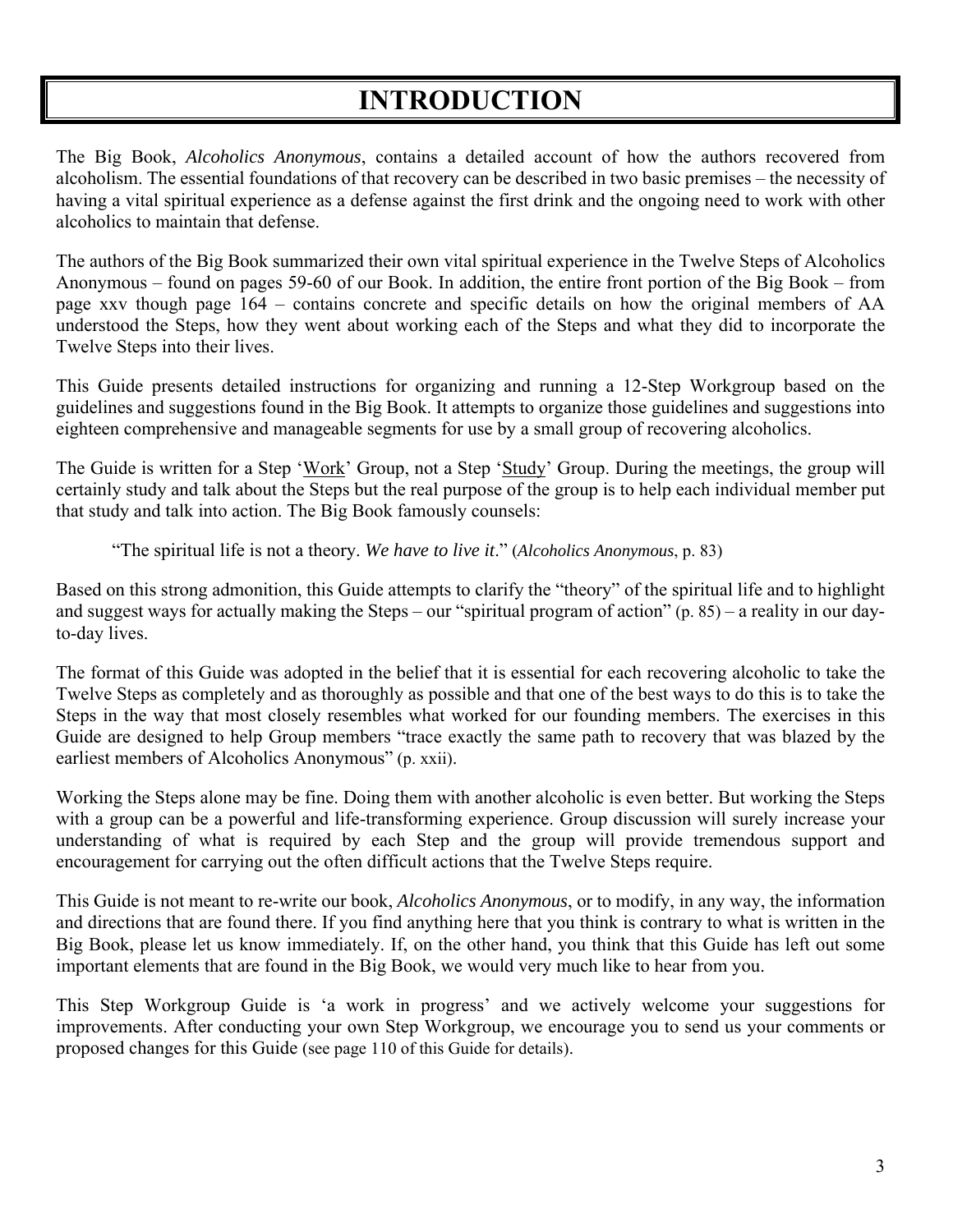# **ORGANIZING A GROUP**

**RECRUITING GROUP MEMBERS**: If you have never done a Step Workgroup in your area before, finding ten people willing to make the commitment may prove challenging. But, if AA's in your area have done even one of these Workgroups in the recent past, you will most likely find it relatively easy to enlist ten new members. It has been our experience that people who finish this 18-week commitment always give it "rave reviews."

Whatever the degree of difficulty in organizing a Step Workgroup, it is critical that you make sure everyone who is invited to join the Workgroup is clearly aware of how much work and dedication is involved in this 18 week commitment. If you haven't done one of these Step Workgroups before, we should warn you, **IT'S A**  LOT OF COMMITMENT AND EVEN MORE HARD WORK! It is also critical to point out that each group member must be able to honestly make the six commitments outlined in the "Business" section of the first meeting (see page 4).

**IT IS RECOMMENDED** that the organizer of the first meeting print up ten or more sets of pages 1 through 13 of this Guide and give them to prospective members.

Giving prospects these thirteen pages will provide them with the important facts they need to know about the Step Workgroup, allow them sufficient time to consider the degree of commitment and work required and, if they decide to join, tell them what readings they need to do in preparation for the first meeting.

*Again, when distributing these first thirteen pages, please do not be bashful about how much commitment and work this Step Workgroup is going to be*. You can't say this too often – "it's a LOT of commitment and EVEN MORE hard work." (And the rewards are even greater.)

**PRINTING THE WORK BOOKS:** If you are organizing a Step Workgroup, either print out this PDF file and, using the instructions below, take that copy to a local printer OR just give your printer the pdf file and print up a sufficient number of Step Workgroup Guides for everyone in your proposed group. Members should be charged the per-copy cost of this printing when they are distributed at the first meeting.

#### **To Print the Step Workgroup Guide Books:**

- Ask the printer to separate out the front cover as a single sheet and then print all the of rest of the pages as double-sided.
- Have the book "coil" bound (sometimes called "wire" bound) with an acetate cover in front and black cardstock on the back

(Note: this type of binding will add almost 50% to the price of each book but we feel that the coil binding is more than worth the added cost – because of the ease of use it provides when writing out homework assignments in the book.)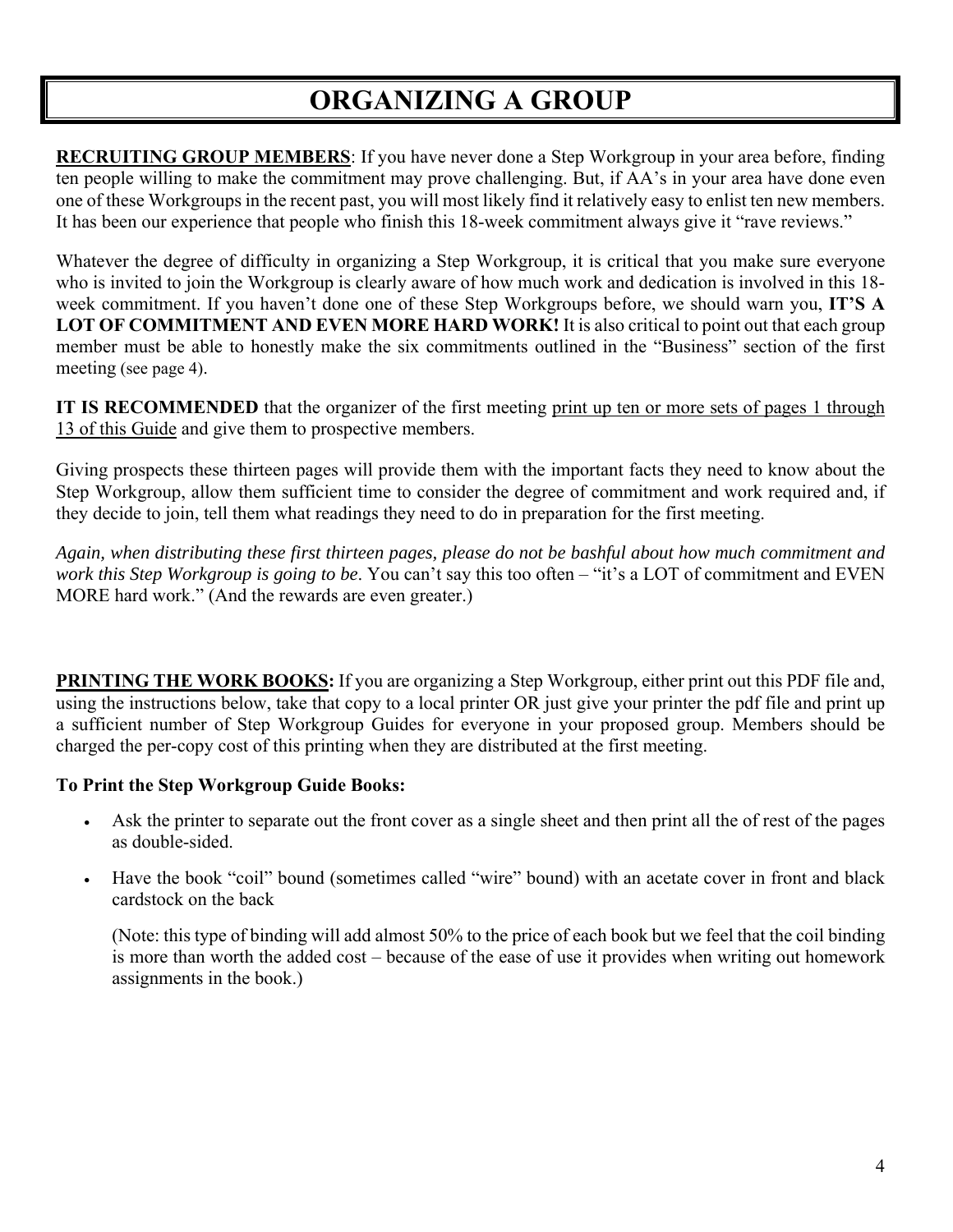# **MEETING #1 – Organization & Commitments**

## **HOMEWORK to be done before Meeting #1**

- **GROUP MEMBERS WILL REVIEW** pages 1 through 13 of this Workgroup Guide.
- **ALSO READ** the "Preface" and the four "Forewords" in the Big Book, *Alcoholics Anonymous*.
	- **NOTE**: All page numbers in this Guide refer to the 4<sup>th</sup> edition of the Big Book, *Alcoholics Anonymous*, published in 2001. If you are using a 3rd edition copy, the page references for "The Doctor's Opinion" will be "off" by two roman numerals because the 4th edition has added a new "Foreword" that is two-pages long. Similarly, the page numbers for "Appendix II: Spiritual Experience" are different in the 3<sup>rd</sup> edition because the "Personal Stories" that make up the second half of the Book have been changed.
	- **WORKBOOKS**: The organizer of the Workgroup will have a sufficient number of copies of this Guide printed and bound and offer them to group members at cost during this first meeting. (For details on how to do this, see page 2 of this Guide.)

# **Meeting #1 DISCUSSION: How the Group Works**

- **READ AND DISCUSS the SUGGESTED PLAN** for the Step Workgroup (as outlined below) and then call for a group conscience on how your Step Workgroup meetings will be organized and operated.
	- To form a group of **NO MORE THAN TEN PEOPLE**. (NOTE: It is strongly suggested that the groups NOT be co-ed because of  $4<sup>th</sup>$  Step issues.)
	- The group will then hold an initial meeting to **AGREE ON A TIME AND PLACE** for all subsequent meetings and for the length of the meeting (usually 90 minutes).
	- Be sure to **CHECK THE CALENDAR** when selecting your dates to avoid (or to compensate for) any holidays and other significant events in group member's lives. (Note: the group as a whole can decide to skip certain "problem" dates such as national holidays or days when several members won't be able to attend.)
	- Each group should decide **HOW THE MEETINGS WILL BE OPENED AND CLOSED**. Some use the AA preamble and the prayers that are common in their area for opening and closing meetings. Others avoid these as being "too much like the regular AA meeting format" and improvise other ways of opening and closing the Step Workgroup meetings.
	- Most groups **ROTATE THE CHAIRPERSON** from week to week.
	- Each member **COMMITS TO COME TO THE MEETING HAVING READ AND STUDIED** those portions of the Big Book which relate to the Step under consideration and having completed the written homework as outlined in the HOMEWORK section that precedes each meeting. (Preferably, this work will *not* be done in a rush the night before or on the day of the meeting.)
	- **READING THE BIG BOOK IS CENTRAL** to this process of working the Steps. This reading necessarily comes before the writing. Read carefully and critically. If the definition of any word is not clear, please look it up in a dictionary. Any questions about the readings should be discussed with members of this group or with your sponsor.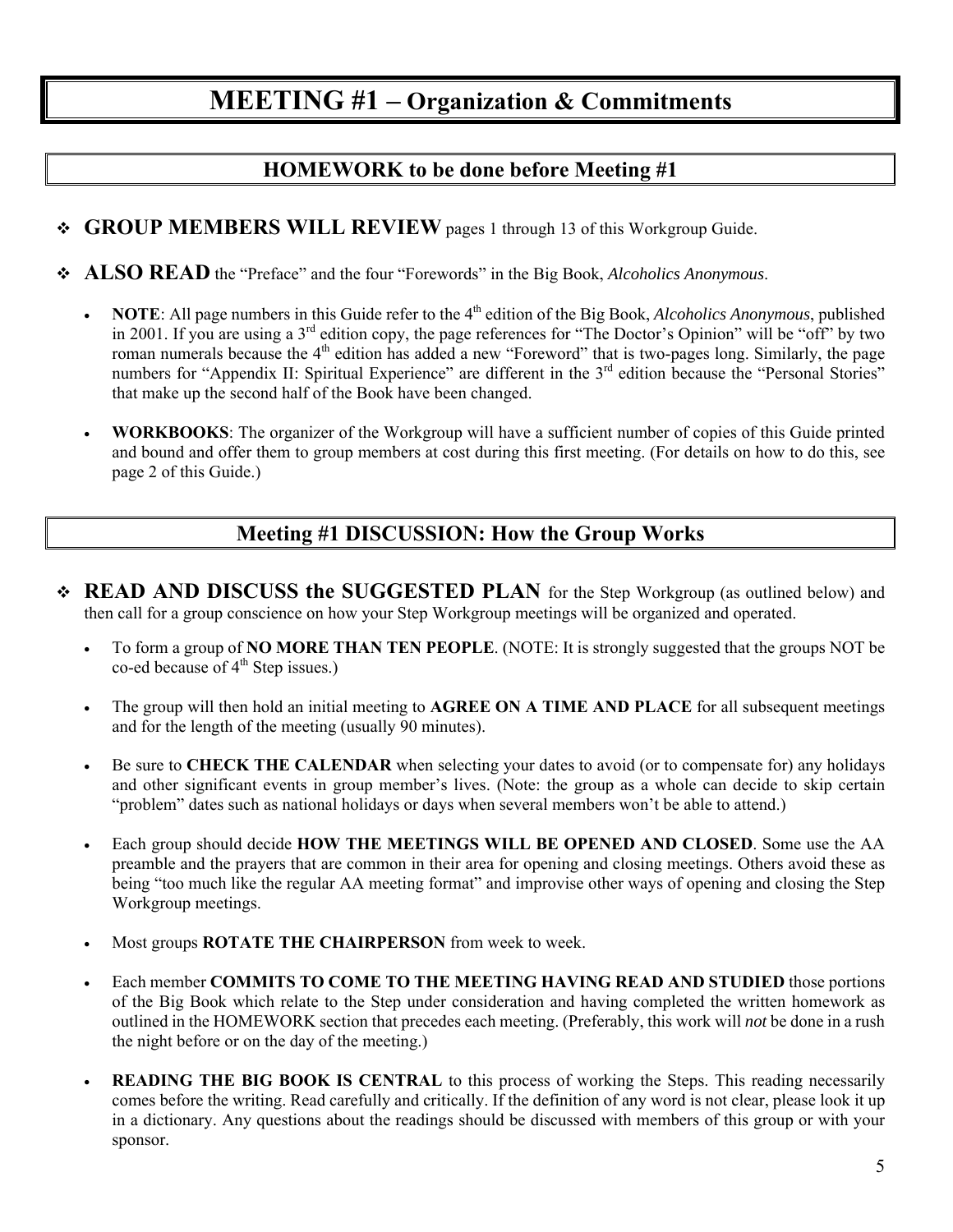## **Meeting #1 - Discussion**

- Group members must **COMPLETE EACH WRITING ASSIGNMENT**. Taking the Steps involves writing. Writing helps to organize your thoughts. It is amazing what previously unknown facts just "show up" when you write them down on paper.
- After the initial meeting, **NO ONE WILL BE ADDED TO THIS GROUP**. If someone has a slip or is not living up their commitments to the group, the group members must decide if it is in the best interest of the group to allow them to continue with the group.
- It is critical that everyone who attends these Step Workgroup meetings **BE AN ACTIVE PARTICIPANT IN THE MEETINGS** – in short, EVERYBODY must get a chance to talk.
- This is an **18-WEEK COMMITMENT**. After completing the Steps, the group will **DISBAND**.

## **BUSINESS – AT THE INTIAL MEETING**:

• **IT IS CRITICAL** that the following **SIX COMMITMENTS** be carefully reviewed, thoroughly understood and sincerely accepted by all group members. *At this first meeting, we usually ask each group member to individually and publicly state their agreement to these six commitments.* 

## **THE SIX COMMITMENTS:**

- **COMMIT** to do the reading and the writing for the Work Group every week *(even if you have to miss the meeting).*
- **COMMIT** to do the Steps as outlined in the Big Book, A*lcoholics Anonymous*.
- **COMMIT** to stay with the group through all eighteen meetings.
- **COMMIT** to making telephone or personal contact with one or more members of the group during each week that the Steps are being taken – sharing your problems or experience with the homework assignment for that week.
- **COMMIT** to attend each meeting except for RARE and EXTREMELY UNUSUAL circumstances. (If a member cannot be present, another member should be called and advised of the problem so that the group is informed about your absence. It should be understood that everyone will probably have one or two absences and that perfect attendance is not *absolutely* required.)
- **COMMIT** to respect the confidentiality of each group member: "What you hear here, stays here!"
- **EXCHANGE** phone numbers and addresses. (Some groups also exchange email addresses.)
- **DISCUSSION AT THE INITIAL MEETING,** all group members will then discuss the "Preface" and the four "Forewords" to the Big Book, *Alcoholics Anonymous*. An open discussion of the "Preface" and the "Forewords" should touch on the following:
	- The statement (and the *italics*) in the "Foreword" to the First Edition that "the main purpose of this book" is to "show other alcoholics *precisely how we have recovered*" from alcoholism."
	- For clarity's sake, this statement should be compared to the language used on page 29 at the end of Chapter Two where it states: "Further on, clear cut directions are given showing how we recovered."

**DISCUSS** the early history of AA as outlined in the "Foreword" to the Second Edition.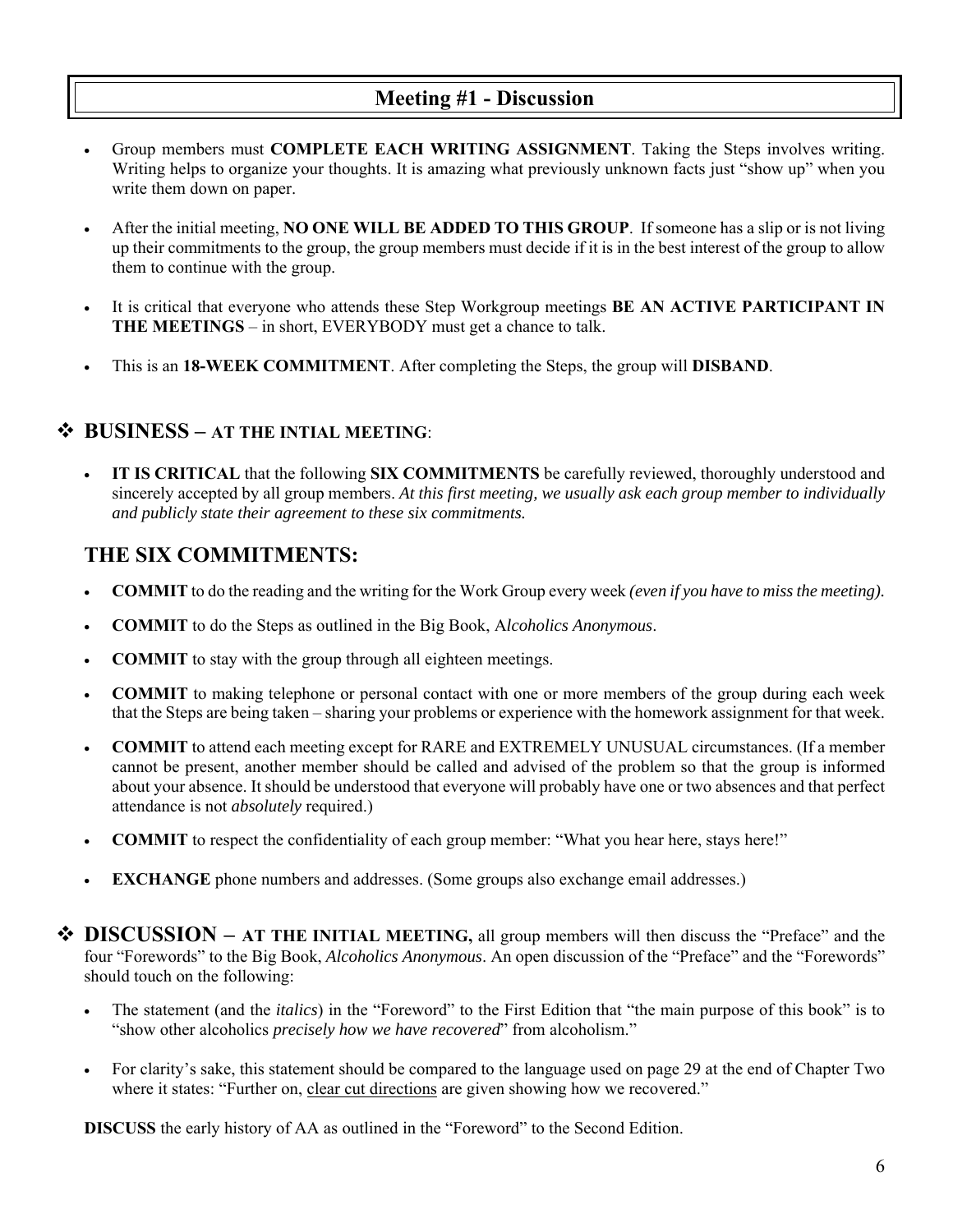**DISCUSS** the two key elements "vital to permanent recovery" that are mentioned in relation to the story about the physician at the bottom of page xvi and the top of page xvii.

**DISCUSS** the introduction of the Twelve Traditions as mentioned on page xix.

**REVIEW** the homework assignment for Meeting #2.

#### **READ ALOUD:**

The following are the basic premises of the AA program which may not be so obvious on a 'first reading' of the Big Book, but they will hopefully become clear to you as the group progresses through the next seventeen weeks of homework and meetings:

- **1. Once an alcoholic starts drinking, there is no stopping** (The Doctor's Opinion and throughout the Big Book) but the REALLY perplexing question is: **Why do alcoholics start drinking in the first place** – when they have no alcohol in their body? (pp. 5-6, 22-25 and throughout the Big Book).
- **2.** We are convinced that because of a "**peculiar mental twist**" (p. 33), "**we are without defense against the first drink**" (pp. 24, 43 and elsewhere) and it is "**the mental states that precede a relapse into drinking [that] obviously… is the crux of the problem**" (p. 35).
- **3.** We can only call this peculiar mental twist, this defenselessness, this "**insidious insanity of that first drink**" (p. 8), "**plain insanity**" (p. 37) and admit that our behavior has "been **strangely insane**" (p. 38) when it comes to the first drink. For alcoholics, there is a "**subtle insanity** which precedes the first drink" (p. 40).
- **4.** The only way we can be **restored to sanity** is by having a "**vital spiritual experience**" (p. 27), we must "**pursue the spiritual remedy**" (p. xvi), "**we must find a spiritual basis of life – or else**" (p. 44 and throughout the Big Book), **our "defense must come from a Higher Power**" (p. 43). *[NOTE that the 3rd and 11th Steps refer to this Higher Power as "God as we understood Him," a concept more fully explained in*  Appendix II: Spiritual Experience *(pp. 567-568).*
- **5. The Twelve Steps** outline how we have acquired this vital spiritual experience, this spiritual basis for our lives. The Twelve Steps represent **the "spiritual answer and program of action**" (p. 42) that has saved us.
- **6.** Further, to preserve the ongoing effectiveness of this spiritual solution, it is "**imperative to work with others**" because "**faith without works is dead**" (p. 14) and "**When all other measures failed, work with another alcoholic would save the day**" (p. 15).
- **7.** Finally, "**our real purpose is to fit ourselves to be of maximum service to God and the people around us**" (p. 77). The Big Book could not be clearer that having a "vital spiritual experience" results not only in the fact that we are able to stop drinking but also that we gradually turn away from selfishness and selfcenteredness ("the root of our troubles" p. 62) and begin to focus our lives on the ways in which we can be "**useful to others**" (p.19 and more than seventy other places in the Big Book – see pages 109-111 of this Guide for a comprehensive list).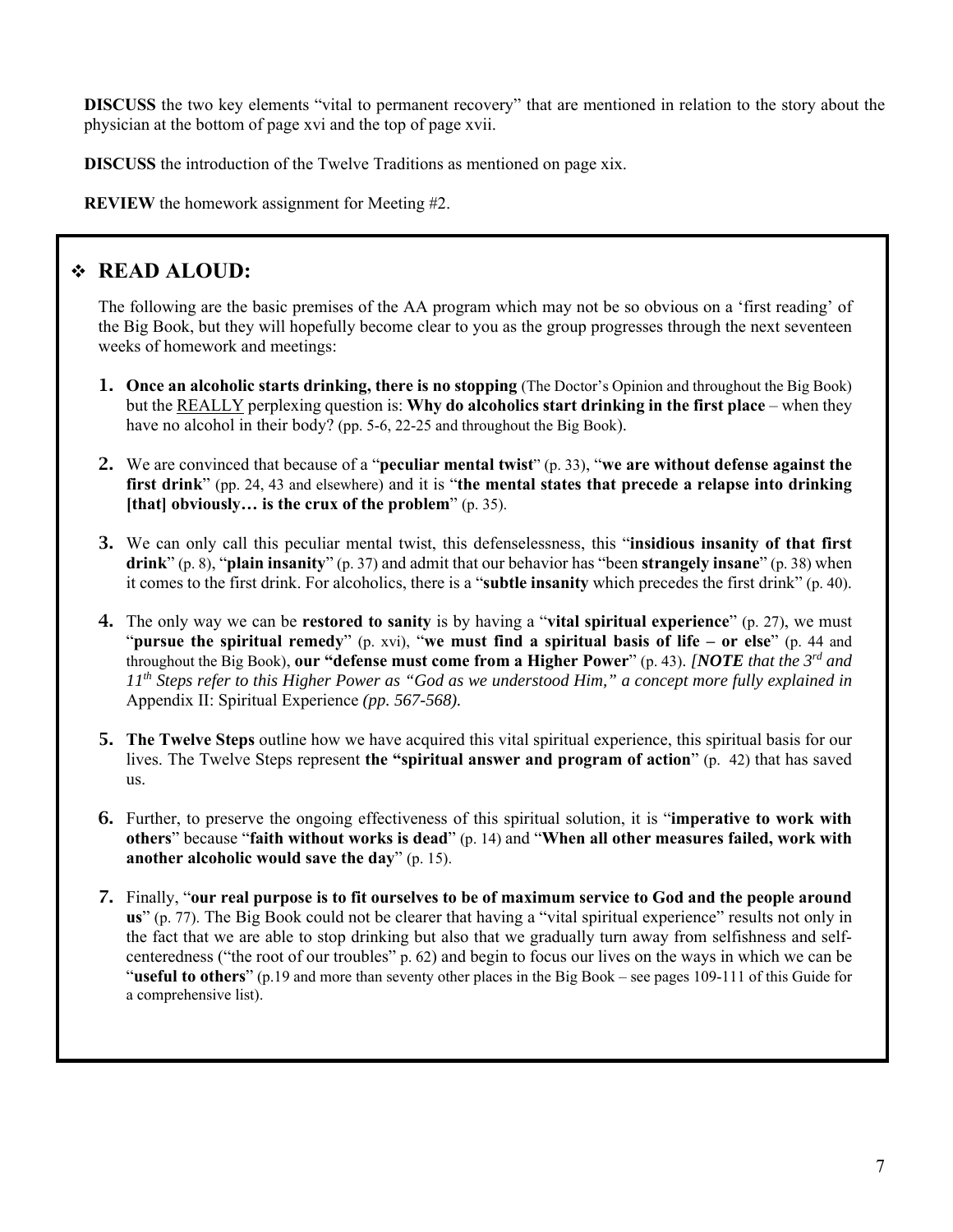# **MEETING #2 – The First Step (The Doctor's Opinion + Bill's Story)**

## **HOMEWORK to be done before Meeting #2**

- **<b>READ** "The Doctor's Opinion" (pp. xxv-xxxii) and "Bill's Story" (pp. 1-16) in the Big Book.
- **❖** UNDERLINE or highlight what seems important to you.
- **CAREFULLY NOTE** the *italics* in the text (authors use italics to indicate greater importance).
- Having read these two chapters, go back and **ANSWER THE FOLLOWING QUESTIONS BY WRITING** brief answers to each one.

#### *PLEASE NOTE: this Workbook provides some space for you to write your answers below the questions, but do not feel limited by the space provided. You can also write ON THE BLANK SIDE OPPOSITE EACH PAGE or even in a separate notebook.*

1. Consult at least one dictionary and write down the best definition(s) you can find for the words "powerless" and "unmanageable."

**"THE DOCTOR'S OPINION"** presents a medical diagnosis of alcoholism and makes suggestions regarding the cure.

2. In their commentary on the letter, the authors of the Big Book almost casually mention that the alcoholic's mind is "abnormal" (p. xxvi). What does this mean to you?

3. In their commentary on the Doctor's letter, the authors of the Big Book say "any picture of the alcoholic which leaves out this physical factor is incomplete" (p. xxvi). How important do you think this factor is and why?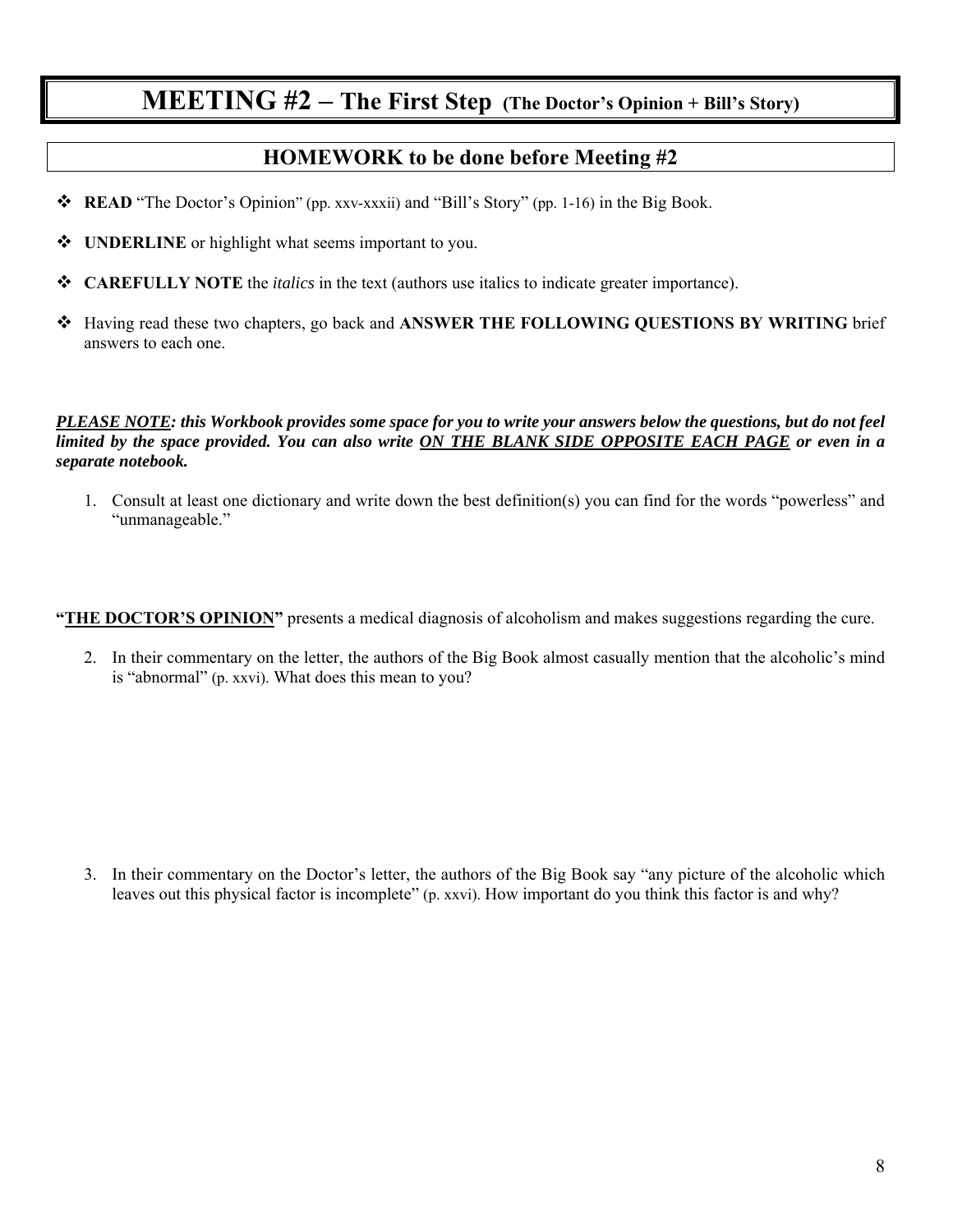4. What is the best definition you can find of the word "allergy"? Is that what the doctor means when using that word and how does he think this "allergy" works in alcoholics? (pp. xxviii-xxx)

5. The doctor calls "alcoholics" people who are "restless, irritable and discontented" even before they drink (p. xxviii). Is this an accurate description of yourself before AA? If so, provide some examples. How about now?

6. The doctor claims that these feelings of being "restless, irritable and discontented" are relieved by "a few drinks" which produce a "sense of ease and comfort" (pp. xxviii-xxix). Does this pattern sound familiar to you? How did taking "a few drinks" affect you?

7. These few drinks then lead to the "phenomenon of craving" which leads to more drinking. This escalation is "beyond [the alcoholic's] mental control" (pp. xxix-xxx). Can you identify with this pattern of drinking? How did it work in your experience?

8. The doctor says that "allergic types can never safely use alcohol in any form at all" (p. xxviii) and that "relief" is dependent on "entire abstinence" (p. xxx). Are you thoroughly convinced that total abstinence is the only solution to your drinking problem? If so, why do you now believe that you can't take even ONE drink?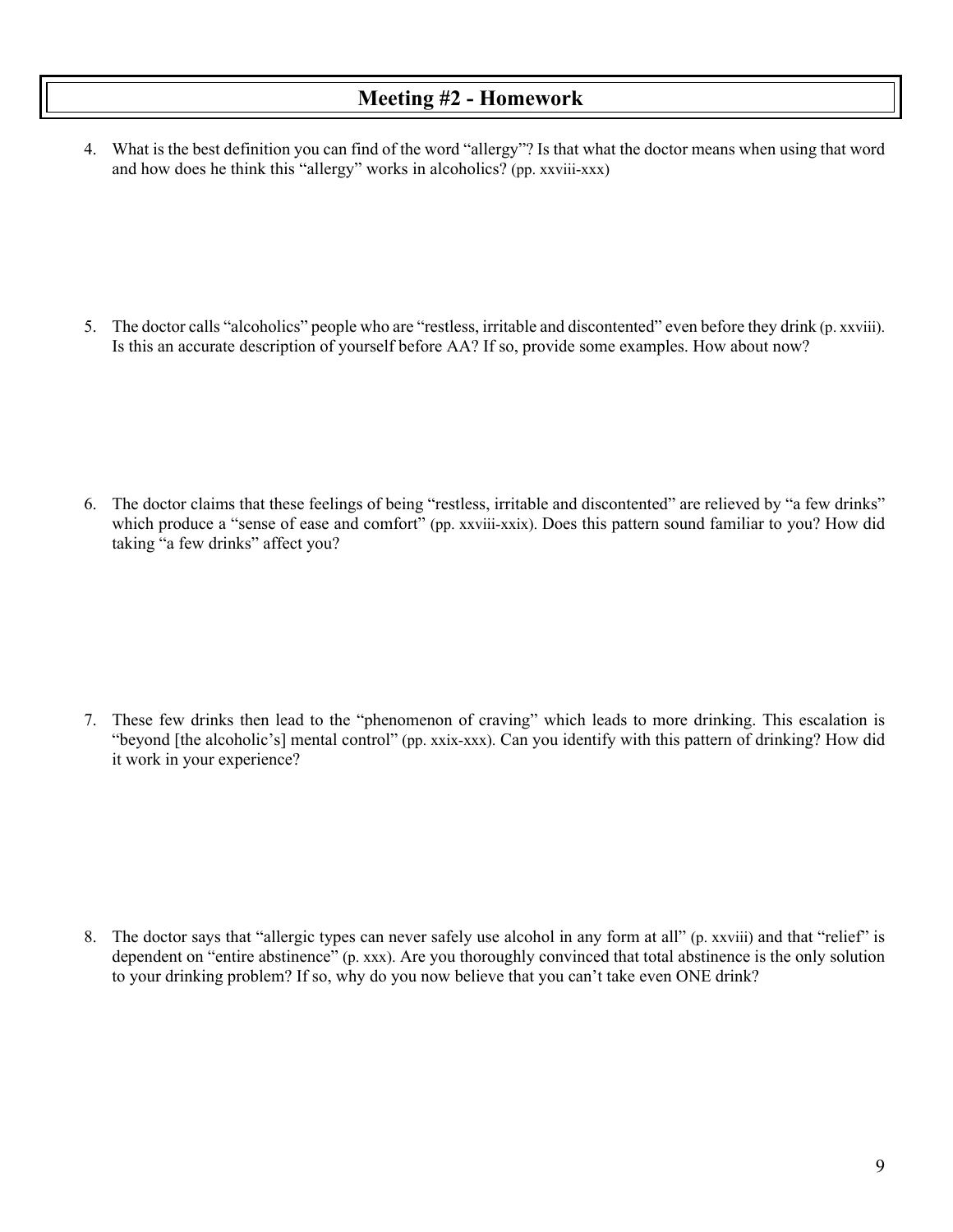- 9. The doctor says that an "entire psychic change" must occur (p. xxix). What is a psychic change?
- 10. Why is "something more than human power… needed to produce the essential psychic change" (p. xxix)?

11. Although the doctor admits "the classification of alcoholics seems most difficult," he then mentions five "types" of alcoholics. (p. xxx). What are they and where do you think you might fit into this outline?

12. Did you find anything in this chapter that you could not agree with or that you could not accept?

*[NOTE: this same question will recur in most weekly homework assignments. We know that some AA's do not feel it is appropriate to question the wisdom of the Big Book but we also know that unless people get a chance to openly state and discuss their disagreements with our basic text that those disagreements may well linger as "reservations" to the program and may eventually lead to the next drink. We therefore feel it is best to openly acknowledge these issues rather than to try to pretend that they do not exist.]* 

13. What was of particular significance to you in this chapter?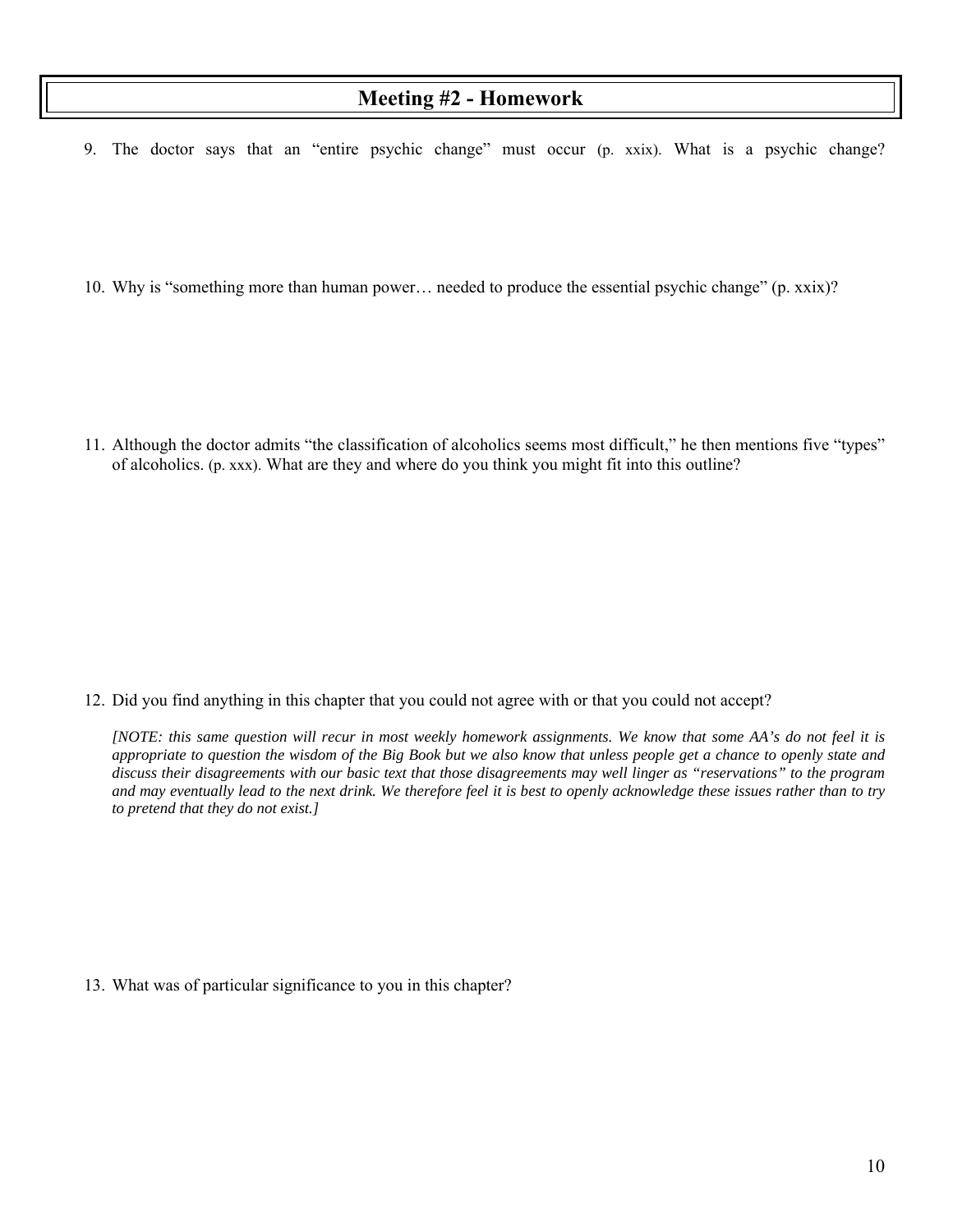## **Meeting #2 - Homework**

**"BILL'S STORY"** is the personal history of Bill Wilson, mentioned in "The Doctor's Opinion" as "one of the leading contributors to this book [who] came under our care" (p. xxvii).

14. Did your drinking life have a "roller coaster" effect (up and down) like Bill's or was your progression into alcoholism more or less straight downhill?

- 15. How many times did you quit "forever" (p. 5)? How well did that work?
- 16. Did you ever have suicidal thoughts (p. 6)? If so, how close do your think you really ever came to suicide?

17. Were you ever hospitalized or treated medically for your alcoholism (p. 7)? If so, list some details of that treatment.

18. Why is "self-knowledge" (p. 7) not a successful way to treat alcoholism?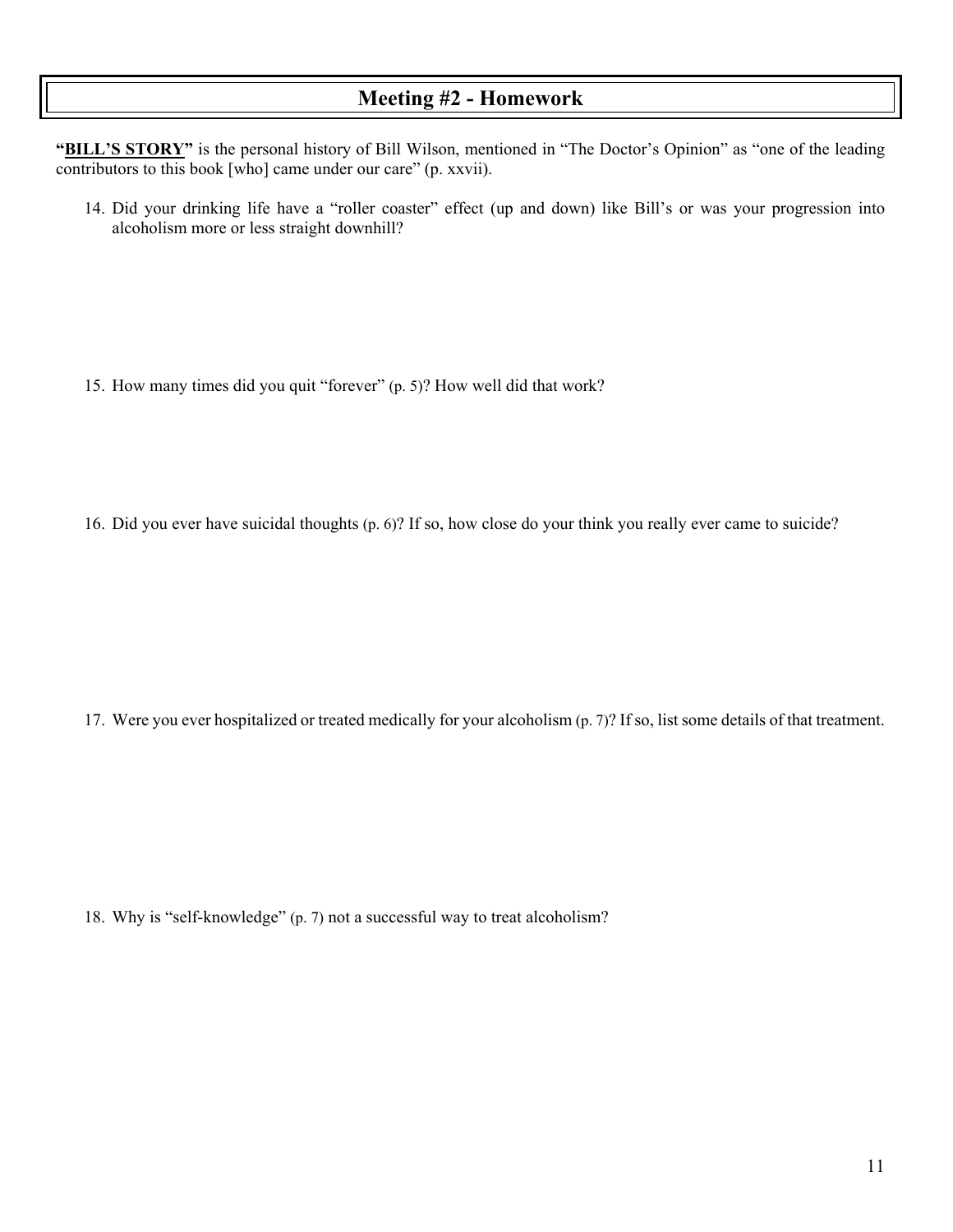19. How had Bill's "friend" been "raised from the dead" when "his human will had failed" (p. 11)?

20. What statement by his "old school friend" hit Bill hard (p. 12)? Why was this statement so important to Bill?

21. What were the four "essential requirements" needed for Bill's recovery (pp. 13/ 14)?

22. What is the importance of "Faith without works was dead" (p. 14)?

23. What is the ultimate thing that helps alcoholics to stay away from the next drink ("when all other measures fail"  $- p. 15$ ?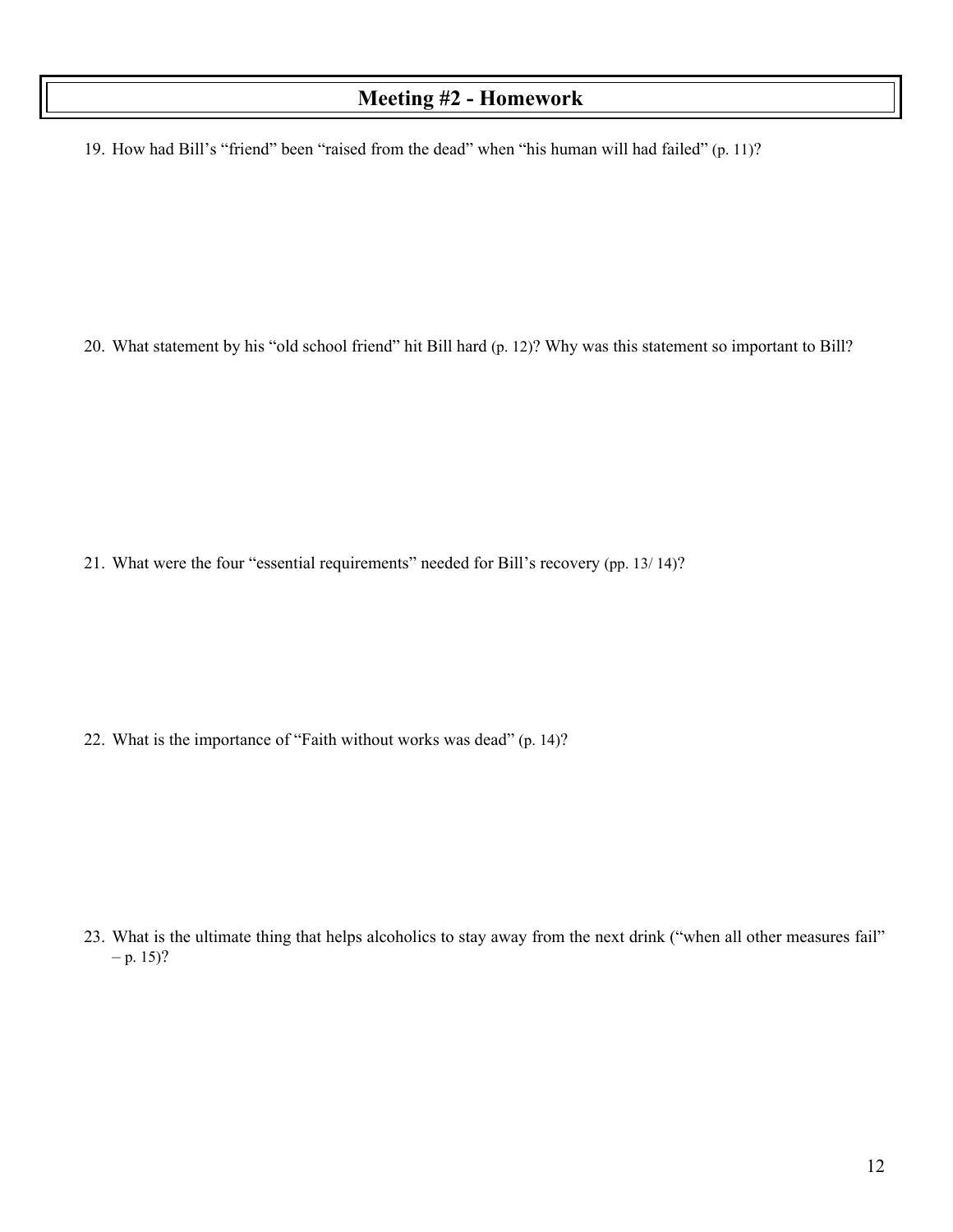24. Did you find anything in this chapter that you could not agree with or that you could not accept?

25. What was of particular significance to you in this week's readings?

26. List five ways in which you were powerless over alcohol.

27. What were the five worst things that you have done as a result of being powerless over alcohol? *[NOTE: These "five worst things" will only be shared at a group level if YOU decide that it is appropriate to do so. This list is primarily for YOU to get in touch with the problems and the evils that alcohol caused in your life.]* 

28. If you are still TRULY powerless over alcohol then that truth should result in several practical and concrete actions in your life. List five suggestions that you have followed since joining AA (for instance, gotten the booze out of the house, stayed out of bars, etc.) because you are powerless over alcohol.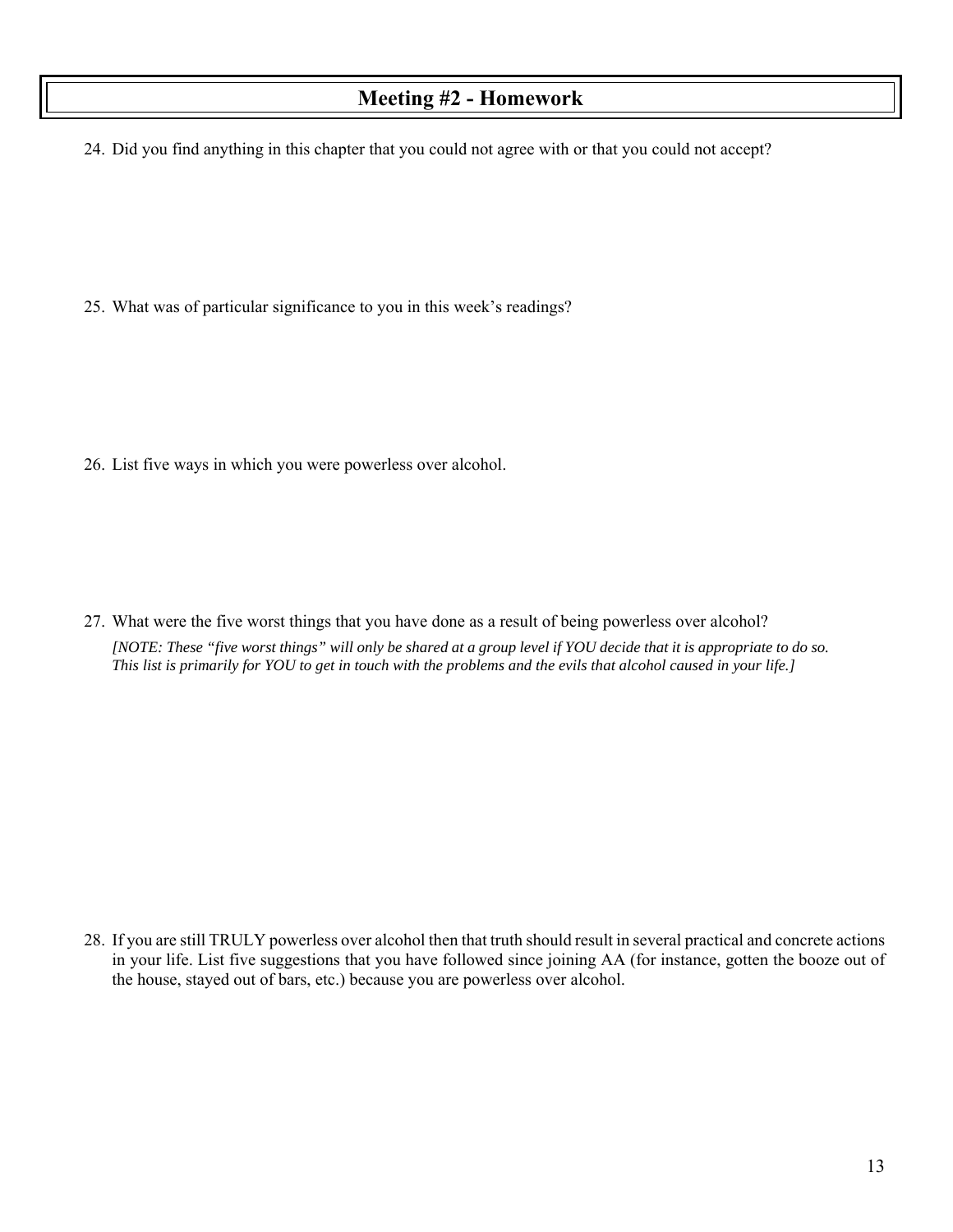#### **Meeting #2 - Homework**

29. Are there any practical and concrete suggestions for action that you have been given during your time in AA that you have NOT taken (for instance, getting the booze out of the house, staying out of bars, etc.)? If so, what are they?

30. The  $12<sup>th</sup>$  Step says "having had a spiritual awakening as the result of these steps..." and Appendix II in our Book on "Spiritual Experience" notes that "most of our [spiritual] experiences are… [of] the 'educational variety' because they develop slowly over a period of time."

*(Because of the critical and central importance of this "awakening" for your recovery, you will be asked the following question at the end of each week's homework. While it may be difficult to identify much spiritual progress in yourself this week, we are hoping that your answers will become more meaningful as each week goes by.)* 

Has this exercise on the 1<sup>st</sup> Step contributed to or helped you develop your 'spiritual awakening'?

If so, how?

**READ** through the outline for Meeting #2 on the next page and then review what you have written so far this week in preparation for that meeting. *Write down below the number(s) of any question(s) that caused you difficulty or that raised questions in your mind.*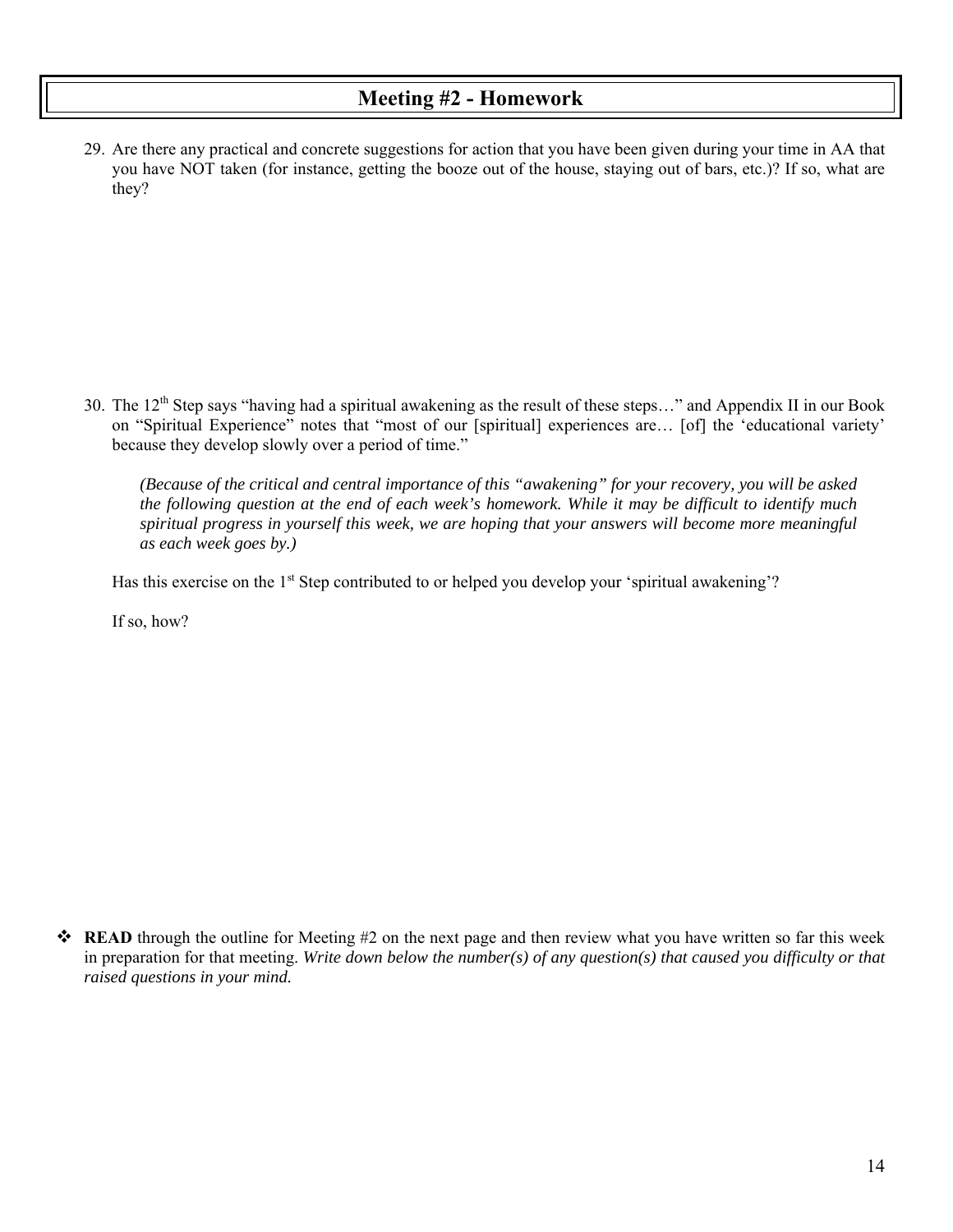# **MEETING #2 - Discussion**

#### **The First Step (The Doctor's Opinion + Bill's Story)**

#### **STEP ONE: WE ADMITTED WE WERE POWERLESS OVER ALCOHOL – THAT OUR LIVES HAD BECOME UNMANAGEABLE.**

**DISCUSSION TEXTS:** *The Doctor's Opinion* and *Bill's Story*.

- **1. OPEN THE MEETING** by going around the table and having each group member quickly report on whether they (a) did the reading, (b) did the writing and (c) were in contact with other group members discussing these exercises during the past week.
- **2. THEN HAVE A BRIEF DISCUSSION** of any problems or interesting experiences people might have had in reaction to last week's meeting. (approximately 10 minutes)
- **3. DISCUSS** any of the first 24 numbered questions from last week's writing assignment that may have *caused you difficulty* or *raised questions in your mind*. [**NOTE**: there is not enough time in the meeting to discuss ALL of these homework questions thoroughly. So, it is recommended that the group confine discussion to those questions that people had trouble with (or that they found particularly interesting) before moving on to questions 25-30. It is, however, important that everyone be given a chance to share on these questions during the meeting.]

**DISCUSS** with the group – *in so far as you feel it is appropriate at a group level* – your answers to **questions 25, 26, 28, 29 & 30** from the homework assignment.

Whatever is brought up, **BE SURE TO DISCUSS** any positive answers that members might have had to the questions: "Did you find anything in these readings that you could not agree with or that you could not accept?"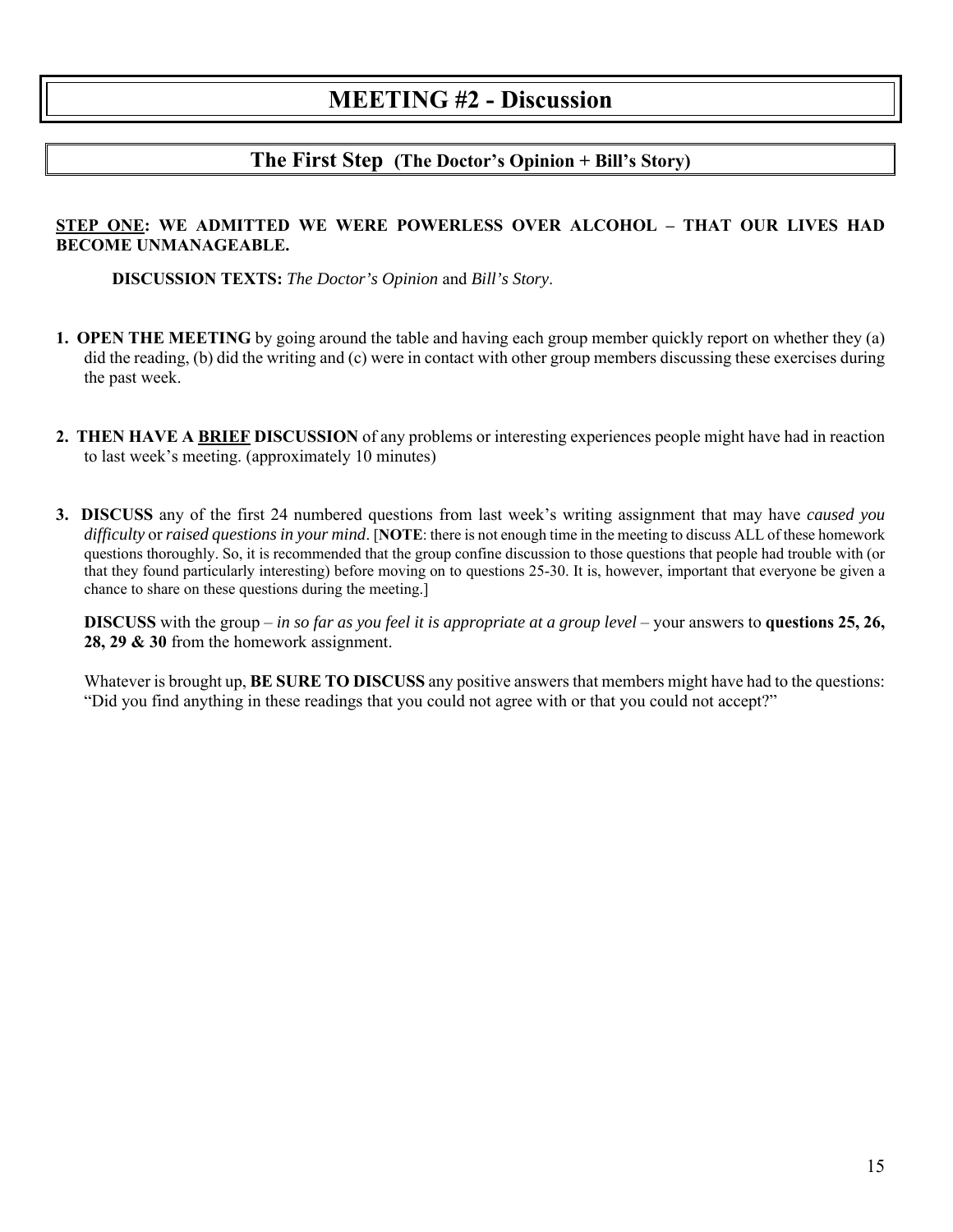# **MEETING #3 – The First Step (There is a Solution + More about Alcoholism)**

## **HOMEWORK to be done before Meeting #3**

- **READ** "There is a Solution" (pp. 17-29) and "More About Alcoholism" (pp. 30-43) in the Big Book.
- **EXECUTE** STATE OF highlight what seems important to you.
- **CAREFULLY NOTE** the *italics* in the text (authors use italics to indicate greater importance).
- **NOTE:** There are elements in these readings (most especially in "There is a Solution") that speak directly to Step Two. We will be revisiting those portions of that chapter in the fourth meeting – when we discuss Step Two. While doing this week's readings, please keep your focus on the 1<sup>st</sup> Step (*We admitted we were powerless over alcohol – that our lives had become unmanageable*).
- After reading the two chapters, go back and **ANSWER THE FOLLOWING QUESTIONS BY WRITING** brief answers to each one:

#### **"THERE IS A SOLUTION"** (hint: it's spiritual)

1. Define the three types of drinkers mentioned on pages 20-21. Do you identify with any of these types? What kind of drinker were you?

2. Can you identify with the picture of an alcoholic on page 21 that starts "Here is the fellow…"? If so, write down three ways that you identify.

3. What is the "riddle" that the authors of the Big Book can not answer? (p. 22)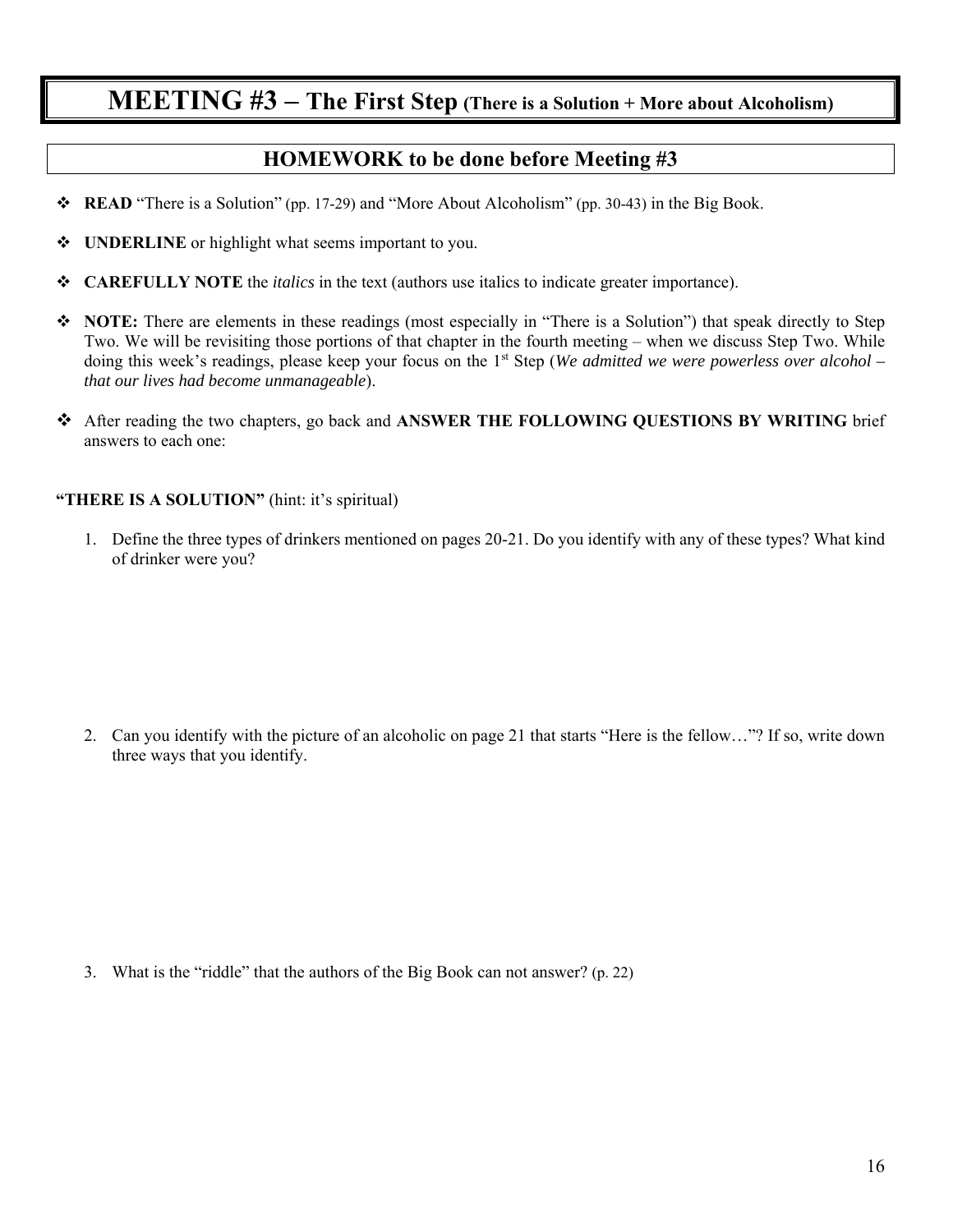#### **Meeting #3 - Homework**

4. What does it mean when it says on page 23, "Therefore, the main problem of the alcoholic centers in his mind rather than in his body"? Did you think that alcoholism was a *physical* addiction?

5. When the Big Book says that "we are without defense against the first drink" (p. 24), does that mean COMPLETELY defenseless? Write a detailed statement defining the degree of your defenselessness.

6. Did you find anything in this chapter that you could not agree with or that you could not accept?

7. What was of particular significance to you in this chapter?

#### **"MORE ABOUT ALCOHOLISM"**

8. Do you still entertain the idea that someday you will be able to "control and enjoy [your] drinking" (p. 30)? Were you EVER successful (however limited) in controlling your drinking? If so, provide some details here about how you did this.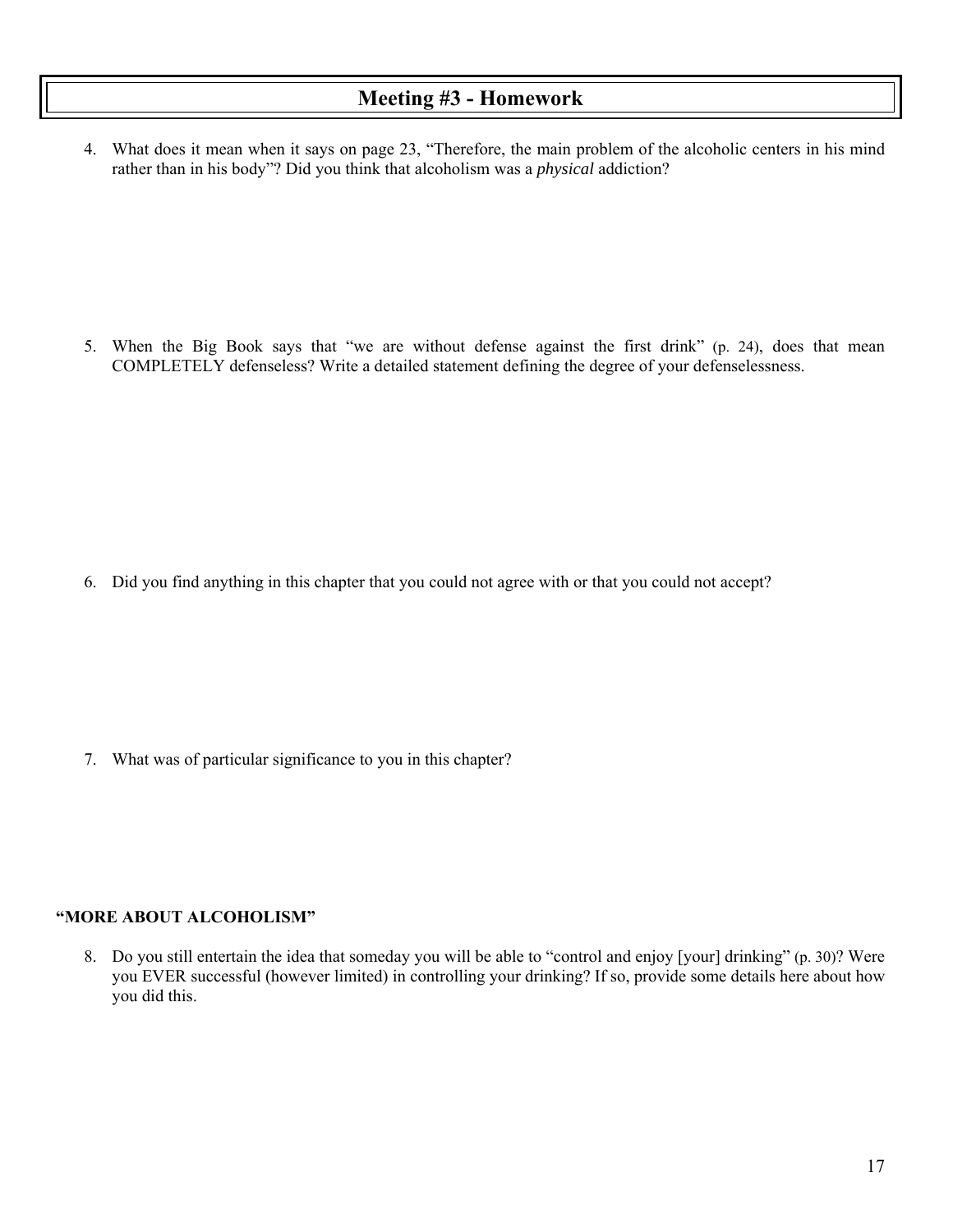- 9. Why does the Big Book say that alcoholism is "a progressive illness" (p. 30)?
- 10. How many of the methods for controlling drinking mentioned on page 31 have you tried?

11. In the story about the "man of thirty" that starts on page 32, do you find the comment, "Once an alcoholic always an alcoholic" (p. 33) convincing? If so (or, if not) write down five reasons for your answer.

12. Note the use of the terms "real alcoholic" and "potential alcoholic" on pages 33 & 34. See also the reference in "Bill's Story" on page 2. What is the difference between a "real" and a "potential" alcoholic and how is it relevant to you?

13. Does Jim's story (pp. 35-37) convince you that he was "insane" when he poured the whiskey into his milk? What is the 'plain insanity" mentioned on page 37? Can you identify with this kind of "plain insanity" during your own drinking career?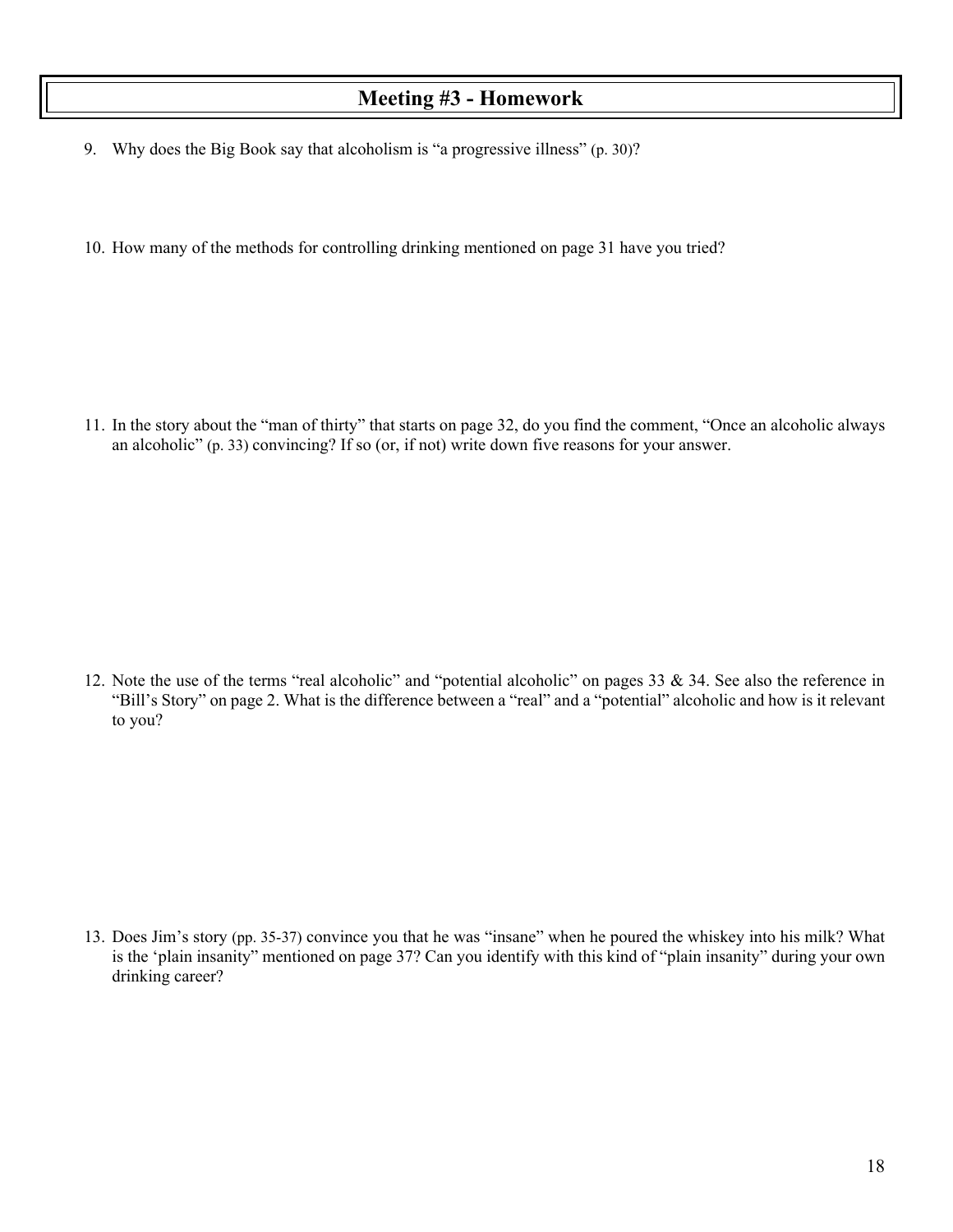- 14. Have you had an experience like Fred's (pp. 39-43) where you *knew* you weren't going to drink and then somehow found yourself drunk? If yes, what happened? How did you explain it to yourself at that time?
- 15. One more time, the text mentions that "at certain times" there is "no effective mental defense against the first drink" (p. 43). Does it really mean NONE? If so, why?
- 16. Did you find anything in this chapter that you could not agree with or that you could not accept?

- 17. What was of particular significance to you in this chapter?
- 18. List any doubts that you might still have regarding your current powerlessness over alcohol. If you don't think you have any doubts, list at least three times in your recovery that you have acted as if you weren't powerless over alcohol.

19. Write down ten things that were unmanageable in your life when you were drinking. One sentence will be enough on each (for instance: "Fear of not having enough money"; "I was afraid of women"; "I couldn't make my relationship with my parents work like I wanted it to" etc.).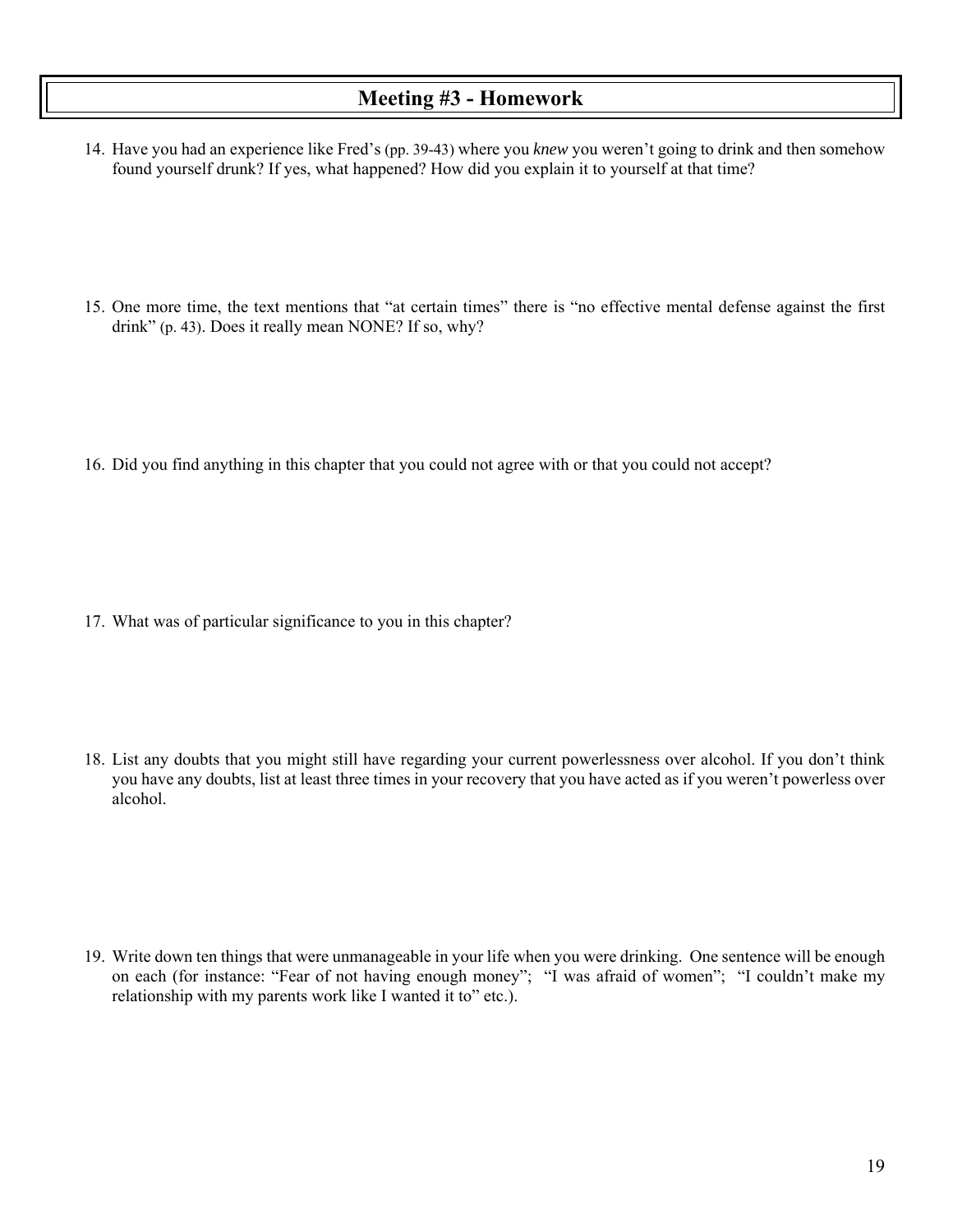#### **Meeting #3 - Homework**

- 20. Although it's not in the Big Book, one possible way to get in touch with the influence of alcohol in your life is to take the 20 Question Test. How many of the following questions would you answer positively?
	- 1. Did you lose time from work due to your drinking? [Circle one: YES / NO ]
	- 2. Did drinking make your home life unhappy? [ YES / NO ]
	- 3. Did you drink because you were shy with other people? [ YES / NO ]
	- 4. Did drinking affect your reputation? [ YES / NO ]
	- 5. Did you ever feel remorse after drinking? [ YES / NO ]
	- 6. Have you gotten into financial difficulties as a result of your drinking? [ YES / NO ]
	- 7. Did you turn to lower companions and an inferior environment when drinking? [ YES / NO ]
	- 8. Did your drinking make you careless of your family's welfare? [ YES / NO ]
	- 9. Did your ambition decrease since drinking? [ YES / NO ]
	- 10. Did you crave a drink at a definite time daily? [ YES / NO ]
	- 11. Did you want a drink the next morning? [ YES / NO ]
	- 12. Did drinking cause you to have difficulty sleeping? [ YES / NO ]
	- 13. Did your efficiency decrease since drinking? [ YES / NO ]
	- 14. Did drinking jeopardize your job or business? [ YES / NO ]
	- 15. Did you drink to escape from worries or troubles? [ YES / NO ]
	- 16. Did you drink alone? [ YES / NO ]
	- 17. Did you ever have a complete loss of memory as a result of your drinking? [ YES / NO ]
	- 18. Did your physician ever treat you for drinking? [ YES / NO ]
	- 19. Did you drink to build up your self-confidence? [ YES / NO ]
	- 20. Have you ever been in a hospital or institution on account of drinking? [ YES / NO ]
- 21. So… are you COMPLETELY convinced that you are "powerless over alcohol" and that your "lives had become unmanageable"? If not, what reservations do you still have?

22. The  $12<sup>th</sup>$  Step says "having had a spiritual awakening as the result of these steps..." and the Appendix in our Book on "Spiritual Experience" notes that "most of our [spiritual] experiences are… [of] the 'educational variety' because they develop slowly over a period of time."

Has this exercise on the 1<sup>st</sup> Step contributed to or helped you develop your 'spiritual awakening'?

If so, how?

**EXAD** through the outline for Meeting #3 on the next page and then review what you have written so far this week in preparation for that meeting. *Write down below the number(s) of any question(s) that caused you difficulty or that raised questions in your mind.*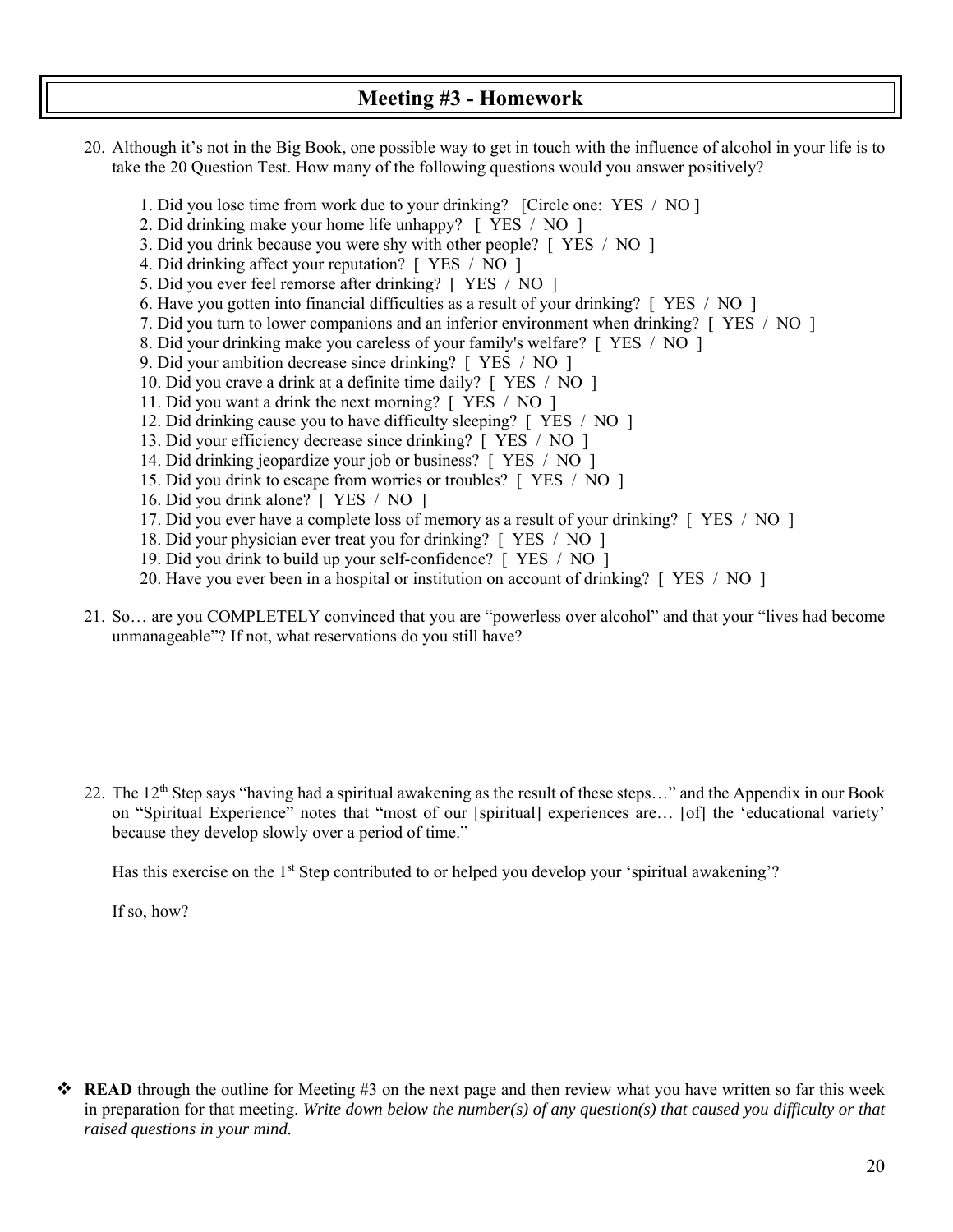## **MEETING #3 - Discussion**

#### **The First Step (There is a Solution + More about Alcoholism)**

#### **STEP ONE: WE ADMITTED WE WERE POWERLESS OVER ALCOHOL – THAT OUR LIVES HAD BECOME UNMANAGEABLE.**

**DISCUSSION TEXTS:** *There is a Solution* and *More About Alcoholism*

- **1. OPEN THE MEETING** by going around the table and having each group member quickly report on whether they (a) did the reading, (b) did the writing and (c) were in contact with other group members discussing these exercises during the past week.
- **2. THEN HAVE A BRIEF DISCUSSION** of any problems or interesting experiences people might have had in reaction to last week's meeting. (approximately 10 minutes)
- **3. DISCUSS** any of the first 16 numbered questions from last week's writing assignment that may have caused you difficulty or raised questions in your mind. [**NOTE**: there is not enough time in the meeting to discuss all of these homework questions so it is recommended that you confine your discussion to those questions that people had trouble with (or that they found particularly interesting) before moving on to questions 18 through 22.]

**DISCUSS** with the group – *in so far as you feel it is appropriate at a group level* – your answers to **questions 17 through 22** from the homework assignment.

Whatever is brought up, **BE SURE TO DISCUSS** any positive answers that members might have had to the questions: "Did you find anything in these readings that you could not agree with or that you could not accept?"

**4. FINAL DISCUSSION:** Having carefully examined and discussed these first four readings in the Big Book, is everyone in the group COMPLETELY convinced that they are "powerless over alcohol" and that their "lives had become unmanageable"? *At this meeting, we usually ask each group member to individually and publicly state just how "powerless" they are over alcohol and how "unmanageable" they think their lives were (and are).*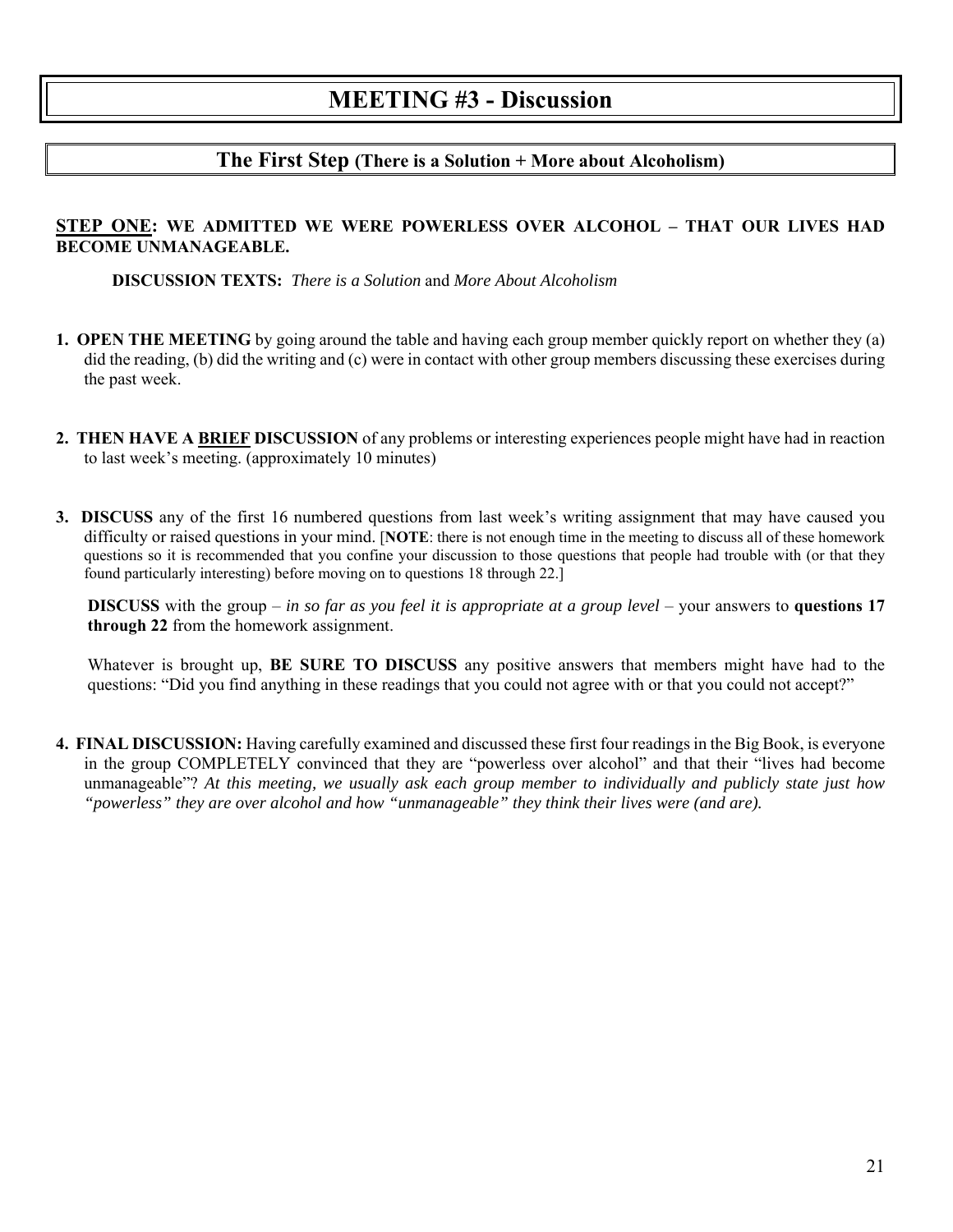# **MEETING #4 – THE SECOND STEP**

#### **HOMEWORK to be done before Meeting #4**

- **RE-READ** "There is a Solution" (pp. 17-29) and "More About Alcoholism" (pp. 30-43) this time, paying special attention to 2nd Step issues.
- **READ** "We Agnostics" (pp. 44-57) in the Big Book.
- **READ** "Appendix II: Spiritual Experience" (pp. 567-568) in the Big Book.
- **READ** "113 'Spiritual' Reference from the First 164 Pages of the Big Book" (pp. 112-116) in this Step Work Group Guide.
- After reading these four selections, go back and **ANSWER THE FOLLOWING QUESTIONS BY WRITING** brief answers to each one:
	- 1. If we are being restored to sanity, what kind of "insanity" did we have?

*[Hint: it is NOT the crazy things you did while you were drunk. Pages 37 and 40 in the Big Book are just two places where you will find correct answers.]* 

2. Write out in detail at least one experience from your drinking life when you "insanely" picked up the first drink – despite your past history and your most fervent intentions.

- 3. How has the Book "made clear the distinction" between the alcoholic and the non-alcoholic (p. 44)?
- 4. What does the Big Book suggest as the basis for the solution to this insanity (p. 44)?
- 5. Do you accept the fact that you have "to find a spiritual basis for life or else?" (p. 44)? What does that REALLY mean to you?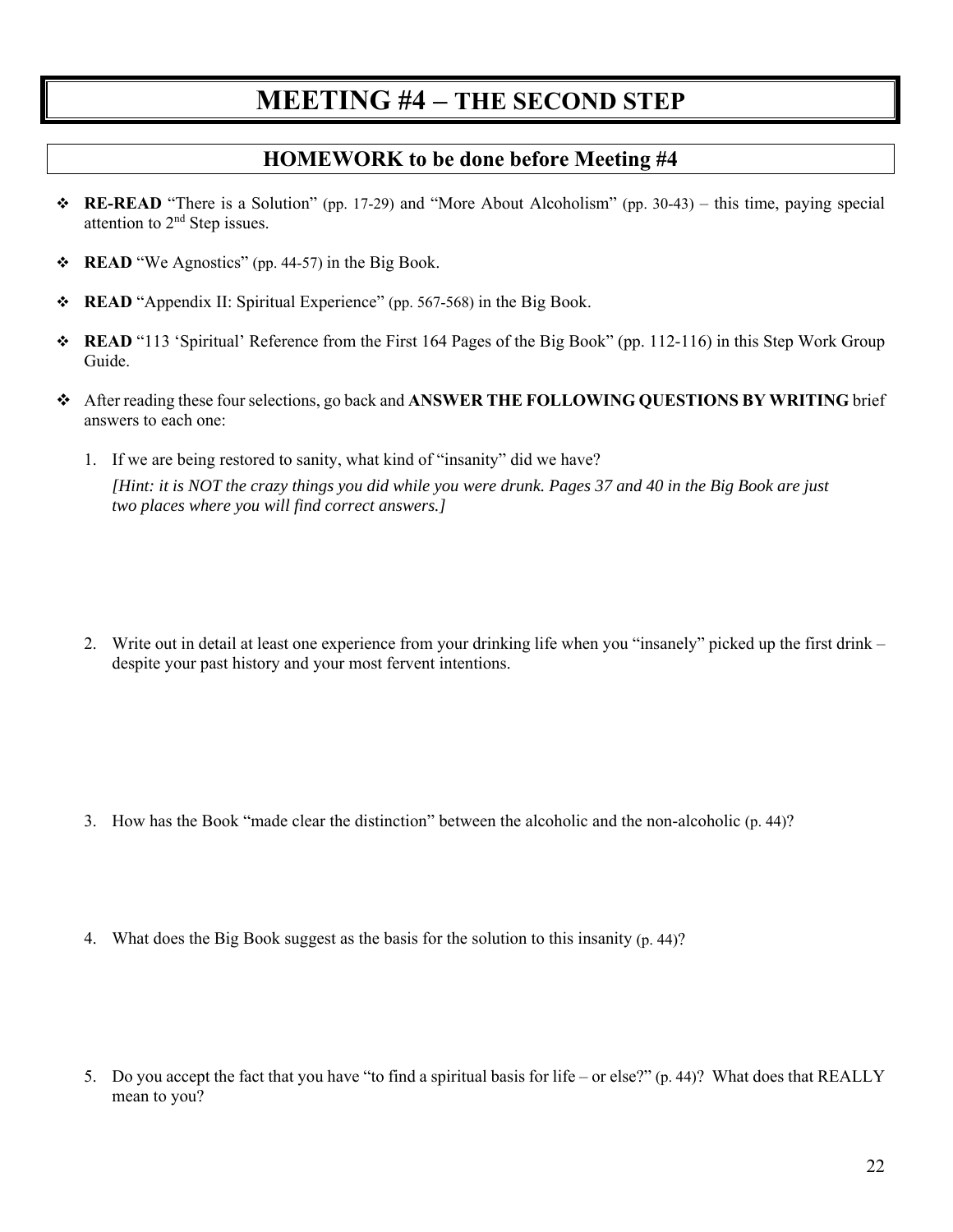#### **Meeting #4 - Homework**

6. Can you identify with the statement: "Our human resources, as marshaled by the will, were not sufficient; they failed utterly. Lack of power, that was our dilemma" (p. 45)?

If yes, try to list five concrete examples.

7. Note that the "main object [of this book] is to enable you to find a Power greater than yourself which will solve your problem" (p. 45). Have you been able to find a Power greater than yourself?

If so, how has that Power specifically helped you to solve your problem?

- 8. How do you respond to the question: "Do I now believe, or am I even willing to believe that there is a Power greater than myself?" (p. 47)? Why do you feel that way?
- 9. "In our personal stories you will find a wide variation in the way each teller approaches and conceives of the Power which is greater than himself. Whether we agree with a particular approach or conception seems to make little difference. Experience has taught us that these are matters about which, for our purpose, we need not be worried. They are questions for each individual to settle for himself." (p. 50)

Have you settled these questions for yourself? If 'yes,' describe how you "approach and conceive" of a Power greater than yourself.

*[NOTE: the answer to this question is critical to each individual but it is important that the discussion of the answers to this question NOT become a group discussion about who is right and who is wrong. As quoted above, the Big Book explicitly states "whether we agree with a particular… conception seems to make little difference." NO arguments. Just respectful listening and understanding.]* 

10. Did your ideas work before? Will the God idea work now (p. 52)? Try to list at least three examples.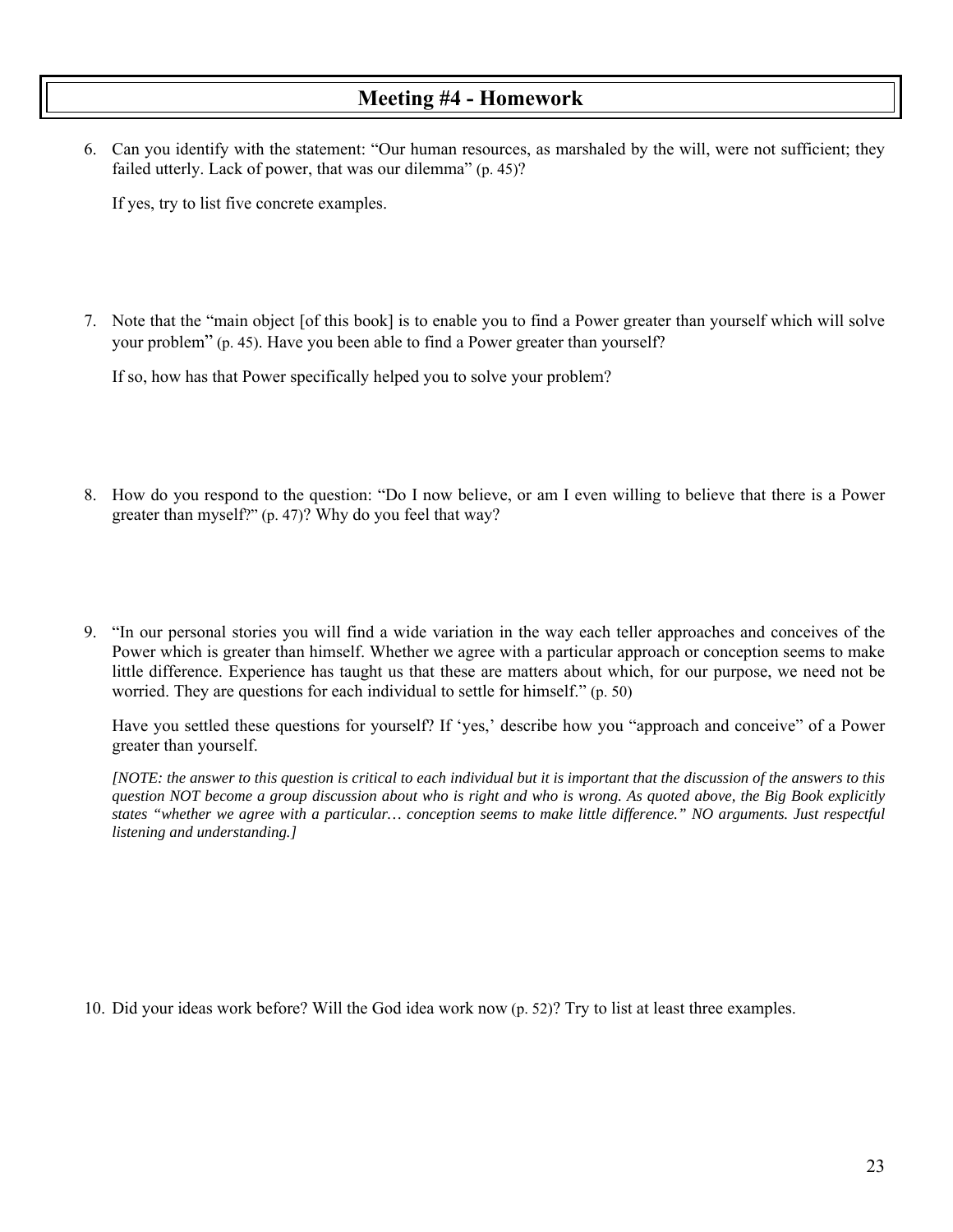#### **Meeting #4 - Homework**

11. On page 53 it says: "we had to fearlessly face the proposition that either God is everything or else He is nothing. God either is, or He isn't."

Have you been "confronted with the question of faith" (p. 53)? How have you resolved it?

12. What are the six 'promised' results of coming to believe in a Higher Power (along with doing "certain simple things")? (See p. 50.)

*[NOTE: While the list of "promises" following Step 9 in the Big Book are those most frequently referred to in A.A. meetings, there are often specific benefits listed in the Big Book for taking particular Steps. As you go through this Guide, you will be asked to notice the 'promises' that are made for successfully taking Steps 2, 3, 4, 5, 9, 10, 11 & 12.]* 

13. "Appendix II: Spiritual Experience" was added to the second printing of the first edition of the Big Book (1941). Why did the writers of the Big Book find it was necessary to add this new section?

14. What exactly do the writers mean when they talk about the "educational variety" (p. 567) of a "spiritual experience" or a "spiritual awakening"?

15. Have you noticed "a profound alteration in [your] reaction to life" (p. 567)? If so, try to list five concrete examples of this "alteration."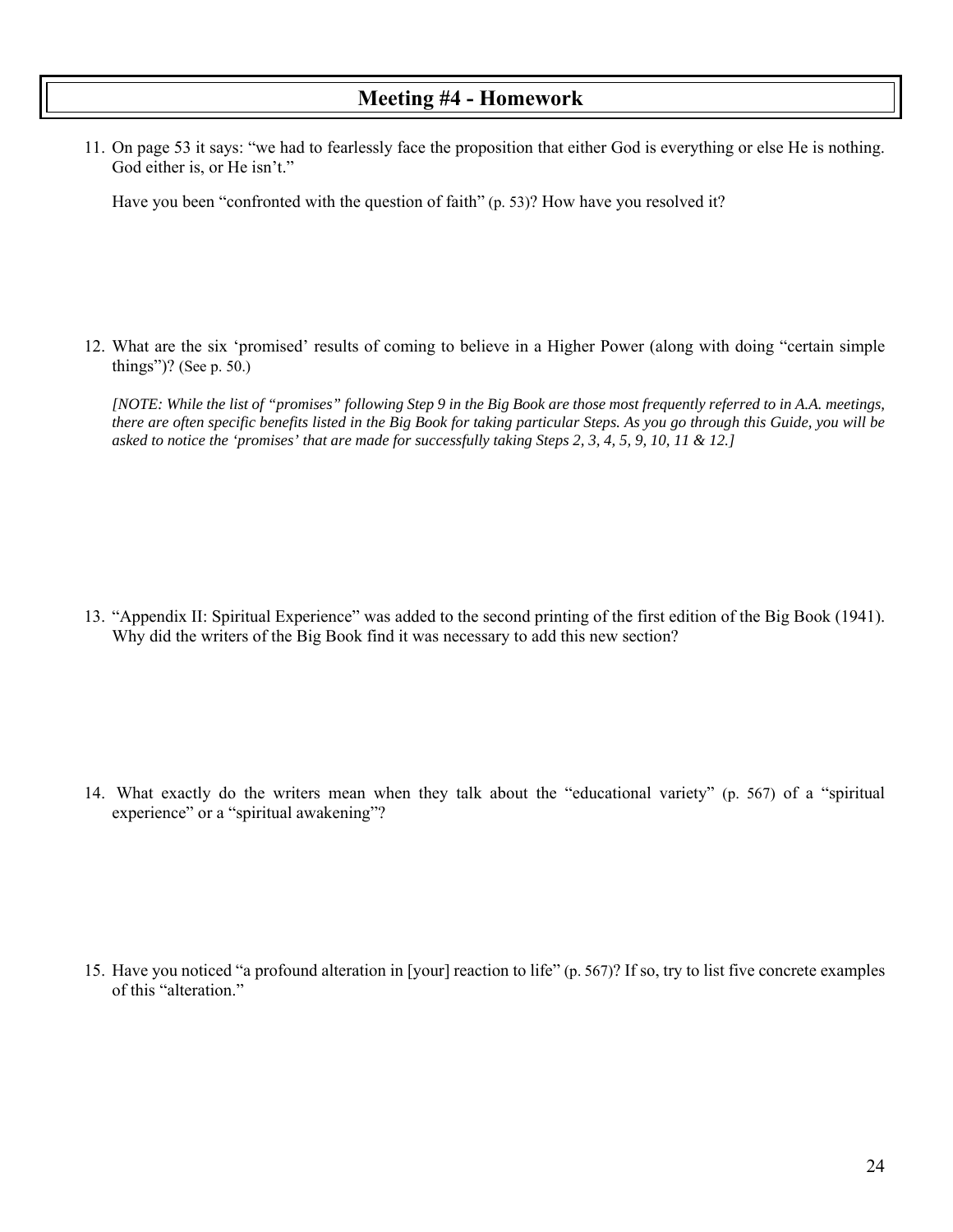- 16. Did you find anything in these chapters and in the "Appendix" that you could not agree with or that you could not accept?
- 17. What was of particular significance to you in these readings?
- 18. The chapter "We Agnostics" might be summarized in three words: '**BECOME OPEN MINDED!**'

What do you think of this summary and why?

19. '**BECOME OPEN MINDED!**' also applies to believers - the Big Book is explicit about the need for believers to find a *new* concept of God to help them deal with their alcoholism:

"This physician had repeatedly tried spiritual means to resolve his alcoholic dilemma but had failed. But when the broker gave him Dr. Silkworth's description of alcoholism and its hopelessness, the physician began to pursue the spiritual remedy for his malady with a willingness he had never before been able to muster." (p. xvi)

"…while his religious convictions were very good, in his case they did not spell the necessary vital spiritual experience" (p. 27).

"Well, that's exactly what this book is about. Its main object is to enable you to find a Power greater than yourself which will solve your problem" (p. 45).

"…call to his attention the fact that however deep his faith and knowledge, he could not have applied it or he would not drink" (p. 93).

If you are already a believer but have been unable to stop drinking in the past, how have you changed your own conception of God so that, with His help, you are now able to stay away from the first drink?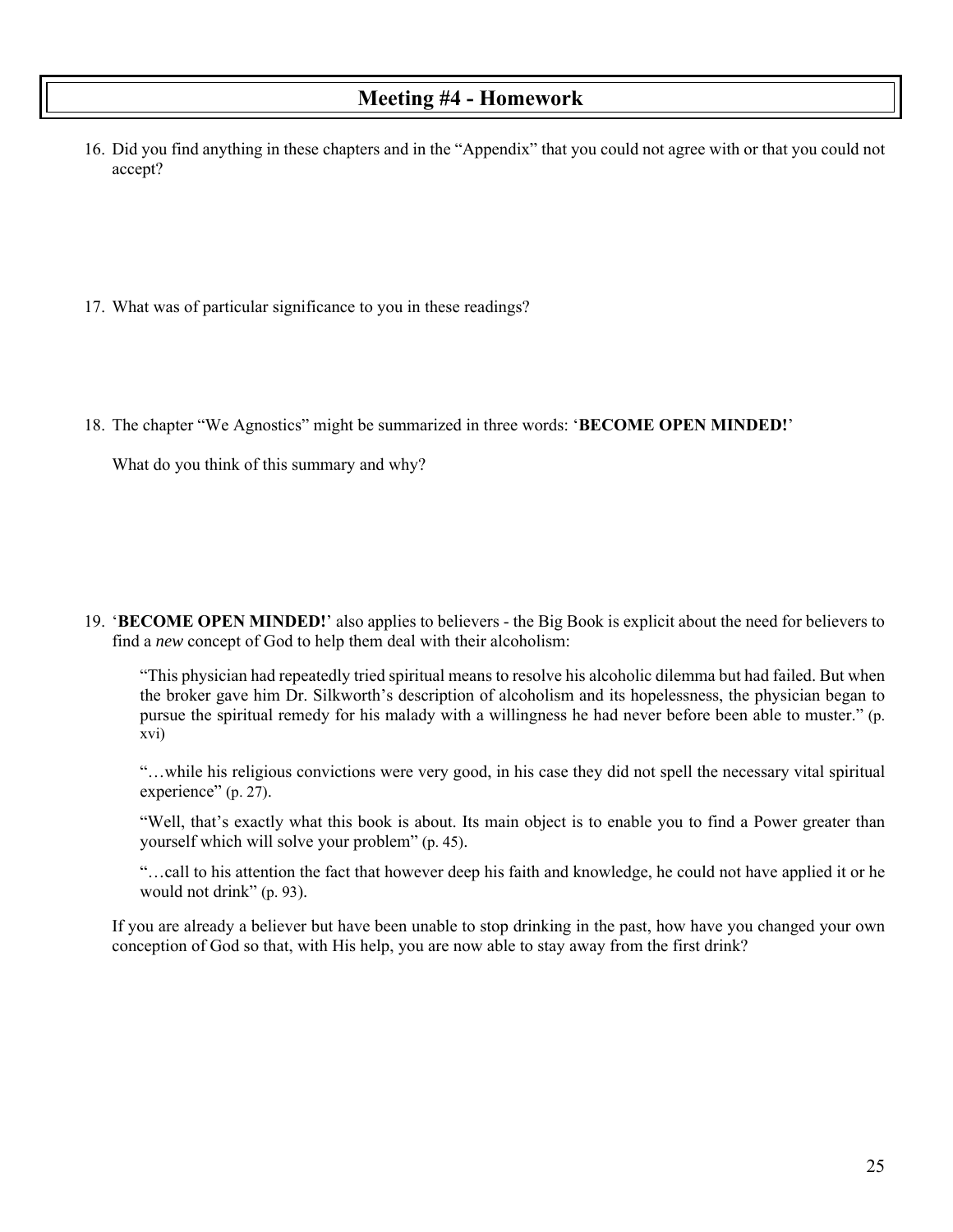20. What are the things that get in the way of you coming to believe in a Power greater than yourself that can restore you to sanity? (Your self-reliance? your intellect? your pride? your arrogance? etc.)

NOTE: Even if you've always believed in God, what has gotten in the way of your God helping you to stay sober?

21. List at least three reservations that you might still have about the "God" issue. (Even if you believe in God it may not mean that you really trust Him, etc.)

22. The 12<sup>th</sup> Step says "having had a spiritual awakening as the result of these steps..." and the Appendix in our Book on "Spiritual Experience" notes that "most of our [spiritual] experiences are… [of] the 'educational variety' because they develop slowly over a period of time."

Has this exercise on the 2nd Step contributed to or helped you develop your 'spiritual awakening'?

If so, how?

**\*** READ through the outline for Meeting #4 on the next page and then review what you have written so far this week in preparation for that meeting. *Write down below the number(s) of any question(s) that caused you difficulty or that raised questions in your mind.*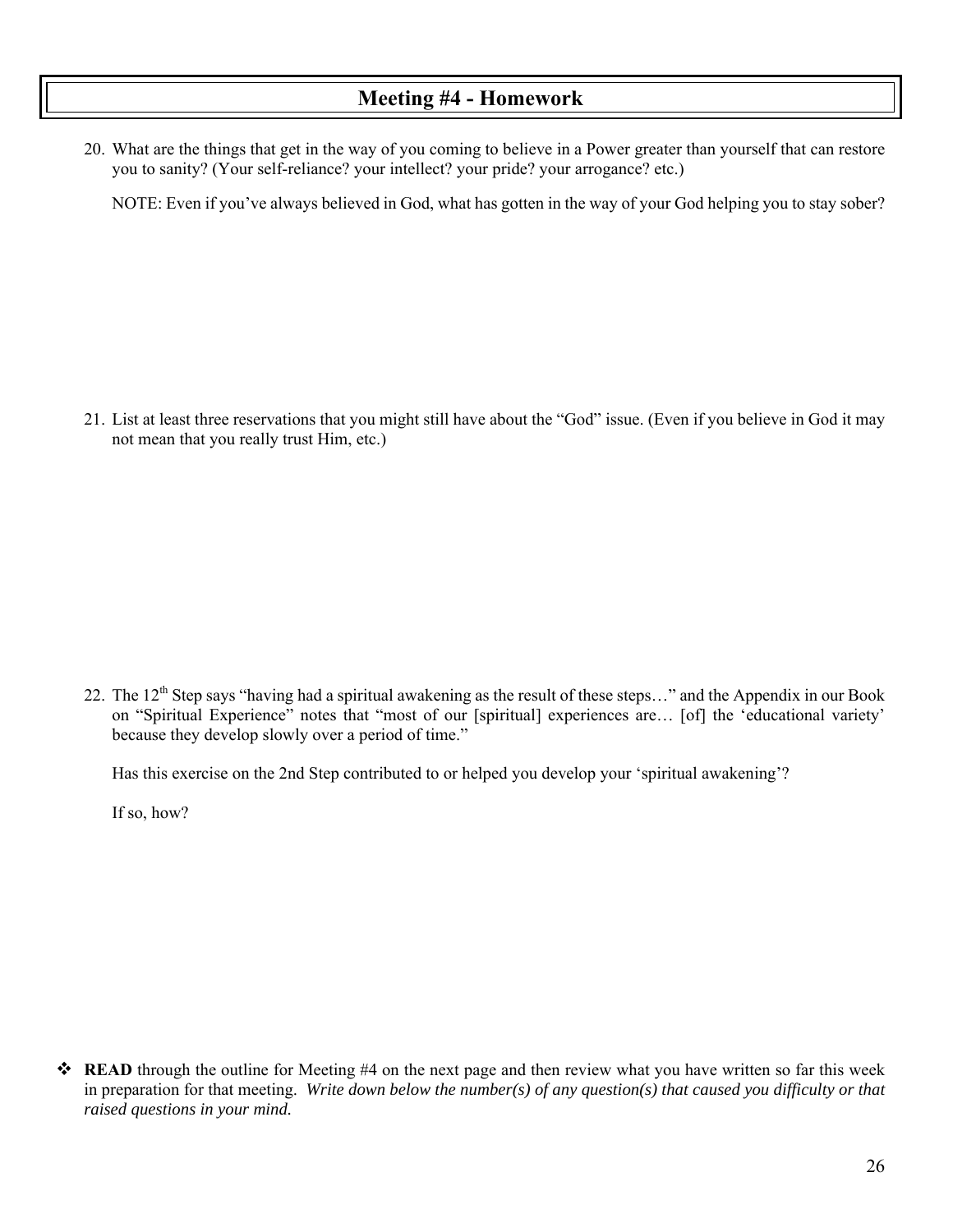# **MEETING #4 - Discussion**

## **THE SECOND STEP**

#### **STEP TWO: CAME TO BELIEVE THAT A POWER GREATER THAN OURSELVES COULD RESTORE US TO SANITY**

**DISCUSSION TEXT:** *There is a Solution*, *More About Alcoholism*, *We Agnostics* and *Appendix II: Spiritual Experience*.

- **1. OPEN THE MEETING** by going around the table and having each group member quickly report on whether they (a) did the reading, (b) did the writing and (c) were in contact with other group members discussing these exercises during the past week.
- **2. THEN HAVE A BRIEF DISCUSSION** of any problems or interesting experiences people might have had in reaction to last week's meeting. (approximately 10 minutes)
- **3. READ ALOUD THE FOLLOWING NOTE**: During this and all of the following discussions we will have on the Twelve Steps, please be mindful of what our Book says at the top of page 47: "When, therefore, we speak to you of God, we mean your own conception of God. This applies, too, to other spiritual expressions which you find in this book*.* Do not let any prejudice that you may have against spiritual terms deter you from honestly asking yourself what they mean to you."
- **4. DISCUSS** with the group your answer to **question 1**: "If we are being restored to sanity, what kind of 'insanity' did we have?"

**BE SURE TO DISCUSS** any positive answers that members might have had to **question 16**: "Did you find anything in these readings that you could not agree with or that you could not accept?"

**DISCUSS** with the group your reaction and your answers to **questions 18 and 19** from last week's homework assignment– the "Become Open Minded" questions.

**DISCUSS** with the group – *in so far as you feel it is appropriate at a group level* – your answers to **questions 17, 20, 21 & 22** from the homework assignment.

**DISCUSS** any of the other fourteen questions (2-16) from last week's writing assignment that may have caused you difficulty or raised questions in your mind. [**NOTE**: there is not enough time in the meeting to discuss all of these homework questions so it is recommended that you confine your discussion to those questions that people had trouble with (or that they found particularly interesting) before moving on to questions 17 through 22.]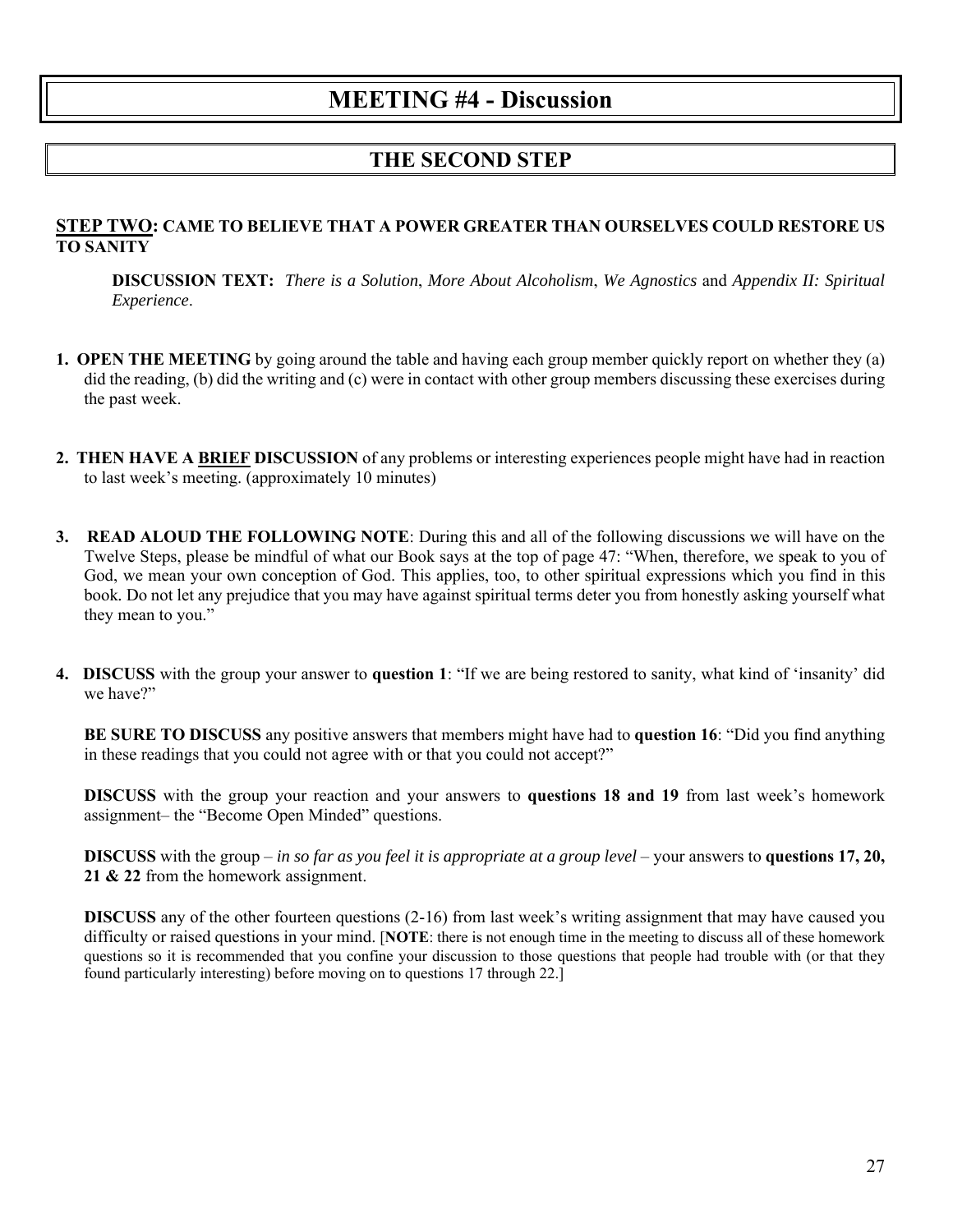# **MEETING #5 - THE THIRD STEP (Selfishness is the Problem)**

#### **HOMEWORK to be done before Meeting #5**

- **READ** Chapter Five, "How It Works" (pp. 58–63) through the part which concludes Step Three, and consider how it applies to your life for next week's discussion.
- After doing this reading, go back and **ANSWER THE FOLLOWING QUESTIONS BY WRITING** brief answers to each one:
	- 1. The book says that we must have "rigorous honesty" (p. 58). Do you think that you can be rigorously honest about yourself BY yourself? Explain what you mean by that.

2. The Big Book famously says that "half measures availed us nothing" (p. 59). How willing are you to "go to any length" (p. 58) for your recovery? Our book suggests that 50% will get you *nowhere*. What percentage would you put on your own level of willingness? If you are less than 100% - Why?

*[NOTE: We are aware that assigning percentages like this is not a technique to be found in the Big Book. Nonetheless, it has been our group experience that doing so forced many of us to think more clearly and more honestly about the real depth of our willingness to change. Since the A.A. program of recovery "demands rigorous honesty" (p. 58), we would encourage you to make a serious effort to provide as honest an answer as you possibly can to this percentage question – and to the others found in this Step Work Group Guide.]* 

- 3. The "a, b, c's" listed on page 60 are a restatement of the First and Second Steps which have been thoroughly covered in the first 57 pages of the Big Book. Rewrite the "a, b, c's" in your own words.
	- a.

b.

c.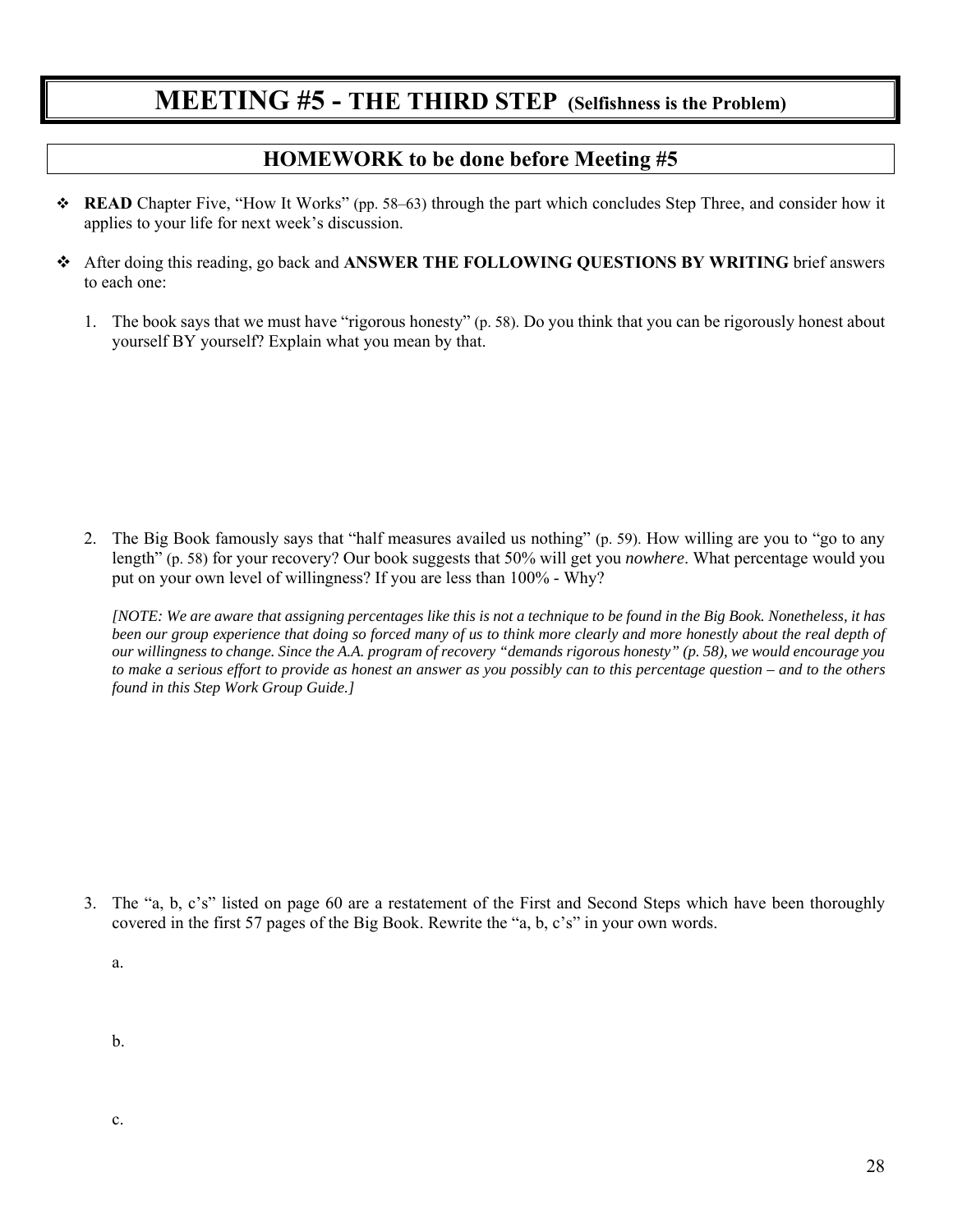4. What is the "first requirement" (p. 60) for turning your will and your life over to the care of God *as you understand Him*? What does that REALLY mean to you in relation to your life today?

5. The three paragraphs on the actor (pp. 60-61) are among the most famous in the Big Book. What lies at the heart of the actor's problems?

6. On page 61, the Big Book notes that anyone who thinks he can become happy and satisfied "if only he manages well" is the "victim of a delusion" and that this delusion is the alcoholic's "basic trouble." Is that meant to be taken at face value? If not, why not? If so, what do you think you can do to stop being a "victim" of this "delusion"? Have you had any success with this? If so, list five instances from your life today to illustrate either how well or how poorly you are dealing with this "delusion" in your life today.

7. "Selfishness – self-centeredness! That, we think, is the root of our troubles" (p. 62). How could selfishness cause all of this trouble? Isn't drinking the problem? Explain in detail.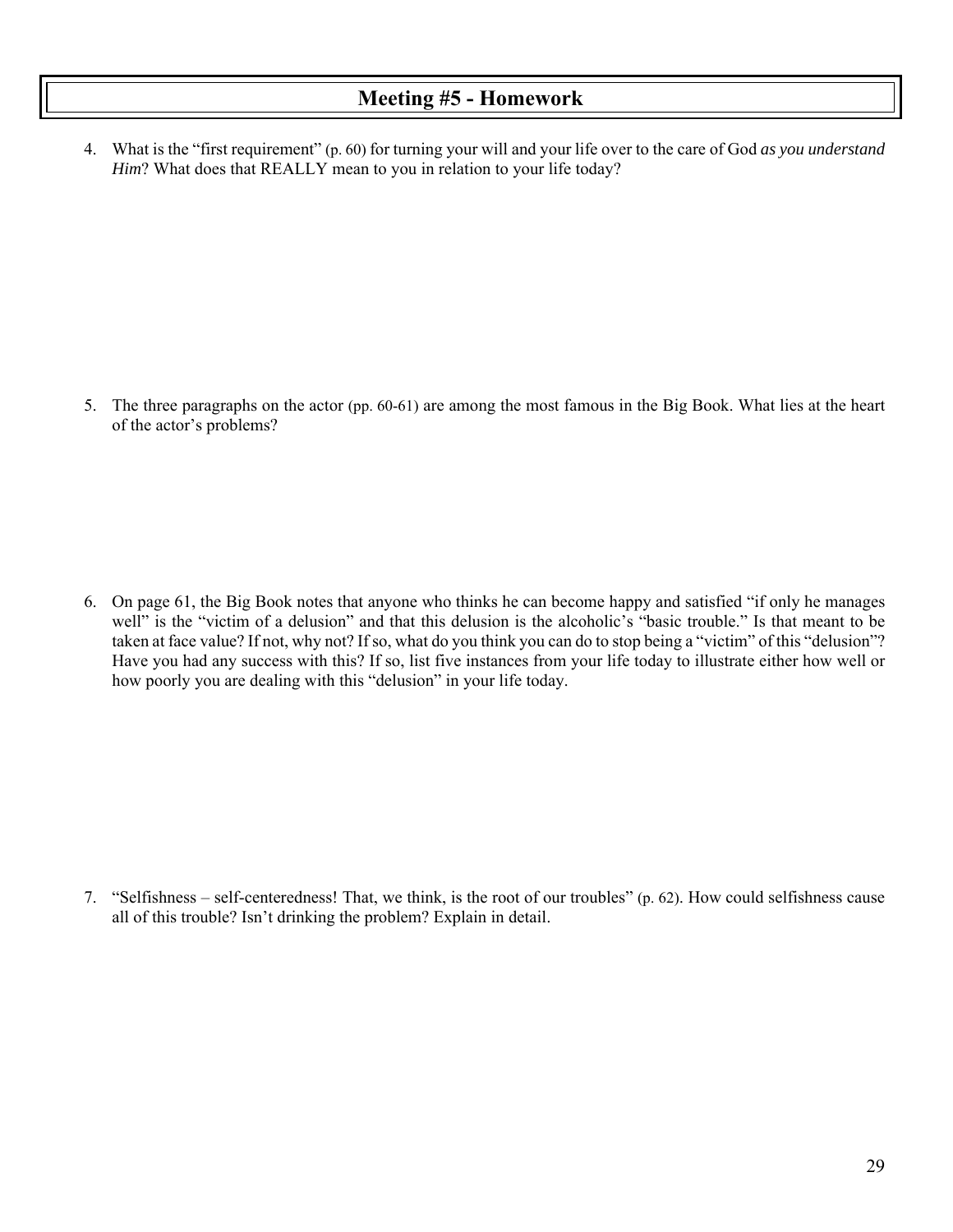8. Can you see the effects of self-centeredness in your drinking life? If so, try to list five examples from your drinking days.

9. Now try to write down five examples of self-centeredness in your life TODAY.

10. "So our troubles, we think, are basically of our own making" (p. 62). Write down two "troubles" in your life today and the understanding that you now have of how your self-will has contributed to the creation of those problems.

- 11. According to the Big Book, how important is it that we "be rid of this selfishness" (p. 62)? What happens if we do not get rid of it?
- 12. Do you REALLY believe that your selfishness can kill you? If so, how? And, if you do agree with this, how willing are you to "be rid of this selfishness"? Try to put a percentage on how willing you are. If you are less than 100% - Why?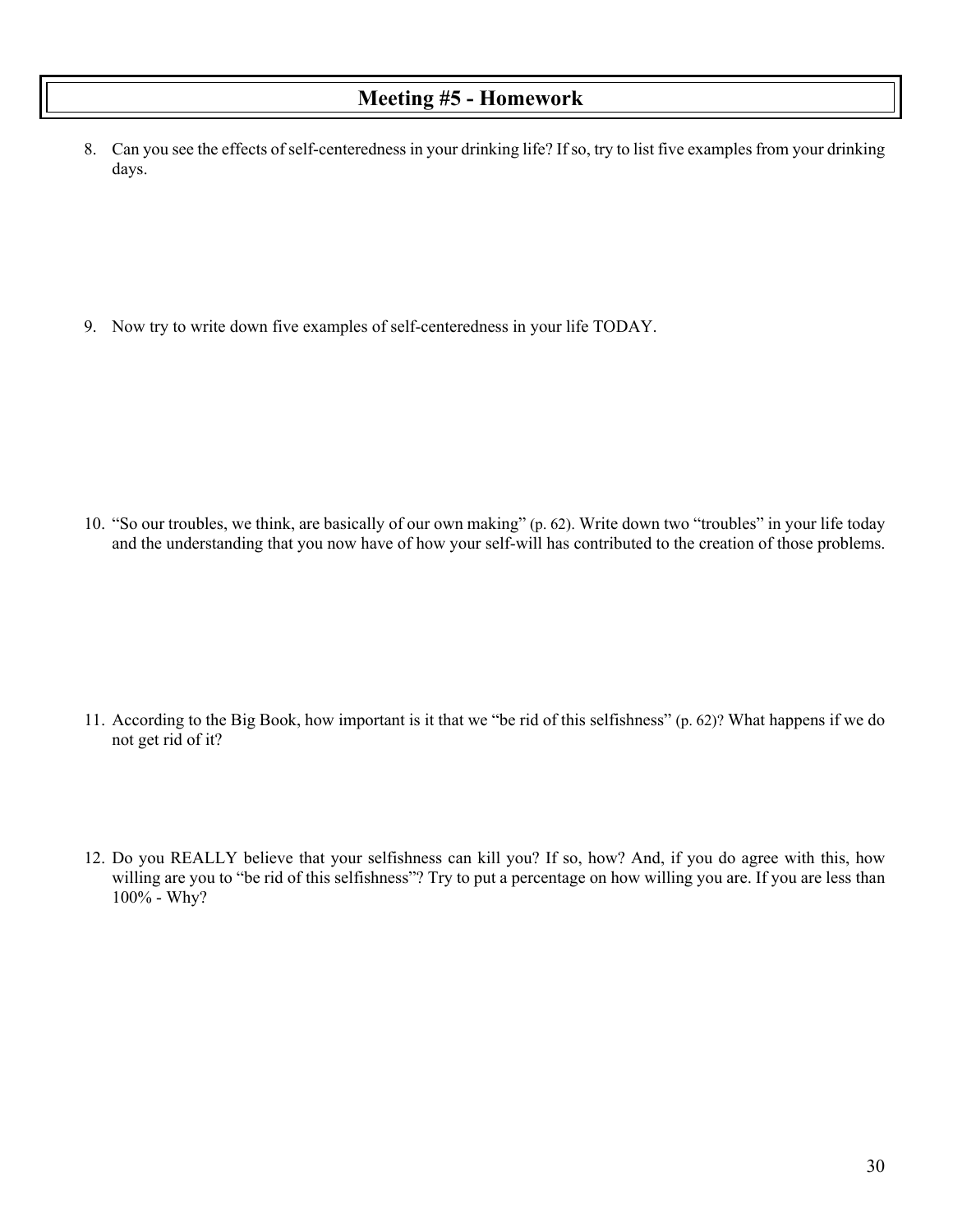13. Have you had much success with reducing self-centeredness "by wishing or trying on [your] own power"? (p. 62) What does the Big Book suggest as a solution? Does that seem like a workable solution to you?

14. Did you find anything in this reading that you could not agree with or that you could not accept?

15. What was of particular significance to you in this week's readings?

16. The  $12<sup>th</sup>$  Step says "having had a spiritual awakening as the result of these steps..." and the Appendix in our Book on "Spiritual Experience" notes that "most of our [spiritual] experiences are… [of] the 'educational variety' because they develop slowly over a period of time."

Has this exercise on the 3<sup>rd</sup> Step contributed to or helped you develop your 'spiritual awakening'?

If so, how?

**EXAD** through the outline for Meeting #5 on the next page and then review what you have written so far this week in preparation for that meeting. *Write down below the number(s) of any question(s) that caused you difficulty or that raised questions in your mind.*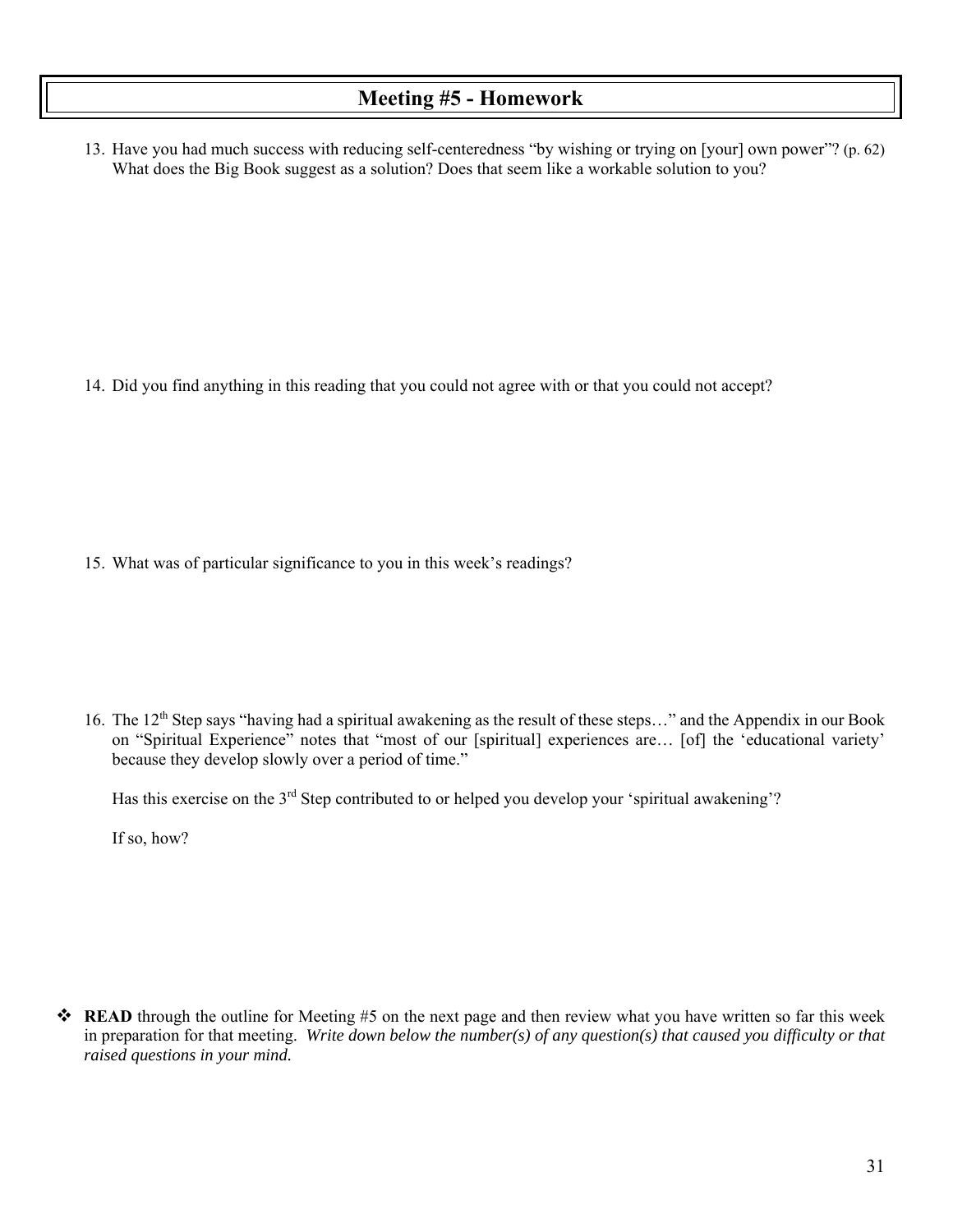## **MEETING #5 - Discussion**

#### **THE THIRD STEP (Selfishness is the Problem)**

#### **STEP THREE: MADE A DECISION TO TURN OUR WILL AND OUR LIVES OVER TO THE CARE OF GOD,** *AS WE UNDERSTOOD HIM.*

**DISCUSSION TEXT:** *How It Works* (pp. 58-63)

- **1. OPEN THE MEETING** by going around the table and having each group member quickly report on whether they (a) did the reading, (b) did the writing and (c) were in contact with other group members discussing these exercises during the past week.
- **2. THEN HAVE A BRIEF DISCUSSION** of any problems or interesting experiences people might have had in reaction to last week's meeting. (approximately 10 minutes)
- **3. READ ALOUD:** This week's discussion of the text will focus on 'the problem' ("selfishness self-centeredness!"). Next week, we will discuss 'the solution' and actually take the 3<sup>rd</sup> Step by saying the prayer on page 63.

Before taking the 3rd Step, we must first realize and then admit that our lives have been "**driven by a hundred forms of fear, self-delusion, self-seeking, and self-pity**" (p. 62); that we have been living a life characterized by "**self-will run riot**" (p. 62).

We must come to realize that "**self-centeredness… is the root of our troubles**" (p. 62) noting that this is meant to apply to both our drinking days and also to our current sober life.

Also note that this reading introduces two themes that will recur constantly throughout the rest of the Big Book – the notion that **selfishness is central to our problem** and **that becoming "useful" to others is what we should be striving for**. This analysis of our problem and the proposed solution are KEY elements of AA's basic message.

**4. DISCUSS** with the group – *in so far as you feel it is appropriate at a group level* – your answers to the questions from the homework writing assignment. [**NOTE**: there is not enough time in the meeting to discuss all of these homework questions so it is recommended that you confine your discussion to those questions that people had trouble with or that they found particularly interesting.]

Whatever questions the group decides to focus on, **be sure to spend some time discussing questions 1, 2, 7, 9, 12 15 & 16**.

**5.** Whatever is brought up, **BE SURE TO DISCUSS** any positive answers that members might have had to the question: "Did you find anything in this reading that you could not agree with or that you could not accept?"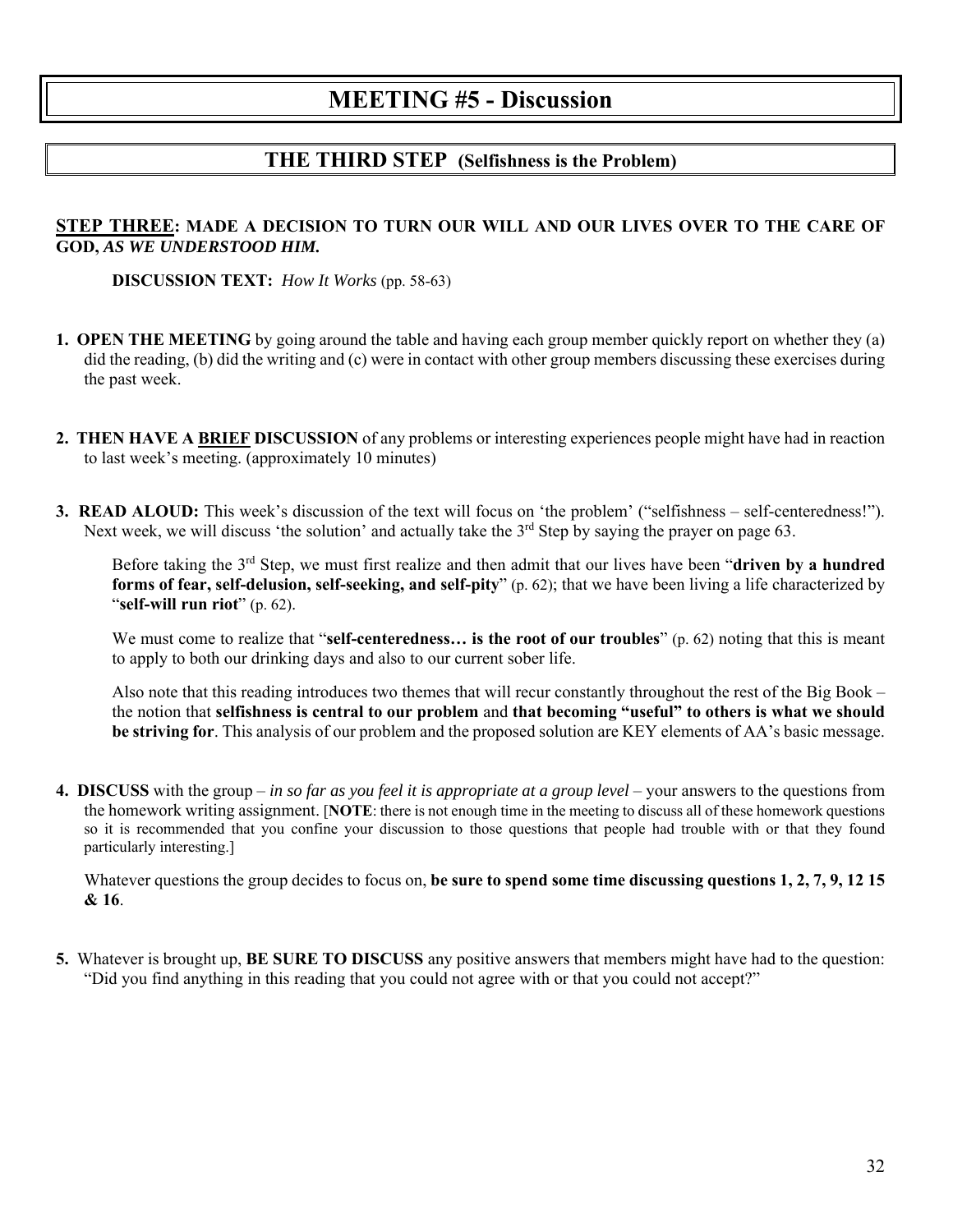# **MEETING #6 – THE THIRD STEP (God is the Solution)**

#### **HOMEWORK to be done before Meeting #6**

- **RE-READ** Chapter Five, "How It Works" (pp. 58 63) through the part, which concludes Step Three and consider how it applies to your life for next week discussion.
- After doing this reading, go back and **ANSWER THE FOLLOWING QUESTIONS BY WRITING** brief answers to each one:
	- 1. As a "double-check" on how well you understood the lessons from Meeting #5, make a list of the ways in which you were selfish or self-centered today. (If you can't come up with at least three, please revisit the "honesty" question with your sponsor.)
	- 2. The Third Step calls for you to 'make a decision.' What is the best definition that you can find for the word 'decision' and what does it mean for you to 'make' one?

- 3. The Big Book claims that we need to make TWO decisions if we are to "have God's help" (p. 62). What is the first of these decisions?
- 4. Give at least five examples of how you "play God" in your life behaviors that you either need to quit or that you are working on quitting or that you have already quit. (For example, are you a giver or a taker? Do you insist on getting your own way? Do you try to control and to manipulate people? Do you lie, steal, act out angrily and violently or indulge in sexual misbehavior, etc?)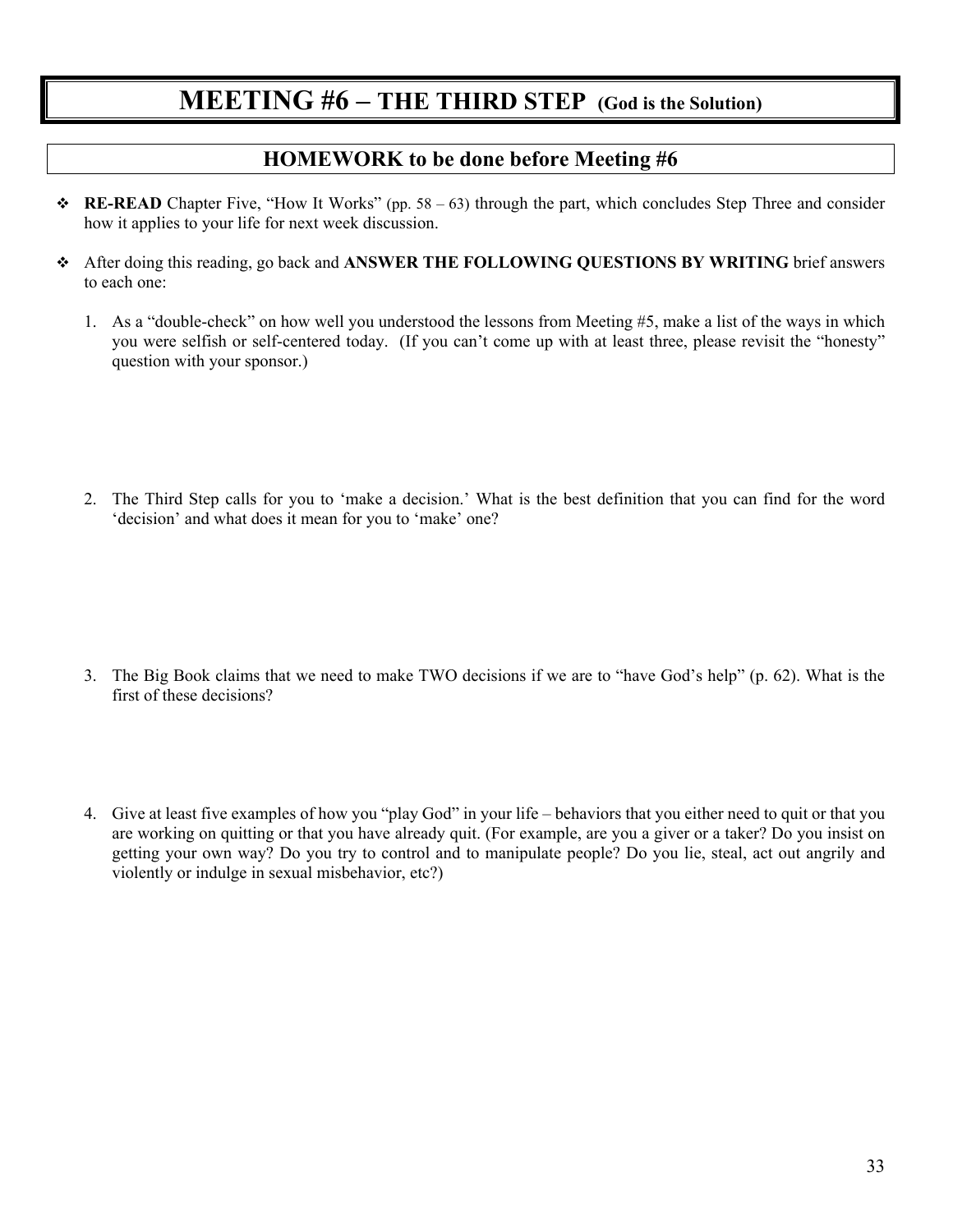5. How willing are you to "quit playing God"? Try to put a percentage on how willing you are. If less than 100% - Why?

- 6. What is the second decision that we need to make if we are to "have God's help" (p.62)?
- 7. On page 59, our Big Book claims that the original members "asked [for] His protection and care with complete abandon."

Using one or more dictionaries, write out the best definitions you can find for "ask," "protection," "care," "complete" and "abandon."

8. How close are you to "complete abandon" when it comes to "turning your life and your will over to the care of God as you understand Him"? Try to put a percentage on how close you are to complete abandonment. If less than 100% - Why?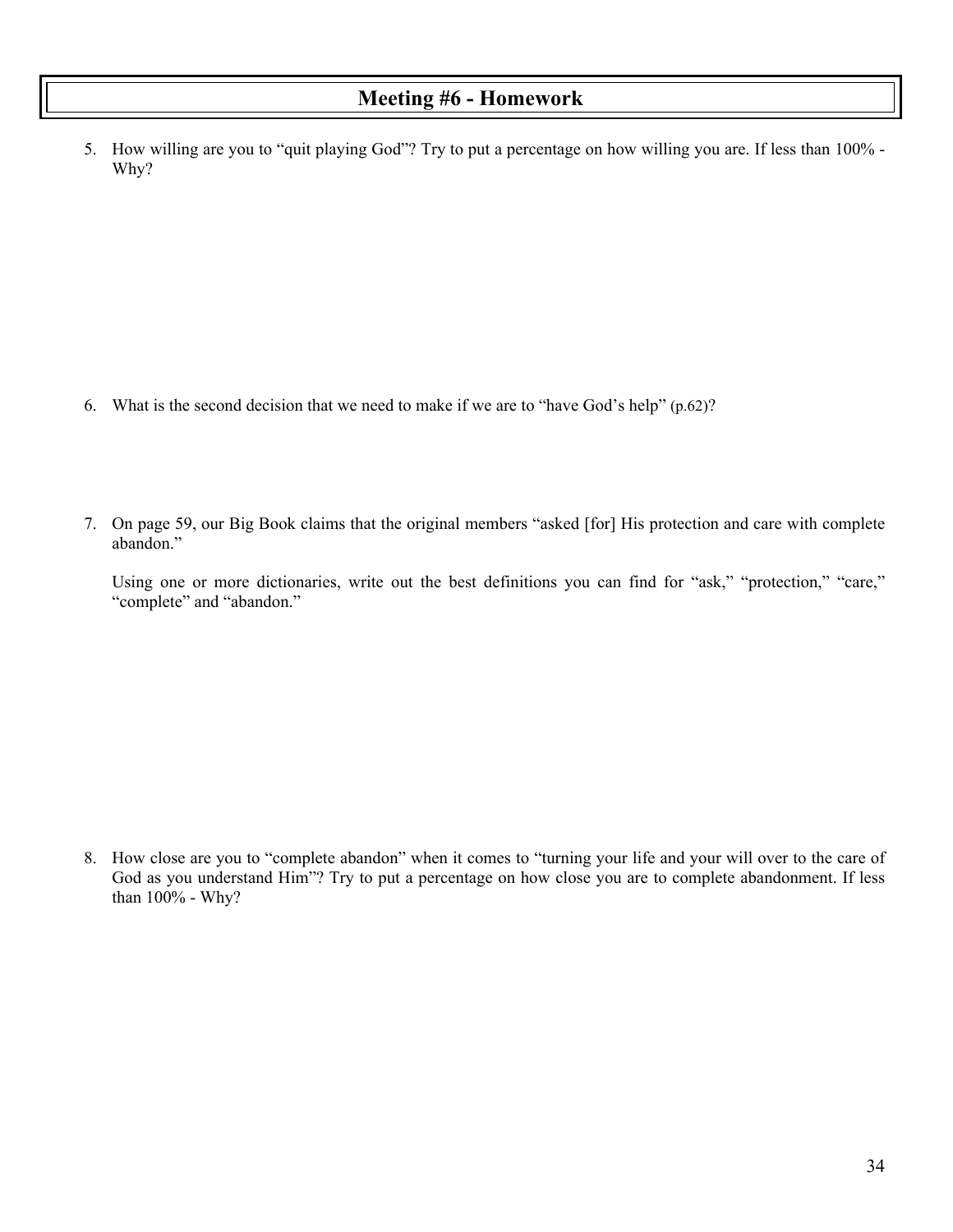9. Note the 'promises' at the bottom of page 62 and the top of page 63 that will follow the taking of the  $3<sup>rd</sup>$  Step. Rewrite all of these promises in your own words.

*[NOTE: There are at least eight of them.]* 

10. Are these promises things that you would like to come true in your life today? Why?

11. Given these promises, one concrete indicator of the success or failure with the  $3<sup>rd</sup>$  Step – aside from not drinking – is the amount of TURMOIL that you have in your day-to-day life. How much turmoil is there in your life today? In the last week? The last month? In this past year? Write down at least three specific examples.

12. How can the 3<sup>rd</sup> Step provide you with relief from this turmoil? Do you REALLY believe this?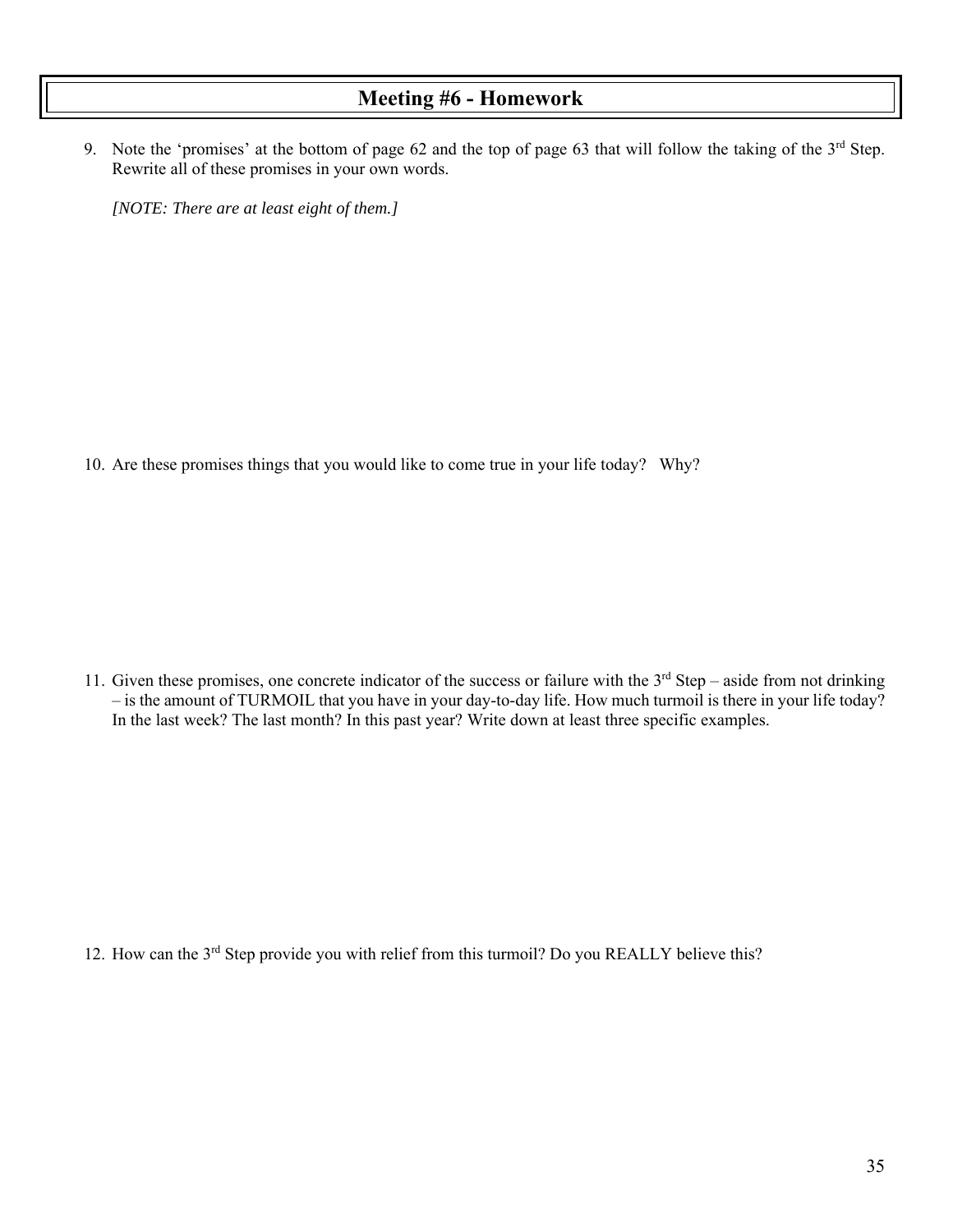13. In AA, you frequently hear people suggesting that you 'turn it over.' How do you actually DO that?

14. The 3<sup>rd</sup> Step Prayer that appears on page 63 could be called 'the terms of surrender.' Please comment.

15. Are you willing to make a decision, take this Step and say this prayer as written on page 63? If not, please explain why?

16. Whether you are comfortable with the wording of the 3<sup>rd</sup> Step prayer or not, it should be helpful to clarify what the prayer really says.

So, if the wording of the 3<sup>rd</sup> Step Prayer DOES suit you, rewrite it in your own words.

And, if the wording of the prayer does NOT suit you, for whatever reason, write down your own re-wording of the prayer so that it DOES suit you – as suggested on page 63 of the Big Book: "The wording was, of course, quite optional so long as we expressed the idea, voicing it without reservation."

*As you do this, make sure that your paraphrased or rewritten version includes all of the points made in the original 3rd Step Prayer below.* 

God, I offer myself to Thee — to build with me and to do with me as Thou wilt.

Relieve me of the bondage of self, that I may better do Thy will.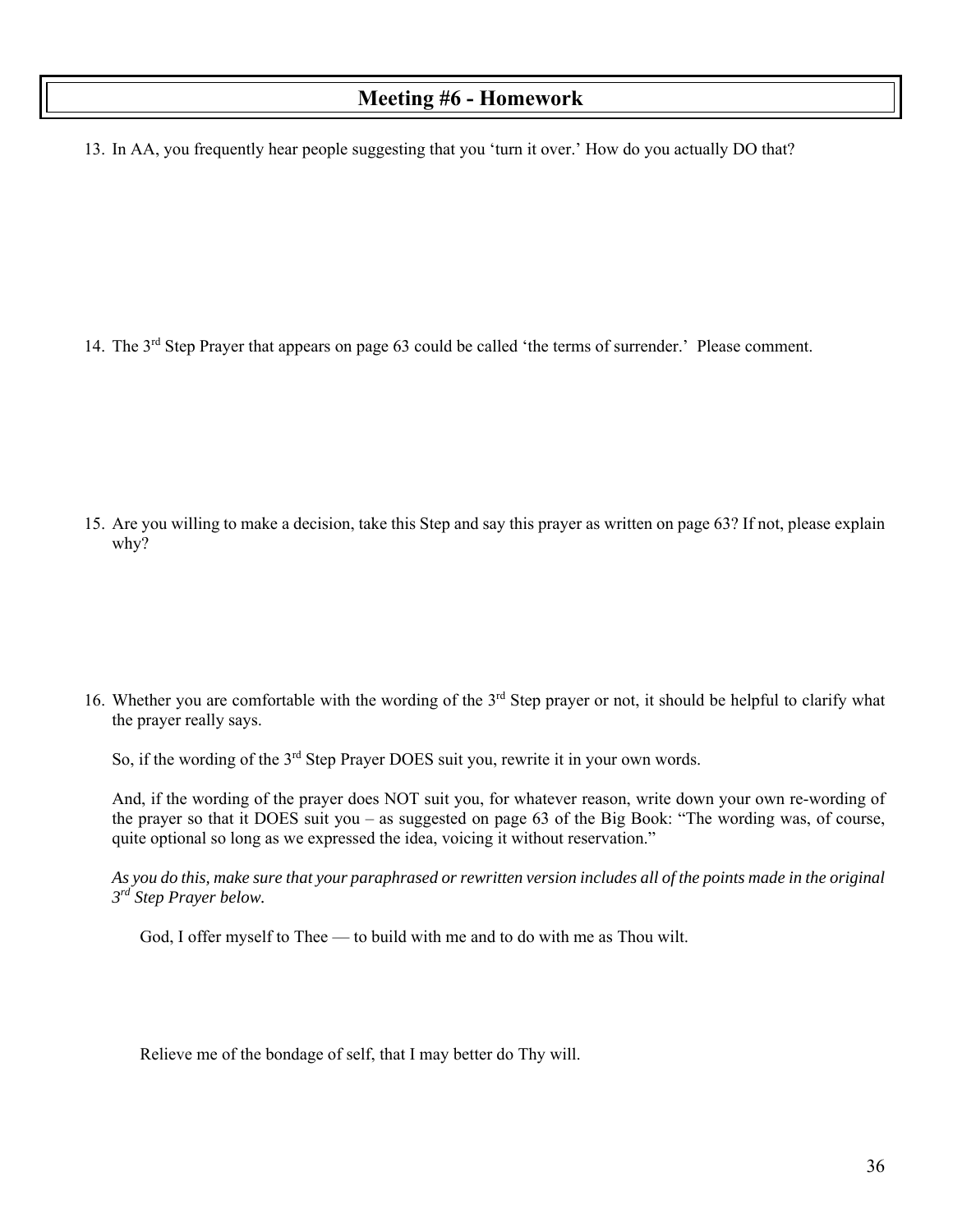Take away my difficulties, that victory over them may bear witness to those I would help of Thy Power, Thy Love, and Thy Way of life.

May I do Thy will always!

- 17. Are you willing to say the  $3<sup>rd</sup>$  Step prayer with the group? If not, why not?
- 18. Did you find anything in this reading that you could not agree with or that you could not accept?

- 19. What was of particular significance to you in this week's readings?
- 20. The 12<sup>th</sup> Step says "having had a spiritual awakening as the result of these steps..." and the Appendix in our Book on "Spiritual Experience" notes that "most of our [spiritual] experiences are… [of] the 'educational variety' because they develop slowly over a period of time."

Has this exercise on the 3<sup>rd</sup> Step contributed to or helped you develop your 'spiritual awakening'?

If so, how?

**READ** through the outline for Meeting #6 on the next page and then review what you have written so far this week in preparation for that meeting. *Write down below the number(s) of any question(s) that caused you difficulty or that raised questions in your mind.*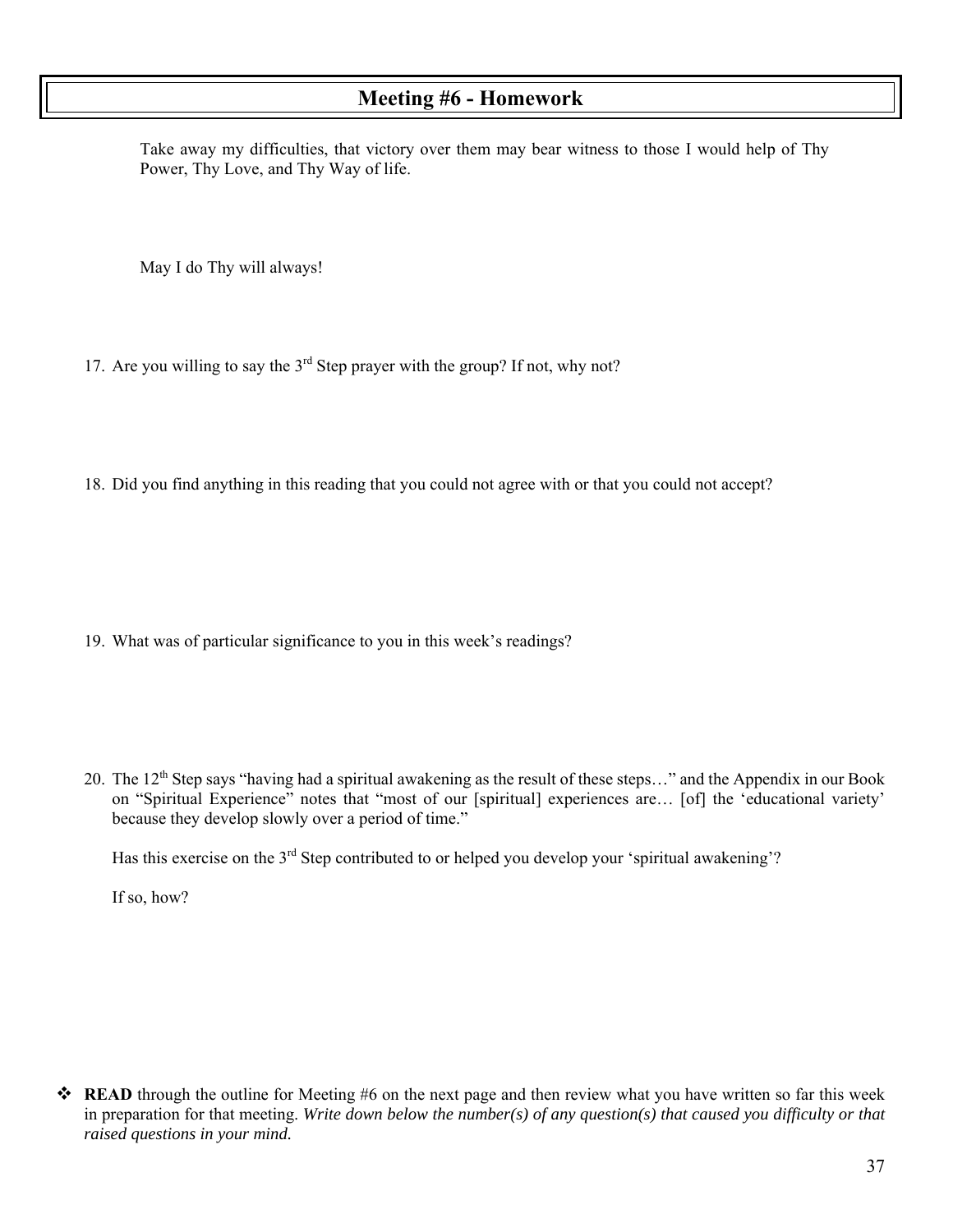## **MEETING #6 - Discussion**

#### **THE THIRD STEP (God is the Solution)**

#### **STEP THREE: MADE A DECISION TO TURN OUR WILL AND OUR LIVES OVER TO THE CARE OF GOD,** *AS WE UNDERSTOOD HIM.*

**DISCUSSION TEXT:** *How It Works* (pp. 58-63)

- **1. OPEN THE MEETING** by going around the table and having each group member quickly report on whether they (a) did the reading, (b) did the writing and (c) were in contact with other group members discussing these exercises during the past week.
- **2. THEN HAVE A BRIEF DISCUSSION** of any problems or interesting experiences people might have had in reaction to last week's meeting. (approximately 10 minutes)
- **3. NOTE** that our discussion at last week's meeting focused on 'the problem' ("selfishness self-centeredness"). Having identified and accepted the problem, we are ready to focus on 'the solution' – making a decision to "turn our will and our lives over to the care of God *as we understood Him*" and then actually saying the 3<sup>rd</sup> Step prayer.
- **4. DISCUSS** with the group *in so far as you feel it is appropriate at a group level* your answers to the questions from the homework writing assignment. [**NOTE**: there is not enough time in the meeting to discuss all of these homework questions so it is recommended that you confine your discussion to those questions that people had trouble with or that they found particularly interesting.]

Whatever questions the group decides to focus on, **be sure to spend some time discussing questions 5, 8, 11, 13, 16, 19 & 20**.

Whatever is brought up, **BE SURE TO DISCUSS** any positive answers that members might have had to the question: "Did you find anything in this reading that you could not agree with or that you could not accept?"

- **5. SINCE** this 3<sup>rd</sup> Step is such a critical part of our spiritual solution, each group should feel free to decide whether or not they would like to repeat this meeting – if it is felt that doing so would be helpful in gaining a more complete understanding for what is truly involved in taking this  $3<sup>rd</sup>$  Step.
- **6. AT THE CONCLUSION OF YOUR DISCUSSION,** it is recommended that the group say the 3<sup>rd</sup> Step Prayer together. NOTE: Most groups do this by kneeling together, but, because of differing religious traditions, this is not always the case. Whether to kneel or not is a decision that must be made by each group and by each individual.

**AA 3rd STEP PRAYER:** God, I offer myself to Thee — to build with me and to do with me as Thou wilt. Relieve me of the bondage of self, that I may better do Thy will. Take away my difficulties, that victory over them may bear witness to those I would help of Thy Power, Thy Love, and Thy Way of life. May I do Thy will always!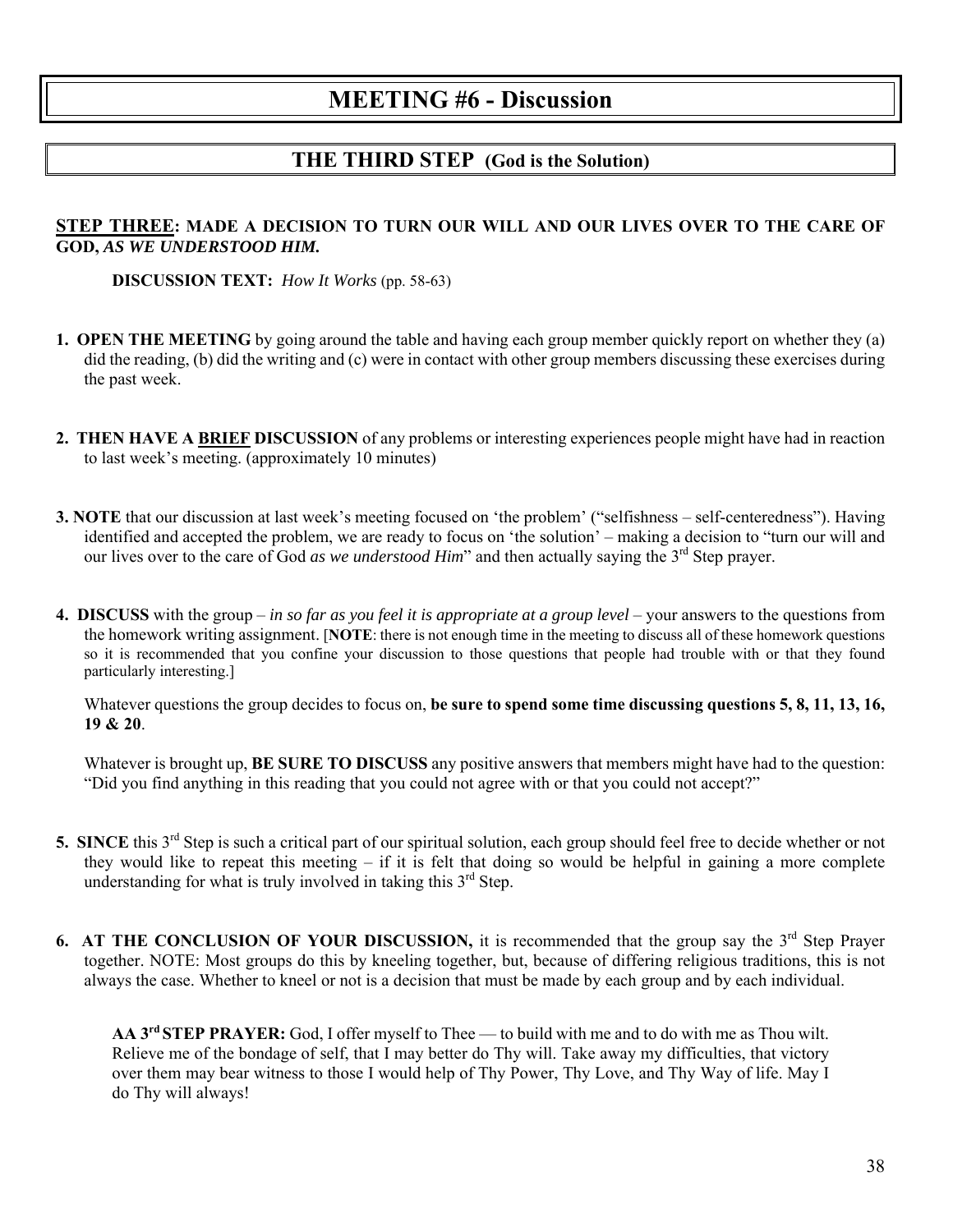## **MEETING #7 – THE FOURTH STEP (Resentments)**

#### **HOMEWORK to be done before Meeting #7**

- **READ** Chapter Five, "How It Works" from the bottom of page 63 to the end of the second full paragraph on page 67 of the Big Book. This reading deals with the  $4<sup>th</sup>$  Step in general and the resentments part of our  $4<sup>th</sup>$  Step work in particular. Come to the meeting fully prepared to discuss this text.
- **SPEND SOME TIME THINKING** during this coming week about how you would go about writing your resentments list using the guide provided by the Big Book. (See also the outline for the resentment portion of the 4<sup>th</sup> Step on pages 42-45 of this Step Work Group Guide and/or get a copy of the Word file for this  $4<sup>th</sup>$  Step outline from whoever organized your Step Workgroup.)
- **COME TO THE NEXT MEETING PREPARED** to actually begin writing your 4<sup>th</sup> Step resentment list.
- After doing this reading, go back and **ANSWER THE FOLLOWING QUESTIONS BY WRITING** brief answers to each one:
	- 1. Consult at least one dictionary and write down the best definition(s) you can find for the words "searching," "fearless," "moral," and "inventory."

- 2. The Big Book states on page 64 that "Our liquor was but a symptom. So we had to get down to causes and conditions." Isn't alcohol the problem? Do you really believe that "liquor was but a symptom"? Why? Or, why not?
- 3. Our Big Book states "when the spiritual malady is overcome, we straighten out mentally and physically" (p. 64).

Has this been your experience? Is that the order in which your recovery occurred – first spiritual and then mental and physical? Provide details from your own experience.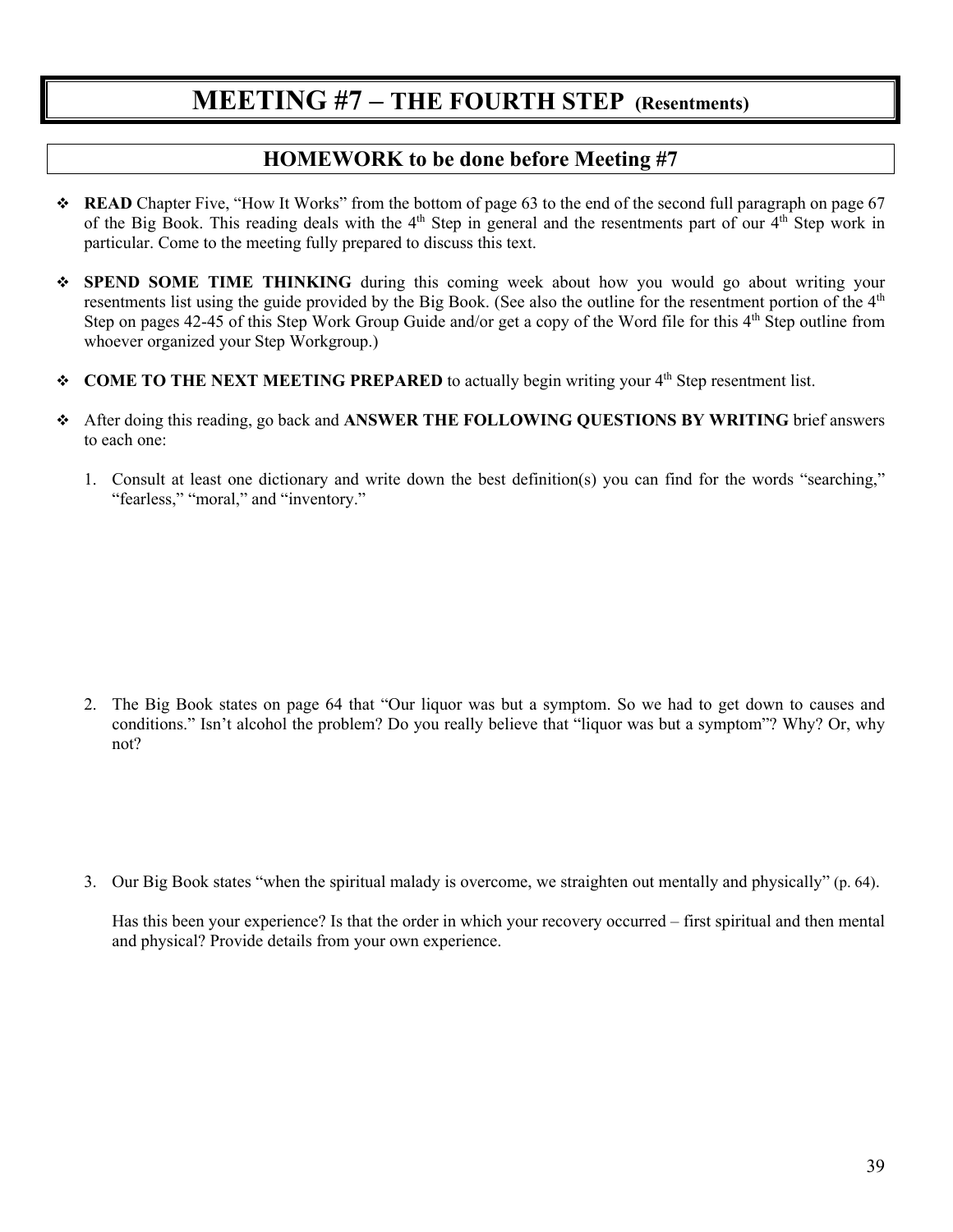4. Before you start your 4<sup>th</sup> Step inventory, do you firmly believe that "self, manifested in various ways, was what had defeated us" (p. 64)? How can "self" defeat "self"?

5. What is "the 'number one' offender" (p. 64)? The Big Book says it causes a "disease" and a "malady." What is diseased? What has this malady?

6. What are the five reasons that the Big Book proposes are the cause of our anger? (pp. 64-65)

7. What are the "plain" results of a "life which includes deep resentments" (p. 66)?

8. Even more seriously, our Book claims that "this business of resentment is infinitely grave. We found that it is fatal" (p. 66). How could resentments KILL us?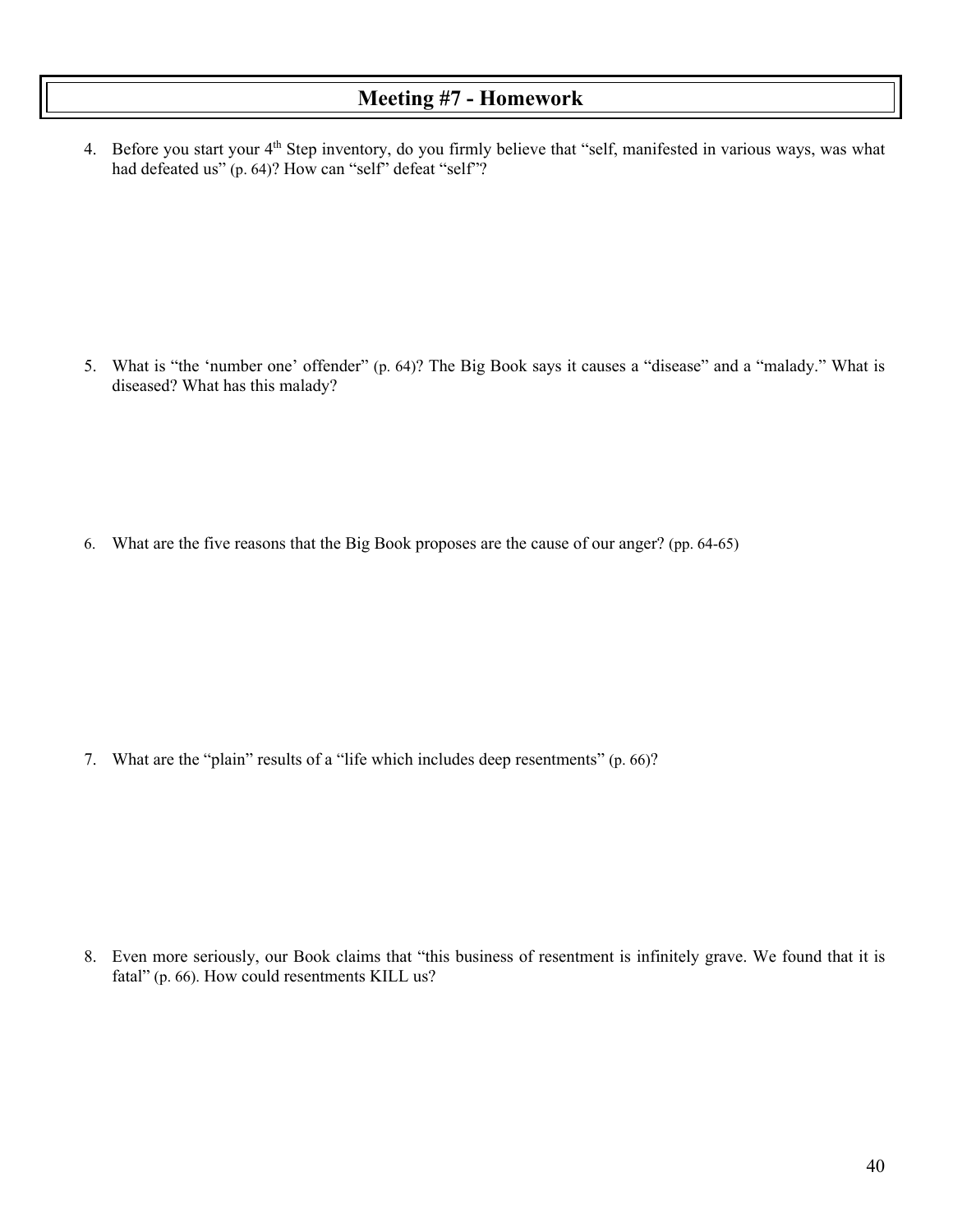### **Meeting #7 - Homework**

9. The Big Book notes that "if we were to live, we had to be free of anger." (p. 66) First resentments, now anger! How can you live your life without ever getting angry? Explain in some detail.

- 10. What kind of attitude does the Big Book propose that we take towards "the people who wronged us" (p. 66)? What does the Big Book suggest as a remedy (p; 67)?
- 11. Finally, whose inventory is this anyway? (see p. 67)
- 12. Did you find anything in these readings that you could not agree with or that you could not accept?
- 13. What was of particular significance to you in this week's readings?

**EXAD** through the outline for Meeting #7 on the next page and then review what you have written so far this week in preparation for that meeting. *Write down below the number(s) of any question(s) that caused you difficulty or that raised questions in your mind.*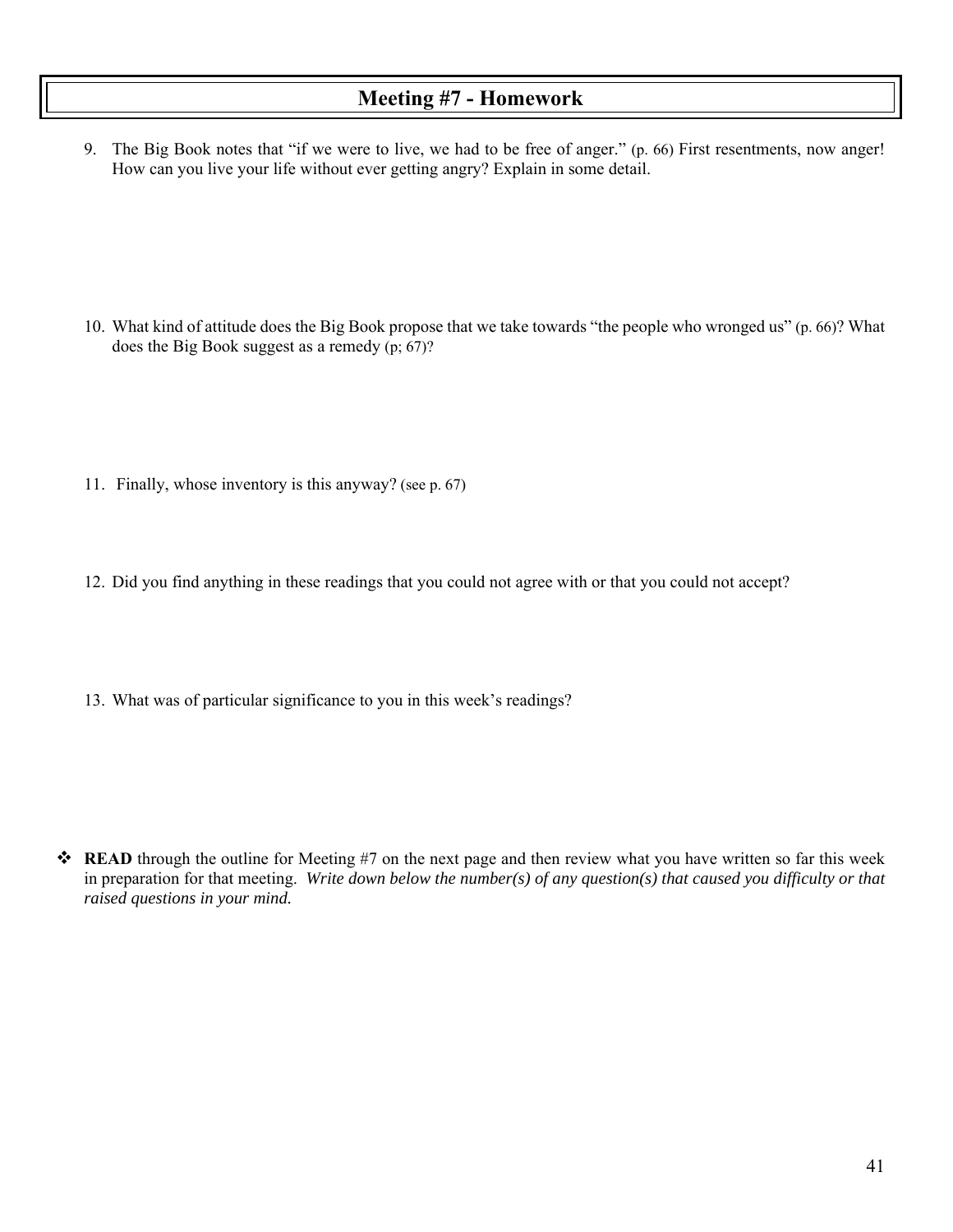## **MEETING #7 - Discussion**

### **THE FOURTH STEP (Resentments)**

#### **STEP FOUR: MADE A SEARCHING AND FEARLESS MORAL INVENTORY OF OURSELVES.**

**DISCUSSION TEXT:** *How It Works* (pp. 63-67)

- **1. OPEN THE MEETING** by going around the table and having each group member quickly report on whether they (a) did the reading, (b) did the writing and (c) were in contact with other group members discussing these exercises during the past week.
- **2. THEN HAVE A BRIEF DISCUSSION** of any problems or interesting experiences people might have had in the past week with their  $3<sup>rd</sup>$  Step work (approximately 10 minutes).
- **3. DISCUSS** with the group *in so far as you feel it is appropriate at a group level* your answers to the questions from the homework writing assignment. [**NOTE**: Because most of this meeting will be devoted to actually beginning our resentments list, there is nowhere near enough time to discuss all of these homework questions. It is therefore recommended that you confine your discussion to those questions that people had trouble with or that they found particularly interesting.] (approximately 15 minutes)

Whatever is brought up, **BE SURE TO DISCUSS** any positive answers that members might have had to the question: "Did you find anything in this reading that you could not agree with or that you could not accept?"

**4.** After this discussion, the group should then **BEGIN TO ACTUALLY WORK ON THEIR INDIVIDUAL RESENTMENT INVENTORIES:** 

It is important that group members get started on this list while at this meeting. Remember, it's a program of action! Each group member should write down some of their resentments on paper according to the format explained below. We would suggest, after writing for a few minutes, that you go around the table and ask each group member to talk about an example or two from their list that they might be willing to volunteer. This frequently is helpful in getting others started on their own list.

**5. BEGIN YOUR INVENTORY BY MAKING 3 COLUMNS**, just as it is in the Book (also, see the outline for the 4<sup>th</sup> Step immediately following the instructions for this meeting). **NOTE**: a digital file of this outline can be provided to you by the organizer of your Step Workgroup if you want to do your final 4<sup>th</sup> Step work on a computer (which certainly makes it much easier to read!).

|    | I'm resentful at: | The Cause: | Affects my: |
|----|-------------------|------------|-------------|
| 1. |                   |            |             |
| 2. |                   |            |             |
| 3. |                   |            |             |

4.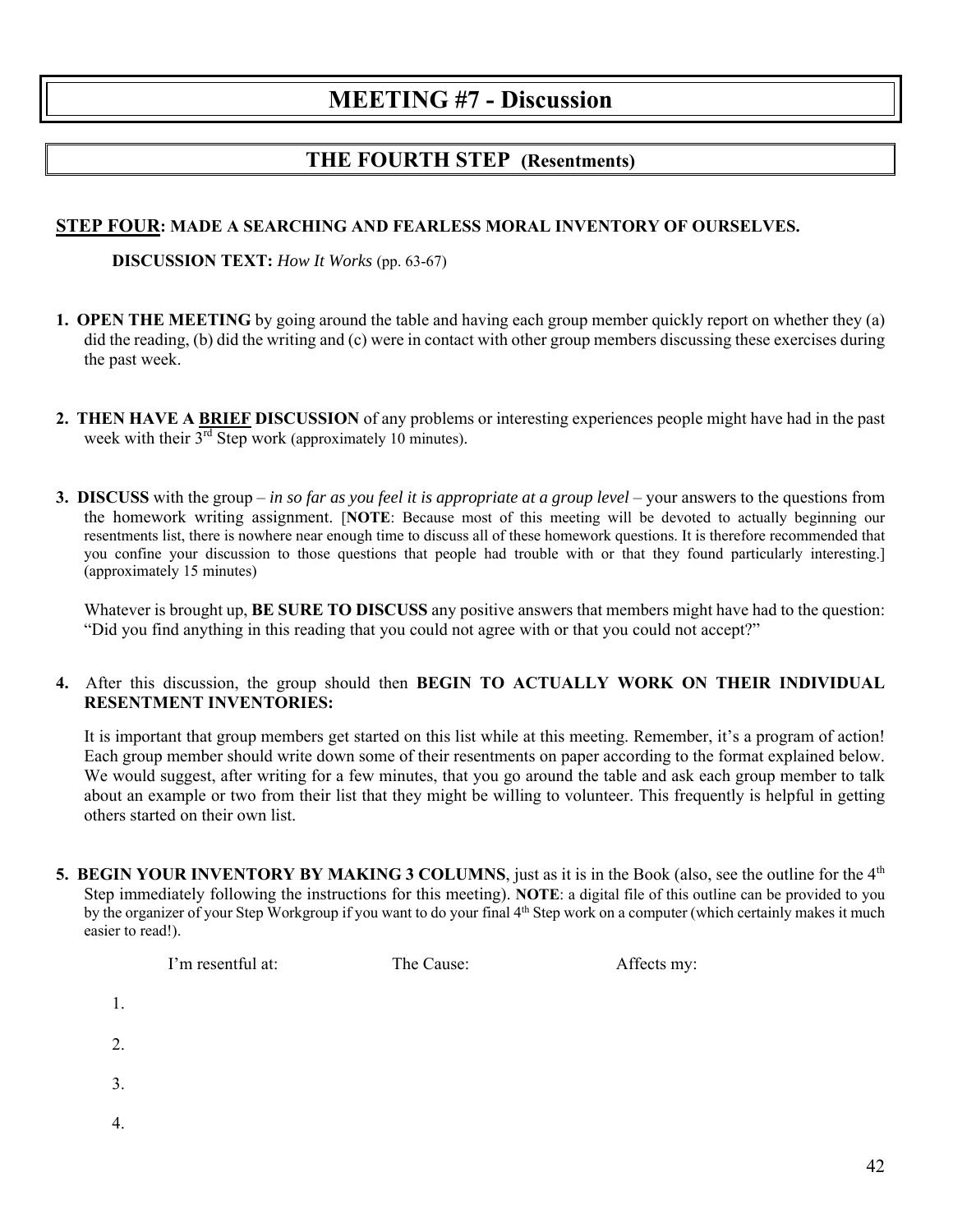### **Meeting #7 - Discussion**

People make this list in a variety of ways. Some do it as a free-flowing "stream of consciousness". Other start with their childhood and then work forward while some like to start now and work backward. Others begin with their strongest resentment and work their way down from there. Whatever works for you… **it's just important that you DO it**.

**THE FIRST COLUMN** is relatively simple and straightforward but if the word "resentful" confuses you, think about the fact that the word actually means to "re-feel" an old anger. We all get angry but when we are angry about something from the past, that is a "resentment." When all else fails, try substituting "people who piss me off" for "I'm resentful at."

THE SECOND COLUMN, "The Cause," is what was done to you by the person or institution.

**THE THIRD COLUMN,** "Affects", can be trickier. As it says in the Big Book (pp. 64-65) the things that these resentments affect normally fall into one of six categories. Those categories are our:

- Self-esteem (also called Pride)
- Pocketbooks (Money)
- Security
- Ambitions
- Personal relations
- Sexual relations

**SHARE** any questions or problems that you might have in making your list with the group – *in so far as that is appropriate on a group level*. It is amazing how helpful this can be to other people in the group. Hearing comments about someone or something who is "going on the list" will often help others in the group with their own lists.

**6. AFTER you have finished these 3 columns**, the next step is to put out of your mind the wrongs that others have done to you and begin to look for your own mistakes. What did I contribute? What was MY part in this resentment?

To do this, **MAKE A FOURTH COLUMN** and take each one of those relationships you have listed or each one of those institutions, people, or principles and ask yourself: "Where had [I] been selfish, dishonest, self-seeking and frightened" (p. 67). **In short, what was MY contribution to this resentment? "**Where [have I] been selfish, dishonest, self-seeking or frightened" (p. 67) in relation to this person, place or institution?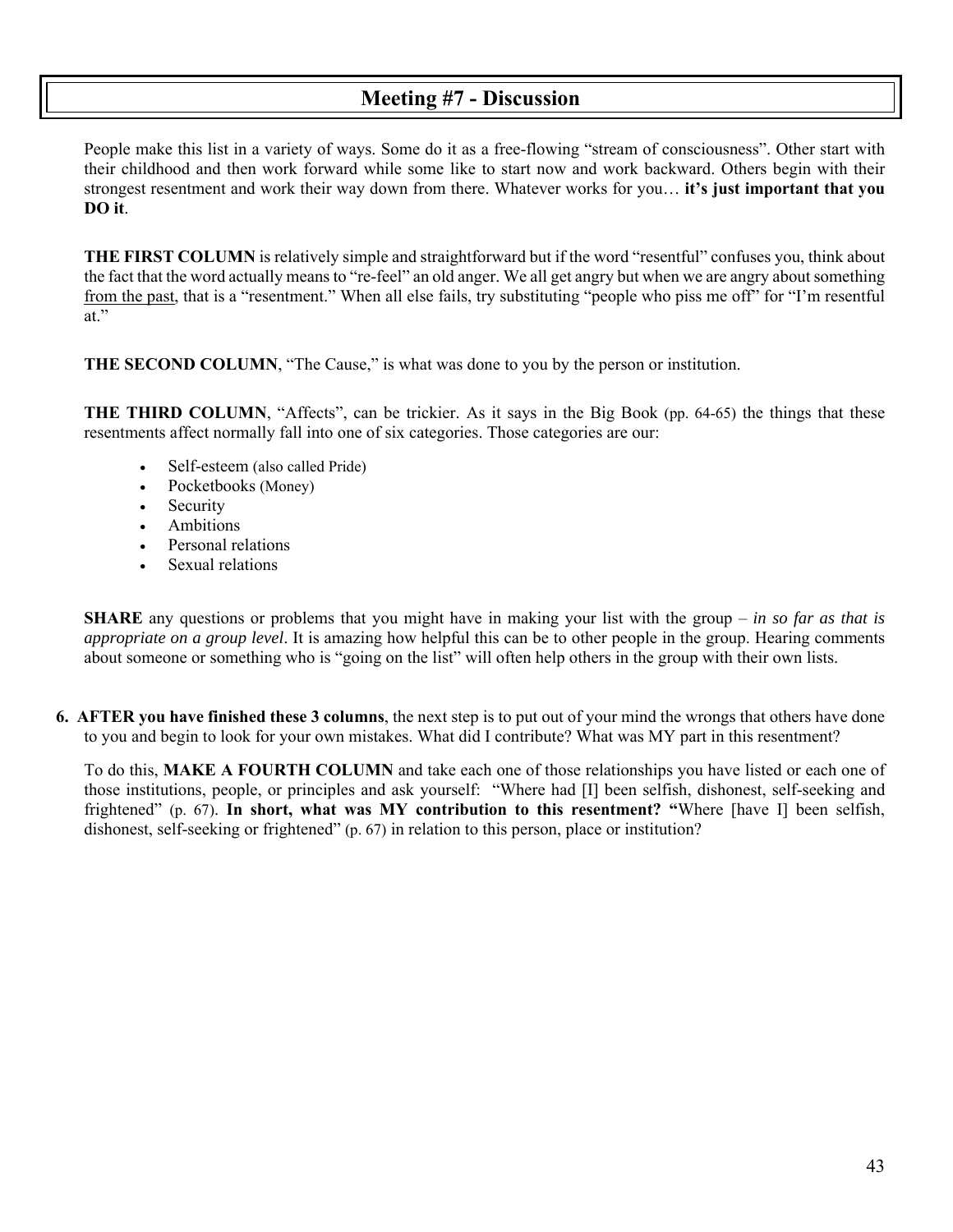# **4a. Resentments**

| <b>RESENTFUL AT:</b><br>(people, institutions,<br>principles) | <b>THE CAUSE:</b> | AFFECTS MY: (self-<br>esteem, pocketbook,<br>security, ambitions,<br>personal relations, sexual<br>relations) | MY CONTRIBUTION / FAULT: (for instance:<br>selfish? dishonest? self seeking? frightened?) |
|---------------------------------------------------------------|-------------------|---------------------------------------------------------------------------------------------------------------|-------------------------------------------------------------------------------------------|
|                                                               |                   |                                                                                                               |                                                                                           |
|                                                               |                   |                                                                                                               |                                                                                           |
|                                                               |                   |                                                                                                               |                                                                                           |
|                                                               |                   |                                                                                                               |                                                                                           |
|                                                               |                   |                                                                                                               |                                                                                           |
|                                                               |                   |                                                                                                               |                                                                                           |
|                                                               |                   |                                                                                                               |                                                                                           |
|                                                               |                   |                                                                                                               |                                                                                           |
|                                                               |                   |                                                                                                               |                                                                                           |
|                                                               |                   |                                                                                                               |                                                                                           |
|                                                               |                   |                                                                                                               |                                                                                           |
|                                                               |                   |                                                                                                               |                                                                                           |
|                                                               |                   |                                                                                                               |                                                                                           |
|                                                               |                   |                                                                                                               |                                                                                           |
|                                                               |                   |                                                                                                               |                                                                                           |
|                                                               |                   |                                                                                                               |                                                                                           |
|                                                               |                   |                                                                                                               |                                                                                           |
|                                                               |                   |                                                                                                               |                                                                                           |
|                                                               |                   |                                                                                                               |                                                                                           |
|                                                               |                   |                                                                                                               |                                                                                           |
|                                                               |                   |                                                                                                               |                                                                                           |
|                                                               |                   |                                                                                                               |                                                                                           |
|                                                               |                   |                                                                                                               |                                                                                           |
|                                                               |                   |                                                                                                               |                                                                                           |
|                                                               |                   |                                                                                                               |                                                                                           |
|                                                               |                   |                                                                                                               |                                                                                           |
|                                                               |                   |                                                                                                               |                                                                                           |
|                                                               |                   |                                                                                                               |                                                                                           |
|                                                               |                   |                                                                                                               |                                                                                           |
|                                                               |                   |                                                                                                               |                                                                                           |
|                                                               |                   |                                                                                                               |                                                                                           |
|                                                               |                   |                                                                                                               |                                                                                           |
|                                                               |                   |                                                                                                               |                                                                                           |
|                                                               |                   |                                                                                                               |                                                                                           |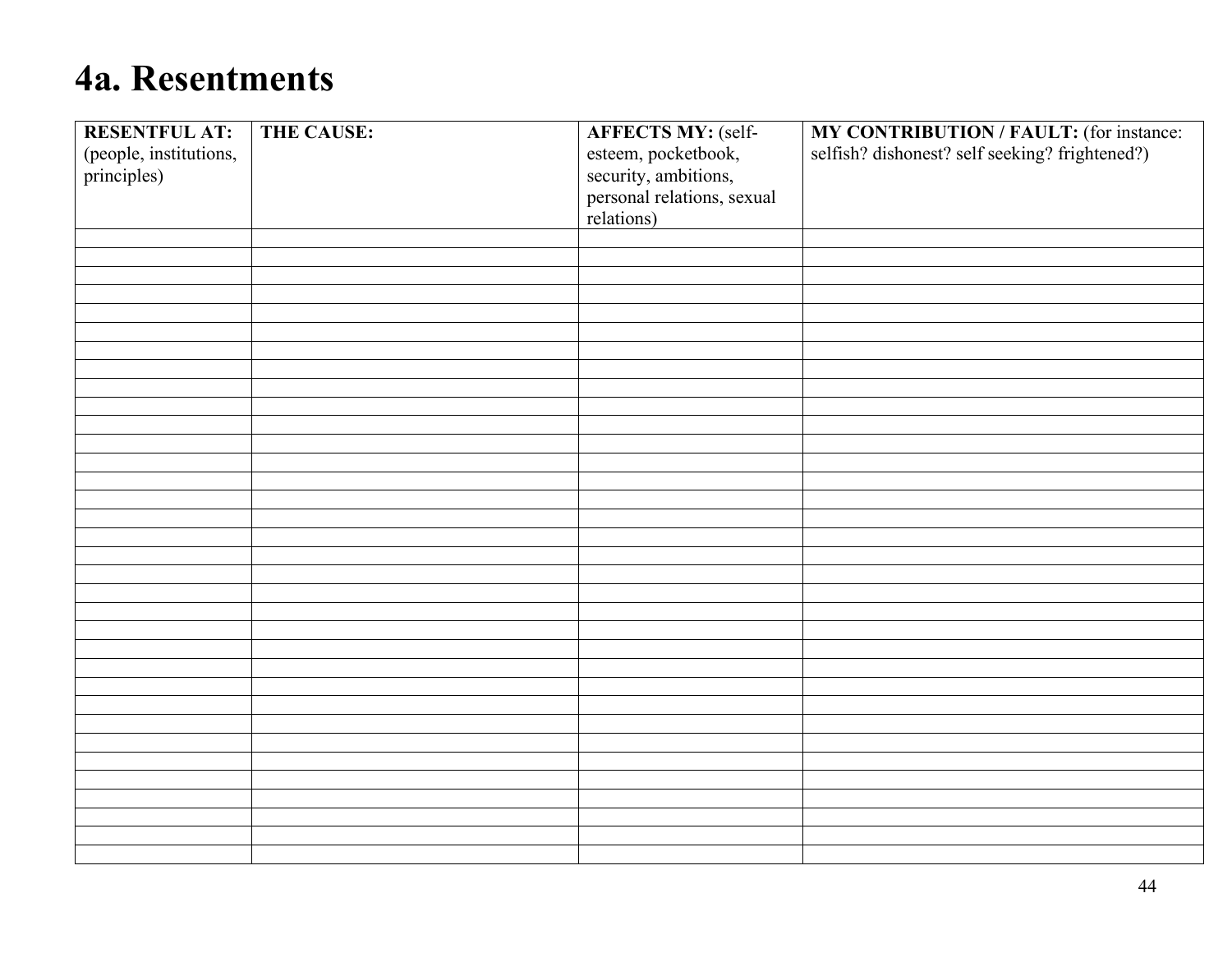| <b>RESENTFUL AT:</b>   | <b>THE CAUSE:</b> | AFFECTS MY: (self-         | MY CONTRIBUTION / FAULT: (for instance:<br>selfish? dishonest? self seeking? frightened?) |
|------------------------|-------------------|----------------------------|-------------------------------------------------------------------------------------------|
| (people, institutions, |                   | esteem, pocketbook,        |                                                                                           |
| principles)            |                   | security, ambitions,       |                                                                                           |
|                        |                   |                            |                                                                                           |
|                        |                   | personal relations, sexual |                                                                                           |
|                        |                   | relations)                 |                                                                                           |
|                        |                   |                            |                                                                                           |
|                        |                   |                            |                                                                                           |
|                        |                   |                            |                                                                                           |
|                        |                   |                            |                                                                                           |
|                        |                   |                            |                                                                                           |
|                        |                   |                            |                                                                                           |
|                        |                   |                            |                                                                                           |
|                        |                   |                            |                                                                                           |
|                        |                   |                            |                                                                                           |
|                        |                   |                            |                                                                                           |
|                        |                   |                            |                                                                                           |
|                        |                   |                            |                                                                                           |
|                        |                   |                            |                                                                                           |
|                        |                   |                            |                                                                                           |
|                        |                   |                            |                                                                                           |
|                        |                   |                            |                                                                                           |
|                        |                   |                            |                                                                                           |
|                        |                   |                            |                                                                                           |
|                        |                   |                            |                                                                                           |
|                        |                   |                            |                                                                                           |
|                        |                   |                            |                                                                                           |
|                        |                   |                            |                                                                                           |
|                        |                   |                            |                                                                                           |
|                        |                   |                            |                                                                                           |
|                        |                   |                            |                                                                                           |
|                        |                   |                            |                                                                                           |
|                        |                   |                            |                                                                                           |
|                        |                   |                            |                                                                                           |
|                        |                   |                            |                                                                                           |
|                        |                   |                            |                                                                                           |
|                        |                   |                            |                                                                                           |
|                        |                   |                            |                                                                                           |
|                        |                   |                            |                                                                                           |
|                        |                   |                            |                                                                                           |
|                        |                   |                            |                                                                                           |
|                        |                   |                            |                                                                                           |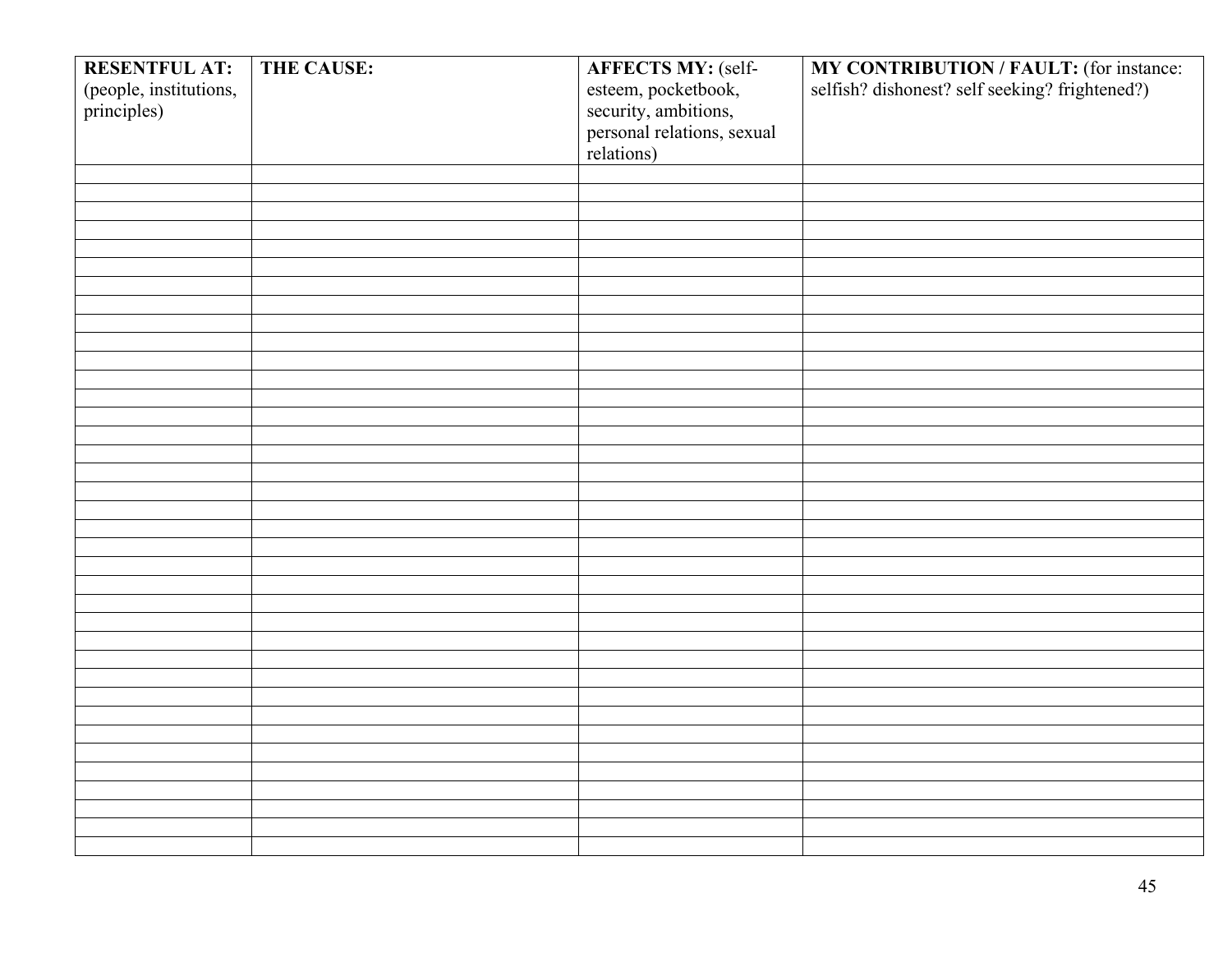| <b>RESENTFUL AT:</b>   | <b>THE CAUSE:</b> | AFFECTS MY: (self-         | MY CONTRIBUTION / FAULT: (for instance:<br>selfish? dishonest? self seeking? frightened?) |
|------------------------|-------------------|----------------------------|-------------------------------------------------------------------------------------------|
| (people, institutions, |                   | esteem, pocketbook,        |                                                                                           |
| principles)            |                   | security, ambitions,       |                                                                                           |
|                        |                   |                            |                                                                                           |
|                        |                   | personal relations, sexual |                                                                                           |
|                        |                   | relations)                 |                                                                                           |
|                        |                   |                            |                                                                                           |
|                        |                   |                            |                                                                                           |
|                        |                   |                            |                                                                                           |
|                        |                   |                            |                                                                                           |
|                        |                   |                            |                                                                                           |
|                        |                   |                            |                                                                                           |
|                        |                   |                            |                                                                                           |
|                        |                   |                            |                                                                                           |
|                        |                   |                            |                                                                                           |
|                        |                   |                            |                                                                                           |
|                        |                   |                            |                                                                                           |
|                        |                   |                            |                                                                                           |
|                        |                   |                            |                                                                                           |
|                        |                   |                            |                                                                                           |
|                        |                   |                            |                                                                                           |
|                        |                   |                            |                                                                                           |
|                        |                   |                            |                                                                                           |
|                        |                   |                            |                                                                                           |
|                        |                   |                            |                                                                                           |
|                        |                   |                            |                                                                                           |
|                        |                   |                            |                                                                                           |
|                        |                   |                            |                                                                                           |
|                        |                   |                            |                                                                                           |
|                        |                   |                            |                                                                                           |
|                        |                   |                            |                                                                                           |
|                        |                   |                            |                                                                                           |
|                        |                   |                            |                                                                                           |
|                        |                   |                            |                                                                                           |
|                        |                   |                            |                                                                                           |
|                        |                   |                            |                                                                                           |
|                        |                   |                            |                                                                                           |
|                        |                   |                            |                                                                                           |
|                        |                   |                            |                                                                                           |
|                        |                   |                            |                                                                                           |
|                        |                   |                            |                                                                                           |
|                        |                   |                            |                                                                                           |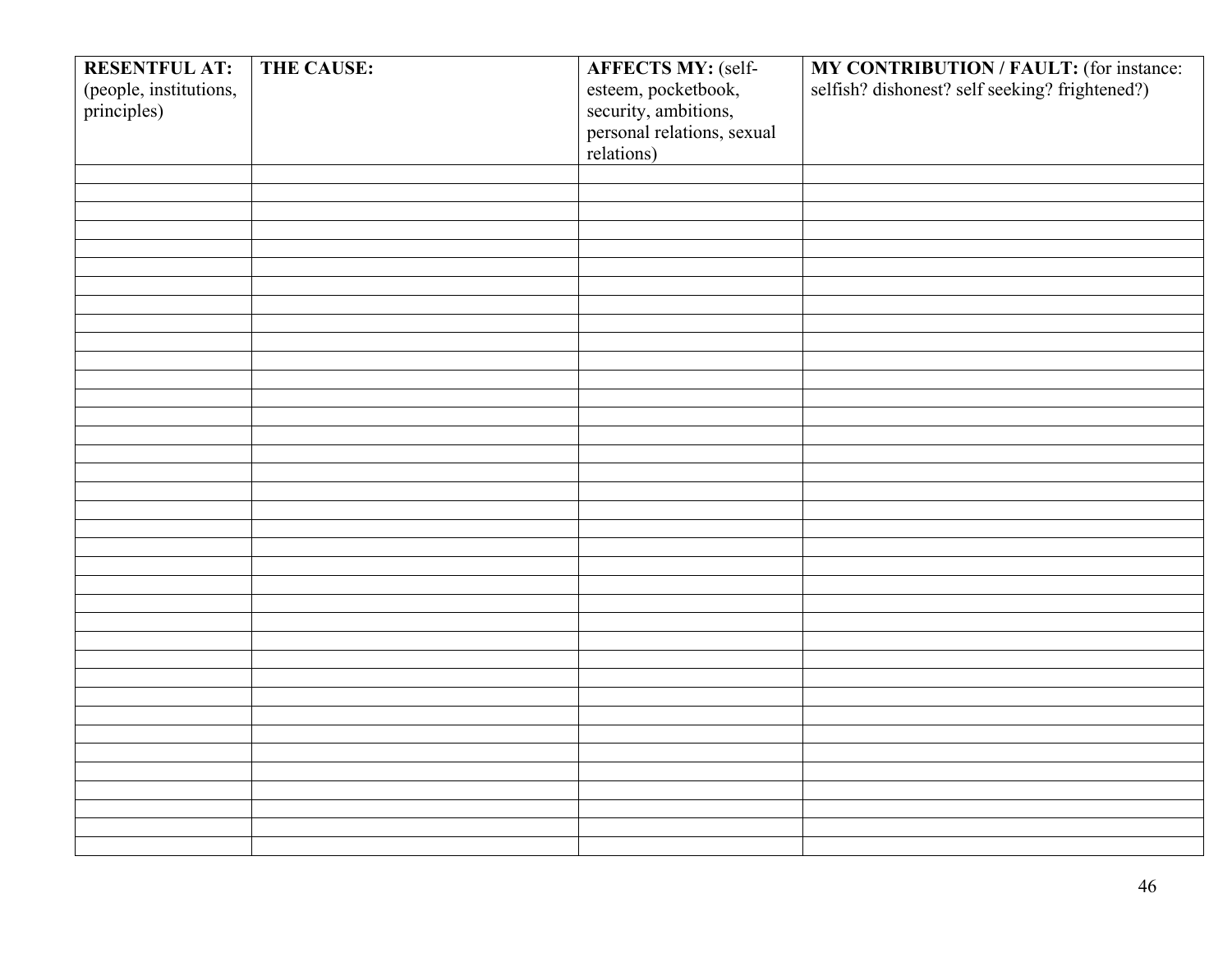| <b>RESENTFUL AT:</b>   | <b>THE CAUSE:</b> | AFFECTS MY: (self-         | MY CONTRIBUTION / FAULT: (for instance:        |
|------------------------|-------------------|----------------------------|------------------------------------------------|
| (people, institutions, |                   | esteem, pocketbook,        | selfish? dishonest? self seeking? frightened?) |
| principles)            |                   | security, ambitions,       |                                                |
|                        |                   | personal relations, sexual |                                                |
|                        |                   | relations)                 |                                                |
|                        |                   |                            |                                                |
|                        |                   |                            |                                                |
|                        |                   |                            |                                                |
|                        |                   |                            |                                                |
|                        |                   |                            |                                                |
|                        |                   |                            |                                                |
|                        |                   |                            |                                                |
|                        |                   |                            |                                                |
|                        |                   |                            |                                                |
|                        |                   |                            |                                                |
|                        |                   |                            |                                                |
|                        |                   |                            |                                                |
|                        |                   |                            |                                                |
|                        |                   |                            |                                                |
|                        |                   |                            |                                                |
|                        |                   |                            |                                                |
|                        |                   |                            |                                                |
|                        |                   |                            |                                                |
|                        |                   |                            |                                                |
|                        |                   |                            |                                                |
|                        |                   |                            |                                                |
|                        |                   |                            |                                                |
|                        |                   |                            |                                                |
|                        |                   |                            |                                                |
|                        |                   |                            |                                                |
|                        |                   |                            |                                                |
|                        |                   |                            |                                                |
|                        |                   |                            |                                                |
|                        |                   |                            |                                                |
|                        |                   |                            |                                                |
|                        |                   |                            |                                                |
|                        |                   |                            |                                                |
|                        |                   |                            |                                                |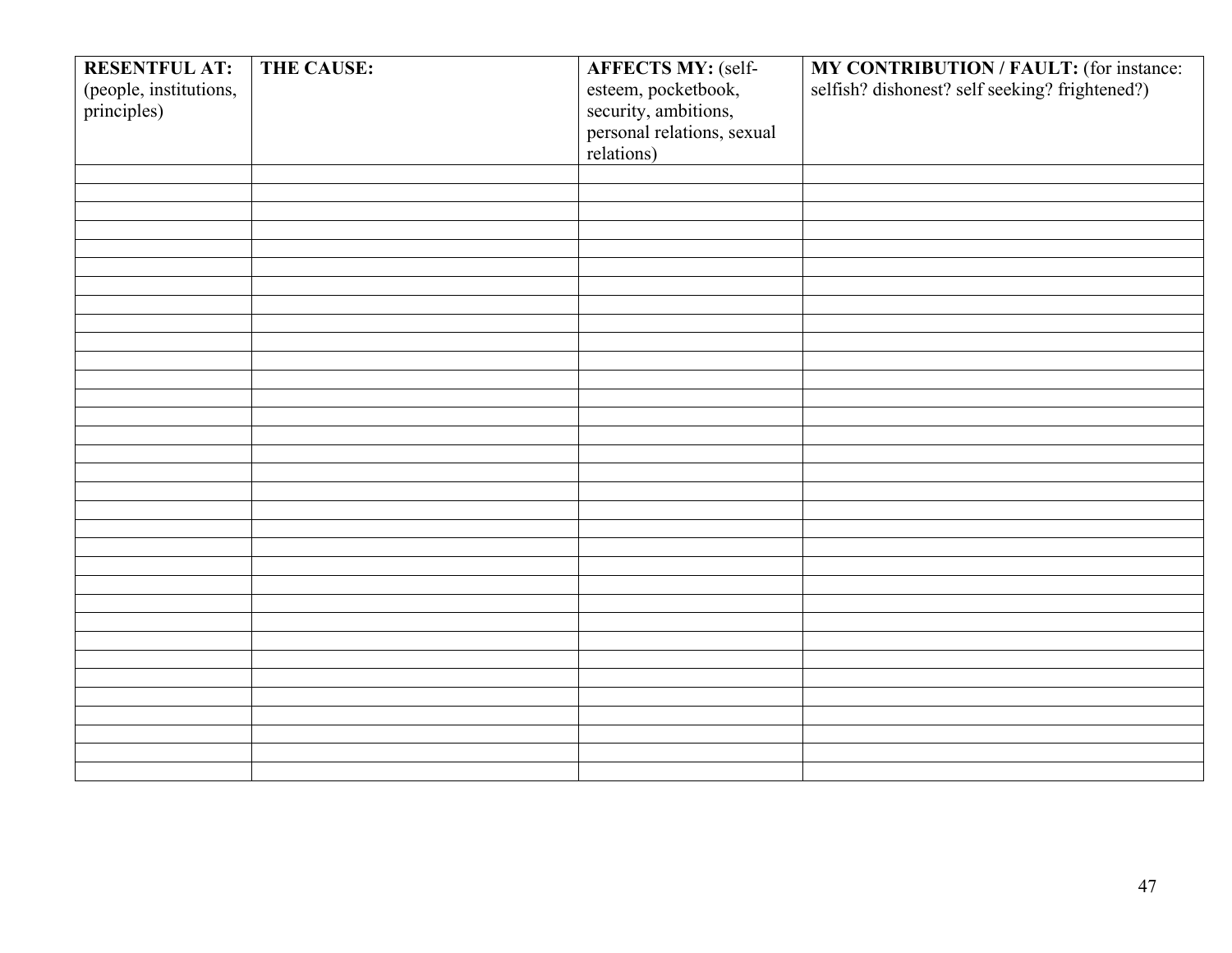## **MEETING #8 – THE FOURTH STEP (Fears)**

#### **HOMEWORK to be done before Meeting #8**

- **CONTINUE TO WRITE** until you complete the resentments list for this 4<sup>th</sup> Step. This should be finished before Meeting #8 is held.
- **READ** Chapter Five, "How It Works" from the last paragraph on page 67 to the end of the last full paragraph on page 68 of the Big Book. This reading deals with the fears part of our  $4<sup>th</sup>$  Step work. Come to the meeting fully prepared to discuss this text.
- **SPEND SOME TIME THINKING** during this coming week about how you would go about writing your fears list. (See also the outline for the fears portion of the 4<sup>th</sup> Step on pages 49-52 and/or get a copy of the Word file for this  $4<sup>th</sup>$ Step outline from whoever organized your Step Workgroup.)
- **COME TO THE NEXT MEETING PREPARED** to actually begin writing your 4<sup>th</sup> Step fears list.
- After doing this reading, go back and **ANSWER THE FOLLOWING QUESTIONS BY WRITING** brief answers to each one:
	- 1. The Big Book states on page 67 that fear "touches about every aspect of our lives." Make a list of those areas of your life that are NOT touched by fear.

2. Has fear been "an evil and corroding thread" (p. 67) in your life? Write at least two instances where this has been true.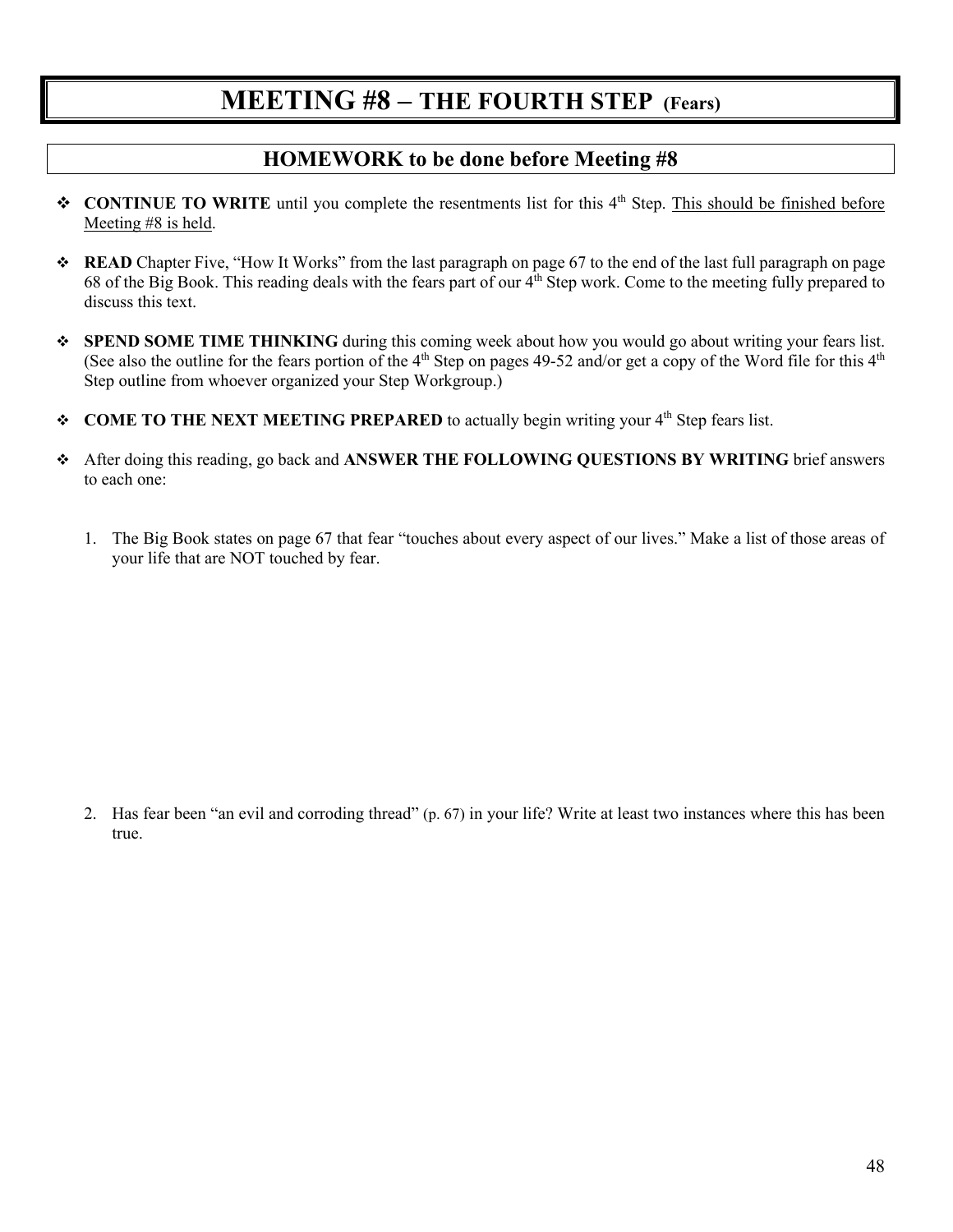- 3. What does the Big Book suggest as the cause of these fears? (see p. 68) Write the details of two incidents from your own life where this was true for you.
- 4. What does the Big Book propose as a solution to our fears? (see p. 68)
- 5. Do you think that this solution will work for you? If so, why? If not, why not?

- 6. Did you find anything in these readings that you could not agree with or that you could not accept?
- 7. What was of particular significance to you in this week's readings?

 **READ** through the outline for Meeting #8 on the next page and then review what you have written so far this week in preparation for that meeting. *Write down below the number(s) of any question(s) that caused you difficulty or that raised questions in your mind.*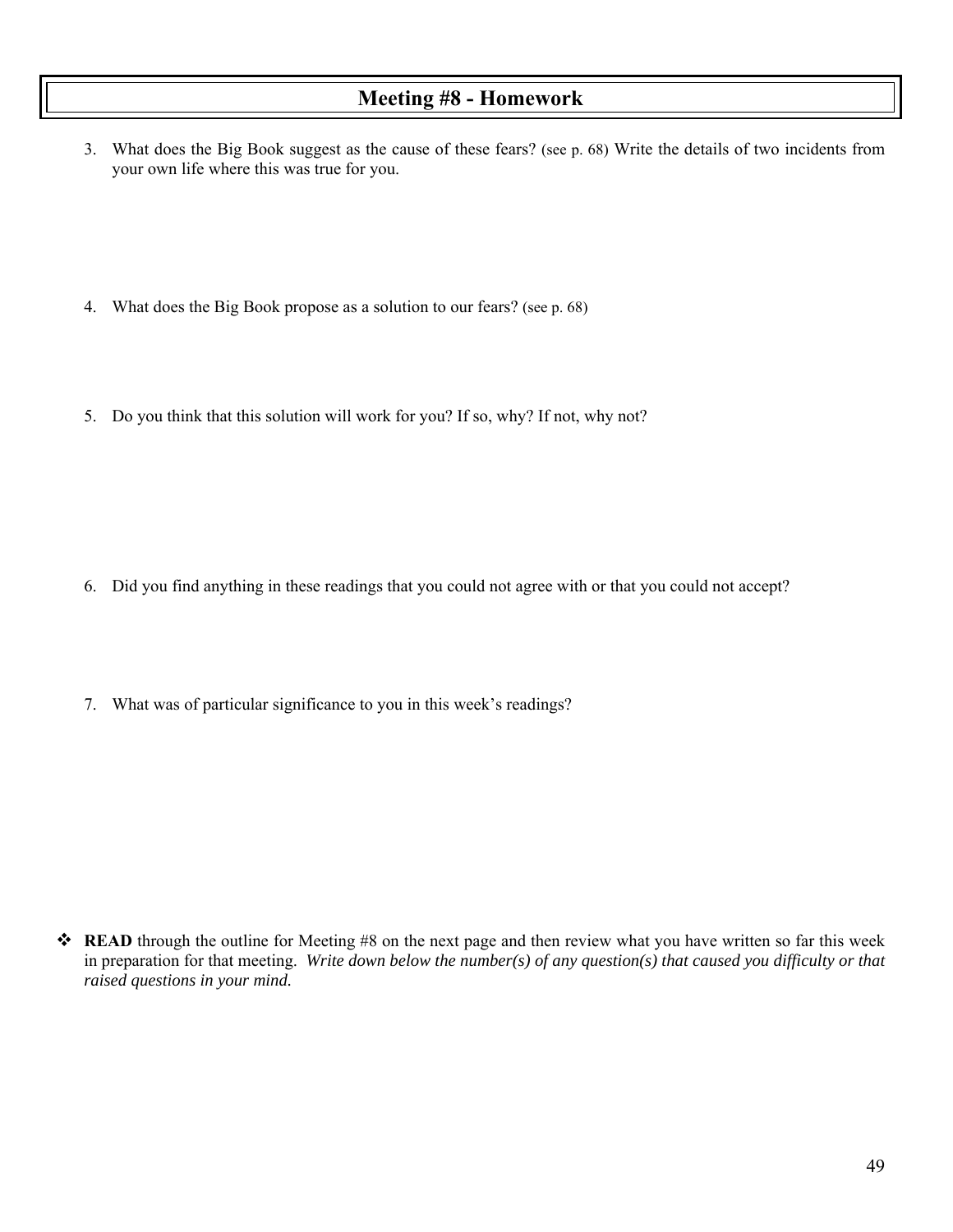## **MEETING #8 - Discussion**

## **THE FOURTH STEP (Fears)**

#### **STEP FOUR: MADE A SEARCHING AND FEARLESS MORAL INVENTORY OF OURSELVES.**

**DISCUSSION TEXT:** *How It Works* (pp. 63-67)

- **1. OPEN THE MEETING** by going around the table and having each group member quickly report on whether they (a) did the reading, (b) did the writing and (c) were in contact with other group members discussing these exercises during the past week.
- **2. THEN HAVE A BRIEF DISCUSSION** of any problems or interesting experiences people might have had in the past week with their  $4<sup>th</sup>$  Step resentment inventory (approximately 10 minutes).
- **3. DISCUSS** with the group *in so far as you feel it is appropriate at a group level* your answers to the questions from the homework writing assignment. [**NOTE**: Because most of this meeting will be devoted to actually beginning our fears list, there is nowhere near enough time to discuss all of these homework questions. It is therefore recommended that you confine your discussion to those questions that people had trouble with or that they found particularly interesting.] (approximately 15 minutes)

Whatever is brought up, **BE SURE TO DISCUSS** any positive answers that members might have had to the question: "Did you find anything in this reading that you could not agree with or that you could not accept?"

#### **4.** Next, **BEGIN TO ACTUALLY WORK ON YOUR FEAR INVENTORIES:**

Just for clarity sake, it may be helpful to note here that generally resentments are all about the past… and fears are all about the future.

**5. START YOUR FEARS INVENTORY BY MAKING 3 COLUMNS.** The first column lists your fear, the second asks the questions "why do I have this fear?" and the third wants to know "can I turn this fear over to God?" (See the outline that follows this meeting format.).

Write down EVERYTHING that you are afraid of: PEOPLE (the police, your father, your boss, etc.), PLACES (heights, jail, etc.) and THINGS (spiders, snakes, success, failure, etc.).

**SHARE** any questions or problems that you might have in making your list with the group – *in so far as that is appropriate on a group level*. It is amazing how helpful this can be to other people in the group. Hearing comments about someone or something that is "going on the fears list" will often help others in the group with their own lists.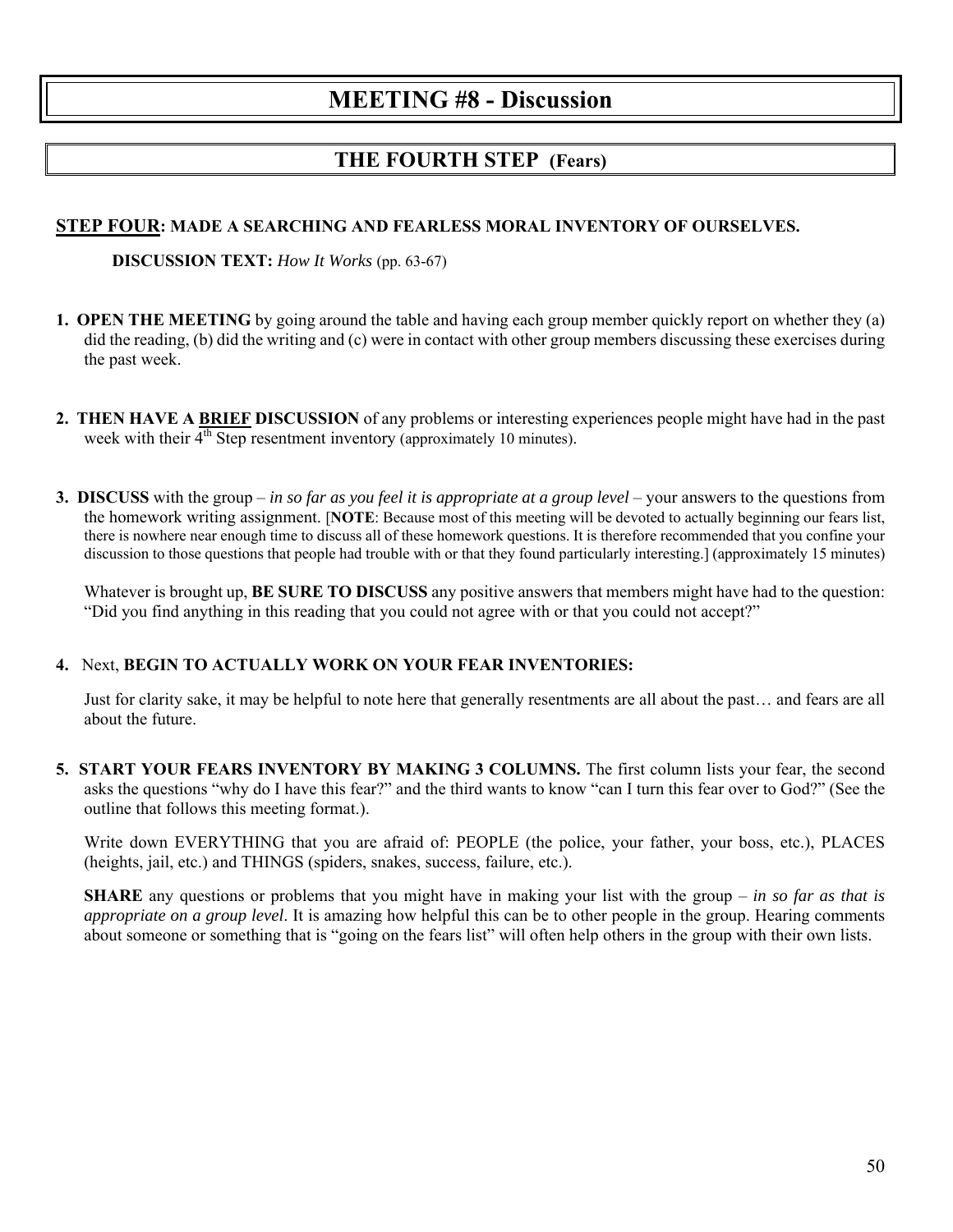# **4b. Fears**

| <b>FEARS</b> | <b>WHY DO I HAVE THIS FEAR?</b> | <b>HAVE I ASKED GOD TO</b><br><b>REMOVE THIS FEAR?</b> |
|--------------|---------------------------------|--------------------------------------------------------|
|              |                                 |                                                        |
|              |                                 |                                                        |
|              |                                 |                                                        |
|              |                                 |                                                        |
|              |                                 |                                                        |
|              |                                 |                                                        |
|              |                                 |                                                        |
|              |                                 |                                                        |
|              |                                 |                                                        |
|              |                                 |                                                        |
|              |                                 |                                                        |
|              |                                 |                                                        |
|              |                                 |                                                        |
|              |                                 |                                                        |
|              |                                 |                                                        |
|              |                                 |                                                        |
|              |                                 |                                                        |
|              |                                 |                                                        |
|              |                                 |                                                        |
|              |                                 |                                                        |
|              |                                 |                                                        |
|              |                                 |                                                        |
|              |                                 |                                                        |
|              |                                 |                                                        |
|              |                                 |                                                        |
|              |                                 |                                                        |
|              |                                 |                                                        |
|              |                                 |                                                        |
|              |                                 |                                                        |
|              |                                 |                                                        |
|              |                                 |                                                        |
|              |                                 |                                                        |
|              |                                 |                                                        |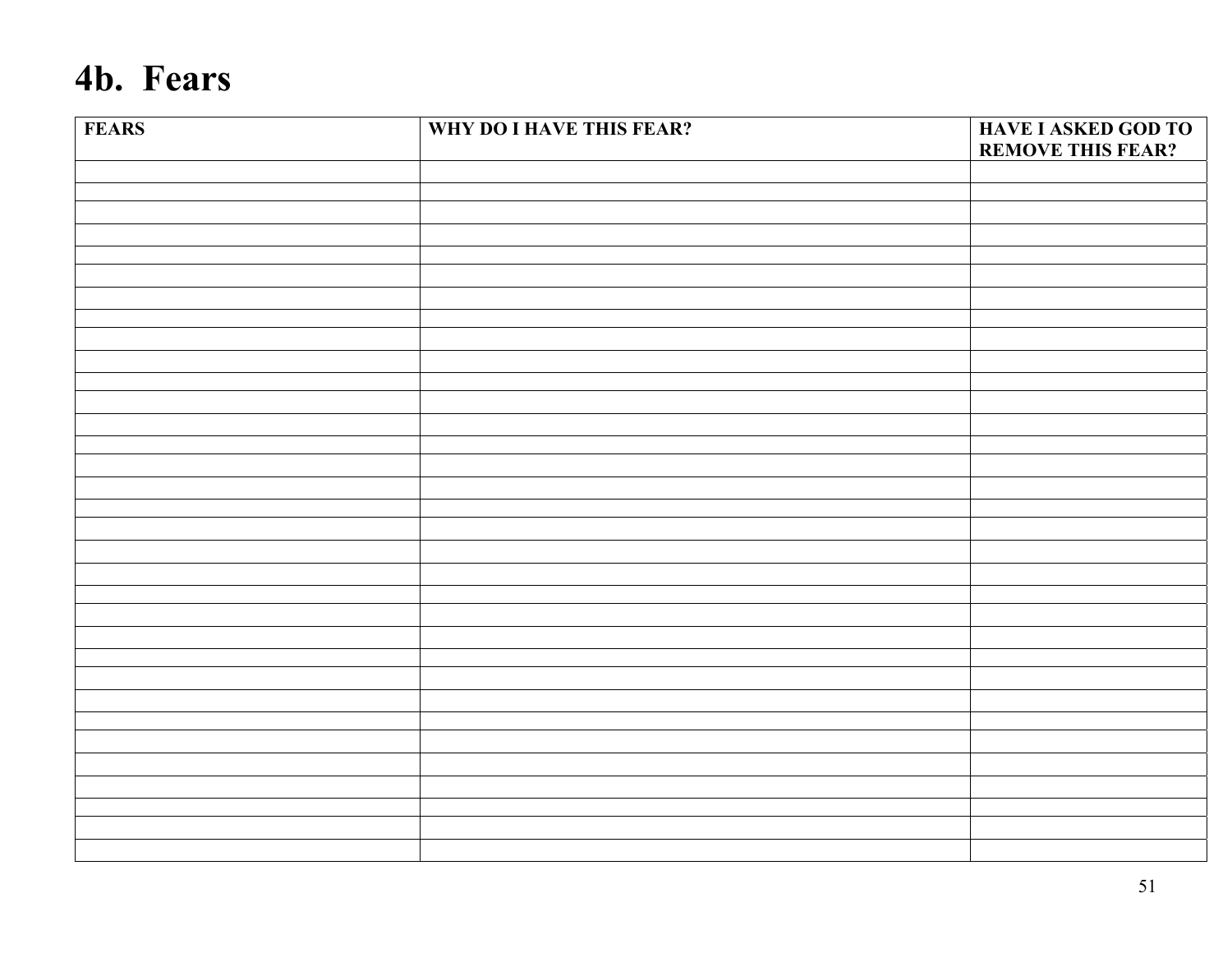| <b>FEARS</b> | WHY DO I HAVE THIS FEAR? | <b>HAVE I ASKED GOD TO</b><br><b>REMOVE THIS FEAR?</b> |
|--------------|--------------------------|--------------------------------------------------------|
|              |                          |                                                        |
|              |                          |                                                        |
|              |                          |                                                        |
|              |                          |                                                        |
|              |                          |                                                        |
|              |                          |                                                        |
|              |                          |                                                        |
|              |                          |                                                        |
|              |                          |                                                        |
|              |                          |                                                        |
|              |                          |                                                        |
|              |                          |                                                        |
|              |                          |                                                        |
|              |                          |                                                        |
|              |                          |                                                        |
|              |                          |                                                        |
|              |                          |                                                        |
|              |                          |                                                        |
|              |                          |                                                        |
|              |                          |                                                        |
|              |                          |                                                        |
|              |                          |                                                        |
|              |                          |                                                        |
|              |                          |                                                        |
|              |                          |                                                        |
|              |                          |                                                        |
|              |                          |                                                        |
|              |                          |                                                        |
|              |                          |                                                        |
|              |                          |                                                        |
|              |                          |                                                        |
|              |                          |                                                        |
|              |                          |                                                        |
|              |                          |                                                        |
|              |                          |                                                        |
|              |                          |                                                        |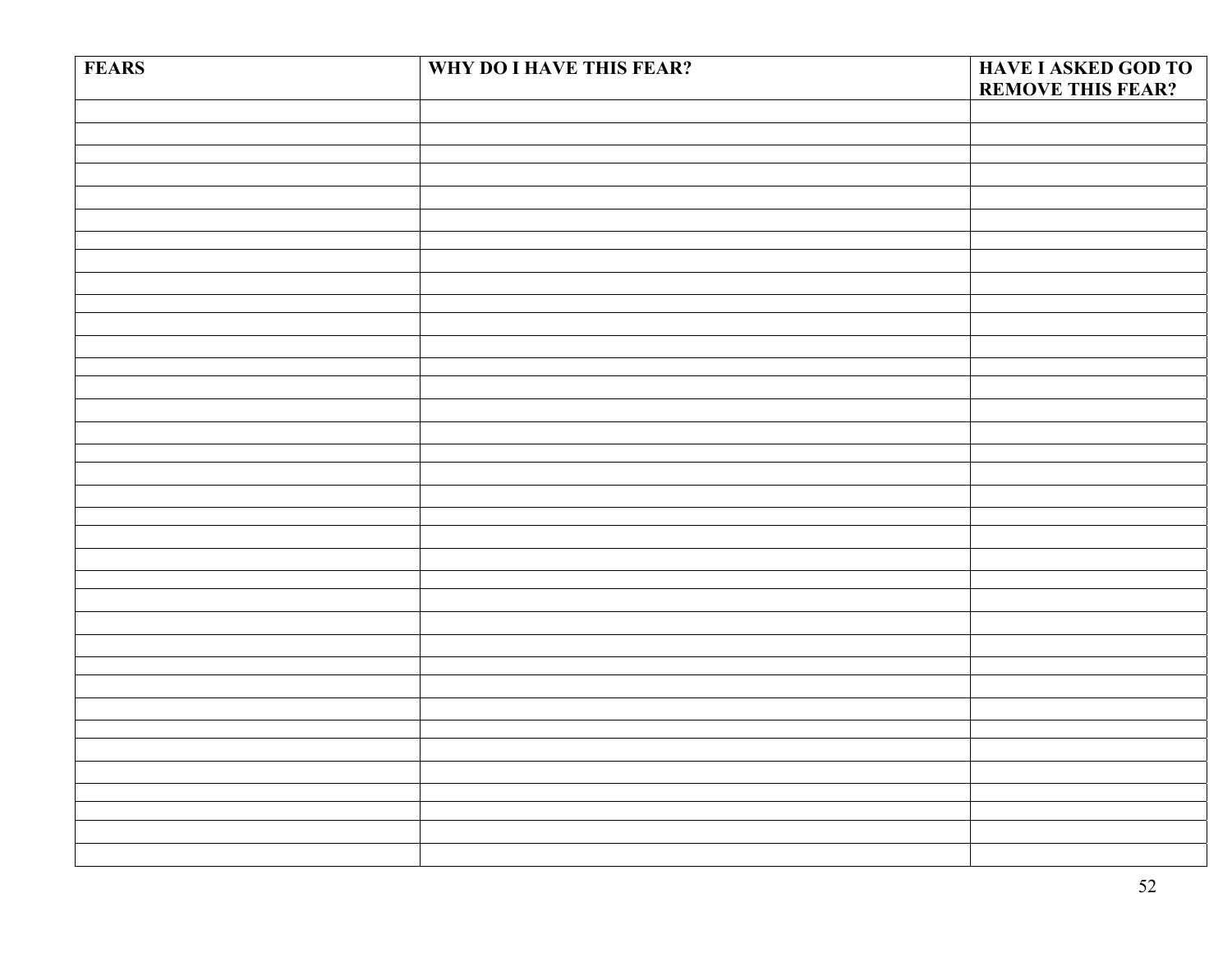| <b>FEARS</b> | WHY DO I HAVE THIS FEAR? | <b>HAVE I ASKED GOD TO</b><br><b>REMOVE THIS FEAR?</b> |
|--------------|--------------------------|--------------------------------------------------------|
|              |                          |                                                        |
|              |                          |                                                        |
|              |                          |                                                        |
|              |                          |                                                        |
|              |                          |                                                        |
|              |                          |                                                        |
|              |                          |                                                        |
|              |                          |                                                        |
|              |                          |                                                        |
|              |                          |                                                        |
|              |                          |                                                        |
|              |                          |                                                        |
|              |                          |                                                        |
|              |                          |                                                        |
|              |                          |                                                        |
|              |                          |                                                        |
|              |                          |                                                        |
|              |                          |                                                        |
|              |                          |                                                        |
|              |                          |                                                        |
|              |                          |                                                        |
|              |                          |                                                        |
|              |                          |                                                        |
|              |                          |                                                        |
|              |                          |                                                        |
|              |                          |                                                        |
|              |                          |                                                        |
|              |                          |                                                        |
|              |                          |                                                        |
|              |                          |                                                        |
|              |                          |                                                        |
|              |                          |                                                        |
|              |                          |                                                        |
|              |                          |                                                        |
|              |                          |                                                        |
|              |                          |                                                        |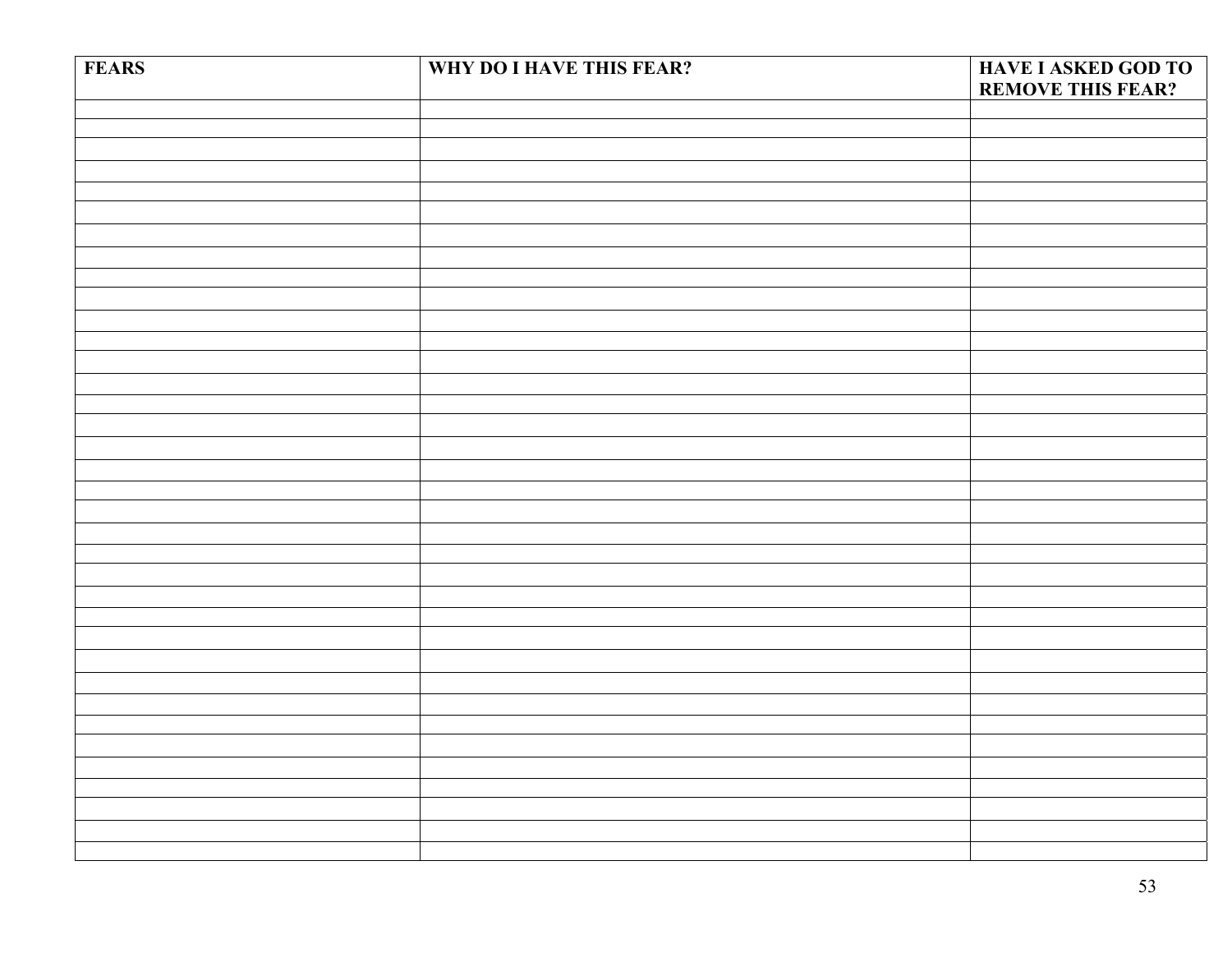| <b>FEARS</b> | WHY DO I HAVE THIS FEAR? | <b>HAVE I ASKED GOD TO</b> |
|--------------|--------------------------|----------------------------|
|              |                          | <b>REMOVE THIS FEAR?</b>   |
|              |                          |                            |
|              |                          |                            |
|              |                          |                            |
|              |                          |                            |
|              |                          |                            |
|              |                          |                            |
|              |                          |                            |
|              |                          |                            |
|              |                          |                            |
|              |                          |                            |
|              |                          |                            |
|              |                          |                            |
|              |                          |                            |
|              |                          |                            |
|              |                          |                            |
|              |                          |                            |
|              |                          |                            |
|              |                          |                            |
|              |                          |                            |
|              |                          |                            |
|              |                          |                            |
|              |                          |                            |
|              |                          |                            |
|              |                          |                            |
|              |                          |                            |
|              |                          |                            |
|              |                          |                            |
|              |                          |                            |
|              |                          |                            |
|              |                          |                            |
|              |                          |                            |
|              |                          |                            |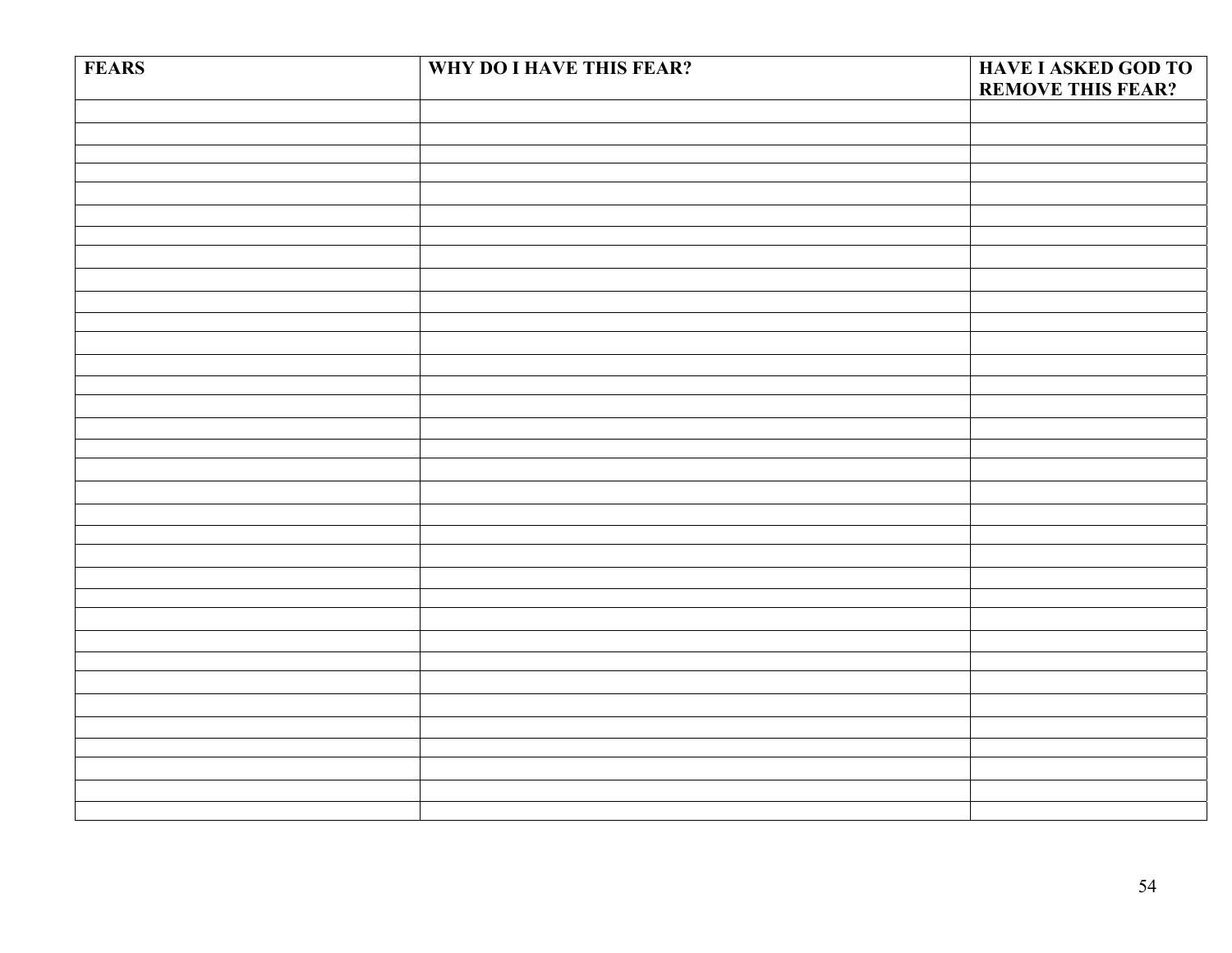# **MEETING #9 – THE FOURTH STEP (Sexual History Inventory)**

#### **HOMEWORK to be done before Meeting #9**

- **CONTINUE TO WRITE** until you complete the fears list for this 4<sup>th</sup> Step. These should be finished before Meeting #9 is held.
- **READ** "How It Works" from the last paragraph on page 68 to the end of the second full paragraph on page 70 of the Big Book. This reading deals with the sexual history inventory part of our 4<sup>th</sup> Step work. Come to the meeting fully prepared to discuss this text.
- **SPEND SOME TIME THINKING** during this coming week about how you would go about writing down your sexual history inventory list. (See also the outline for the sexual inventory portion of the 4<sup>th</sup> Step provided on pages 57- 61 and/or get a copy of the Word file for this  $4<sup>th</sup>$  Step outline from whoever organized your Step Workgroup.)
- **COME TO THE NEXT MEETING PREPARED** to actually begin writing your  $4<sup>th</sup>$  Step sexual history inventory list.
- After doing the reading described above, go back and **ANSWER THE FOLLOWING QUESTIONS BY WRITING** brief answers to each one:
	- 1. What is the "controversy" that AA wants to "stay out of" (p. 69)?
	- 2. What is the one thing that the Big Book says that we all have regarding sex? (p. 69) Is this true for you?
	- 3. What are the nine questions that the Big Book suggests we ask ourselves regarding our past sexual conduct? (p. 69)

4. What does the Big Book suggest as the primary test for our sexual conduct? (p. 69)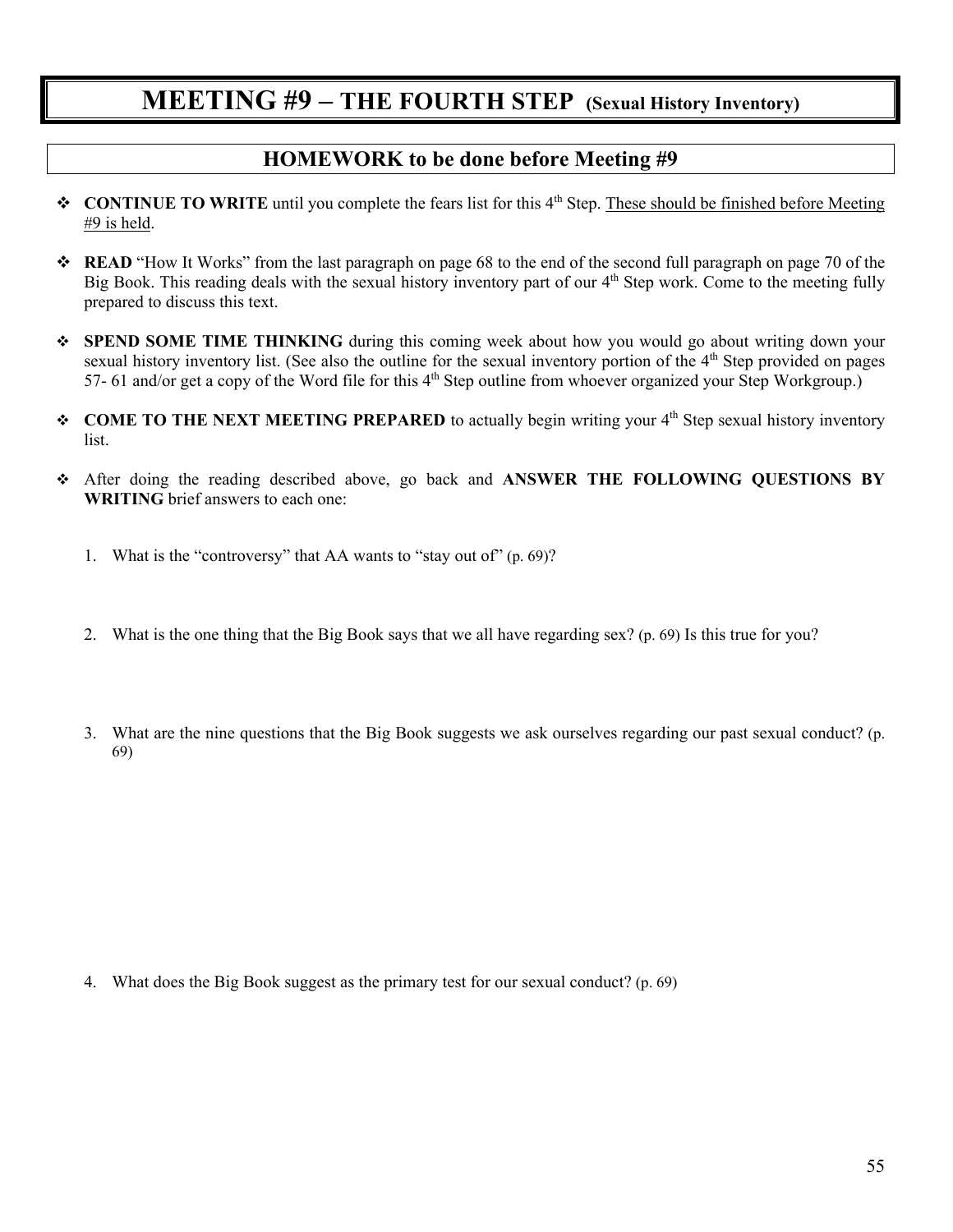- 5. How can sex NOT be selfish? Explain.
- 6. What is the goal of doing this sexual history inventory and how do we get there? (p. 69)
- 7. What must we do if we "fall short of the chosen [sexual conduct] ideal"? (p.70)
- 8. What four things does the Big Book suggest that we pray for regarding our sexual conduct? (p.70)
- 9. When all else fails, what does the Big Book propose as a solution to our sexual problems? (p. 70)
- 10. What was of particular significance to you in this week's readings?

**READ** through the outline for Meeting #9 on the next page and then review what you have written so far this week in preparation for that meeting. *Write down below the number(s) of any question(s) that caused you difficulty or that raised questions in your mind.*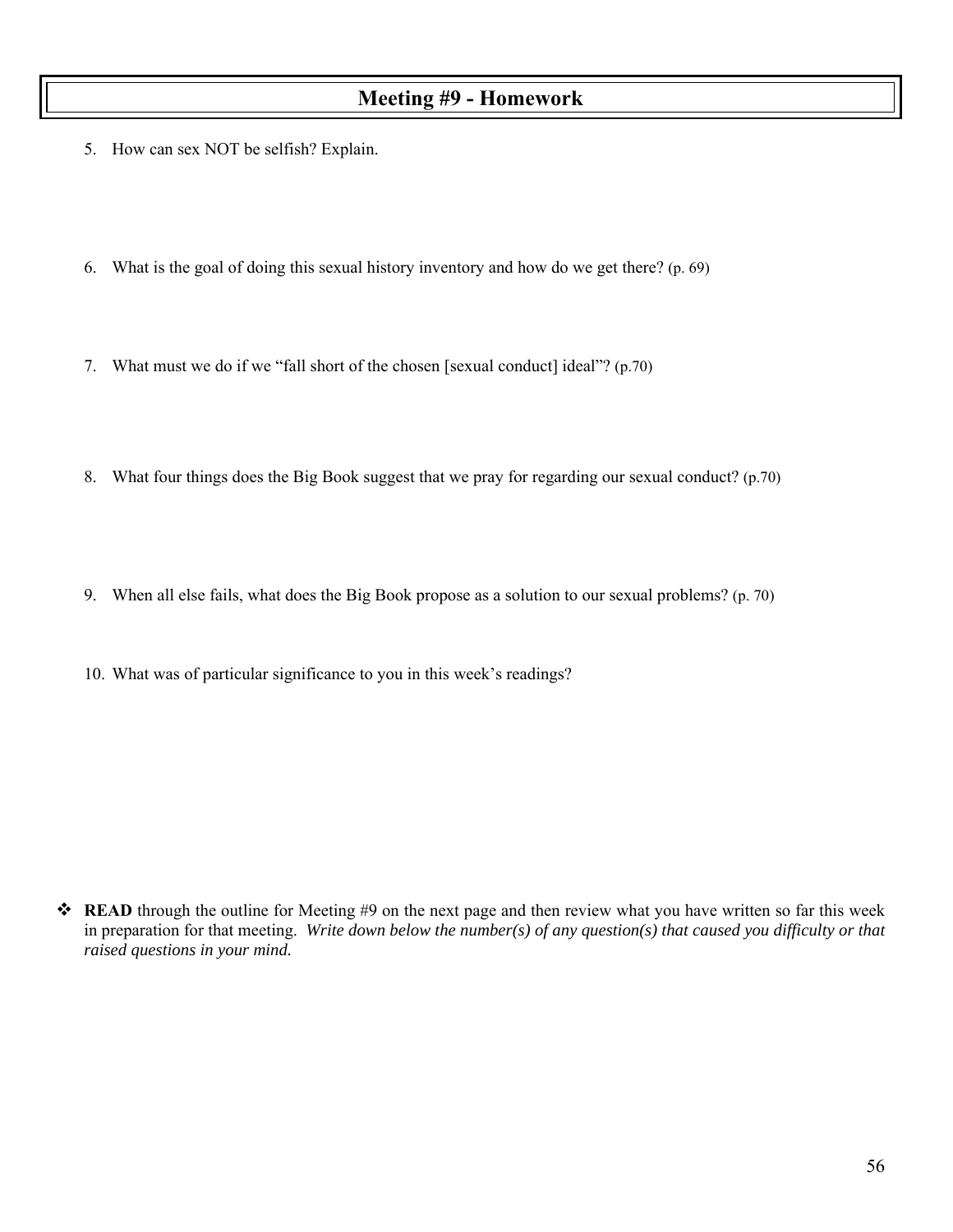## **MEETING #9 - Discussion**

### **THE FOURTH STEP (Sexual History Inventory)**

#### **STEP FOUR: MADE A SEARCHING AND FEARLESS MORAL INVENTORY OF OURSELVES.**

**DISCUSSION TEXT:** *How It Works* (pp. 68-70)

- **1. OPEN THE MEETING** by going around the table and having each group member quickly report on whether they (a) did the reading, (b) did the writing and (c) were in contact with other group members discussing these exercises during the past week.
- **2. THEN HAVE A BRIEF DISCUSSION** of any problems or interesting experiences people might have had in the past week with their fears list (approximately 20 minutes).
- **3. DISCUSS** with the group *in so far as you feel it is appropriate at a group level* your answers to the questions from the homework writing assignment. [**NOTE**: Because most of this meeting will be devoted to actually beginning our sexual history inventory, there is nowhere near enough time to discuss all of these homework questions. It is therefore recommended that you confine your discussion to those questions that people had trouble with or that they found particularly interesting.] (approximately 20 minutes).

Whatever is brought up, **BE SURE TO DISCUSS** any positive answers that members might have had to the question: "Did you find anything in this reading that you could not agree with or that you could not accept?"

#### **SEXUAL HISTORY INVENTORY** (approximately 50 minutes)

- **4. A WORD OF CAUTION:** It is possible for this sex inventory meeting to degenerate either into a 'bull session' about everyone's sexual escapades or into a 'shame session' about the past. Both of these should be avoided at all costs. The sex inventory is not meant to focus on either exploits or shame. It has to do with our most personal and intimate interpersonal relationships and it is important to treat this topic with the proper consideration and respect.
- **5. NEXT, BEGIN TO MAKE THE LIST.** Start out by writing down **ALL** of the people and things that you have had sexual relations with. This list must be searching, fearless and honest – and complete. If the best you can do is "the fat person in Orlando" or "the ugly person in Denver," then write that down.

This list needs to be a complete and honest inventory of our sexual past – the place where we write down those things in our sex conduct that we wouldn't tell (or haven't told) ANYONE. That is, it doesn't make any difference who the sex was with or what the sex conduct was. Whoever it was, whatever it was, **PUT IT ON THE LIST. ALL OF IT!**

Those of us who have led very sexually active lives or even those who have been moderately active, are probably going to find out shortly after we begin the list that many of our relationships are carbon copies of each other. Therefore, it will not take some of us too long to be saying "**Do I have to do this for EVERYBODY**… especially since most of them look the same?" The answer is "**Yes, you do. All of them!**"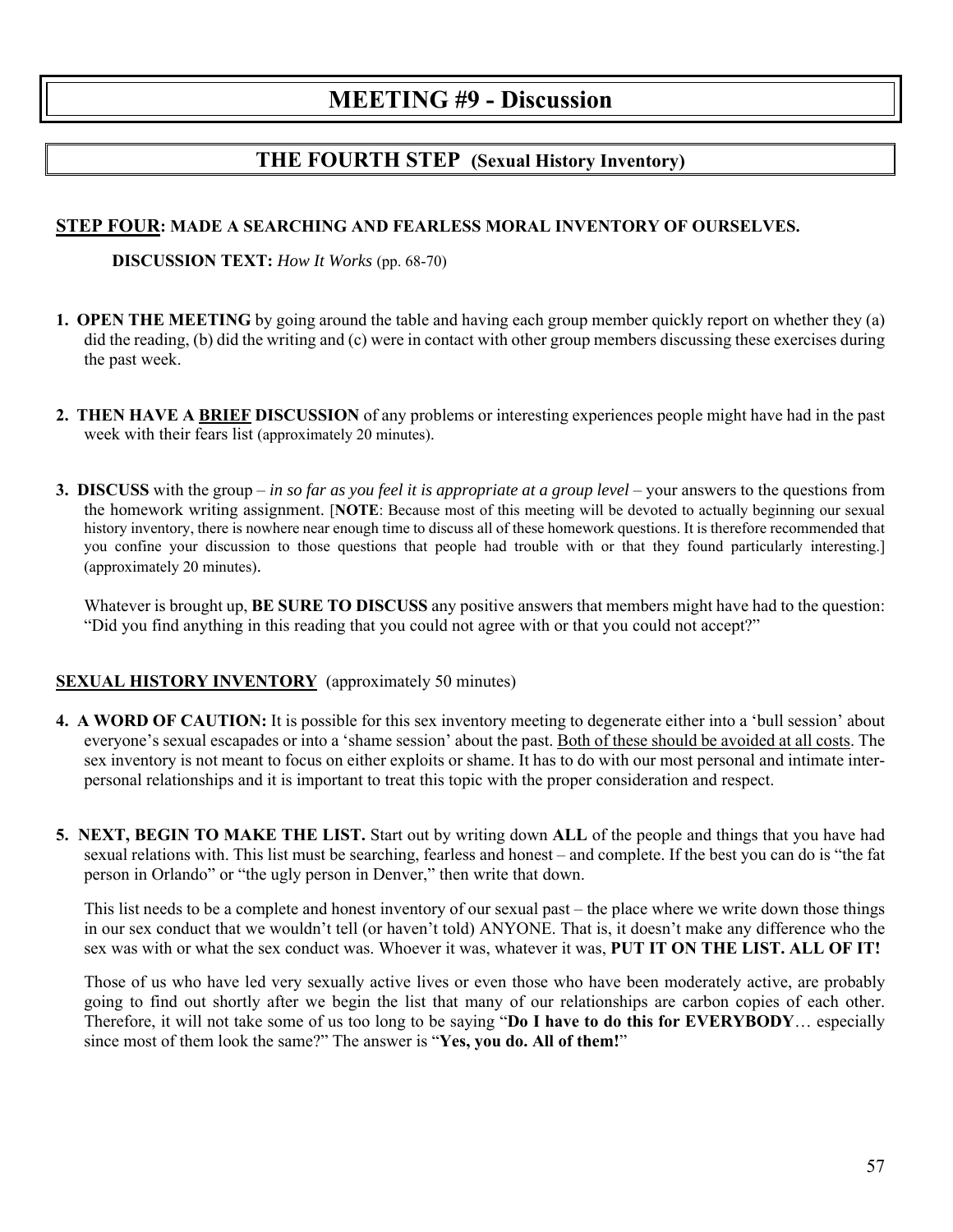#### **Meeting #9 - Discussion**

- **6.** After writing down your list of names, **GO BACK AND REVIEW YOUR CONDUCT** in each of those sexual relations. The instructions for this are on page 69 of the Big Book and they suggest that we ask ourselves the following questions (also, see the form that follows immediately after this meeting outline):
	- Have I been **selfish** in this relationship?
	- Have I been **dishonest** in this relationship?
	- Have I been **inconsiderate** in this relationship?
	- Have I **hurt someone** in this relationship?
	- Have I unjustifiably **aroused jealousy** in this relationship?
	- Have I unjustifiably **aroused suspicion** in this relationship?
	- Have I unjustifiably **aroused bitterness** in this relationship?
	- **Where was I at fault** in this relationship?
	- **What should I have done instead** in this relationship?
- **7. NOTE** that page 61 in this Guide asks for detailed answers to two very important questions raised in the Big Book. If there is time – *and to the degree that you consider the topic to be appropriate at the group level –* **DISCUSS** some possible answers to these questions.

**SHARE** any questions or problems that you might have making your list with the group – *in so far as that is appropriate on a group level*. It is amazing how helpful this can be to other people in the group. Hearing comments about someone or something who is "going on the list" will often help others in the group with their own lists.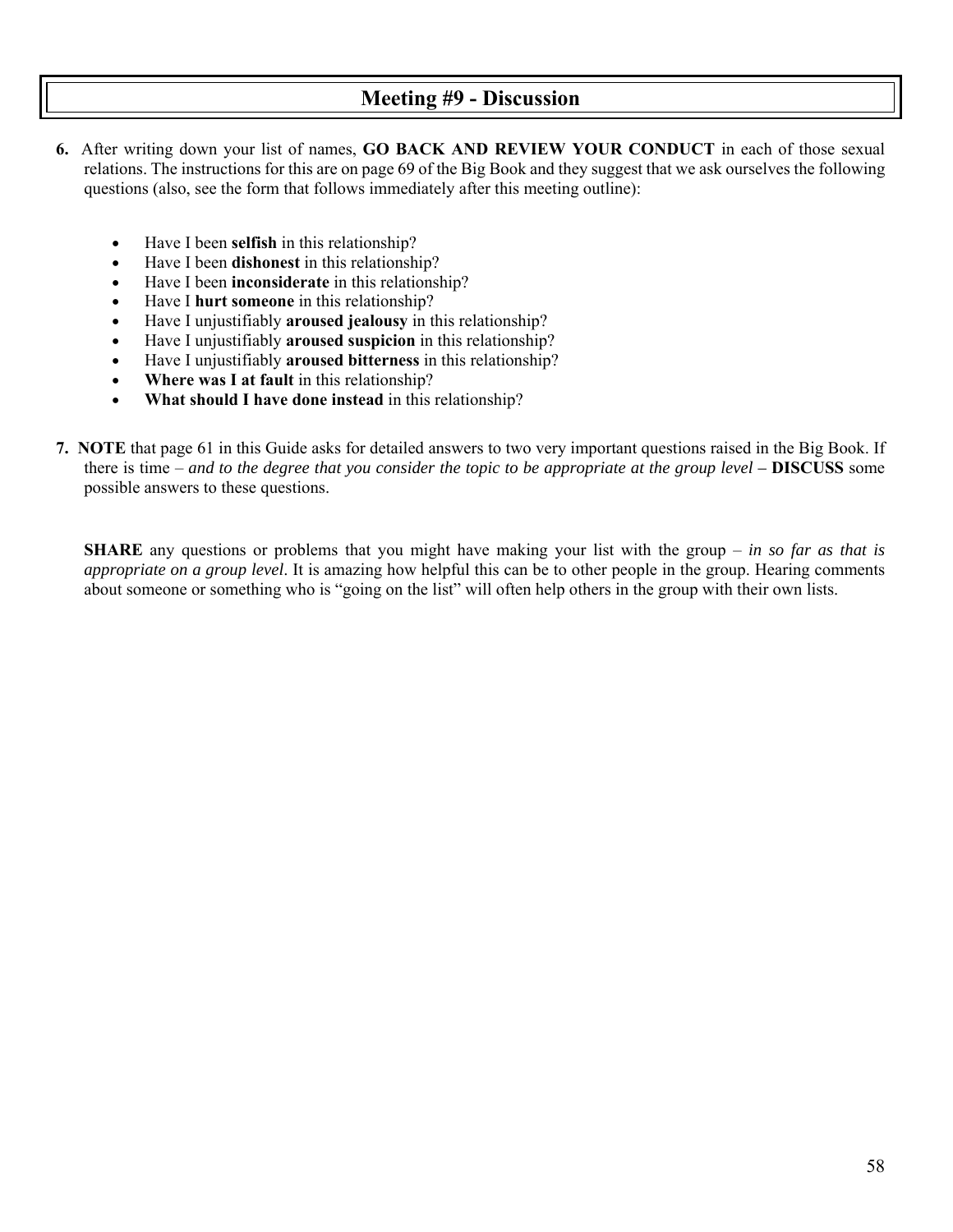# **4c. Sexual History Inventory**

| <b>SEX PARTNER or</b><br><b>CONDUCT</b> | Selfish | Dishonest | Incon-<br>siderate | Whom did I hurt? | Aroused<br>Jealousy | Aroused<br>Suspicion | Aroused<br>Bitterness | Where was I at fault? | What should I have<br>done instead? |
|-----------------------------------------|---------|-----------|--------------------|------------------|---------------------|----------------------|-----------------------|-----------------------|-------------------------------------|
|                                         |         |           |                    |                  |                     |                      |                       |                       |                                     |
|                                         |         |           |                    |                  |                     |                      |                       |                       |                                     |
|                                         |         |           |                    |                  |                     |                      |                       |                       |                                     |
|                                         |         |           |                    |                  |                     |                      |                       |                       |                                     |
|                                         |         |           |                    |                  |                     |                      |                       |                       |                                     |
|                                         |         |           |                    |                  |                     |                      |                       |                       |                                     |
|                                         |         |           |                    |                  |                     |                      |                       |                       |                                     |
|                                         |         |           |                    |                  |                     |                      |                       |                       |                                     |
|                                         |         |           |                    |                  |                     |                      |                       |                       |                                     |
|                                         |         |           |                    |                  |                     |                      |                       |                       |                                     |
|                                         |         |           |                    |                  |                     |                      |                       |                       |                                     |
|                                         |         |           |                    |                  |                     |                      |                       |                       |                                     |
|                                         |         |           |                    |                  |                     |                      |                       |                       |                                     |
|                                         |         |           |                    |                  |                     |                      |                       |                       |                                     |
|                                         |         |           |                    |                  |                     |                      |                       |                       |                                     |
|                                         |         |           |                    |                  |                     |                      |                       |                       |                                     |
|                                         |         |           |                    |                  |                     |                      |                       |                       |                                     |
|                                         |         |           |                    |                  |                     |                      |                       |                       |                                     |
|                                         |         |           |                    |                  |                     |                      |                       |                       |                                     |
|                                         |         |           |                    |                  |                     |                      |                       |                       |                                     |
|                                         |         |           |                    |                  |                     |                      |                       |                       |                                     |
|                                         |         |           |                    |                  |                     |                      |                       |                       |                                     |
|                                         |         |           |                    |                  |                     |                      |                       |                       |                                     |
|                                         |         |           |                    |                  |                     |                      |                       |                       |                                     |
|                                         |         |           |                    |                  |                     |                      |                       |                       |                                     |
|                                         |         |           |                    |                  |                     |                      |                       |                       |                                     |
|                                         |         |           |                    |                  |                     |                      |                       |                       |                                     |
|                                         |         |           |                    |                  |                     |                      |                       |                       |                                     |
|                                         |         |           |                    |                  |                     |                      |                       |                       |                                     |
|                                         |         |           |                    |                  |                     |                      |                       |                       |                                     |
|                                         |         |           |                    |                  |                     |                      |                       |                       |                                     |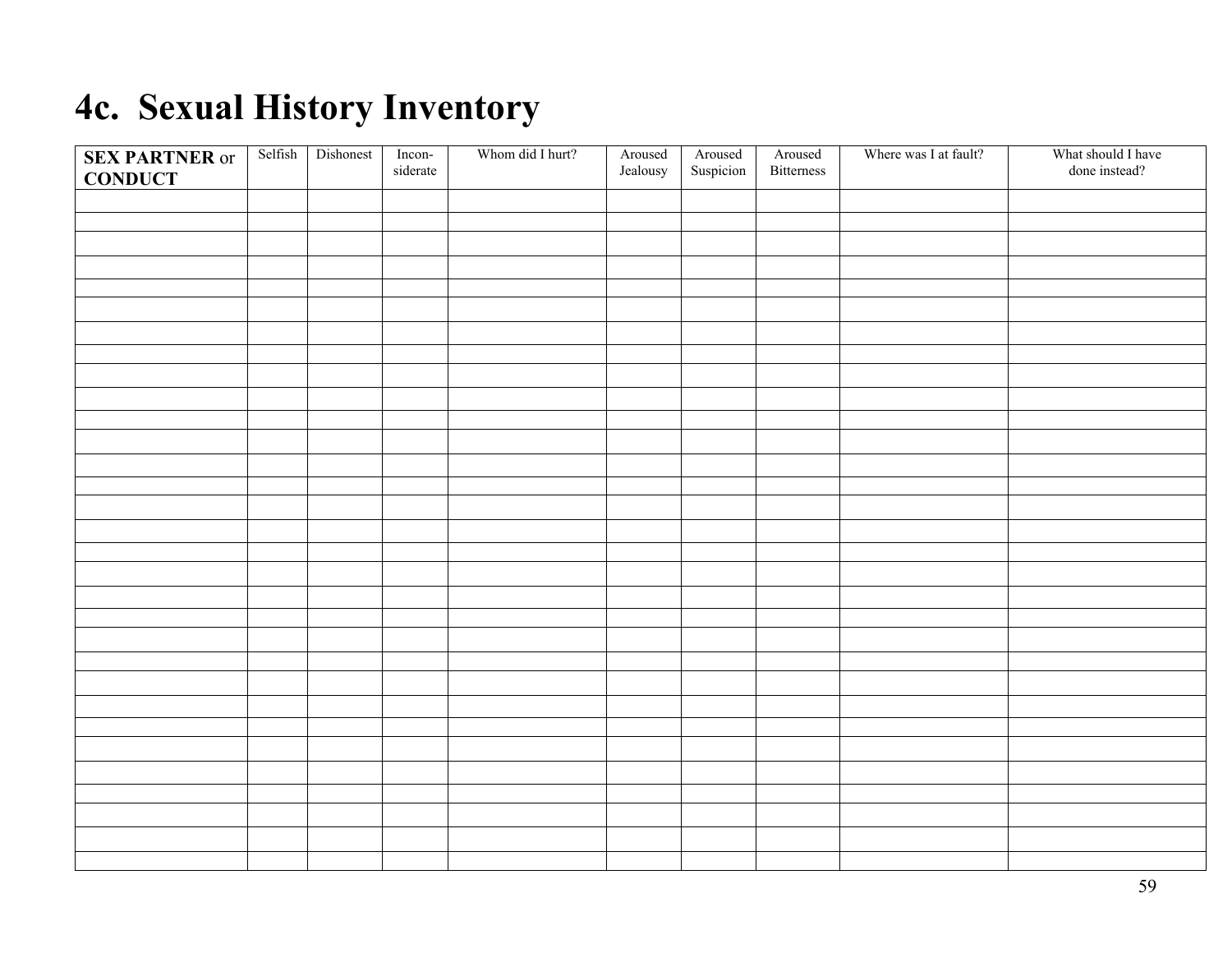| <b>CONDUCT</b> |  |
|----------------|--|
|                |  |
|                |  |
|                |  |
|                |  |
|                |  |
|                |  |
|                |  |
|                |  |
|                |  |
|                |  |
|                |  |
|                |  |
|                |  |
|                |  |
|                |  |
|                |  |
|                |  |
|                |  |
|                |  |
|                |  |
|                |  |
|                |  |
|                |  |
|                |  |
|                |  |
|                |  |
|                |  |
|                |  |
|                |  |
|                |  |
|                |  |
|                |  |
|                |  |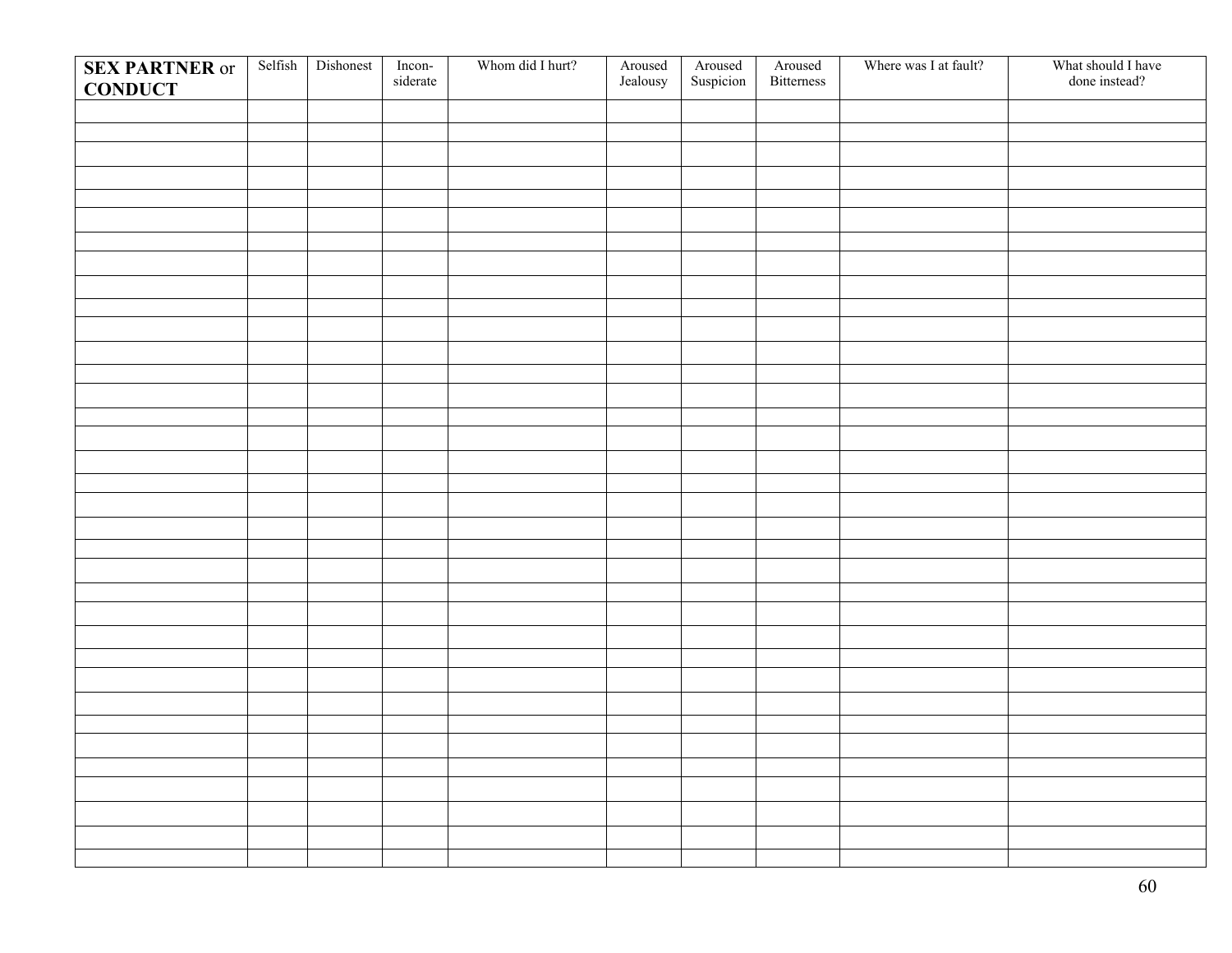| <b>SEX PARTNER or</b><br><b>CONDUCT</b> | Selfish | Dishonest | Incon-<br>siderate | Whom did I hurt? | Aroused<br>Jealousy | Aroused<br>Suspicion | Aroused<br>Bitterness | Where was I at fault? | What should I have<br>done instead? |
|-----------------------------------------|---------|-----------|--------------------|------------------|---------------------|----------------------|-----------------------|-----------------------|-------------------------------------|
|                                         |         |           |                    |                  |                     |                      |                       |                       |                                     |
|                                         |         |           |                    |                  |                     |                      |                       |                       |                                     |
|                                         |         |           |                    |                  |                     |                      |                       |                       |                                     |
|                                         |         |           |                    |                  |                     |                      |                       |                       |                                     |
|                                         |         |           |                    |                  |                     |                      |                       |                       |                                     |
|                                         |         |           |                    |                  |                     |                      |                       |                       |                                     |
|                                         |         |           |                    |                  |                     |                      |                       |                       |                                     |
|                                         |         |           |                    |                  |                     |                      |                       |                       |                                     |
|                                         |         |           |                    |                  |                     |                      |                       |                       |                                     |
|                                         |         |           |                    |                  |                     |                      |                       |                       |                                     |
|                                         |         |           |                    |                  |                     |                      |                       |                       |                                     |
|                                         |         |           |                    |                  |                     |                      |                       |                       |                                     |
|                                         |         |           |                    |                  |                     |                      |                       |                       |                                     |
|                                         |         |           |                    |                  |                     |                      |                       |                       |                                     |
|                                         |         |           |                    |                  |                     |                      |                       |                       |                                     |
|                                         |         |           |                    |                  |                     |                      |                       |                       |                                     |
|                                         |         |           |                    |                  |                     |                      |                       |                       |                                     |
|                                         |         |           |                    |                  |                     |                      |                       |                       |                                     |
|                                         |         |           |                    |                  |                     |                      |                       |                       |                                     |
|                                         |         |           |                    |                  |                     |                      |                       |                       |                                     |
|                                         |         |           |                    |                  |                     |                      |                       |                       |                                     |
|                                         |         |           |                    |                  |                     |                      |                       |                       |                                     |
|                                         |         |           |                    |                  |                     |                      |                       |                       |                                     |
|                                         |         |           |                    |                  |                     |                      |                       |                       |                                     |
|                                         |         |           |                    |                  |                     |                      |                       |                       |                                     |
|                                         |         |           |                    |                  |                     |                      |                       |                       |                                     |
|                                         |         |           |                    |                  |                     |                      |                       |                       |                                     |
|                                         |         |           |                    |                  |                     |                      |                       |                       |                                     |
|                                         |         |           |                    |                  |                     |                      |                       |                       |                                     |
|                                         |         |           |                    |                  |                     |                      |                       |                       |                                     |
|                                         |         |           |                    |                  |                     |                      |                       |                       |                                     |
|                                         |         |           |                    |                  |                     |                      |                       |                       |                                     |
|                                         |         |           |                    |                  |                     |                      |                       |                       |                                     |
|                                         |         |           |                    |                  |                     |                      |                       |                       |                                     |
|                                         |         |           |                    |                  |                     |                      |                       |                       |                                     |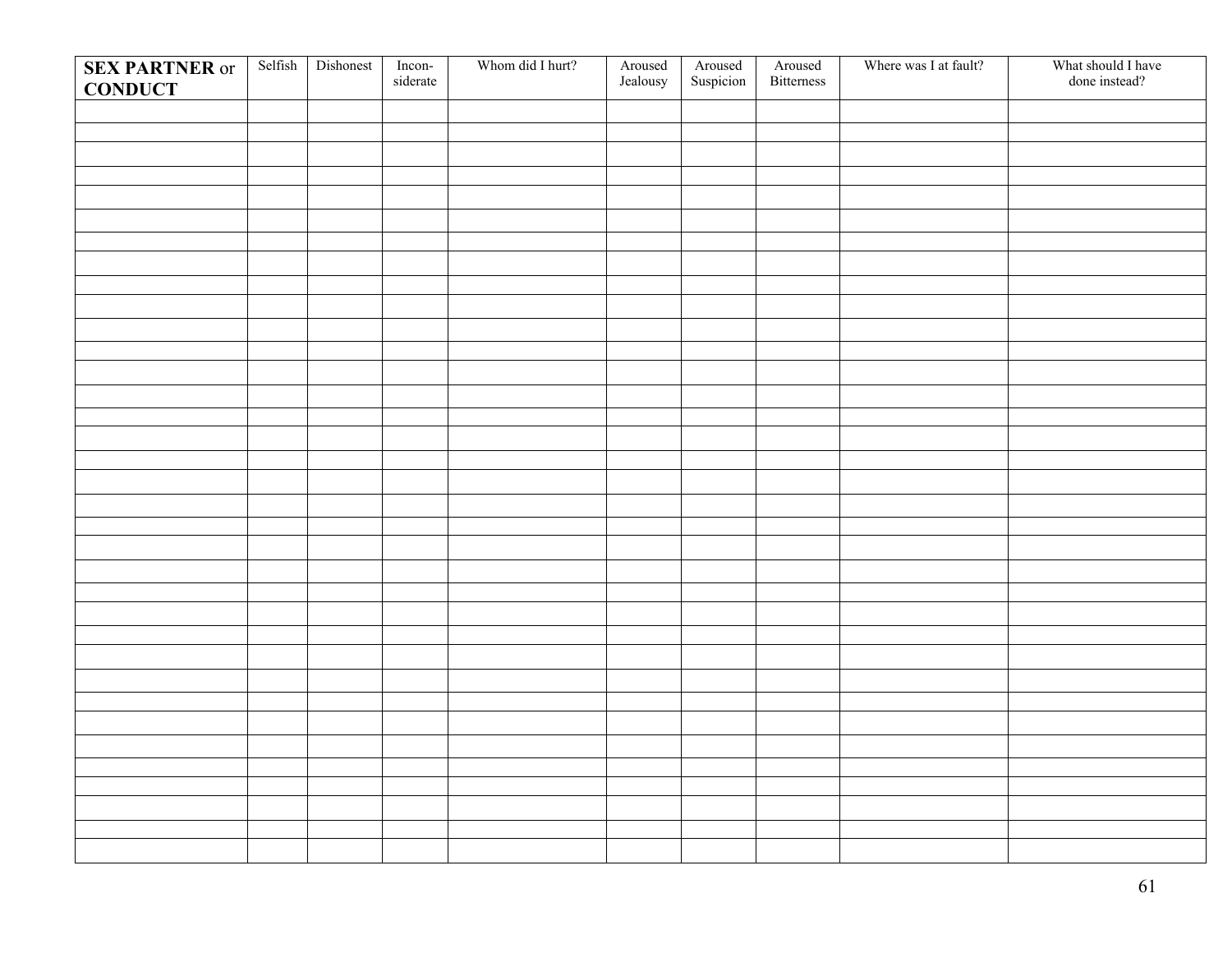| <b>SEX PARTNER or</b> | Selfish | Dishonest | Incon-<br>siderate | Whom did I hurt? | Aroused<br>Jealousy | Aroused<br>Suspicion | Aroused<br>Bitterness | Where was I at fault? | What should I have<br>done instead? |
|-----------------------|---------|-----------|--------------------|------------------|---------------------|----------------------|-----------------------|-----------------------|-------------------------------------|
| <b>CONDUCT</b>        |         |           |                    |                  |                     |                      |                       |                       |                                     |
|                       |         |           |                    |                  |                     |                      |                       |                       |                                     |
|                       |         |           |                    |                  |                     |                      |                       |                       |                                     |
|                       |         |           |                    |                  |                     |                      |                       |                       |                                     |
|                       |         |           |                    |                  |                     |                      |                       |                       |                                     |
|                       |         |           |                    |                  |                     |                      |                       |                       |                                     |
|                       |         |           |                    |                  |                     |                      |                       |                       |                                     |
|                       |         |           |                    |                  |                     |                      |                       |                       |                                     |
|                       |         |           |                    |                  |                     |                      |                       |                       |                                     |
|                       |         |           |                    |                  |                     |                      |                       |                       |                                     |
|                       |         |           |                    |                  |                     |                      |                       |                       |                                     |
|                       |         |           |                    |                  |                     |                      |                       |                       |                                     |
|                       |         |           |                    |                  |                     |                      |                       |                       |                                     |
|                       |         |           |                    |                  |                     |                      |                       |                       |                                     |
|                       |         |           |                    |                  |                     |                      |                       |                       |                                     |
|                       |         |           |                    |                  |                     |                      |                       |                       |                                     |
|                       |         |           |                    |                  |                     |                      |                       |                       |                                     |
|                       |         |           |                    |                  |                     |                      |                       |                       |                                     |
|                       |         |           |                    |                  |                     |                      |                       |                       |                                     |
|                       |         |           |                    |                  |                     |                      |                       |                       |                                     |
|                       |         |           |                    |                  |                     |                      |                       |                       |                                     |
|                       |         |           |                    |                  |                     |                      |                       |                       |                                     |
|                       |         |           |                    |                  |                     |                      |                       |                       |                                     |
|                       |         |           |                    |                  |                     |                      |                       |                       |                                     |
|                       |         |           |                    |                  |                     |                      |                       |                       |                                     |
|                       |         |           |                    |                  |                     |                      |                       |                       |                                     |
|                       |         |           |                    |                  |                     |                      |                       |                       |                                     |
|                       |         |           |                    |                  |                     |                      |                       |                       |                                     |
|                       |         |           |                    |                  |                     |                      |                       |                       |                                     |
|                       |         |           |                    |                  |                     |                      |                       |                       |                                     |
|                       |         |           |                    |                  |                     |                      |                       |                       |                                     |
|                       |         |           |                    |                  |                     |                      |                       |                       |                                     |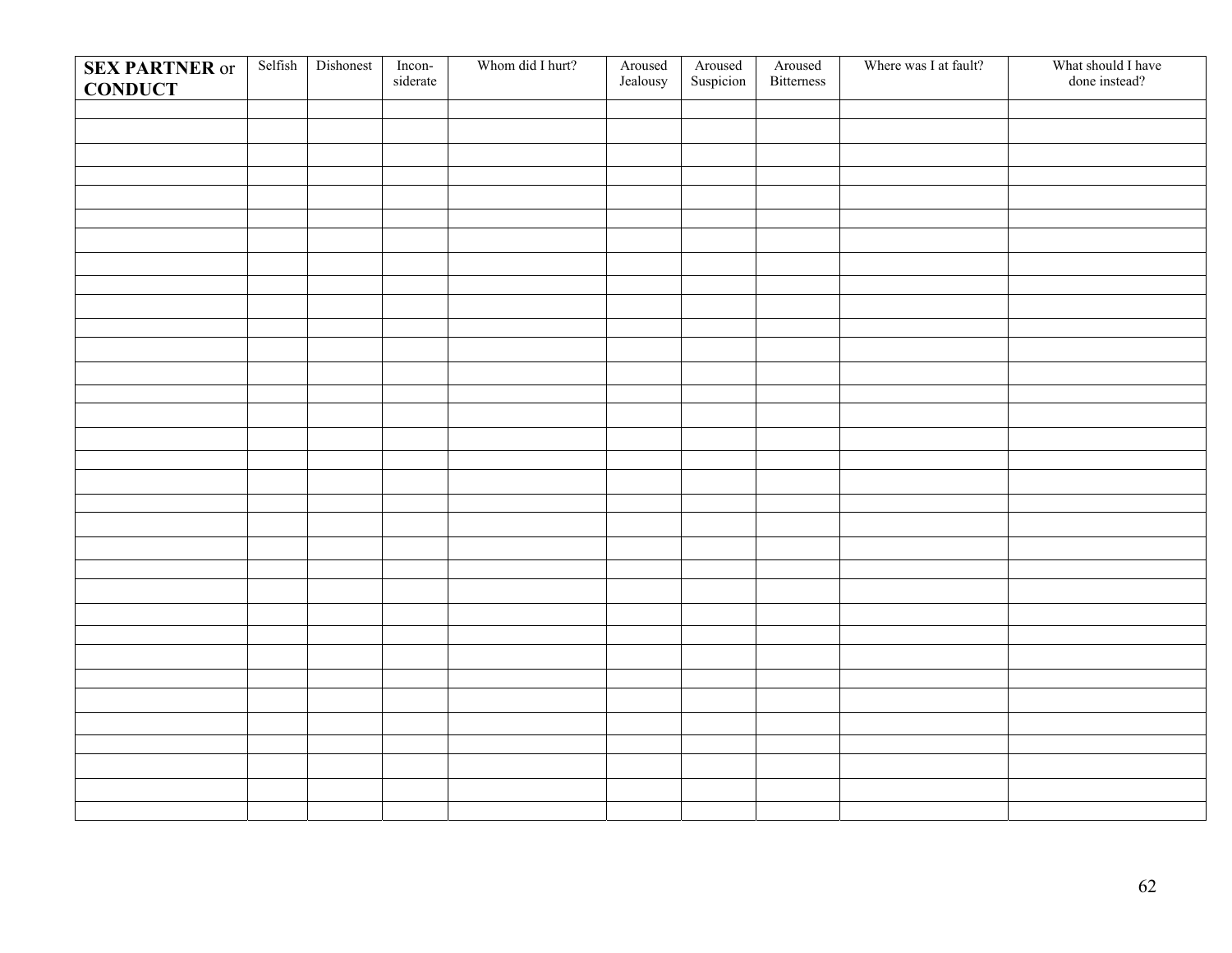**A. WRITE OUT WHAT YOUR "SANE AND SOUND IDEAL" WILL BE FOR YOUR SEXUAL CONDUCT IN THE FUTURE. WHAT DO YOU WANT THIS AREA OF YOUR LIFE TO BE LIKE?** 

**B. CAN YOU HONESTLY SAY THAT YOU ARE WILLING TO BEGIN TO "GROW TOWARD" THIS IDEAL? HOW WILLING ARE YOU?**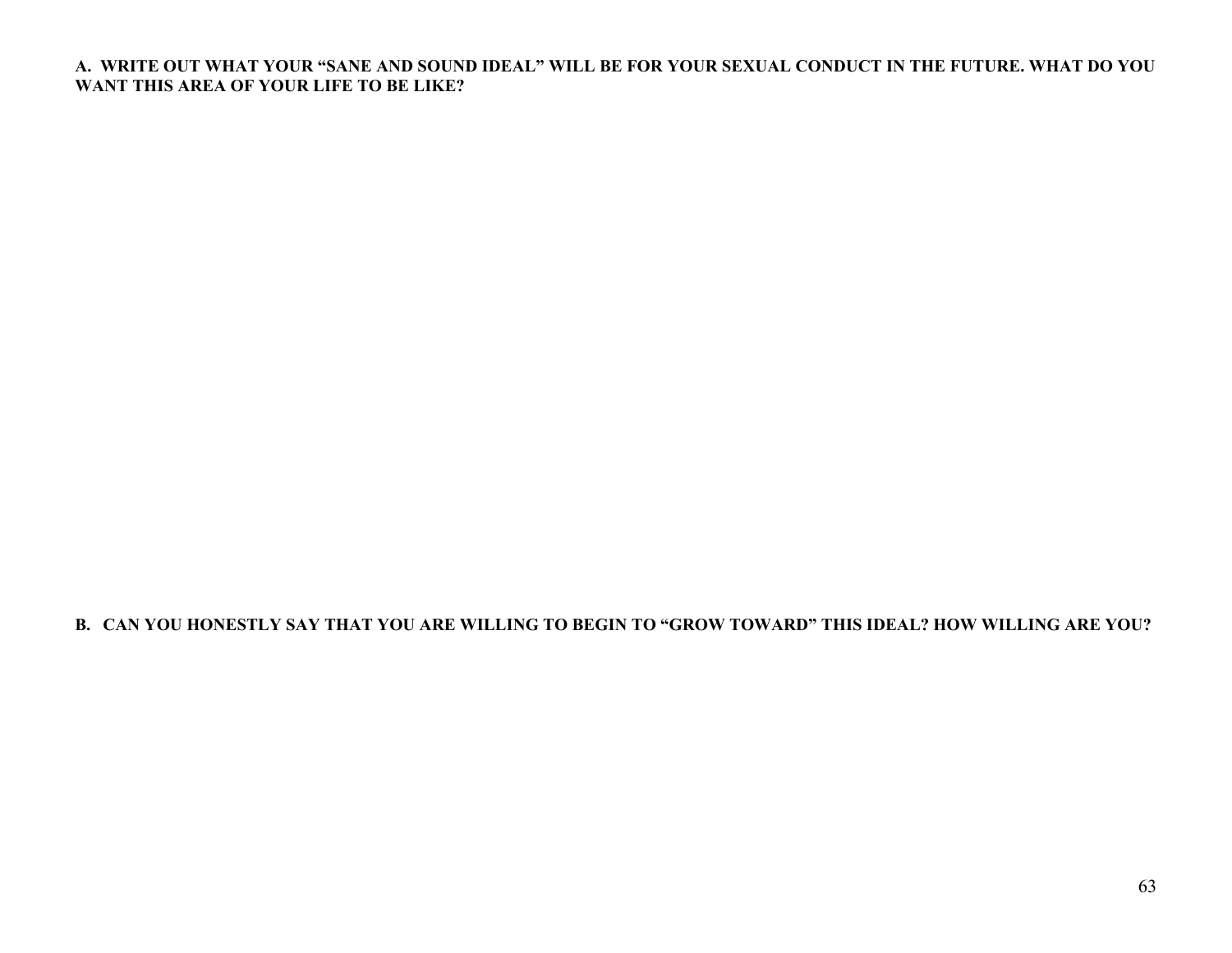# **MEETING #10 – THE FOURTH STEP (Harms)**

#### **HOMEWORK to be done before Meeting #10**

- ◆ **CONTINUE TO WRITE** until you complete the sexual history inventory list for this 4<sup>th</sup> Step. This should be finished before next week's meeting. (**NOTE**: With the help of the first three questions in this week's homework assignment, be sure to complete the answers to the two questions on page 61 of this Guide.)
- **READ** the last two paragraphs of "How It Works" (from the last full paragraph on page 70 to the end of the chapter on page 71 of the Big Book). This reading deals with the harms parts of our  $4<sup>th</sup>$  Step work. Come to the meeting fully prepared to discuss this text.
- **SPEND SOME TIME THINKING** during this coming week about how you would go about writing your harms list. (See also the outline for the harms portion of the  $4<sup>th</sup>$  Step on pages 65-67 and/or get a copy of the Word file for this 4<sup>th</sup> Step outline from whoever organized your Step Workgroup.)
- **COME TO THE NEXT MEETING PREPARED** to actually begin writing your 4<sup>th</sup> Step harms list.
- After doing the reading described above, go back and **ANSWER THE FOLLOWING QUESTIONS BY WRITING** brief answers to each one:
	- 1. Having reviewed your sexual history inventory, write out your "sane and sound ideal" for your future sexual conduct on page 60 of this Guide. What would you like this area of your life to be like? (See the three full paragraphs on page 69 for suggestions on how to do this.)
	- 2. Can you honestly say that you are "willing to grow toward" that ideal? (p. 69). How willing?
	- 3. Can you honestly and earnestly "pray for the right ideal, for guidance in each questionable situation, for sanity, and for the strength to do the right thing"? (p. 70) How honestly? How earnestly?
	- 4. Our final  $4<sup>th</sup>$  Step inventory list is mentioned at the end of the last full paragraph on page 70: "We have listed the people we have hurt by our conduct…"

This sentence prompts the following question: "Are there some people that you have harmed that do not already show up on your resentment, fears or sexual history inventory lists?"

What kind of people would these be? (Just one example might be 'people you stole money from.')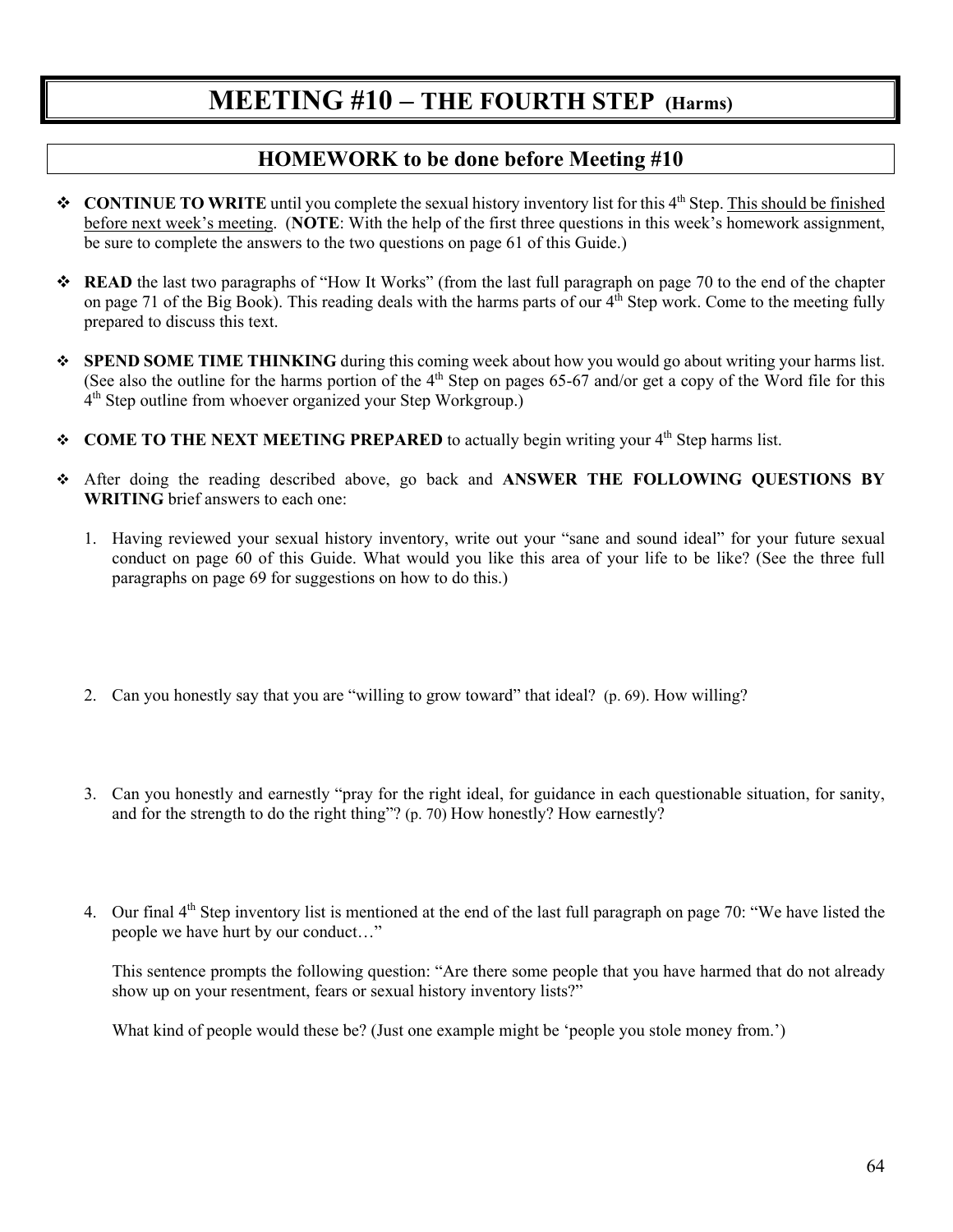## **Meeting #10 - Homework**

5. Read the third and fourth sentence in the third paragraph on page 76 where it talks about the  $8<sup>th</sup>$  Step: "We have a list of all persons we have harmed and to whom we are willing to make amends. We made it when we took inventory."

Does this mean that you actually make your  $8<sup>th</sup>$  Step list while doing your  $4<sup>th</sup>$  Step?

6. The last two paragraphs in this chapter offer a recap of the benefits of doing a  $4<sup>th</sup>$  Step inventory – these are the 4th Step 'promises.' Make a list of these benefits.

*[NOTE: There are at least seven of them.]* 

- 7. Did you find anything in this reading that you could not agree with or that you could not accept?
- 8. What was of particular significance to you in this week's readings?
- 9. The 12<sup>th</sup> Step says "having had a spiritual awakening as the result of these steps..." and the Appendix in our Book on "Spiritual Experience" notes that "most of our [spiritual] experiences are… [of] the 'educational variety' because they develop slowly over a period of time."

Have these exercises on the  $4<sup>th</sup>$  Step contributed to or helped you develop your 'spiritual awakening'?

If so, how?

**READ** through the outline for Meeting #10 on the next page and then review what you have written so far this week in preparation for that meeting. *Write down below the number(s) of any question(s) that caused you difficulty or that raised questions in your mind.*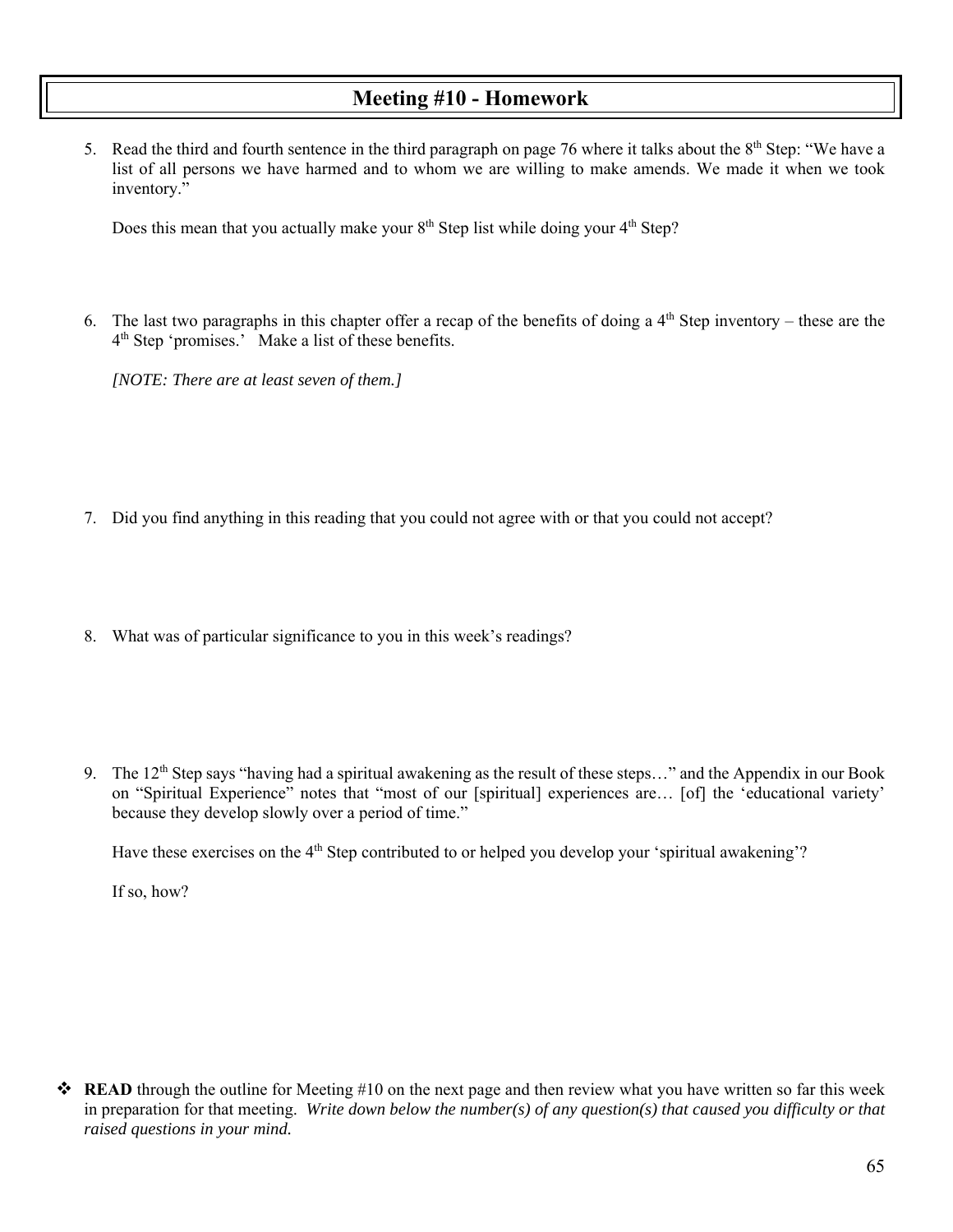## **MEETING #10 - Discussion**

## **THE FOURTH STEP (Harms)**

#### **STEP FOUR: MADE A SEARCHING AND FEARLESS MORAL INVENTORY OF OURSELVES.**

**DISCUSSION TEXT:** *How It Works* (pp. 70-71)

- **1. OPEN THE MEETING** by going around the table and having each group member quickly report on whether they (a) did the reading, (b) did the writing and (c) were in contact with other group members discussing these exercises during the past week.
- **2. THEN HAVE A BRIEF DISCUSSION** of any problems or interesting experiences people might have had in the past week with their sexual history inventory list (approximately 20 minutes).
- **3. DISCUSS** with the group *in so far as you feel it is appropriate at a group level* your answers to the questions from the homework writing assignment. [**NOTE**: Because most of this meeting will be devoted to actually beginning our harms list, there is nowhere near enough time to discuss all of these homework questions. It is therefore recommended that you confine your discussion to those questions that people had trouble with or that they found particularly interesting.] (approximately 20 minutes).

Whatever questions the group decides to focus on, be sure to spend some time discussing – *in so far as it is appropriate at a group level* **– questions 1, 2 & 3**.

Whatever is brought up, **BE SURE TO DISCUSS** any positive answers that members might have had to the question: "Did you find anything in this reading that you could not agree with or that you could not accept?"

- **4. READ OUT LOUD and DISCUSS:** "How It Works", the third full paragraph on p. 70 of the Big Book. Also read page 76 of the Big Book, where the authors talk about the 8<sup>th</sup> Step saying: "We have a list of all persons we have harmed and to whom we are willing to make amends. **We made it when we took our inventory**." So, this part of your inventory is going to be the list that you will use when we get to your  $8<sup>th</sup>$  and  $9<sup>th</sup>$  Steps.
- **5. BEGIN TO MAKE YOUR LIST** by referring back to the other lists that you have already made. Who from your resentments list belongs on the harms list? Who from the fears list? Who from the sexual history inventory list? (Also, see the outline that immediately follows the format of this meeting.)

**THEN GO BACK AND THINK OF OTHER PEOPLE** whom you have harmed that did not show up on any of these other lists. It is certainly possible to have hurt another person and not to have harbored a resentment or a fear or to have had a sexual relationship with them.

**SHARE** with the group, *as openly as possible*, those people who are going on your list – especially the ones who didn't show up on any of your prior lists. Doing this will help everyone to be more "searching and fearless" as they compile their own lists.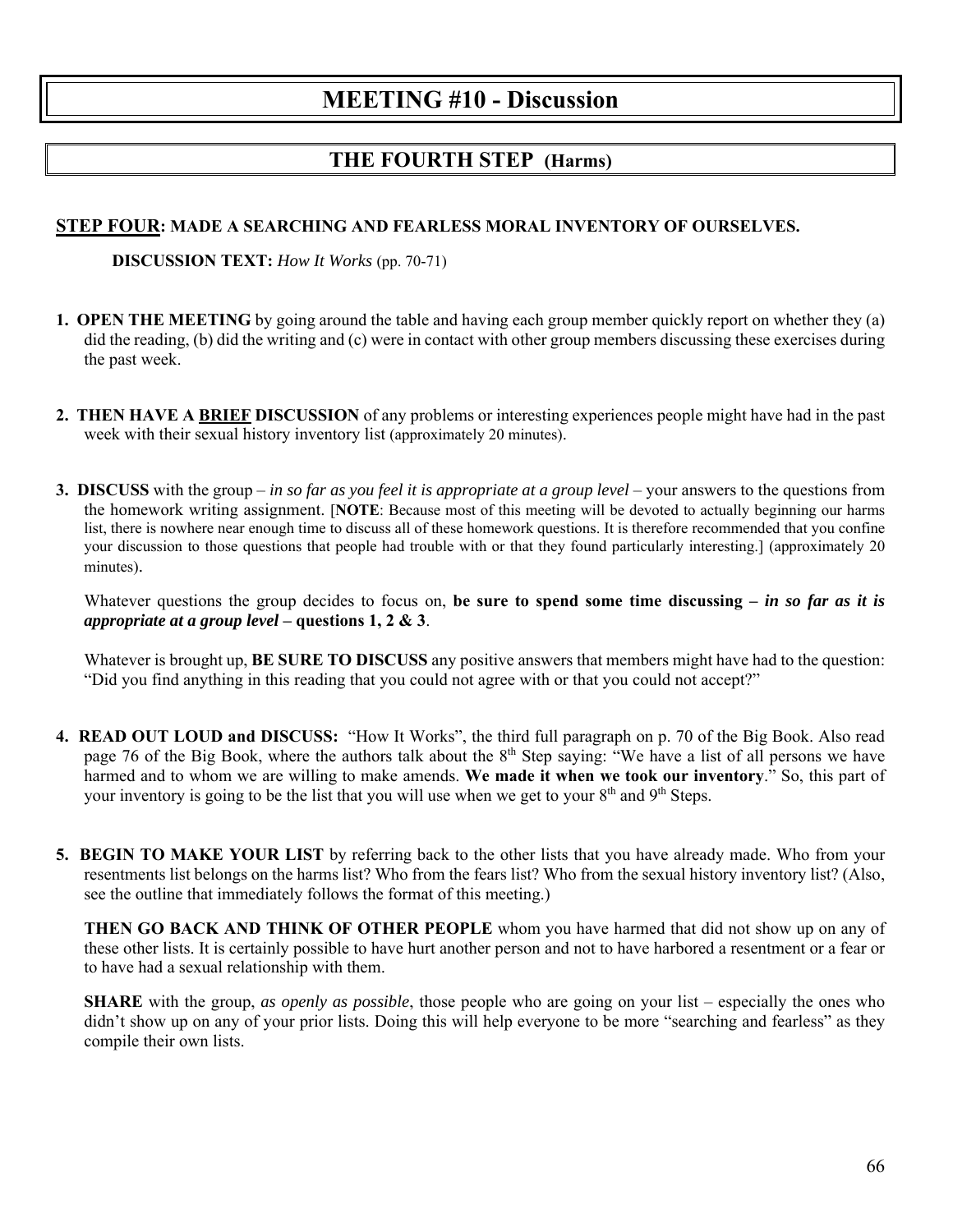# **4d. Harms List**

# **(Eighth Step Questions)**

| WHOM HAVE WE HURT | SPECIFIC REASON? (if possible you don't need to go into elaborate and long-winded details) | Willing | Might be<br>Willing | Never | An amend would or might<br>cause harm to another<br>${\rm OR}$<br>what has already been done<br>on this amend: |
|-------------------|--------------------------------------------------------------------------------------------|---------|---------------------|-------|----------------------------------------------------------------------------------------------------------------|
|                   |                                                                                            |         |                     |       |                                                                                                                |
|                   |                                                                                            |         |                     |       |                                                                                                                |
|                   |                                                                                            |         |                     |       |                                                                                                                |
|                   |                                                                                            |         |                     |       |                                                                                                                |
|                   |                                                                                            |         |                     |       |                                                                                                                |
|                   |                                                                                            |         |                     |       |                                                                                                                |
|                   |                                                                                            |         |                     |       |                                                                                                                |
|                   |                                                                                            |         |                     |       |                                                                                                                |
|                   |                                                                                            |         |                     |       |                                                                                                                |
|                   |                                                                                            |         |                     |       |                                                                                                                |
|                   |                                                                                            |         |                     |       |                                                                                                                |
|                   |                                                                                            |         |                     |       |                                                                                                                |
|                   |                                                                                            |         |                     |       |                                                                                                                |
|                   |                                                                                            |         |                     |       |                                                                                                                |
|                   |                                                                                            |         |                     |       |                                                                                                                |
|                   |                                                                                            |         |                     |       |                                                                                                                |
|                   |                                                                                            |         |                     |       |                                                                                                                |
|                   |                                                                                            |         |                     |       |                                                                                                                |
|                   |                                                                                            |         |                     |       |                                                                                                                |
|                   |                                                                                            |         |                     |       |                                                                                                                |
|                   |                                                                                            |         |                     |       |                                                                                                                |
|                   |                                                                                            |         |                     |       |                                                                                                                |
|                   |                                                                                            |         |                     |       |                                                                                                                |
|                   |                                                                                            |         |                     |       |                                                                                                                |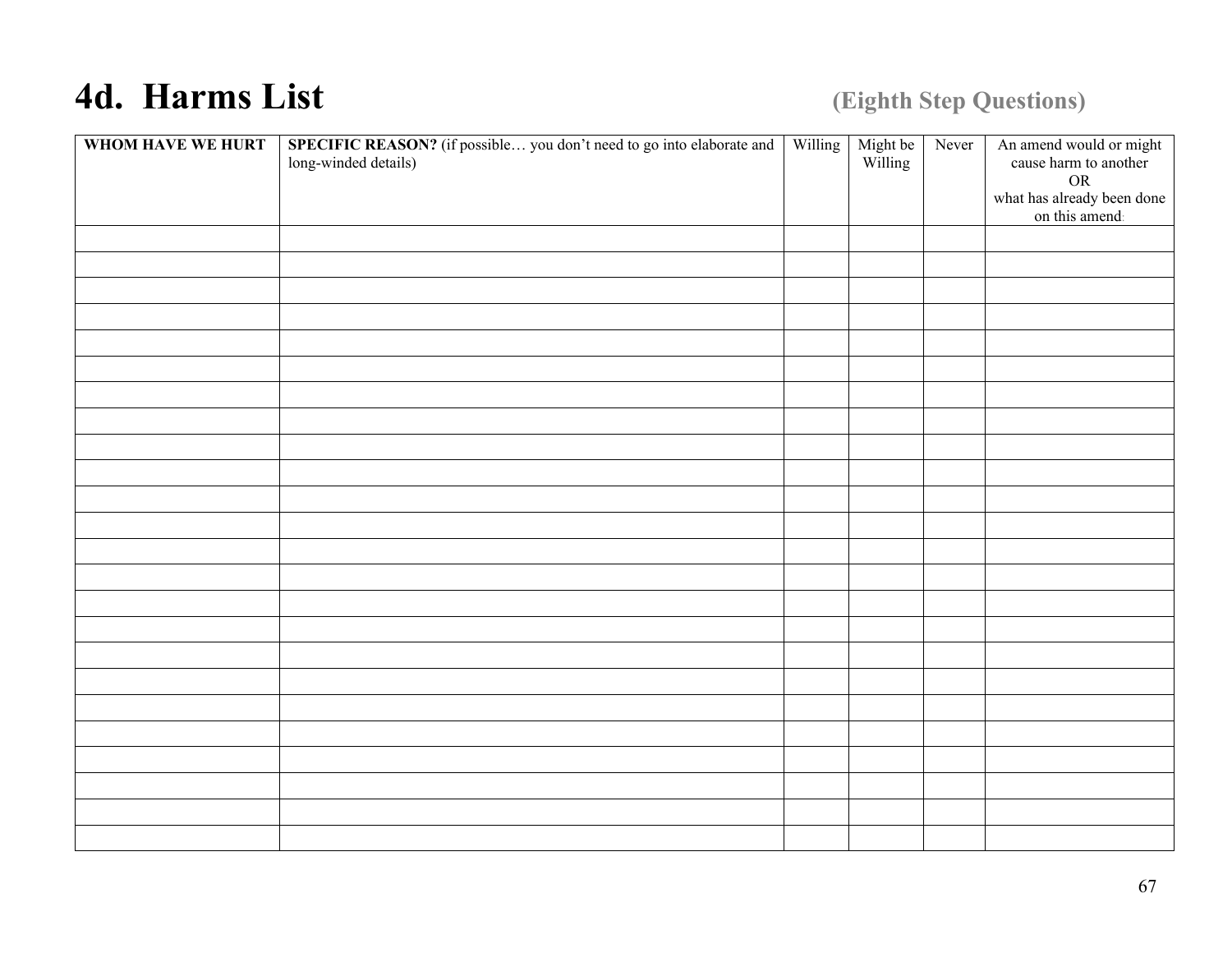| WHOM HAVE WE HURT | <b>SPECIFIC REASON?</b> (if possible you don't need to go into elaborate and long-winded details) | Willing | Might be<br>Willing | Never | An amend would or might                      |
|-------------------|---------------------------------------------------------------------------------------------------|---------|---------------------|-------|----------------------------------------------|
|                   |                                                                                                   |         |                     |       | cause harm to another<br><b>OR</b>           |
|                   |                                                                                                   |         |                     |       | what has already been done<br>on this amend: |
|                   |                                                                                                   |         |                     |       |                                              |
|                   |                                                                                                   |         |                     |       |                                              |
|                   |                                                                                                   |         |                     |       |                                              |
|                   |                                                                                                   |         |                     |       |                                              |
|                   |                                                                                                   |         |                     |       |                                              |
|                   |                                                                                                   |         |                     |       |                                              |
|                   |                                                                                                   |         |                     |       |                                              |
|                   |                                                                                                   |         |                     |       |                                              |
|                   |                                                                                                   |         |                     |       |                                              |
|                   |                                                                                                   |         |                     |       |                                              |
|                   |                                                                                                   |         |                     |       |                                              |
|                   |                                                                                                   |         |                     |       |                                              |
|                   |                                                                                                   |         |                     |       |                                              |
|                   |                                                                                                   |         |                     |       |                                              |
|                   |                                                                                                   |         |                     |       |                                              |
|                   |                                                                                                   |         |                     |       |                                              |
|                   |                                                                                                   |         |                     |       |                                              |
|                   |                                                                                                   |         |                     |       |                                              |
|                   |                                                                                                   |         |                     |       |                                              |
|                   |                                                                                                   |         |                     |       |                                              |
|                   |                                                                                                   |         |                     |       |                                              |
|                   |                                                                                                   |         |                     |       |                                              |
|                   |                                                                                                   |         |                     |       |                                              |
|                   |                                                                                                   |         |                     |       |                                              |
|                   |                                                                                                   |         |                     |       |                                              |
|                   |                                                                                                   |         |                     |       |                                              |
|                   |                                                                                                   |         |                     |       |                                              |
|                   |                                                                                                   |         |                     |       |                                              |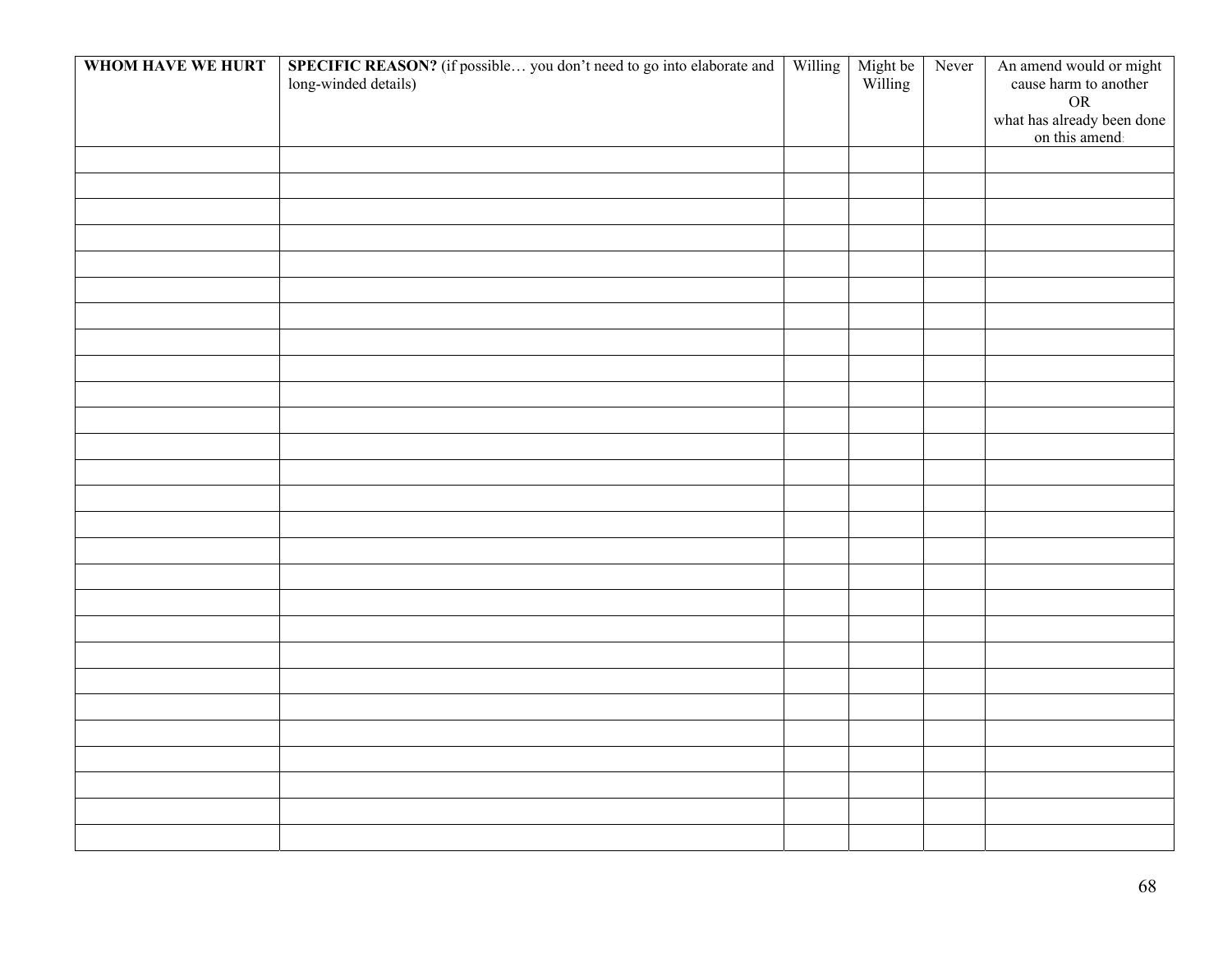| <b>WHOM HAVE WE HURT</b> | SPECIFIC REASON? (if possible you don't need to go into elaborate and long-winded details) | Willing | Might be<br>Willing | Never | An amend would or might<br>cause harm to another |
|--------------------------|--------------------------------------------------------------------------------------------|---------|---------------------|-------|--------------------------------------------------|
|                          |                                                                                            |         |                     |       | <b>OR</b>                                        |
|                          |                                                                                            |         |                     |       | what has already been done<br>on this amend:     |
|                          |                                                                                            |         |                     |       |                                                  |
|                          |                                                                                            |         |                     |       |                                                  |
|                          |                                                                                            |         |                     |       |                                                  |
|                          |                                                                                            |         |                     |       |                                                  |
|                          |                                                                                            |         |                     |       |                                                  |
|                          |                                                                                            |         |                     |       |                                                  |
|                          |                                                                                            |         |                     |       |                                                  |
|                          |                                                                                            |         |                     |       |                                                  |
|                          |                                                                                            |         |                     |       |                                                  |
|                          |                                                                                            |         |                     |       |                                                  |
|                          |                                                                                            |         |                     |       |                                                  |
|                          |                                                                                            |         |                     |       |                                                  |
|                          |                                                                                            |         |                     |       |                                                  |
|                          |                                                                                            |         |                     |       |                                                  |
|                          |                                                                                            |         |                     |       |                                                  |
|                          |                                                                                            |         |                     |       |                                                  |
|                          |                                                                                            |         |                     |       |                                                  |
|                          |                                                                                            |         |                     |       |                                                  |
|                          |                                                                                            |         |                     |       |                                                  |
|                          |                                                                                            |         |                     |       |                                                  |
|                          |                                                                                            |         |                     |       |                                                  |
|                          |                                                                                            |         |                     |       |                                                  |
|                          |                                                                                            |         |                     |       |                                                  |
|                          |                                                                                            |         |                     |       |                                                  |
|                          |                                                                                            |         |                     |       |                                                  |
|                          |                                                                                            |         |                     |       |                                                  |
|                          |                                                                                            |         |                     |       |                                                  |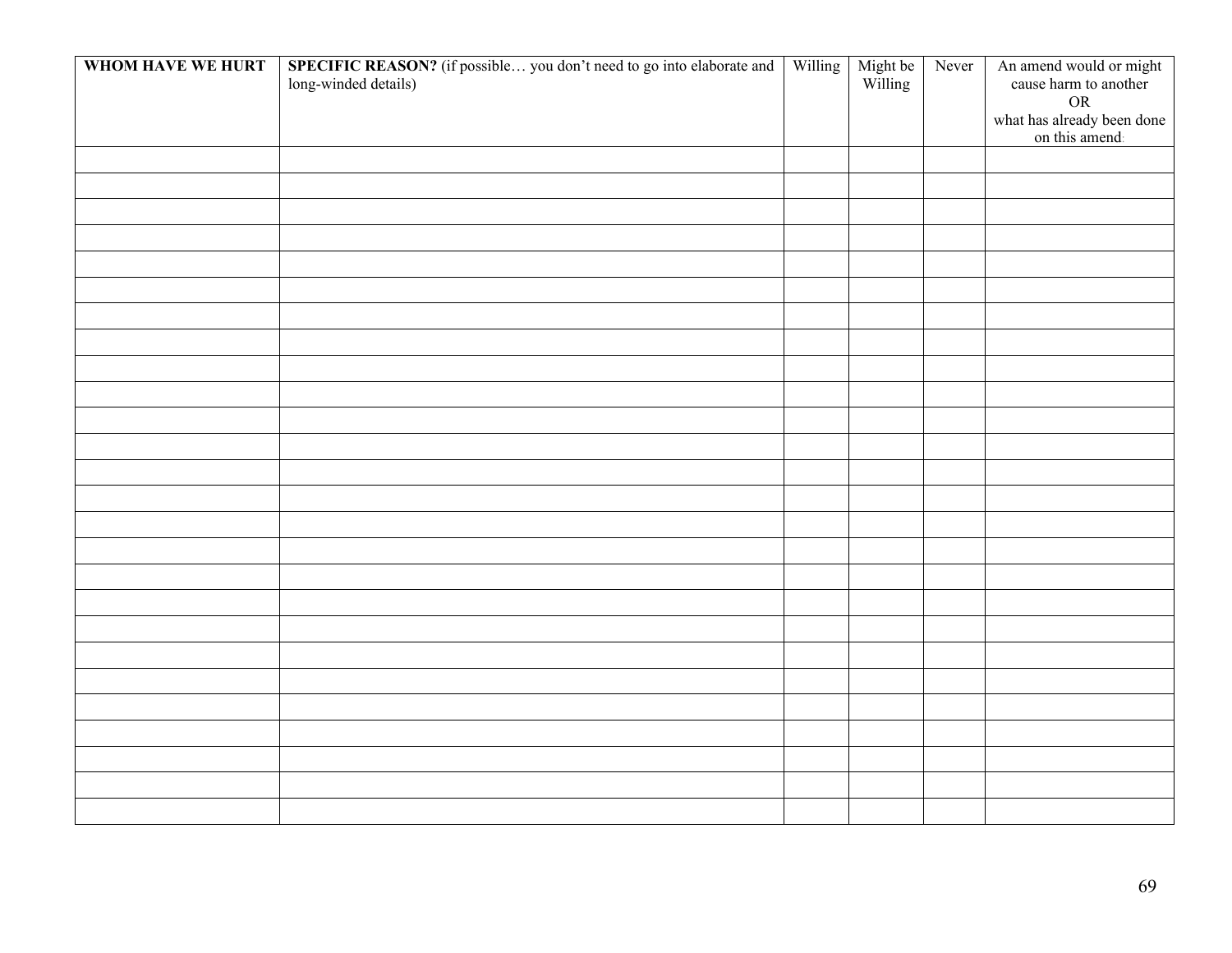# **MEETING #11 – THE FIFTH STEP**

#### **HOMEWORK to be done before Meeting #11**

- **CONTINUE TO WRITE** until you complete your harms list for this 4<sup>th</sup> Step. This should be finished before next week's meeting.
- **REVIEW** all four of your inventory lists and then honestly ask yourself the question on page 75: "Is [my] work solid so far?" (Note: One question that may clarify this for you is to ask yourself: "Have I written down EVERYTHING that I never told anyone before?")
- **MAKE AN APPOINTMENT** to take the  $5<sup>th</sup>$  Step during the seven days immediately following the next meeting.
- **EXEAD** "Into Action", Chapter Six of the Big Book from the top of page 72 to the bottom of page 75. This reading deals with the 5<sup>th</sup> Step which we will discuss next week. Come to the meeting fully prepared to discuss this text.
- After doing the reading, go back and **ANSWER THE FOLLOWING QUESTIONS BY WRITING** brief answers to each one:
	- 1. Consult at least one dictionary and write down the best definition(s) you can find for the words "exact," "nature" and "wrongs."
	- 2. What have we been "trying to get" by making this personal inventory? (p. 72)
	- 3. What is the best reason for not skipping the  $5<sup>th</sup>$  Step? How do the authors of the Big Book know this? (pp. 72-73)

4. What three things are essential to have "learned enough of" to protect yourself from drinking again? What action is "necessary" to ensure that you have "learned enough of" these things? (p. 73)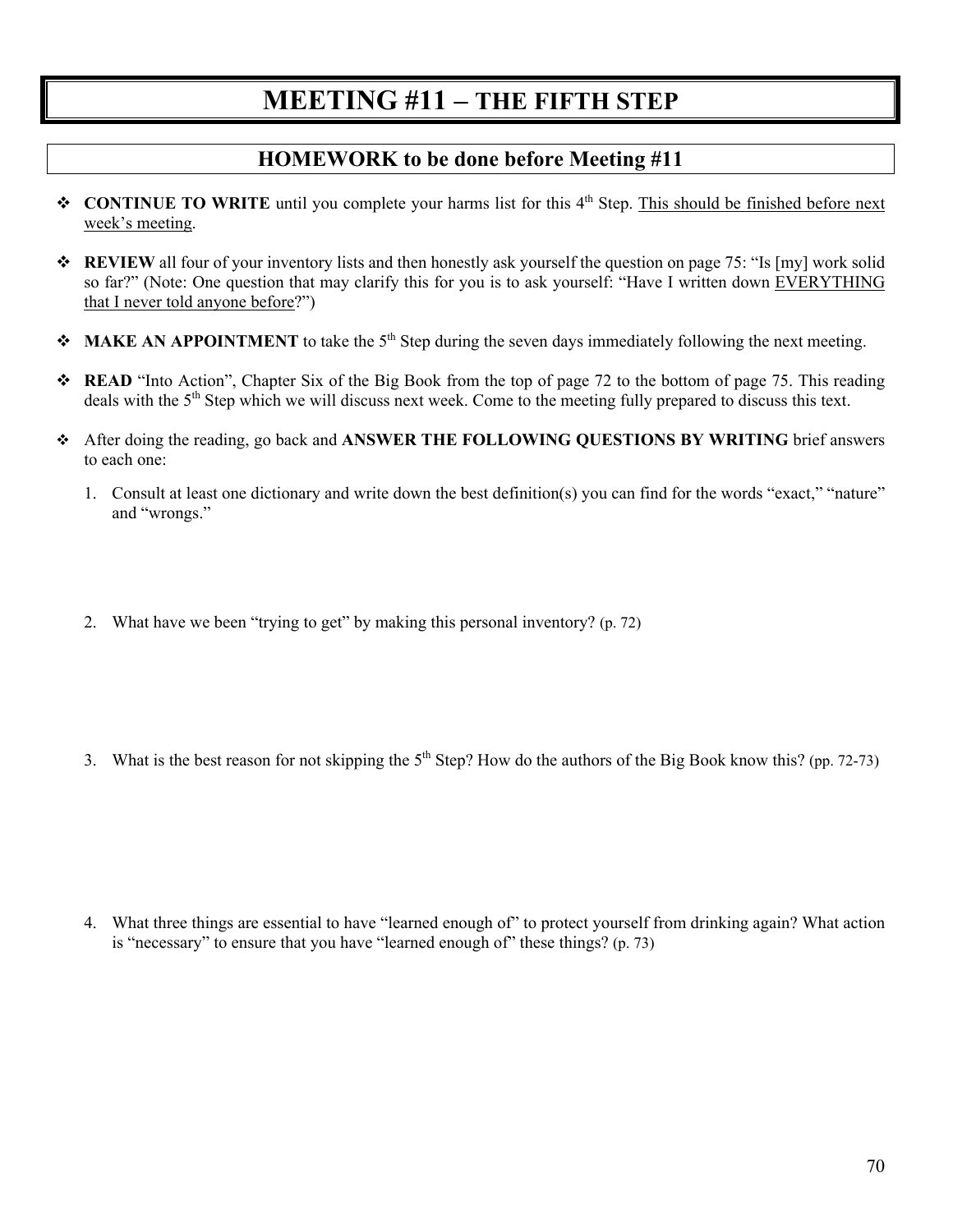- 5. How do you think doing a  $5<sup>th</sup>$  Step would lead you to "learn enough" about these three things?
- 6. How do the three AA 'virtues' "willingness, honesty and open mindedness" (see p. 568) apply to this Step?

- 7. On page 73, our Big Book talks about the alcoholic as an "actor." What is the actor's problem? Can you identify with these three paragraphs? If so, provided some examples from your own life. If no, explain why not.
- 8. The Big Book says that when we share our  $5<sup>th</sup>$  Step, "we must be entirely honest with somebody if we expect to live long or happily in this world" (pp. 73-74). In the same vein, a frequently-heard AA saying claims that "you are only as sick as your secrets!"

How can secrets and a lack of total honesty impact your life and cause you to be unhappy or sick? Give at least three examples from you own experiences.

- 9. Most of page 74 is devoted to the question of how to go about choosing someone to hear your  $5<sup>th</sup>$  Step. Why do you think that so much time and attention went into this discussion in 1939, when the Big Book was first written?
- 10. Once you select someone to hear your  $5<sup>th</sup>$  Step, how long should it take to do a  $5<sup>th</sup>$  Step? What two things does the Big Book suggest that you should explain to whoever is going to hear your 5<sup>th</sup> Step before you begin? (p. 75)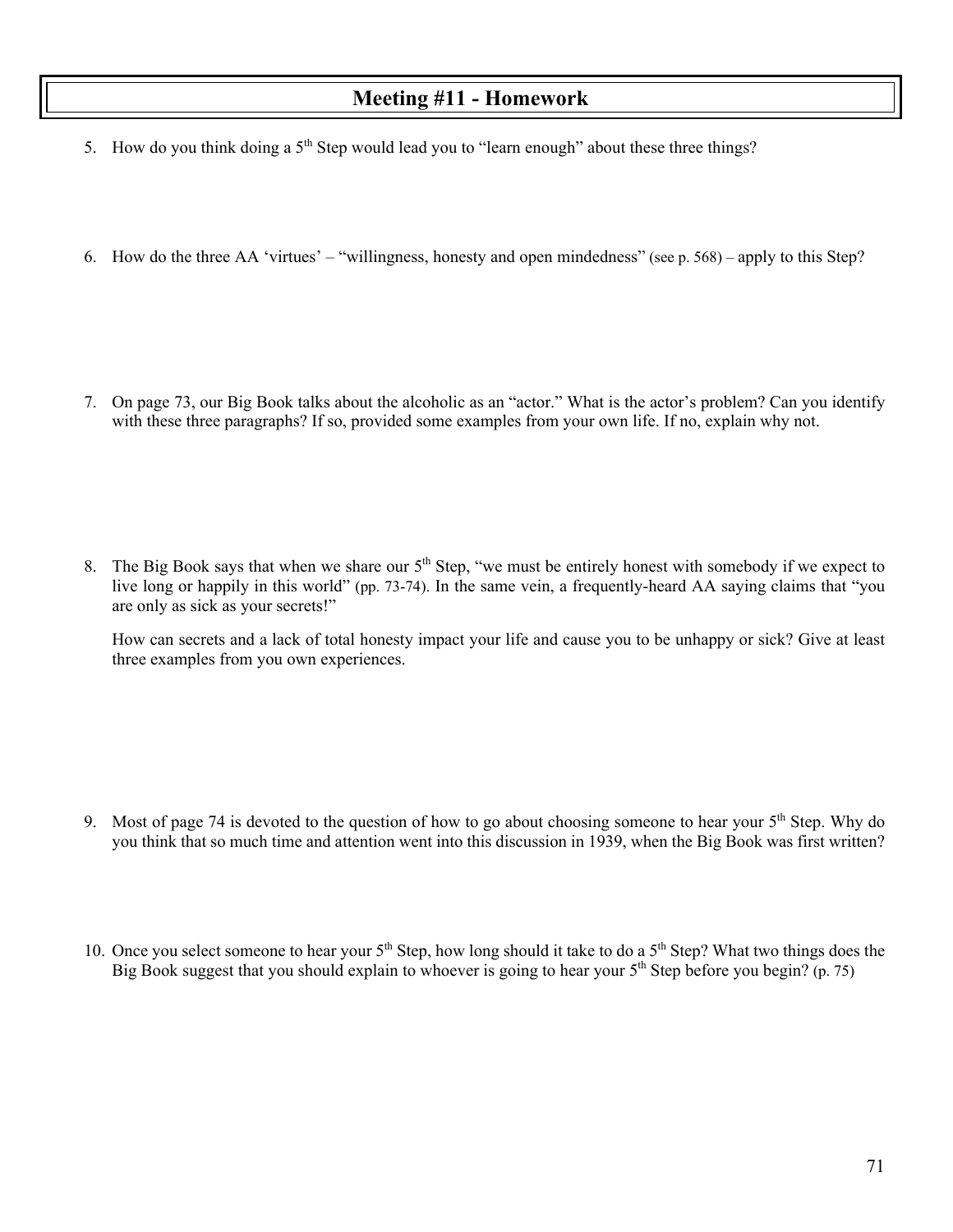### **Meeting #11 - Homework**

11. There is one key sentence in the Big Book (p. 75) describing how we should approach the  $5<sup>th</sup>$  Step and what we are meant to do while we take this Step.

Locate and then rewrite that sentence below exactly as it appears in the book.

Next rewrite that sentence using your own words.

- 12. Consult at least one dictionary and then write out the best definition you can find of the word "every."
- 13. What are the eight 'promises' that the Big Book makes for successfully completing this  $5<sup>th</sup>$  Step "withholding nothing"  $(p. 75)$ ?

- 14. What does the Big Book recommend that we do immediately after we have taken this  $5<sup>th</sup>$  Step? (p. 75)
- 15. Did you find anything in this chapter that you could not agree with or that you could not accept?
- 16. What was of particular significance to you in this week's readings?
- 17. The  $12<sup>th</sup>$  Step says "having had a spiritual awakening as the result of these steps..." and the Appendix in our Book on "Spiritual Experience" notes that "most of our [spiritual] experiences are… [of] the 'educational variety' because they develop slowly over a period of time."

Has this exercise on the 5<sup>th</sup> Step contributed to or helped you develop your 'spiritual awakening'?

If so, how?

**EXAD** through the outline for Meeting #11 on the next page and then review what you have written so far this week in preparation for that meeting. *Write down below the number(s) of any question(s) that caused you difficulty or that raised questions in your mind.*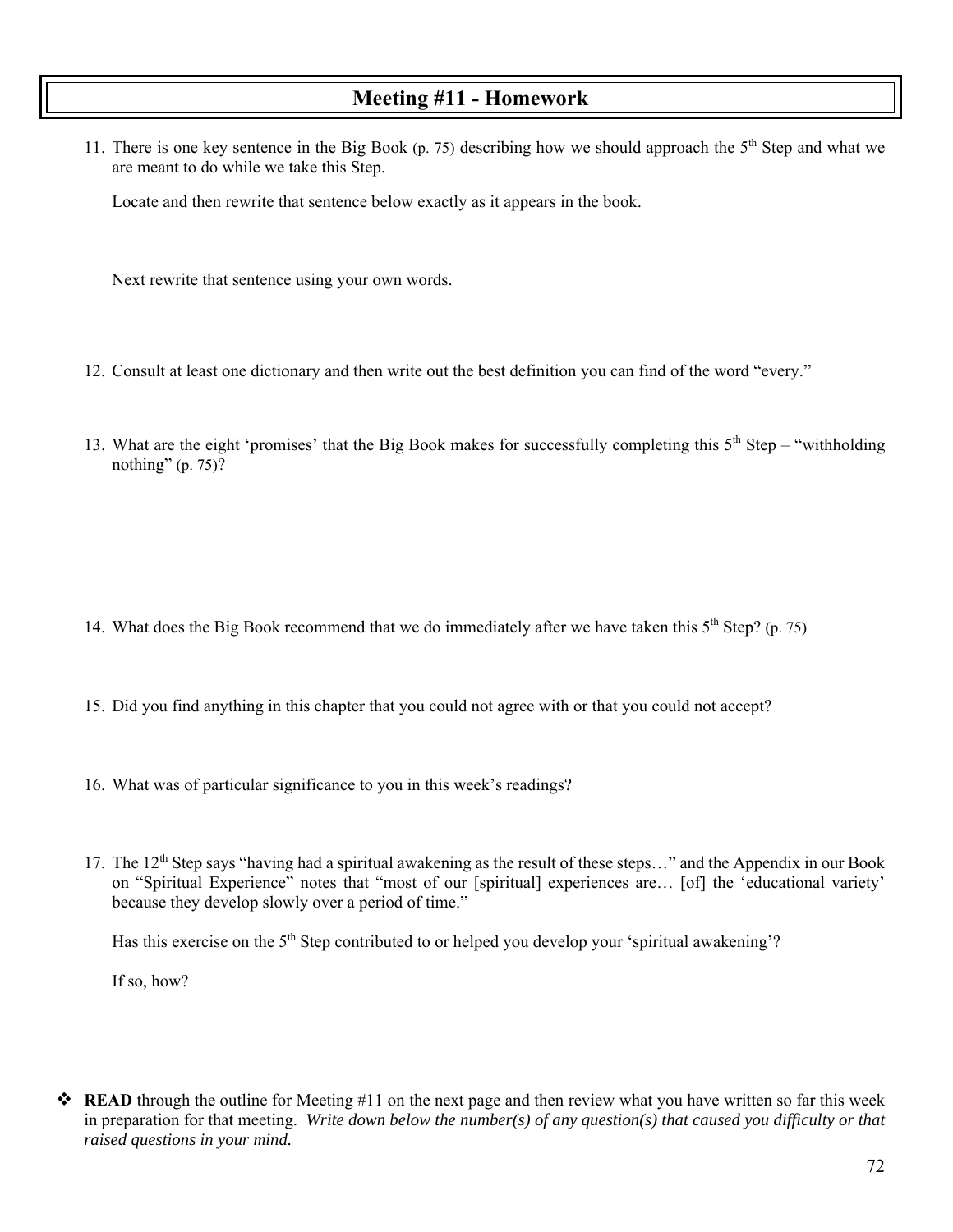# **MEETING #11 - Discussion**

# **THE FIFTH STEP**

#### **STEP FIVE**: **ADMITTED TO GOD, TO OURSELVES, AND TO ANOTHER HUMAN BEING THE EXACT NATURE OF OUR WRONGS.**

**DISCUSSION TEXT:** *Into Action* (pp. 72-75)

- **1. OPEN THE MEETING** by going around the table and having each group member quickly report on whether they (a) did the reading, (b) did the writing and (c) were in contact with other group members discussing these exercises during the past week.
- **2. THEN HAVE A BRIEF DISCUSSION** of any problems or interesting experiences people might have had in the past week with their harms list (approximately 20 minutes).
- **3. DISCUSS** with the group *in so far as you feel it is appropriate at a group level* your answers to the questions from the homework writing assignment. [**NOTE**: there is not enough time in the meeting to discuss all of these homework questions so it is recommended that you confine your discussion to those questions that people had trouble with or that they found particularly interesting.]

Whatever questions the group decides to focus on, **be sure to spend some time discussing questions 8, 11, 13, 14, 16 & 17**.

Whatever is brought up, **BE SURE TO DISCUSS** any positive answers that members might have had to the question: "Did you find anything in this reading that you could not agree with or that you could not accept?"

4. MAKE AN APPOINTMENT to do your 5<sup>th</sup> Step in the coming week. It is highly recommended that you do your  $5<sup>th</sup>$  Step work with someone who has gone (or is going) through this Step Workgroup format – they will understand exactly what you are trying to accomplish. Failing that, most people take this Step with their sponsor. [We are aware that the Book provides detailed criteria for choosing someone outside of AA to share your 5th Step with (pp. 74-75), but it should be noted that when the Book was published in April of 1939 there were only TWO AA groups in existence – so going outside of the fellowship was a necessity for anyone reading the Book then. That is rarely the case today.]

**TELL THE GROUP** who you will be sharing your 5<sup>th</sup> Step with along with the day and the time you have already agreed upon to do this.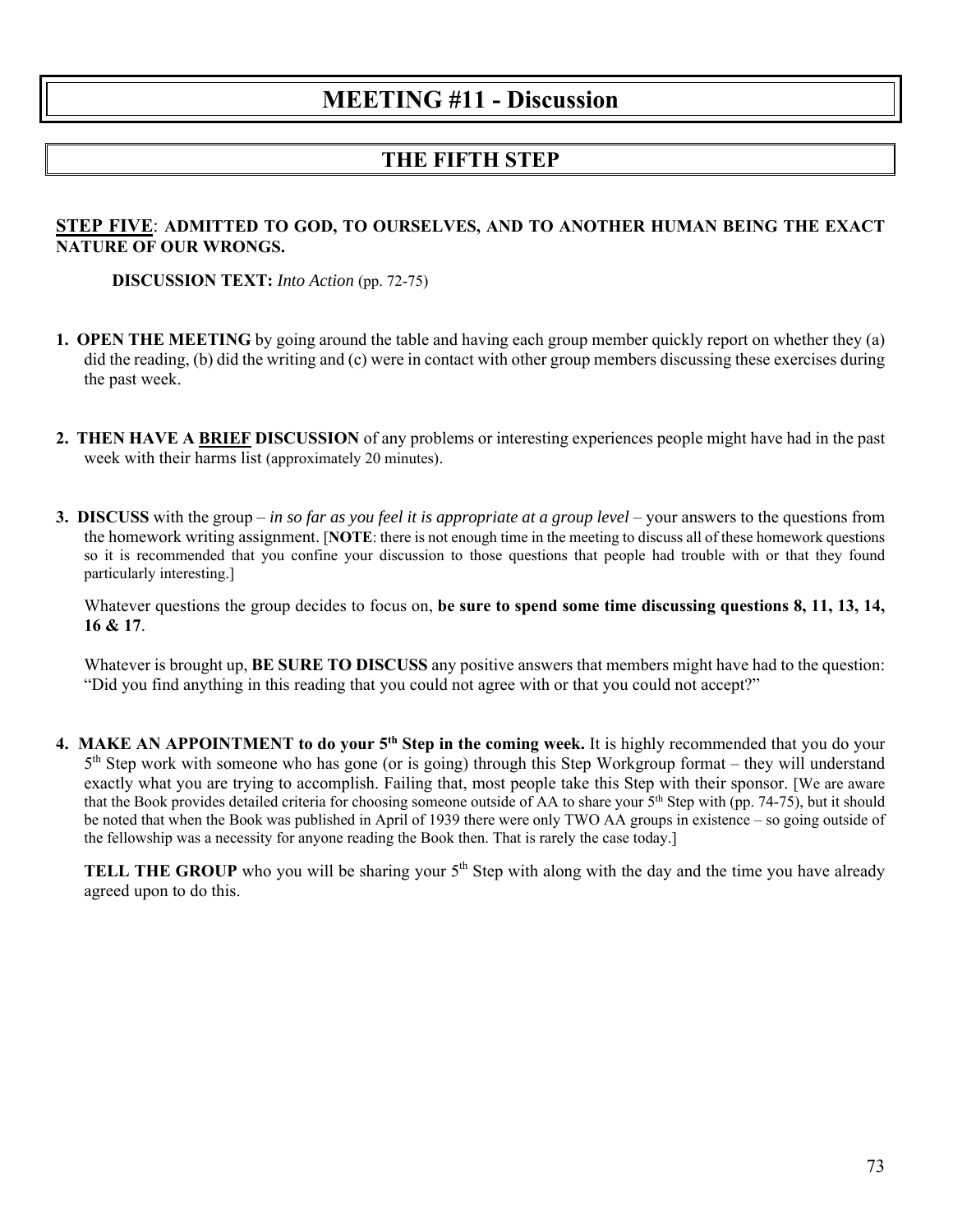# **MEETING #12 – THE SIXTH STEP**

# **HOMEWORK to be done before Meeting #12**

 **TAKE THE 5TH STEP** with your sponsor or a member of this Group (or of other Step Workgroups) or some other appropriate person **BEFORE NEXT WEEK'S MEETING**.

- **WHEN TAKING THIS STEP**, try to follow as closely as possible the directions given on page 75 of the Big Book:
	- Prepare for "a long talk"
	- Take the time to explain to your partner "what [you] are about to do and why [you] have to do it"
	- "Pocket [your] pride"
	- During your discussion, be sure to "illuminate every twist of character, every dark cranny of the past"
	- Withhold "nothing"
- $\bullet$  **DO NOT DESTROY** your 4<sup>th</sup> Step inventory at this point. You will need to have it handy when taking Steps 6, 7, 8 & 9.
- **AFTER TAKING THE 5<sup>TH</sup> STEP**, go somewhere quiet for one hour and review what you have done up to this point. *Do this by carefully rereading and reviewing everything that you have written down so far as homework for this Step Workgroup*. Ask yourself, "have I omitted anything?" and "is [my] work solid so far?" (p. 75). *Are there STILL some things I haven't told anyone?*
- **\*** READ the first paragraph on page 76 of the Big Book. Come to the meeting fully prepared to discuss this text.
- After doing the reading, go back and **ANSWER THE FOLLOWING QUESTIONS BY WRITING** brief answers to each one:
	- 1. Consult at least one dictionary and write down the best definition(s) you can find for the words "entirely," "ready," "remove," "defect," and "character."

2. What is "indispensable" for doing the  $6<sup>th</sup>$  Step and how can you get some of that if it is lacking? (see the top of page 76)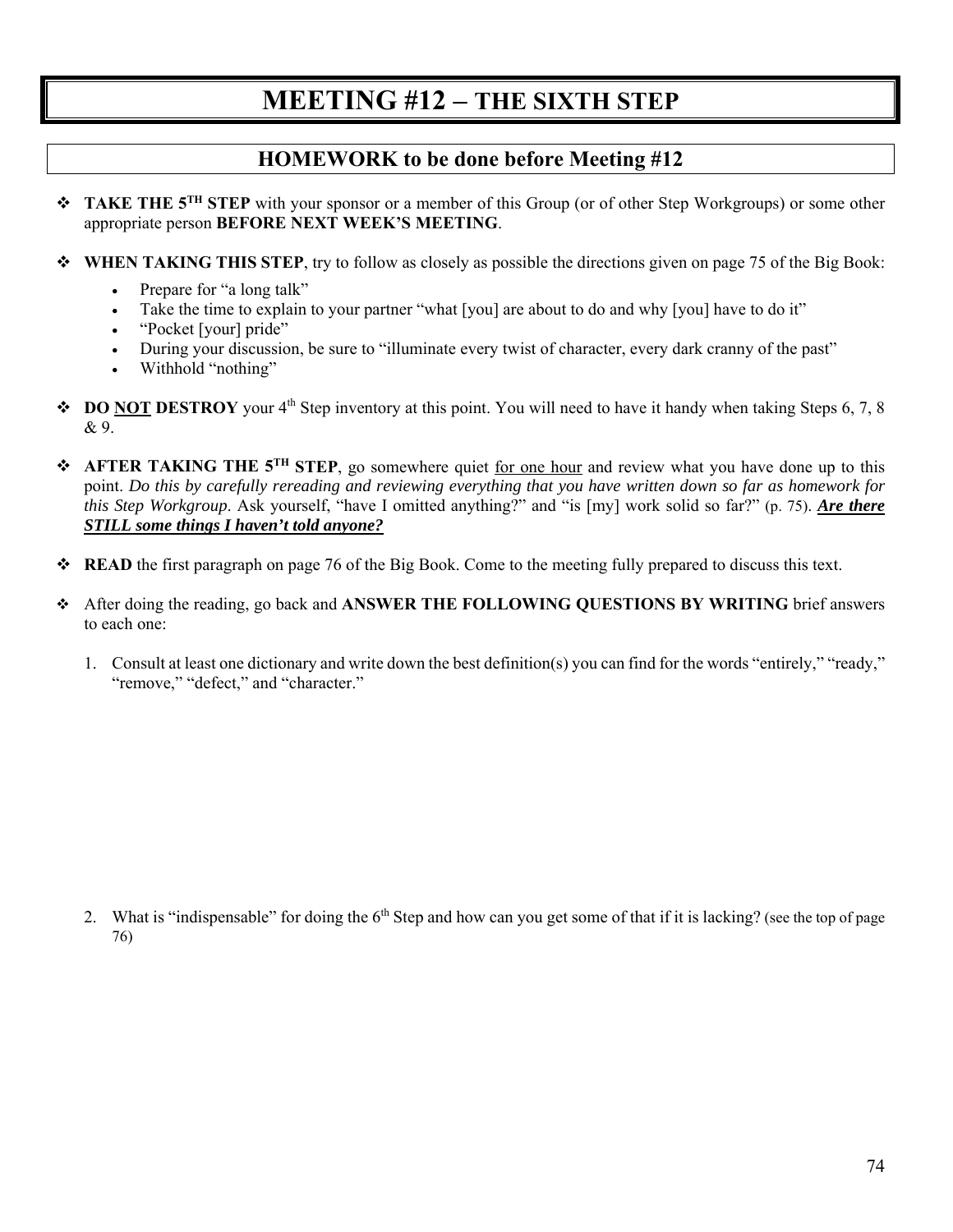### **Meeting #12 - Homework**

3. On page 13 of the Big Book, Bill describes his first experience with the  $6<sup>th</sup>$  Step when he was in the hospital recovering from alcoholism. Read that page, locate and then write down the sentence where he "became willing."

Now, rewrite that sentence using your own words.

- 4. Just how "entirely ready" are you to have ALL of your defects of character removed? Try to put a percentage on how ready you are. If you are less than 100% ready, explain why in some detail.
- 5. Are there any defects of character that you really want to hang onto? If not, are you SURE of that?

If you do have any defects that you think you would be more comfortable keeping, what are they? (If more than five, just list the five that you feel most attached to.)

Now, write down the main reason why you think you want to hang onto each of these defects – for instance, "What would you lose?"

Despite all that, could you be willing to have these defects of character removed in order to stay sober?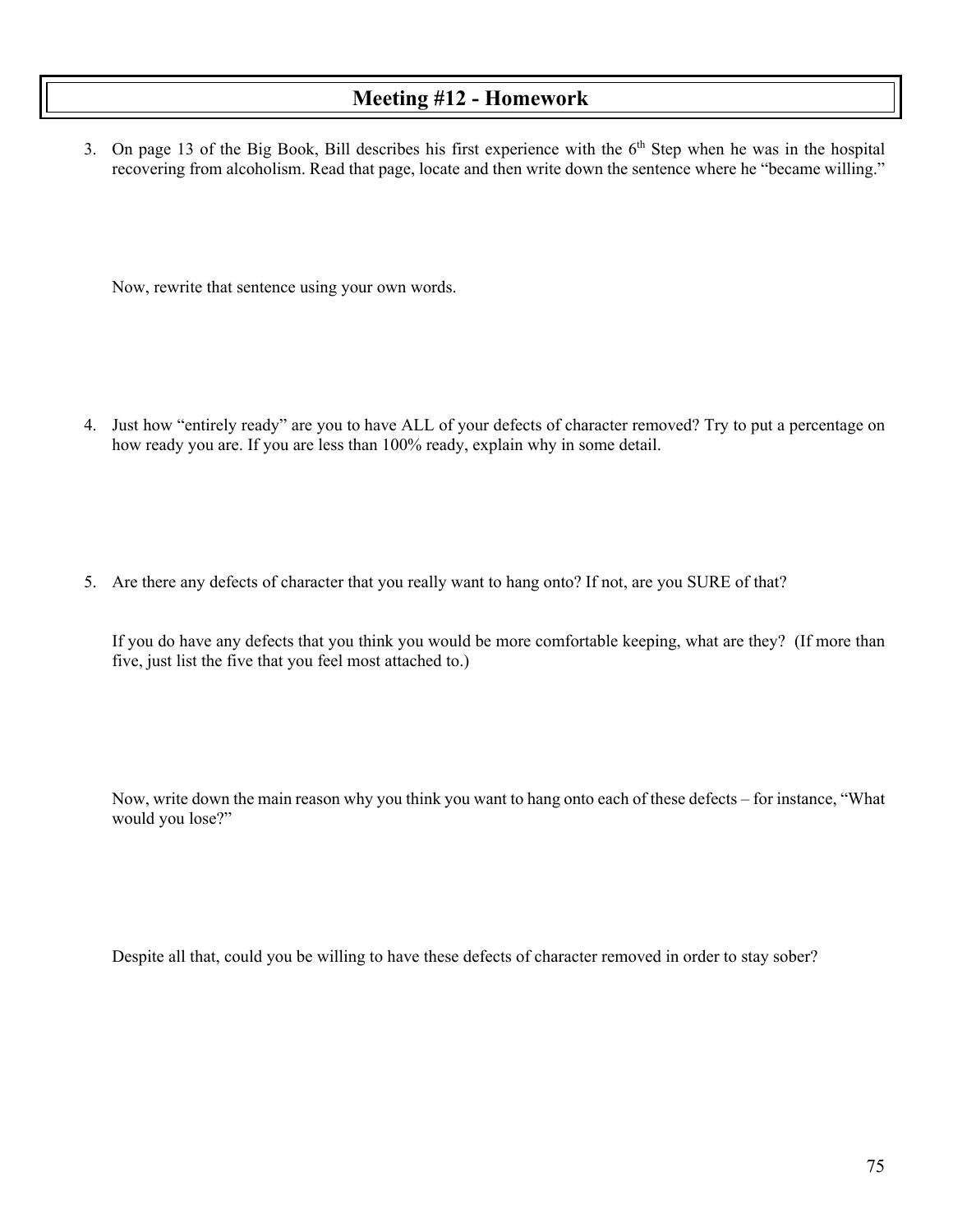### **Meeting #12 - Homework**

6. Do you REALLY believe that God, *as you understand Him*, can remove your defects of character? How confident are you in that belief? Try to put a percentage on how confident you are. If you are less than 100% confident, explain why in some detail.

7. Just how quickly do you expect God to accomplish this removal?

Is that a reasonable expectation?

- 8. Did you find anything in this reading that you could not agree with and that you could not accept?
- 9. What was of particular significance to you in this week's readings?

**READ** through the outline for Meeting #12 on the next page and then review what you have written so far this week in preparation for that meeting. *Write down below the number(s) of any question(s) that caused you difficulty or that raised questions in your mind.*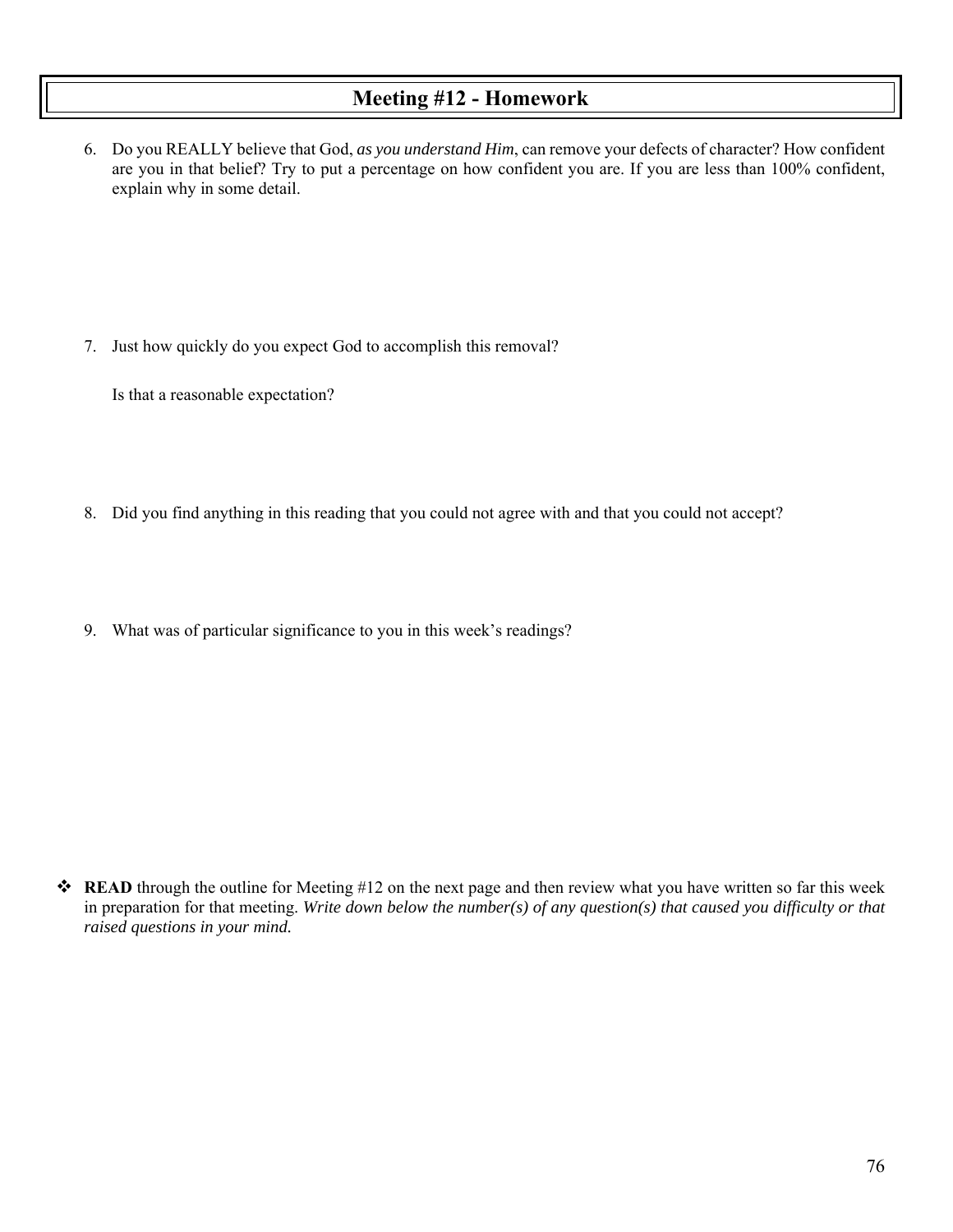# **MEETING #12 - Discussion**

# **THE SIXTH STEP**

#### **STEP SIX**: **WERE ENTIRELY READY TO HAVE GOD REMOVE ALL THESE DEFECTS OF CHARACTER.**

**DISCUSSION TEXT:** *Into Action* (p. 76)

- **1. OPEN THE MEETING** by going around the table and having each group member quickly report on whether they (a) did he reading, (b) did the writing and (c) were in contact with other group members discussing these exercises during the past week.
- **2. THEN HAVE A BRIEF DISCUSSION** of your experience with the 5<sup>th</sup> Step Was it a good experience? What did you get out of doing your 5<sup>th</sup> Step? (approximately 15 minutes)
- **3. DISCUSS** with the group *in so far as you feel it is appropriate at a group level* your answers to the questions from the homework writing assignment. [**NOTE**: there is not enough time in the meeting to discuss all of these homework questions so it is recommended that you confine your discussion to those questions that people had trouble with or that they found particularly interesting.]

Whatever questions the group decides to focus on, **be sure to spend some time discussing questions 4 through 7**. (approximately 30 minutes).

Whatever is brought up, **BE SURE TO DISCUSS** any positive answers that members might have had to the question: "Did you find anything in this reading that you could not agree with or that you could not accept?"

**4. NEXT, BEGIN TO MAKE A WRITTEN LIST OF YOUR DEFECTS**. It is difficult to be honest about your willingness until you have been honest about what your character defects really are.

Start your list by consulting **THE SEVEN DEADLY SINS** (pride, greed, anger, lust, gluttony, envy, sloth) as general categories but be sure to list SPECIFIC instances of how these defects manifest themselves in your life ("I am prideful when I..."). Avoid just writing "I am guilty of gluttony." Write down something specific about your obsession with chocolate ice cream.

In addition, look at **THE TRADITIONAL VIRTUES** of **CHRISTIANITY** (Faith, Hope & Charity), of **AA**  (Openness, Honesty & Willingness) and of **ANTIQUITY** (Courage, Justice & Temperance) to see where your behavior has been contrary to these virtues.

Finally, go back to your 4<sup>th</sup> Step and look at the fourth column on the resentments list and the last two columns on your sexual history inventory list. These should provide you with a number of specific examples of how your character defects have exhibited themselves in your day-to-day life.

**SHARE** with the group, *as freely as you can*, your insights about your defects. You will be amazed at how quickly and easily everyone's list will grow once you start to do this.

**5. NEXT, WRITE DOWN OPPOSITE EACH OF THESE DEFECTS THE AMOUNT (PERCENTAGE) OF WILLINGNESS** that you think you have for that character defect to be removed. Putting down a concrete number will help you get in touch with the degree of willingness that you really have.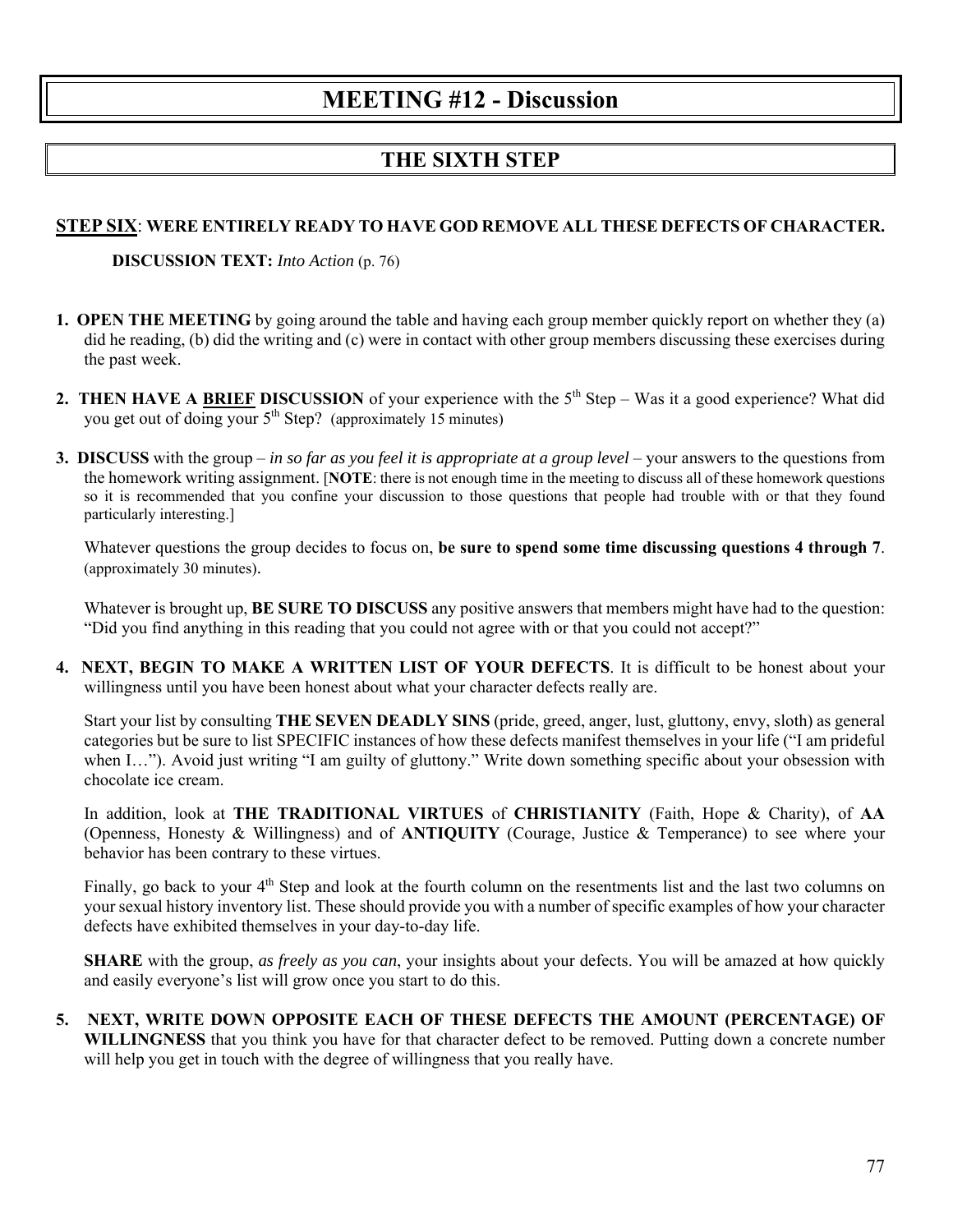# **6. List of Defects of Character**

| <b>GENERAL DEFECTS PLUS SPECIFIC EXAMPLE</b> | % of Willingness |
|----------------------------------------------|------------------|
|                                              |                  |
|                                              |                  |
|                                              |                  |
|                                              |                  |
|                                              |                  |
|                                              |                  |
|                                              |                  |
|                                              |                  |
|                                              |                  |
|                                              |                  |
|                                              |                  |
|                                              |                  |
|                                              |                  |
|                                              |                  |
|                                              |                  |
|                                              |                  |
|                                              |                  |
|                                              |                  |
|                                              |                  |
|                                              |                  |
|                                              |                  |
|                                              |                  |
|                                              |                  |
|                                              |                  |
|                                              |                  |
|                                              |                  |
|                                              |                  |
|                                              |                  |
|                                              |                  |
|                                              |                  |
|                                              |                  |
|                                              |                  |
|                                              |                  |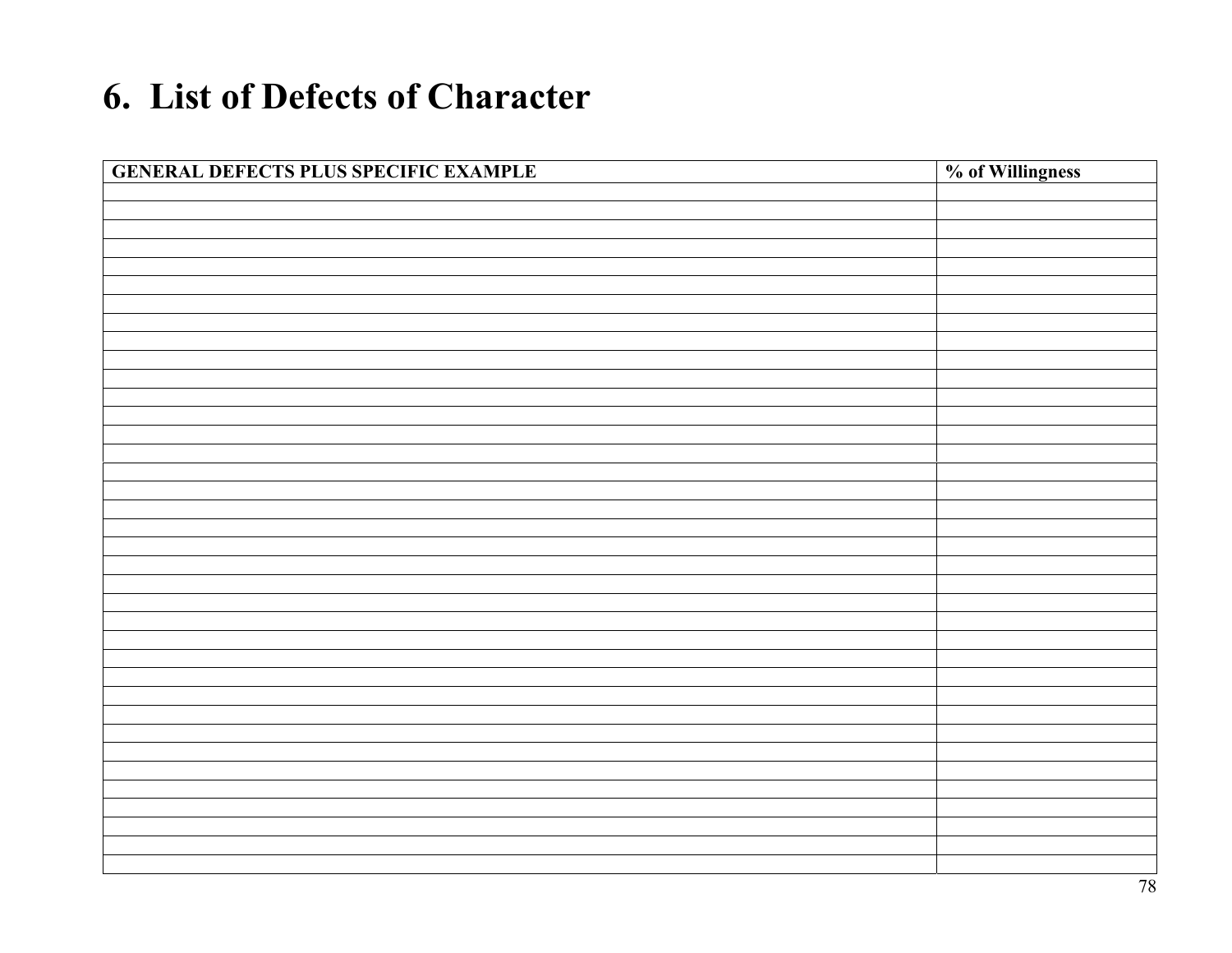| GENERAL DEFECTS PLUS SPECIFIC EXAMPLE | % of Willingness |
|---------------------------------------|------------------|
|                                       |                  |
|                                       |                  |
|                                       |                  |
|                                       |                  |
|                                       |                  |
|                                       |                  |
|                                       |                  |
|                                       |                  |
|                                       |                  |
|                                       |                  |
|                                       |                  |
|                                       |                  |
|                                       |                  |
|                                       |                  |
|                                       |                  |
|                                       |                  |
|                                       |                  |
|                                       |                  |
|                                       |                  |
|                                       |                  |
|                                       |                  |
|                                       |                  |
|                                       |                  |
|                                       |                  |
|                                       |                  |
|                                       |                  |
|                                       |                  |
|                                       |                  |
|                                       |                  |
|                                       |                  |
|                                       |                  |
|                                       |                  |
|                                       |                  |
|                                       |                  |
|                                       |                  |
|                                       |                  |
|                                       |                  |
|                                       |                  |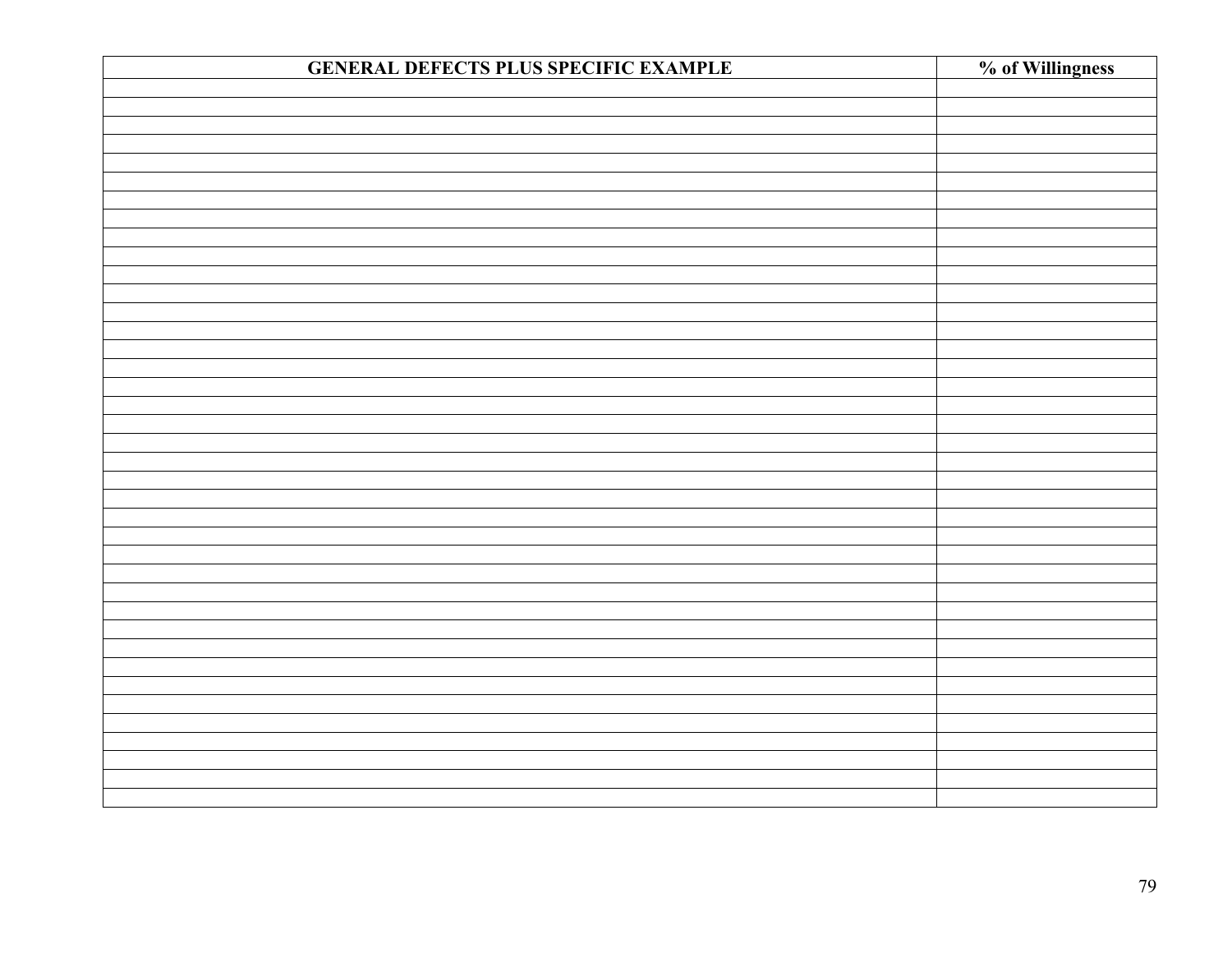# **MEETING #13 – THE SEVENTH STEP**

### **HOMEWORK to be done before Meeting #13**

- **CONTINUE TO WORK ON YOUR LIST** of character defects and to quantify how willing you are to be free of each one of them.
- **READ** the second paragraph on page 76 of the Big Book. Come to the meeting fully prepared to discuss this text.
- After doing the reading, go back and **ANSWER THE FOLLOWING QUESTIONS BY WRITING** brief answers to each one:
	- 1. Consult at least one dictionary and write down the best definition(s) you can find for the words "humbly" and "shortcomings."
	- 2. The second paragraph on page 76 starts off "When ready…" What exactly do you think that means? How do you know if you're "ready"?

3. Can you write down one example from the past week where you thought you acted "humbly"? (If not, write down the most recent instance you can remember.)

4. Explain what you think the difference is between being humble and being humiliated?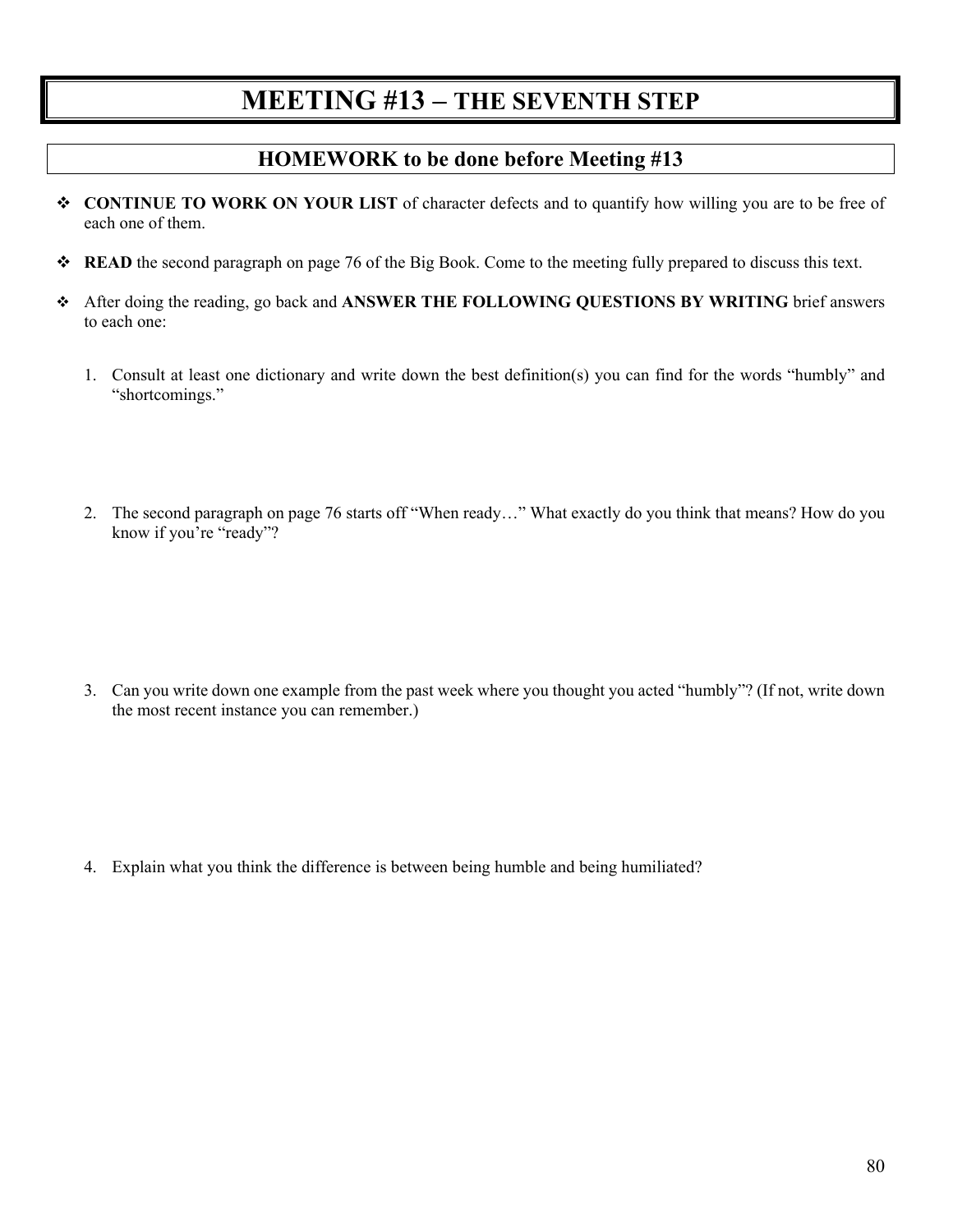- 5. Have you ever actually asked God for help in the removal of some specific shortcoming?
- 6. When was that? How specific were you? How did you ask?
- 7. Have you ever actually asked your sponsor or your home group for help in the removal of some specific shortcoming?
- 8. When was that? How specific were you? How did you ask?
- 9. Whether you are comfortable with the wording of the  $7<sup>th</sup>$  Step prayer or not, it should be helpful to clarify what the prayer really says.

So, if the wording of the  $7<sup>th</sup>$  Step Prayer DOES suit you, rewrite it in your own words.

And, if the wording of the prayer does NOT suit you, for whatever reason, write down your own re-wording of the prayer so that it DOES suit you. Here we rely on the suggestion on page 63 of the Big Book following the  $3<sup>rd</sup>$ Step prayer: "The wording was, of course, quite optional so long as we expressed the idea, voicing it without reservation."

*As you do this, make sure that your paraphrased or rewritten version includes all of the points made in the original 7th Step Prayer below.* 

My Creator, I am now willing that you should have all of me, good and bad.

I pray that you now remove from me every single defect of character which stands in the way of my usefulness to you and my fellows.

Grant me strength, as I go out from here, to do your bidding. Amen.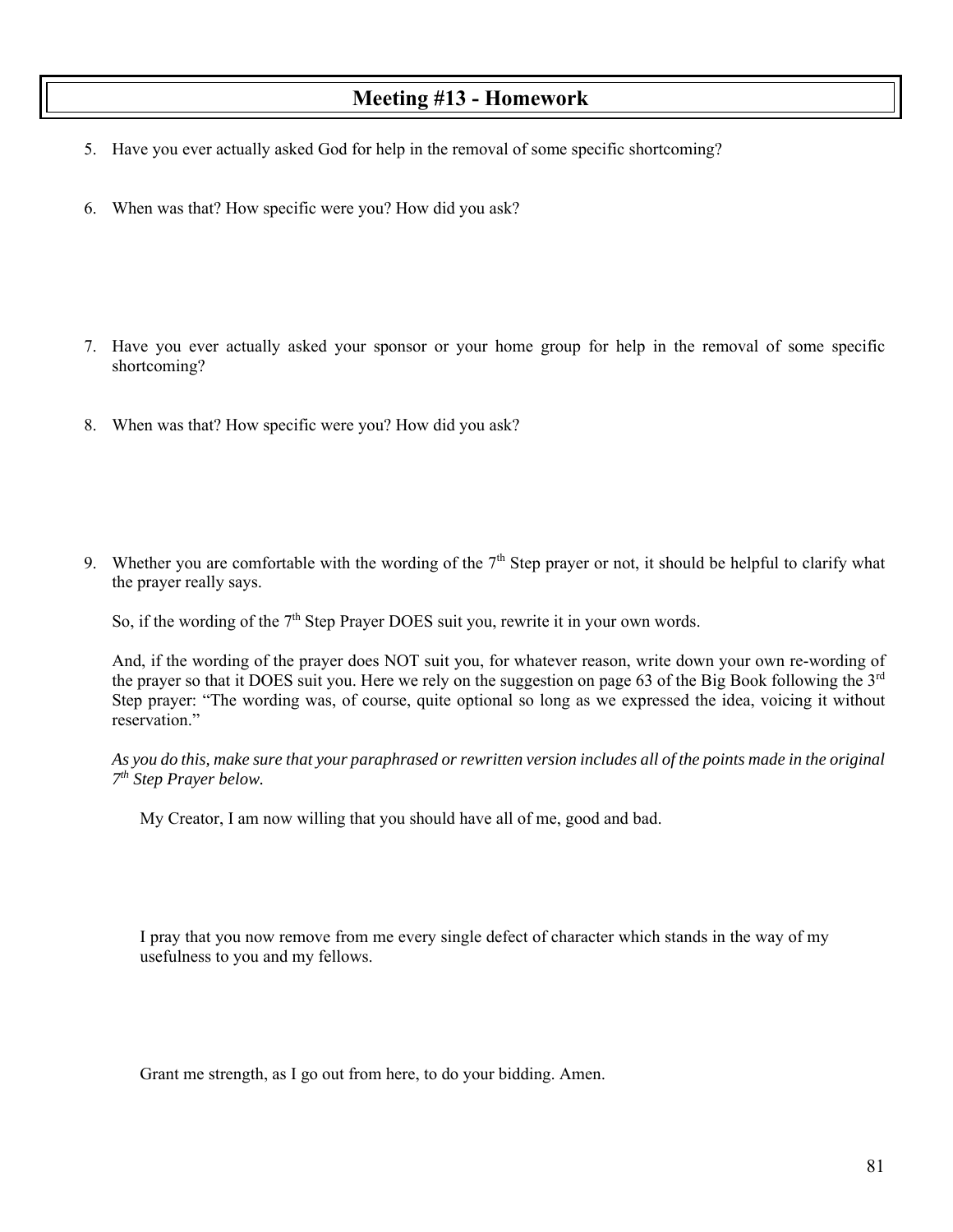- 10. Are you willing to say the  $7<sup>th</sup>$  Step prayer with the group? If not, why not?
- 11. Did you find anything in this reading that you could not agree with and that you could not accept?
- 12. What was of particular significance to you in this week's readings?
- 13. The  $12<sup>th</sup>$  Step says "having had a spiritual awakening as the result of these steps..." and the Appendix in our Book on "Spiritual Experience" notes that "most of our [spiritual] experiences are… [of] the 'educational variety' because they develop slowly over a period of time."

Has these exercises on the  $6<sup>th</sup>$  and  $7<sup>th</sup>$  Steps contributed to or helped you develop your 'spiritual awakening'?

If so, how?

**READ** through the outline for Meeting #13 on the next page and then review what you have written so far this week in preparation for that meeting. *Write down below the number(s) of any question(s) that caused you difficulty or that raised questions in your mind.*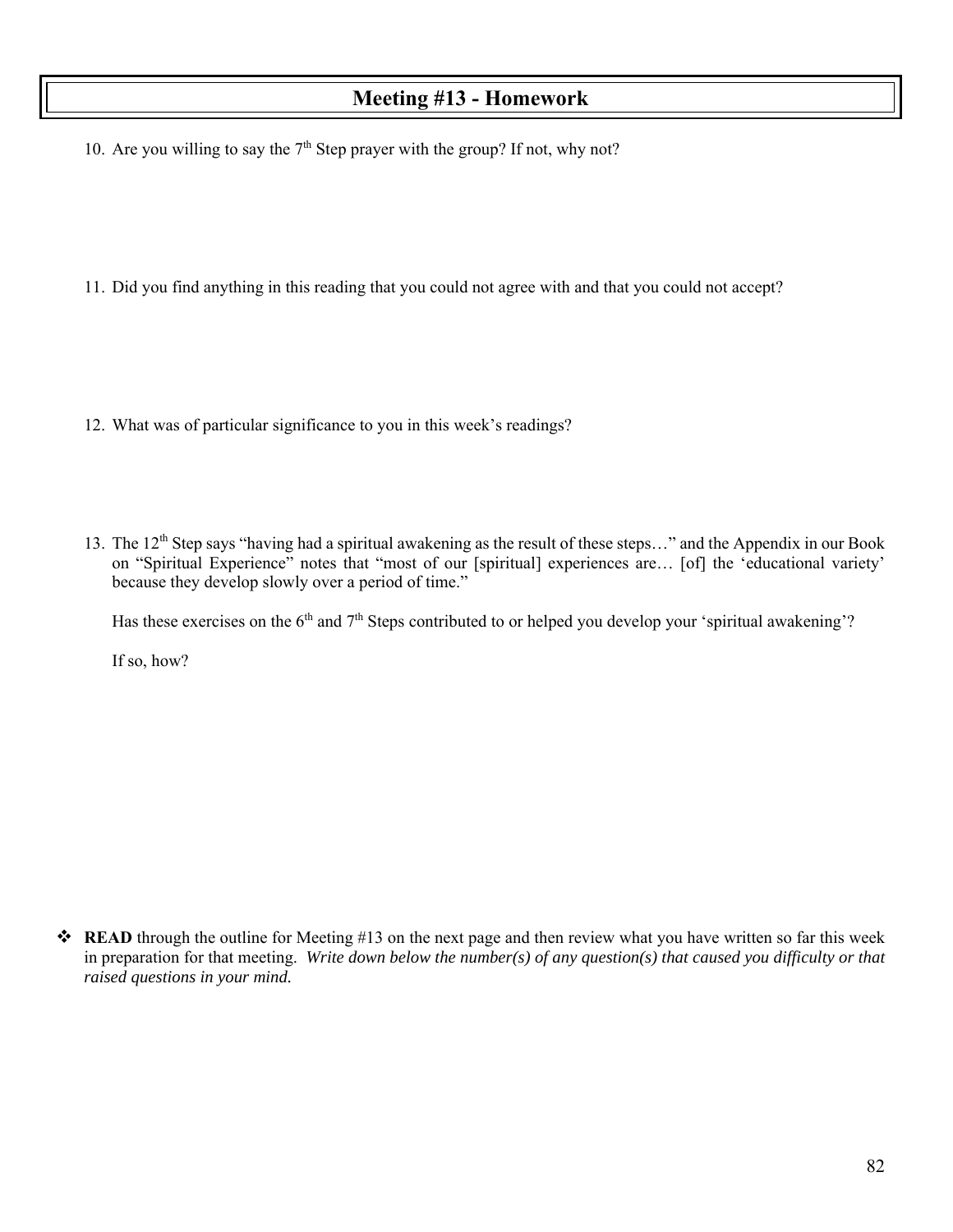# **MEETING #13 - Discussion**

# **THE SEVENTH STEP**

#### **STEP SEVEN**: **HUMBLY ASKED HIM TO REMOVE OUR SHORTCOMINGS.**

#### **DISCUSSION TEXT:** *Into Action* (p. 76)

- **1. OPEN THE MEETING** by going around the table and having each group member quickly report on whether they (a) did the reading, (b) did the writing and (c) were in contact with other group members discussing these exercises during the past week.
- **2. THEN HAVE A BRIEF DISCUSSION** of any problems or interesting experiences people might have had in the past week with their  $6<sup>th</sup>$  Step work (approximately 15 minutes)
- **3. DISCUSS** with the group *in so far as you feel it is appropriate at a group level* your answers to the questions from the homework writing assignment. [**NOTE**: there is not enough time in the meeting to discuss all of these homework questions so it is recommended that you confine your discussion to those questions that people had trouble with or that they found particularly interesting.] (approximately 20 minutes)

Whatever is brought up, **BE SURE TO DISCUSS** any positive answers that members might have had to the question: "Did you find anything in this reading that you could not agree with or that you could not accept?"

- **4. HAVE A DISCUSSION** about humility, being humble and what that means in the context of this Step. Talk about the differences between "humility" and "being humiliated". **COMPARE** the word definitions that you discovered during your homework assignment. If appropriate, share your rewritten version of the  $7<sup>th</sup>$  Step Prayer with the group.
- **5. DISCUSS** the 7<sup>th</sup> Step Prayer (p. 76), noting especially that it is not a prayer for PERSONAL benefit, but rather a prayer that is meant to result in benefits for others:

**AA 7th STEP PRAYER**: My Creator, I am now willing that you should have all of me, good and bad. I pray that you now remove from me every single defect of character which stands in the way of my usefulness to you and my fellows. Grant me strength, as I go out from here, to do your bidding. Amen

**6.** As with the 3<sup>rd</sup> Step Prayer, **IT IS RECOMMENDED THAT THE GROUP SAY THE 7<sup>th</sup> STEP PRAYER TOGETHER.** NOTE: Most groups do this by kneeling together, but, because of differing religious traditions, this is not always the case. Whether to kneel or not is a decision that must be made by each group and by each individual.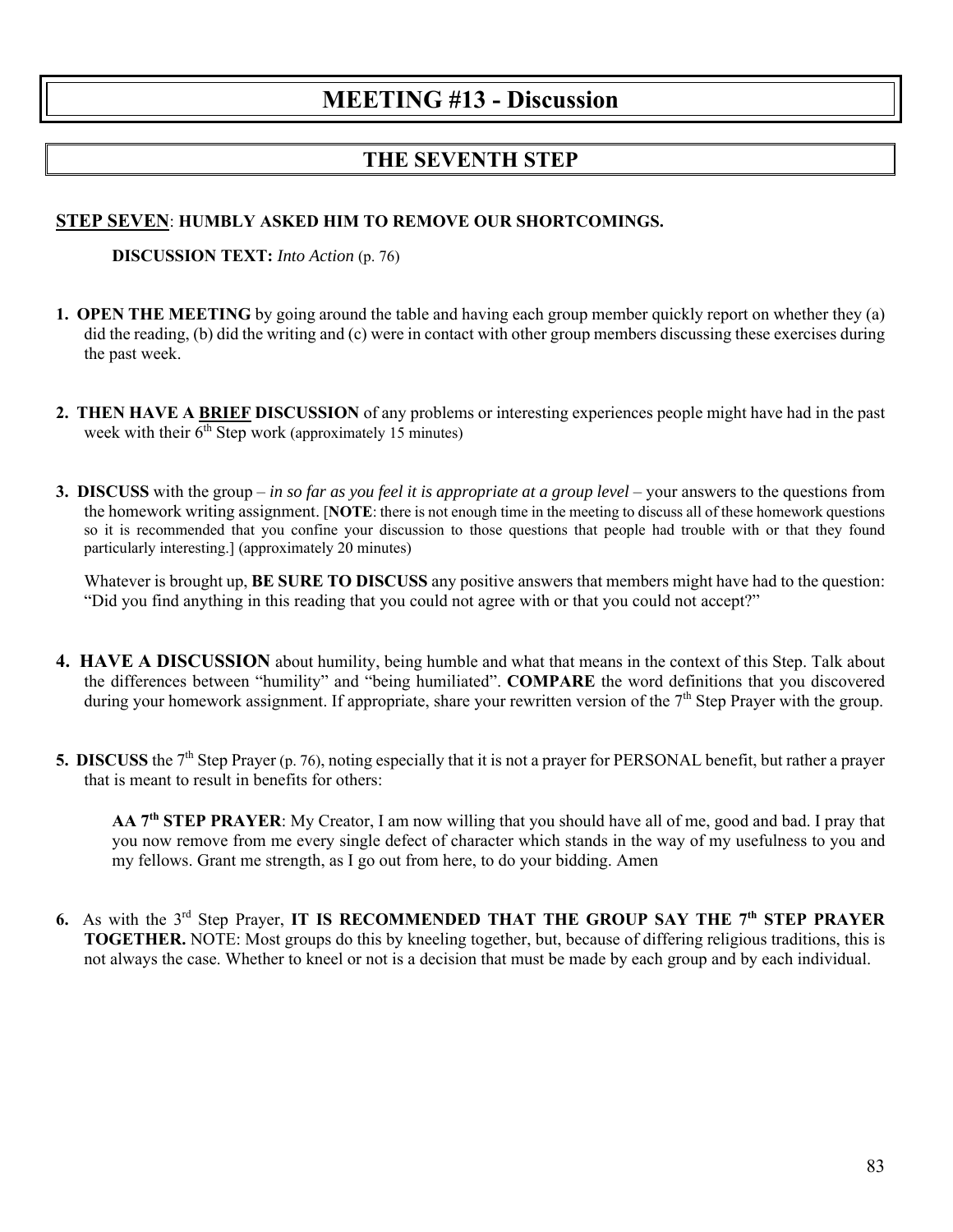# **MEETING #14 – THE EIGHTH & NINTH STEPS**

### **HOMEWORK to be done before Meeting #14**

- **\*** READ from the third paragraph on page 76 to the first full paragraph on page 84 of the Big Book. Come to the meeting fully prepared to discuss this text.
- **CONSULT** the harms list that you made for your 4<sup>th</sup> Step inventory. Now that you have had the benefits of doing the 5<sup>th</sup>, 6<sup>th</sup> and 7<sup>th</sup> Steps, review your harms list to see if there are any other people that you now think should be on this list.
- To get in touch with the degree of your willingness**, SEPARATE PEOPLE ON THIS LIST INTO THREE GROUPS**: "willing to make amends", "might be willing" and "never".
- $\bullet$  **BRING** your newly-edited 4<sup>th</sup> Step harms inventory to the next meeting.
- After doing the reading noted above, go back and **ANSWER THE FOLLOWING QUESTIONS BY WRITING** brief answers to each one:

### **STEP EIGHT**

1. Consult at least one dictionary and write down the best definition(s) you can find for the words "harm," "willing" and "amends."

2. What exactly does it mean when it says "except when to do so would injure them or others"? What constitutes an injury? Explain your answer in detail.

Define "others." Does it include me? If so, why? If not, why not?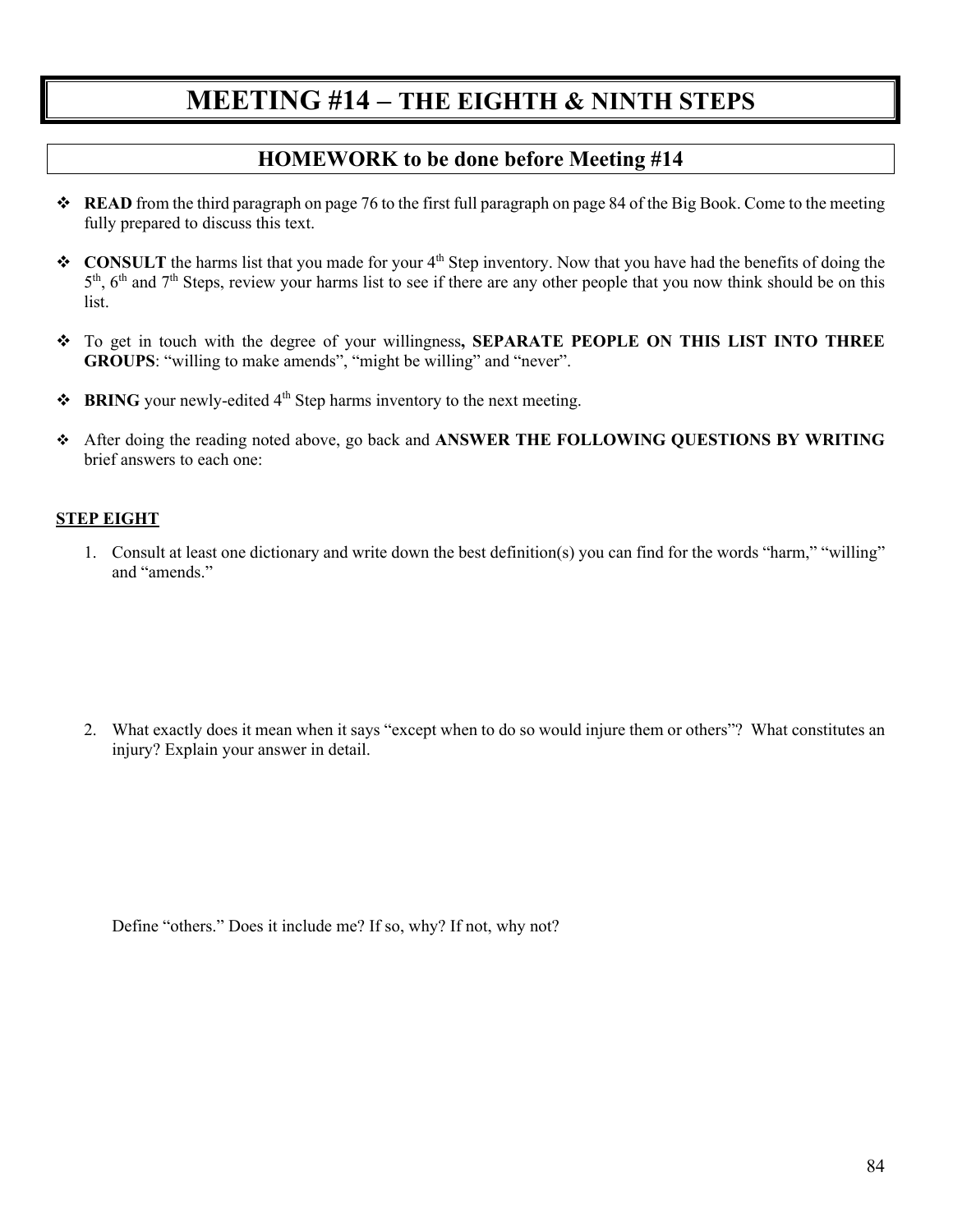3. Do you think that your own name belongs on this "list of all persons we had harmed" or is this list just meant for other people? Give at least three reasons for your answer.

4. Does God belong on your list? Give a least three reasons for your answer.

5. As you begin to make your "list of all persons we had harmed," do you think that this list should necessarily include all people close to us – mothers, fathers, brothers, sisters, wives, and children?

If 'no,' give some of your reasons.

6. Write down the names of at least four people who did NOT show up on the first three  $4<sup>th</sup>$  Step lists you have already done (resentments, fears, sexual history inventory) but who still belong on your harms list – and why.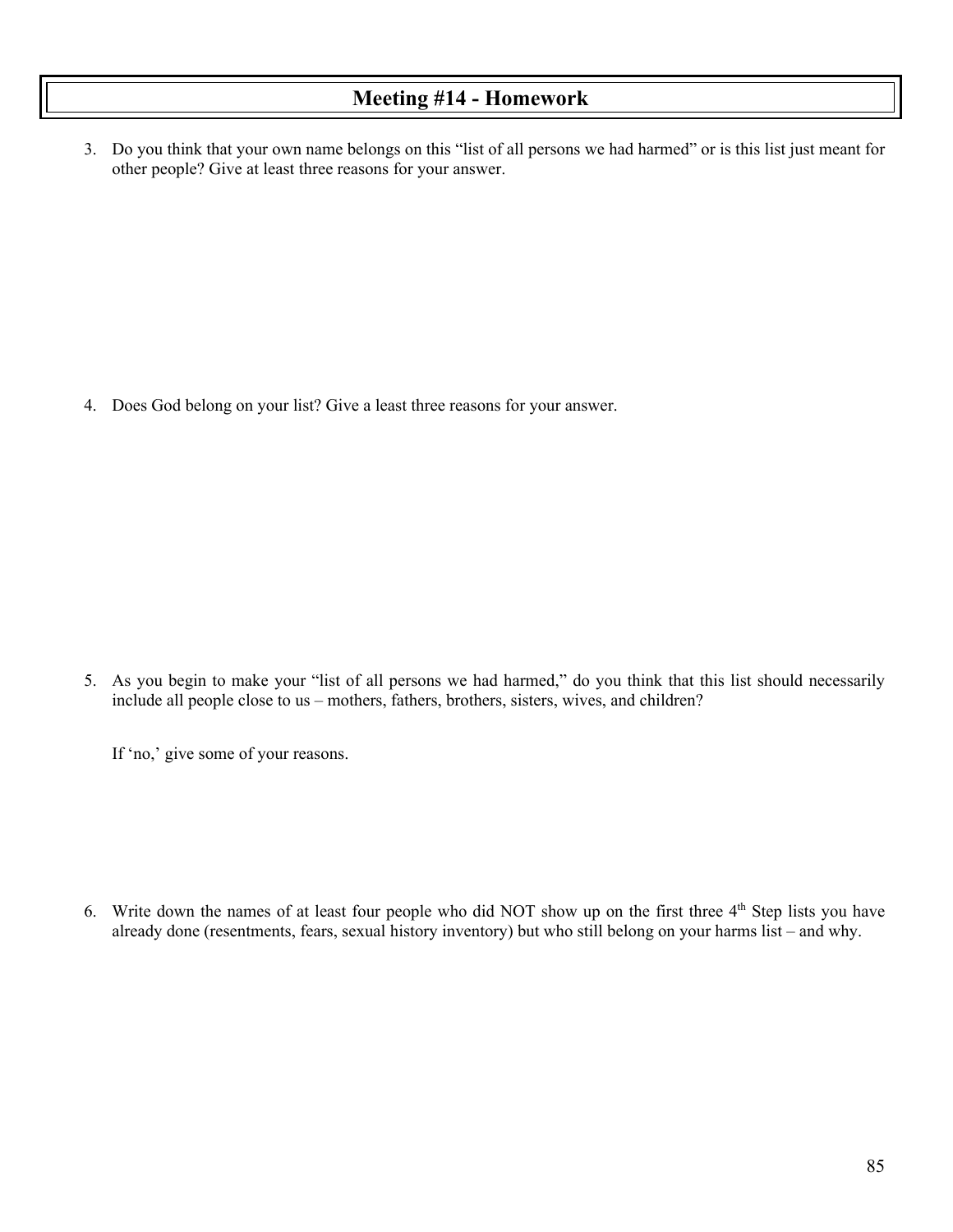### **Meeting #14 - Homework**

- 7. What does it really mean to you on a practical level when you say that you are "willing to make amends" to a particular person?
	- a. How humble are you willing to get? Give at least one example

b. Does that mean traveling long distances? (Give an example of when travel would be necessary.) How far? (Try to imagine a case where you might use distance as an excuse for not making amends.)

- c. Paying large amounts of money? How large?
- d. How do you plan to make amends to people who have died?
- f. How do you plan to make amends to people that you can't locate?

#### **STEP NINE**

8. What is the "real purpose" of putting our lives in order? (top of page 77)

What does that "real purpose" mean to you in your own words?

9. How does the Big Book advise us to handle the question of God and spirituality when making our amends? (pp. 76-77)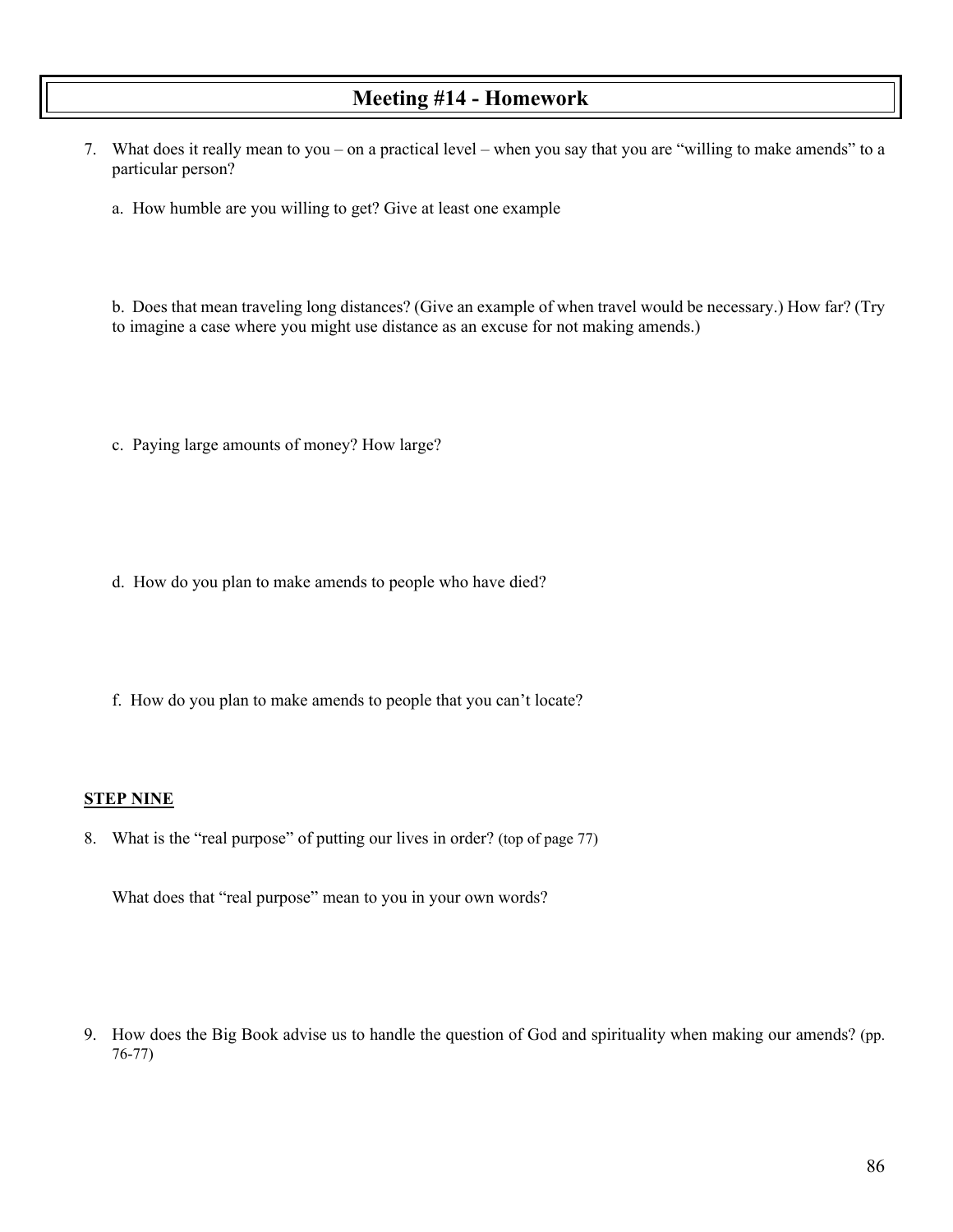- 10. How much of the money that we stole do we have to pay back? Why? (p. 78)
- 11. What are the "general principles" that can guide us when faced with the consequences of a "criminal offense"? (pp. 78-80)

*[NOTE: there are at least four.]*

12. What are the "general principles" that can guide us when faced with "domestic troubles" caused by our past sexual behavior? (pp. 80-83)

13. On page 82, the book mentions that "We feel a man is unthinking when he says that sobriety is enough." If stopping drinking isn't "enough," then what is?

14. There is a quote on page 83 of the Big Book: "The spiritual life is not a theory. *We have to live it*." What does making amends have to do with your spiritual life?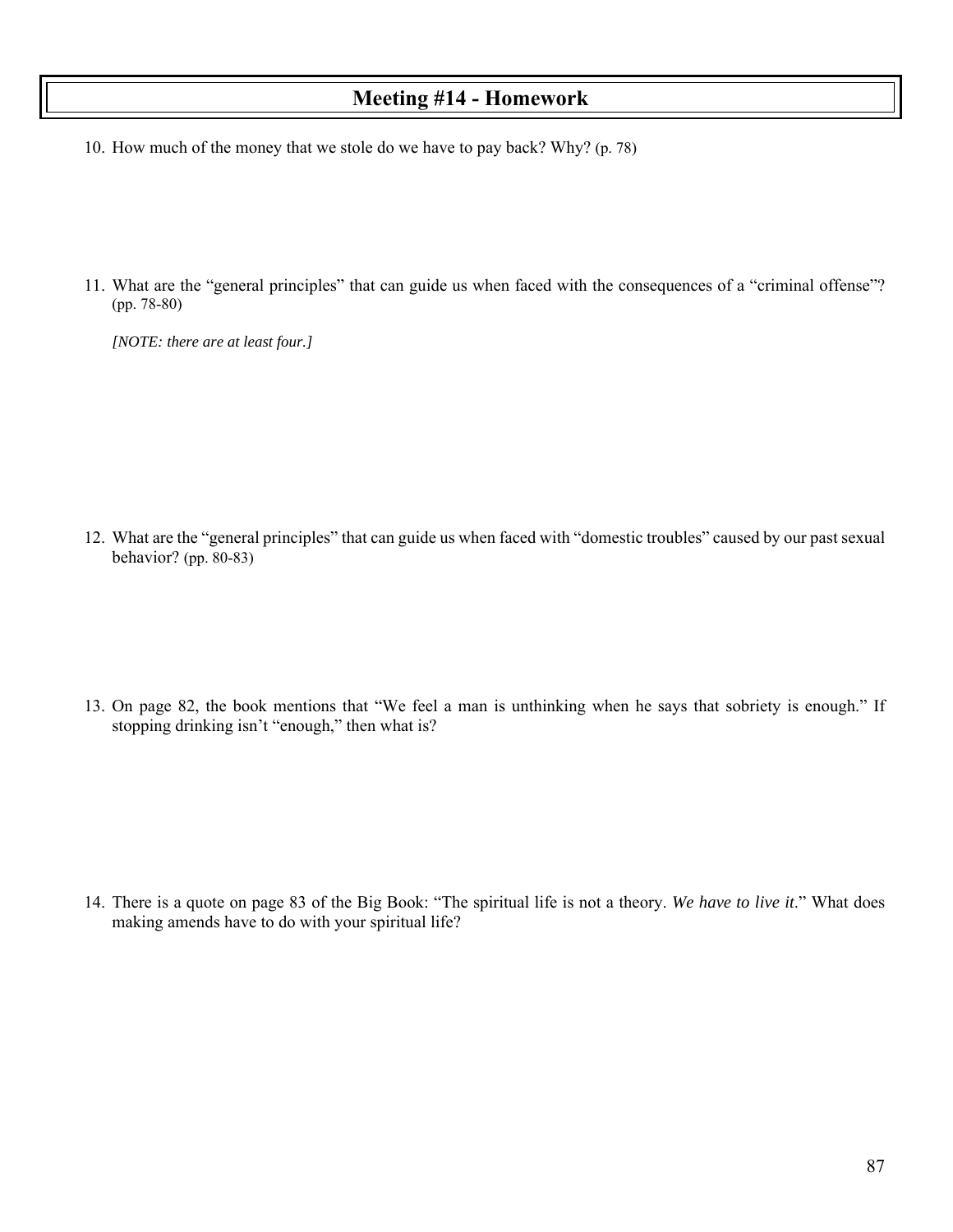# **Meeting #14 - Homework**

15. 'The Promises' are listed on pages 83 and 84 and we are told that "we will be amazed before we are half way through." Are the authors of the Big Book talking about being half way through the 12 Steps or half way through the  $9<sup>th</sup>$  Step?

Explain in detail why you think that.

- 16. How many 'promises' are there?
- 17. Rewrite each of the 'promises' in your own words.

- 18. How many of these 'promises' have already come true for you?
- 19. Did you find anything in this reading that you could not agree with or that you could not accept?
- 20. What was of particular significance to you in this week's readings?
- 21. The  $12<sup>th</sup>$  Step says "having had a spiritual awakening as the result of these steps..." and the Appendix in our Book on "Spiritual Experience" notes that "most of our [spiritual] experiences are… [of] the 'educational variety' because they develop slowly over a period of time."

Has this exercise on the  $8<sup>th</sup>$  and  $9<sup>th</sup>$  Step contributed to or helped you develop your 'spiritual awakening'?

If so, how?

**READ** through the outline for Meeting #14 on the next page and then review what you have written so far this week in preparation for that meeting. *Write down below the number(s) of any question(s) that caused you difficulty or that raised questions in your mind.*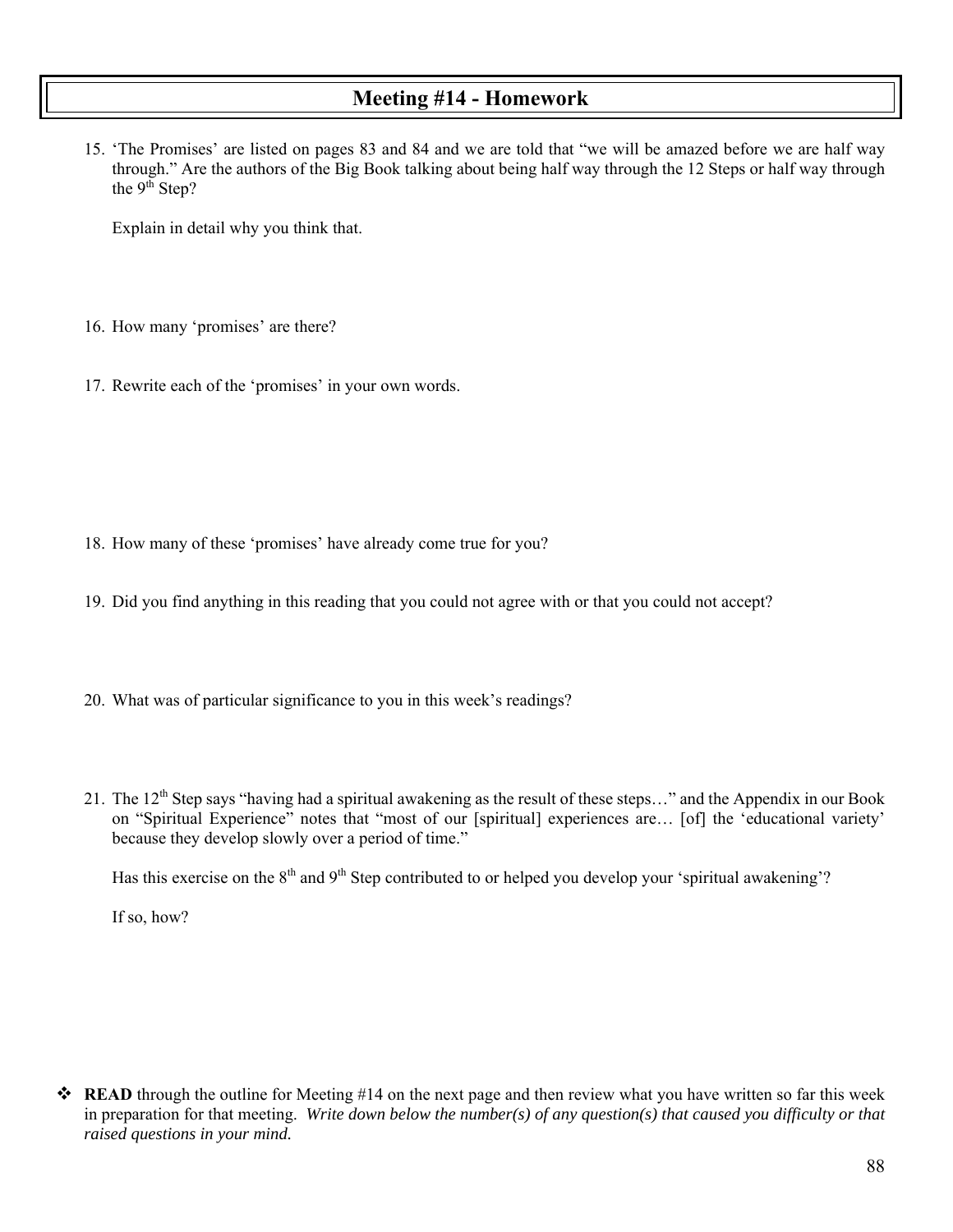# **MEETING #14 - Discussion**

# **THE EIGHTH & NINTH STEPS**

#### **STEP EIGHT: MADE A LIST OF ALL PERSONS WE HAD HARMED AND BECAME WILLING TO MAKE AMENDS TO THEM ALL.**

#### **STEP NINE: MADE DIRECT AMENDS TO SUCH PEOPLE WHEREVER POSSIBLE, EXCEPT WHEN TO DO SO WOULD INJURE THEM OR OTHERS.**

**DISCUSSION TEXT:** *Into Action* (pp. 76-84)

- **1. OPEN THE MEETING** by going around the table and having each group member quickly report on whether they (a) did the reading, (b) did the writing and (c) were in contact with other group members discussing these exercises during the past week.
- **2. THEN HAVE A BRIEF DISCUSSION** of any problems or interesting experiences people might have had in the past week with their  $7<sup>th</sup>$  Step work (approximately 10 minutes).
- **3. DISCUSS** with the group *in so far as you feel it is appropriate at a group level* your answers to the questions from the homework writing assignment. [**NOTE**: there is not enough time in the meeting to discuss all of these homework questions so it is recommended that you confine your discussion to those questions that people had trouble with or that they found particularly interesting.]

Whatever questions the group decides to focus on, **be sure to spend some time discussing questions 7, 10, 11, 20 & 21**. (approximately 30 minutes).

Whatever is brought up, **BE SURE TO DISCUSS** any positive answers that members might have had to the question: "Did you find anything in this reading that you could not agree with or that you could not accept?"

#### **STEP EIGHT** (approximately 25 minutes)

**4. DISCUSS** with the group, as openly as possible, whatever questions or confusions may come up regarding people who should or shouldn't be on your "harms" list.

Then **DISCUSS** your willingness to make these amends. How many people on your list are in the "Might be Willing" category? How many in the "Never" category?

Finally, **DISCUSS** the necessity of praying to become willing for the people whom you are not willing to make amends to and of **continuing these prayers as a part of your regular, daily routine until that willingness comes**.

#### **STEP NINE** (approximately 25 minutes)

- **5. DISCUSS** with the group, as openly as possible, exactly how you intend to make amends to some of these people (face-to-face, monetary, honest letter, etc.). If there are some people who you are uncertain about how to make certain amends or how to make certain amends without hurting others, bring this up with the group.
- **6. COMMIT** to the group that you will work with your sponsor before making amends and continually keep him or her current on your ongoing progress with your  $9<sup>th</sup>$  Step list.
- **7.** If there is any time remaining, **DISCUSS** the quote from page 83 of the Big Book: "The spiritual life is not a theory. *We have to live it*." What does that REALLY mean to you?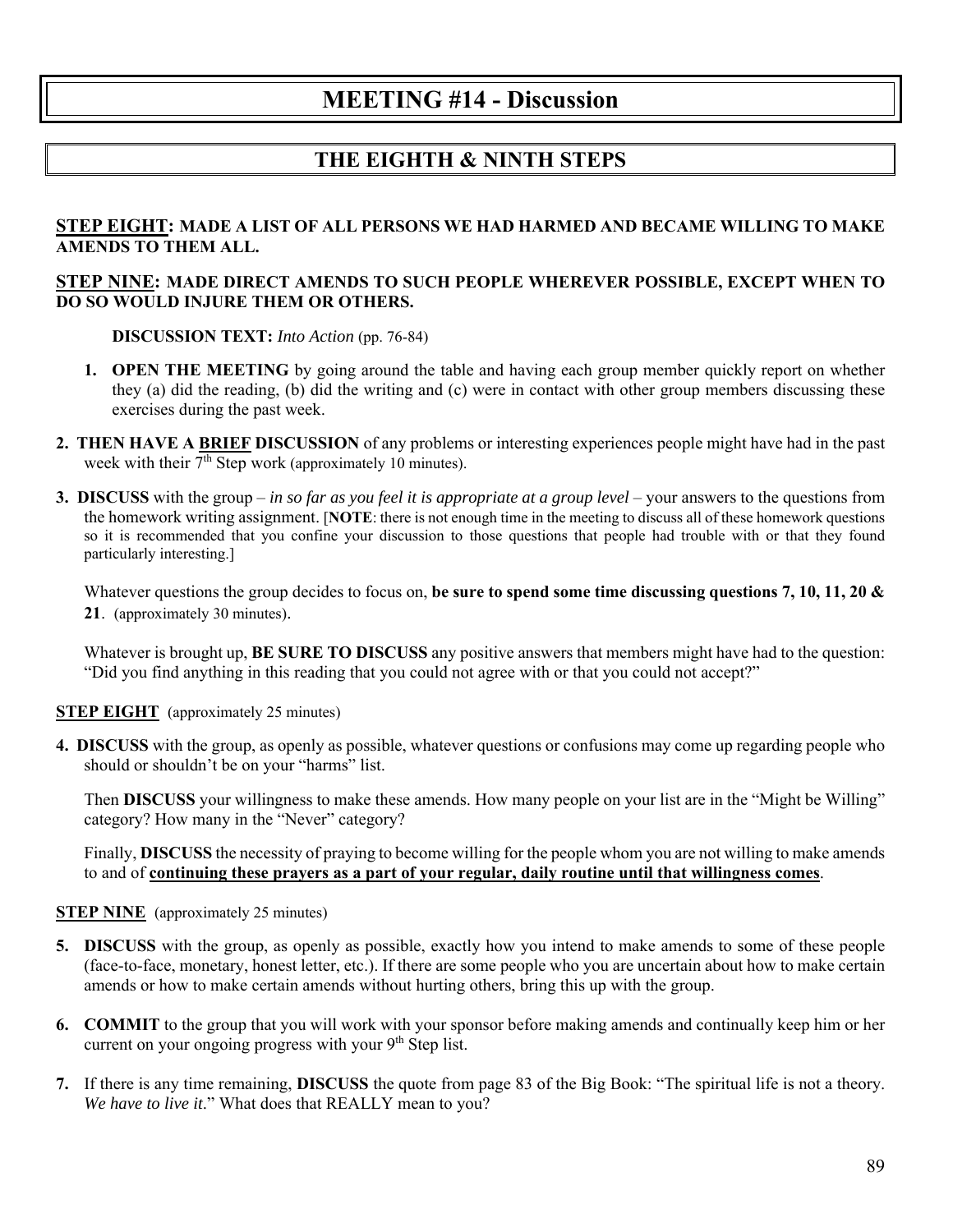# **MEETING #15 – THE TENTH STEP**

# **HOMEWORK to be done before Meeting #15**

- **◆ GO THROUGH** your 8<sup>th</sup> Step harms list and determine who you will make amends to and how you will go about making those amends.
- **CONSULT WITH YOUR SPONSOR** or spiritual advisor on all of these decisions before you make any of these amends.
- Continue to **PRAY FOR WILLINGNESS** to make amends to anyone that you are reluctant to make amends to. They should be explicitly included in your daily prayer life.
- **WORK THE 9TH STEP**, making amends wherever possible.
- **READ** about the 10<sup>th</sup> Step from the middle of page 84 to the bottom of page 85 in the Big Book. Come to the meeting fully prepared to discuss this text.
- After doing the reading noted above, go back and **ANSWER THE FOLLOWING QUESTIONS BY WRITING** brief answers to each one:
	- 1. Consult at least one dictionary and write down the best definition(s) you can find for the words "continued," "wrong" and "promptly."
	- 2. What are the 'promises' of the  $10<sup>th</sup>$  Step? (see the middle and the bottom of page 84 and page 85)

*[NOTE: there are at least six of them.]* 

3. When our book says that "sanity will have returned" (p. 84), what kind of sanity are they talking about?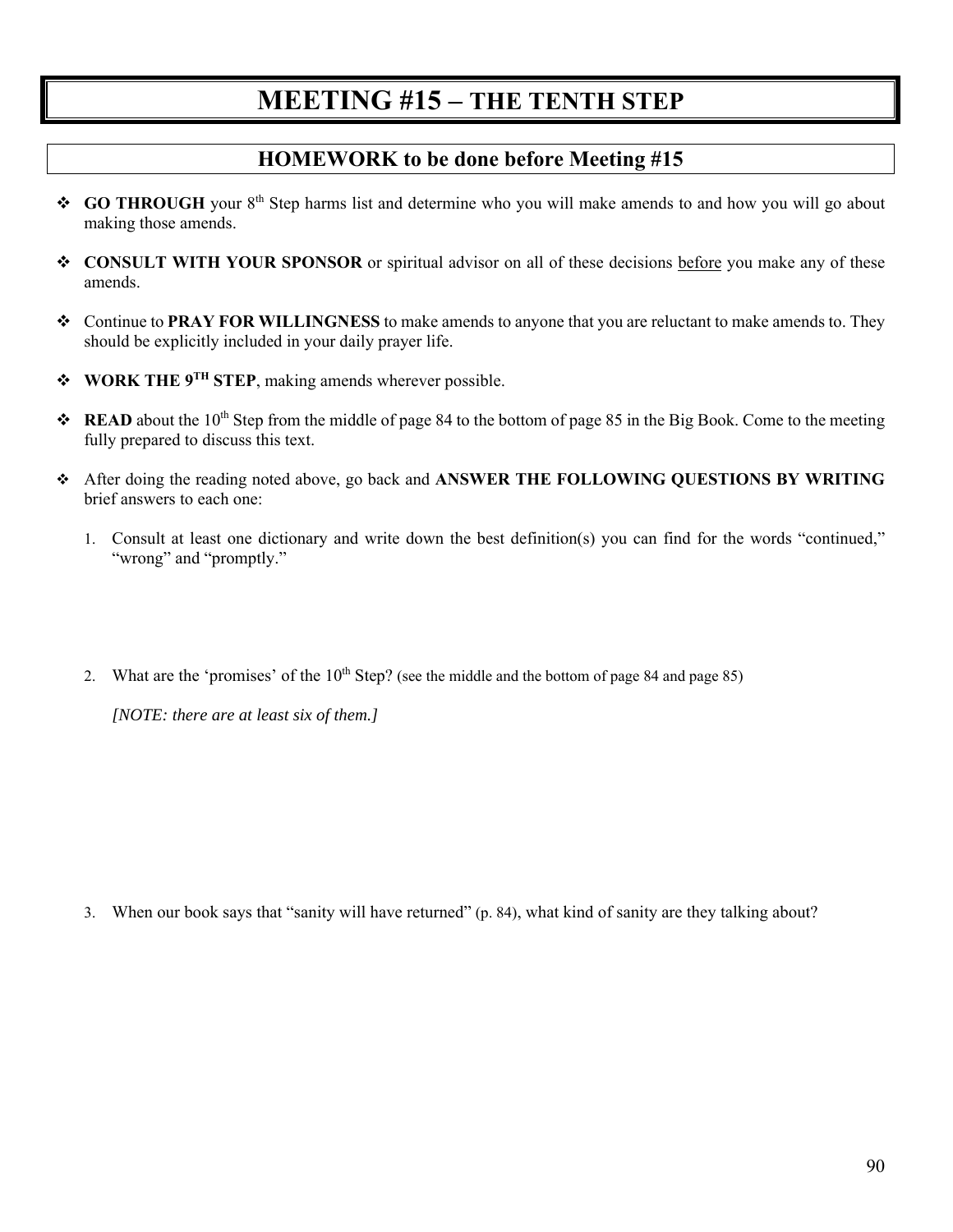4. Why does the 10th Step read "and when we were *wrong* promptly admitted it" rather than 'when we were *sorry*  promptly admitted it'?

5. How many times during this past week did you say the words "I was WRONG"? How many times in the past month or the past year? Do you ever use that word?

Explain in detail.

6. Can you honestly say that you are 'working' this Step if you NEVER say the words: "I was wrong"? Explain your answer.

7. What four things does the Big Book suggest we "continue to watch for" when reviewing our behaviors? (p. 84)

8. What four things does the Big Book suggest we do when one of these "crop up"? (p. 84)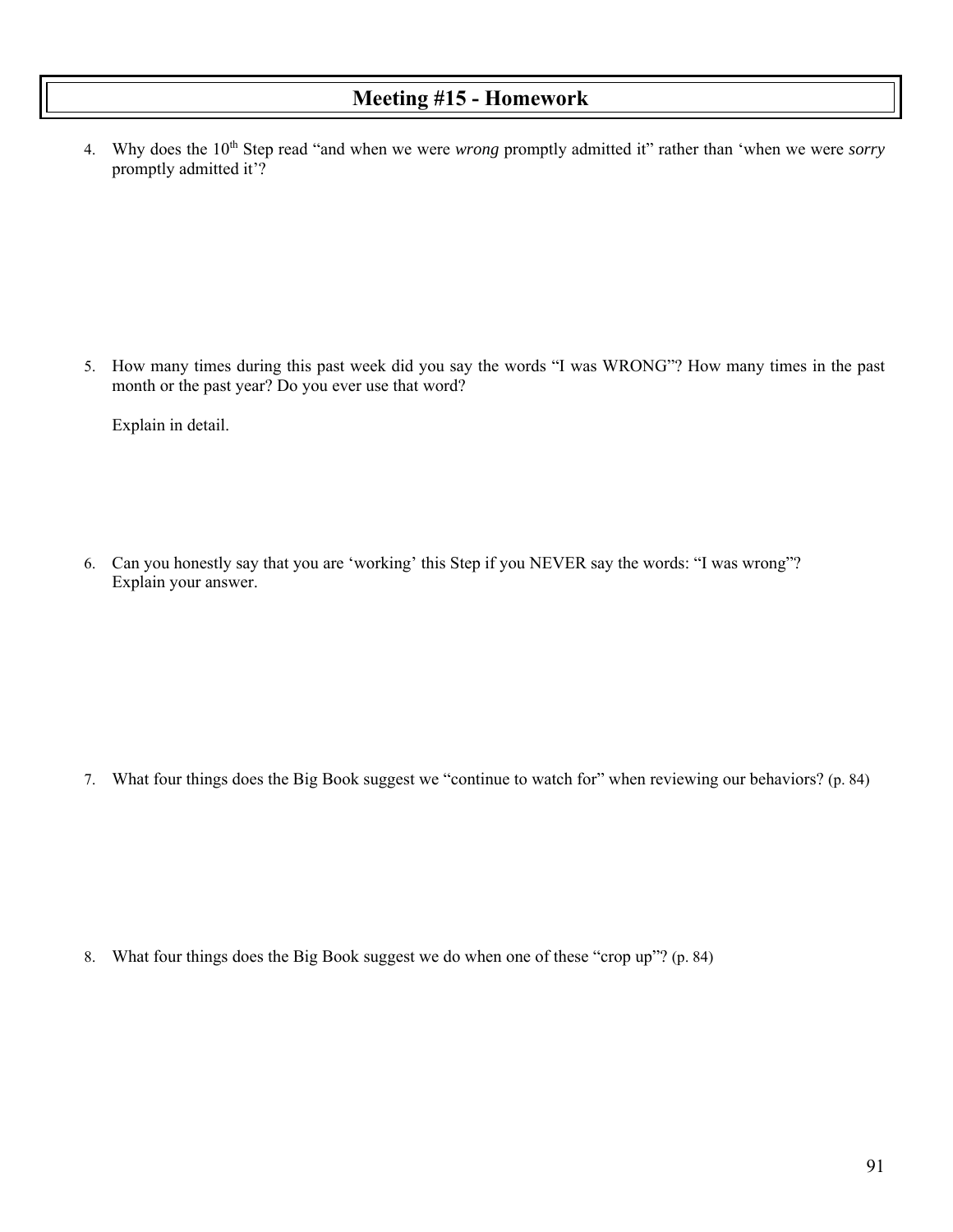9. Our Big Book famously claims that "we have ceased fighting anything and anyone." Do you think this is REALLY possible? Please provide a detailed answer.

10. Do a quick inventory and write down as many instances as you can remember from the past seven days when you were "fighting" something or someone.

11. What exactly is the "spiritual program of action" mentioned on page 85?

What actions are spiritual?

12. What is our "daily reprieve" from alcohol dependent upon? (p. 85)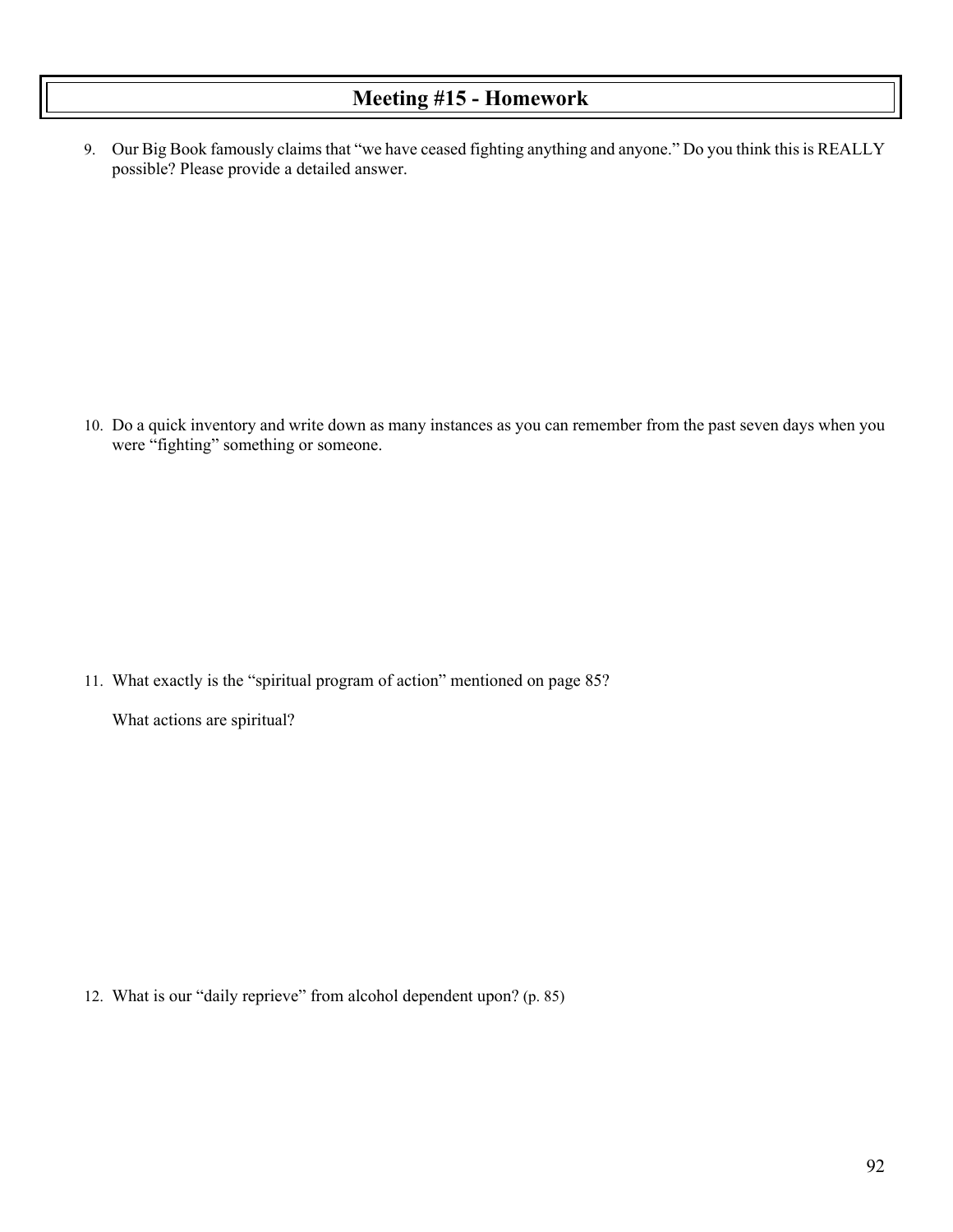- 13. Exactly how are you supposed to go about maintaining your spiritual condition? (p. 85)
- 14. Explain the "proper use of the will" mentioned on page 85. Can you give one or two examples of how this might have worked in your life during the past week?
- 15. Having done this reading, how do you think on a practical and concrete level you can incorporate the  $10^{th}$  Step into your life going forward?
- 16. Did you find anything in this reading that you could not agree with or that you could not accept?
- 17. What was of particular significance to you in this week's readings?
- 18. The  $12<sup>th</sup>$  Step says "having had a spiritual awakening as the result of these steps..." and the Appendix in our Book on "Spiritual Experience" notes that "most of our [spiritual] experiences are… [of] the 'educational variety' because they develop slowly over a period of time."

Has this exercise on the  $10<sup>th</sup>$  Step contributed to or helped you develop your 'spiritual awakening'?

If so, how?

**READ** through the outline for Meeting #15 on the next page and then review what you have written so far this week in preparation for that meeting. *Write down below the number(s) of any question(s) that caused you difficulty or that raised questions in your mind.*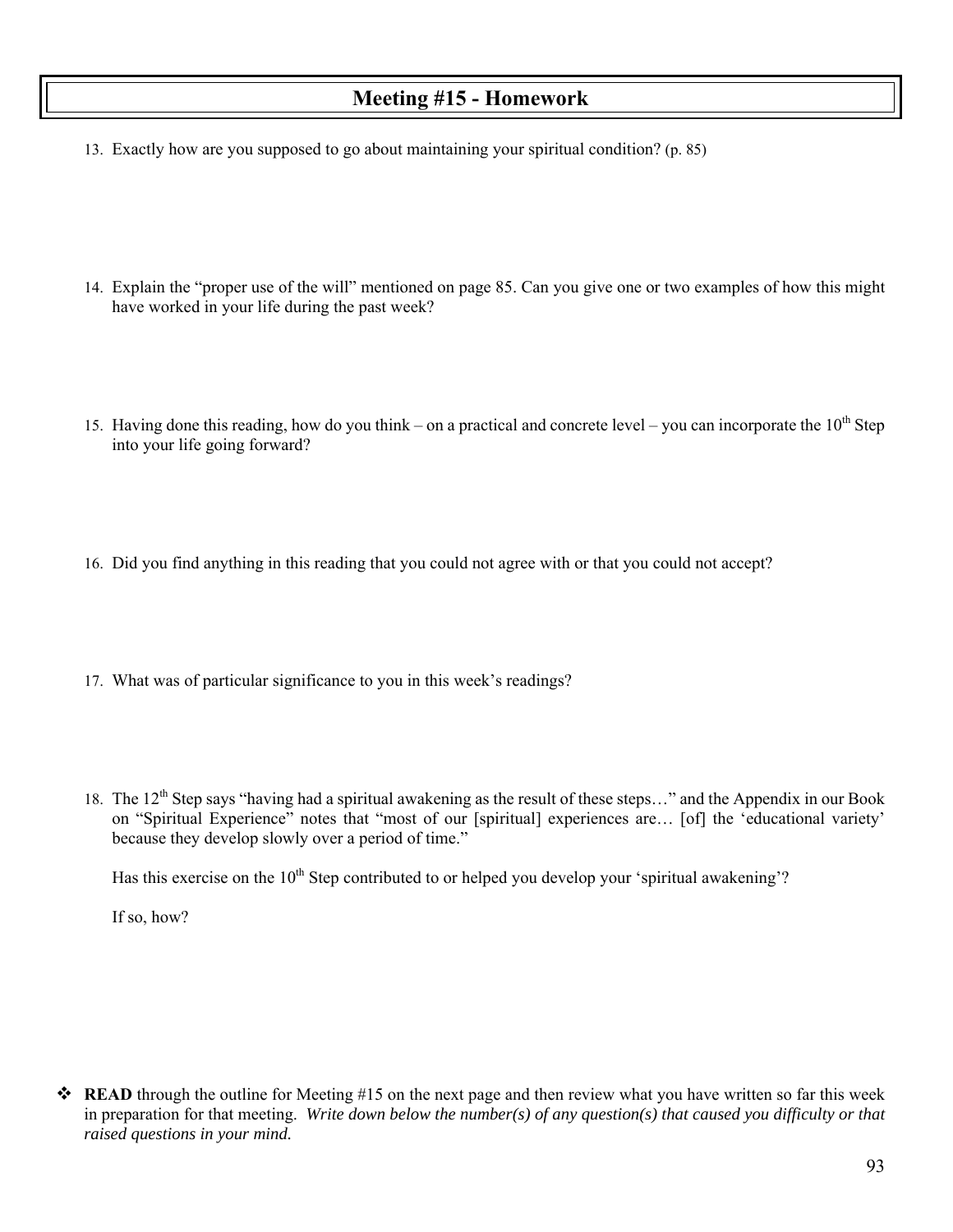# **MEETING #15 - Discussion**

# **THE TENTH STEP**

#### **STEP TEN**: **CONTINUED TO TAKE PERSONAL INVENTORY AND WHEN WE WERE WRONG PROMPTLY ADMITTED IT.**

**DISCUSSION TEXT:** *Into Action* (pp. 84-85)

- **1. OPEN THE MEETING** by going around the table and having each group member quickly report on whether they (a) did the reading, (b) did the writing and (c) were in contact with other group members discussing these exercises during the past week.
- **2. THEN HAVE A BRIEF DISCUSSION** with each group member commenting on their progress with their ongoing  $9<sup>th</sup>$  Step amends. (approximately 20 minutes)
- **3. DISCUSS** with the group *in so far as you feel it is appropriate at a group level* your answers to the questions from the homework writing assignment. [**NOTE**: there is not enough time in the meeting to discuss all of these homework questions so it is recommended that you confine your discussion to those questions that people had trouble with or that they found particularly interesting.]

Whatever questions the group decides to focus on, **be sure to spend some time discussing questions 6, 9, 11, 13, 15, 17 & 18**.

Whatever is brought up, **BE SURE TO DISCUSS** any positive answers that members might have had to the question: "Did you find anything in this reading that you could not agree with or that you could not accept?"

**4. NOTE:** Although it is found in the reading devoted to the  $11<sup>th</sup>$  Step, the first full paragraph on page 86 of the Big Book provides concrete suggestions on how to do a nightly review of your day.

**READ** this passage aloud to the group.

**5. DISCUSS** with the group your commitments to a "program of action" that incorporate the 10<sup>th</sup> Step into your daily life. Perhaps you would consider committing to taking a nightly inventory? Perhaps you might also want to commit to reporting back to the group next week on how many times you actually said "I was wrong" during the previous seven days. Whatever your commitments, please be specific and concrete about these actions.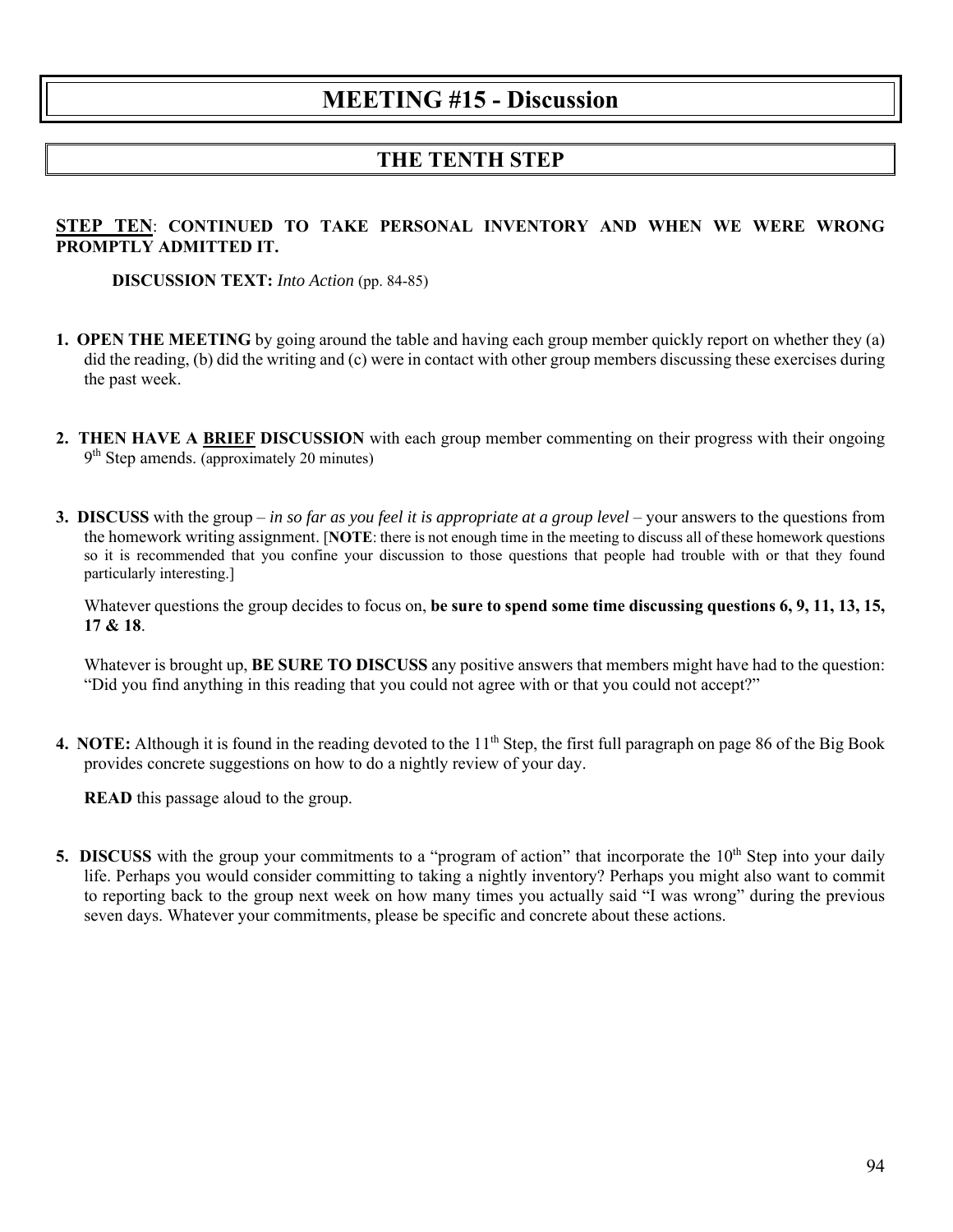# **MEETING #16 – THE ELEVENTH STEP**

### **HOMEWORK to be done before Meeting #16**

- **PUT INTO ACTION** your  $10^{th}$  Step commitments, making them a part of your daily life.
- **READ** from the bottom of page 85 to the end of the chapter. Come to the meeting fully prepared to discuss this text.
- After doing the reading, go back and **ANSWER THE FOLLOWING QUESTIONS BY WRITING** brief answers to each one:
	- 1. Consult at least one dictionary and write down the best definition(s) you can find for the words "prayer" and "meditation."
	- 2. What are the 'promises' that the Big Book makes regarding the  $11<sup>th</sup>$  Step? (see pp. 87-88) *[NOTE: there are at least nine of them.]*
	- 3. The Big Book claims that prayer "works" if only we do two things. What are those two things? (pp. 85-86)

Explain those two things in your own words – if you were to do them each day, what would they 'look like,' how would they 'feel'? What concrete actions are we talking about?

4. Summarize in your own words what the Big Book suggests we do each night before retiring. (p. 86)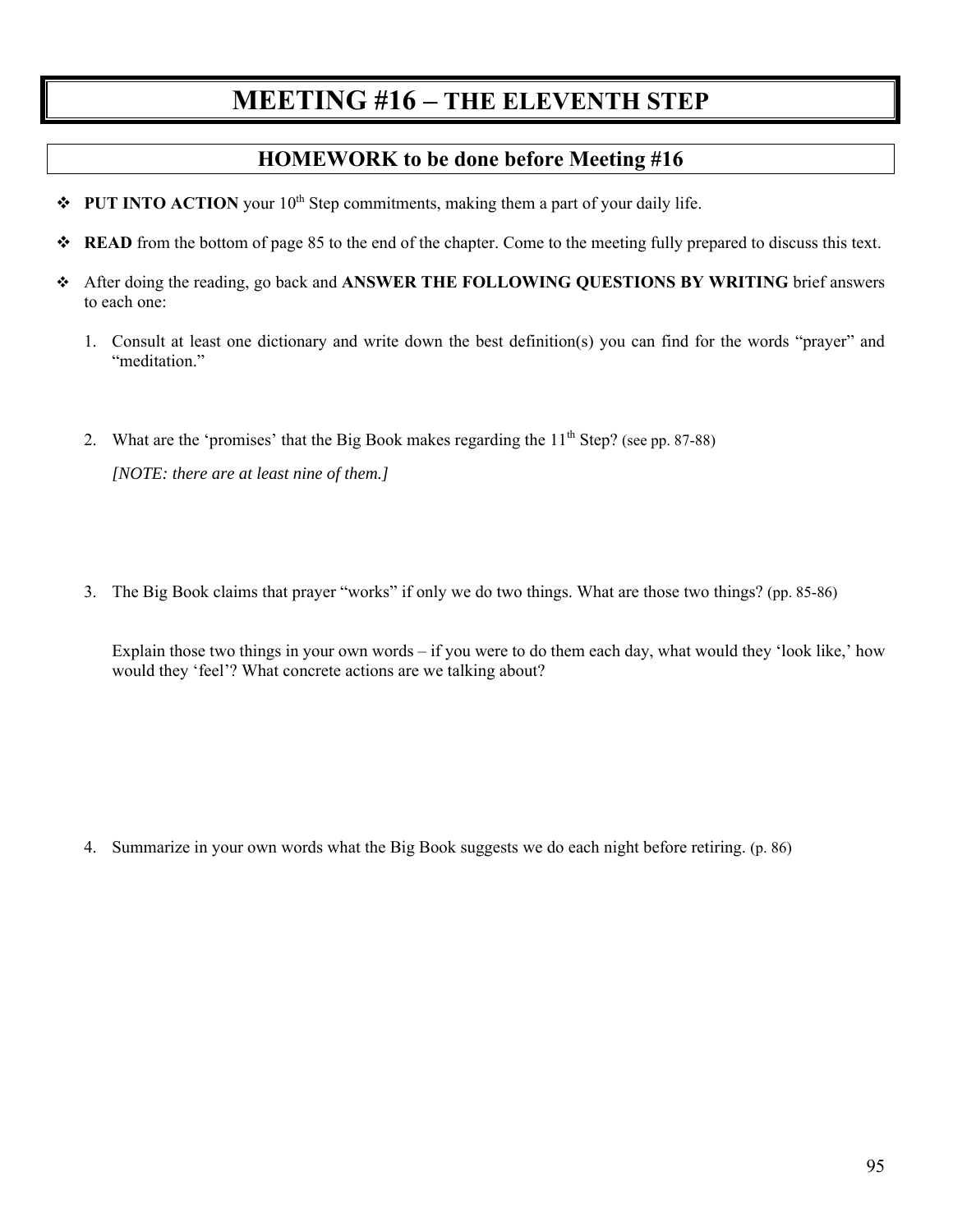5. Summarize in your own words what the Big Book suggests we do during our meditation each morning when we awake. (p. 86)

6. Referring to daily meditation, the Big Book says: "We relax and take it easy. We don't struggle. We are often surprised how the right answers come after we have tried this for a while." (p. 86) How much time do you think you should devote to this practice of relaxing quietly and waiting for the right answers to come each day? Is 5 minutes enough time? 10 minutes? 30 minutes?

Whatever that number is, are you actually willing to devote that much time to daily meditation?

If you don't already have a discipline of 'quiet time' each day, please take whatever amount of time you are willing to commit to this practice daily and actually do it – RIGHT NOW! (If 'right now' isn't convenient, for whatever reason, please be sure to do this meditation practice at least once before the next Step Workgroup meeting.

- 7. The Big Book suggests that we "conclude the period of meditation with a prayer." (p. 87) What three specific things are we told to ask for in this prayer?
- 8. That same paragraph says "you can easily see why" praying "for our selfish ends" has "wasted a lot of time" and "doesn't work." Can you "easily see" why this doesn't work? Explain your answer in some detail.

9. Can this only be done as a solitary exercise or could others be included?

Have you ever included members of your family in your prayer and meditation life?

What were the results of doing that?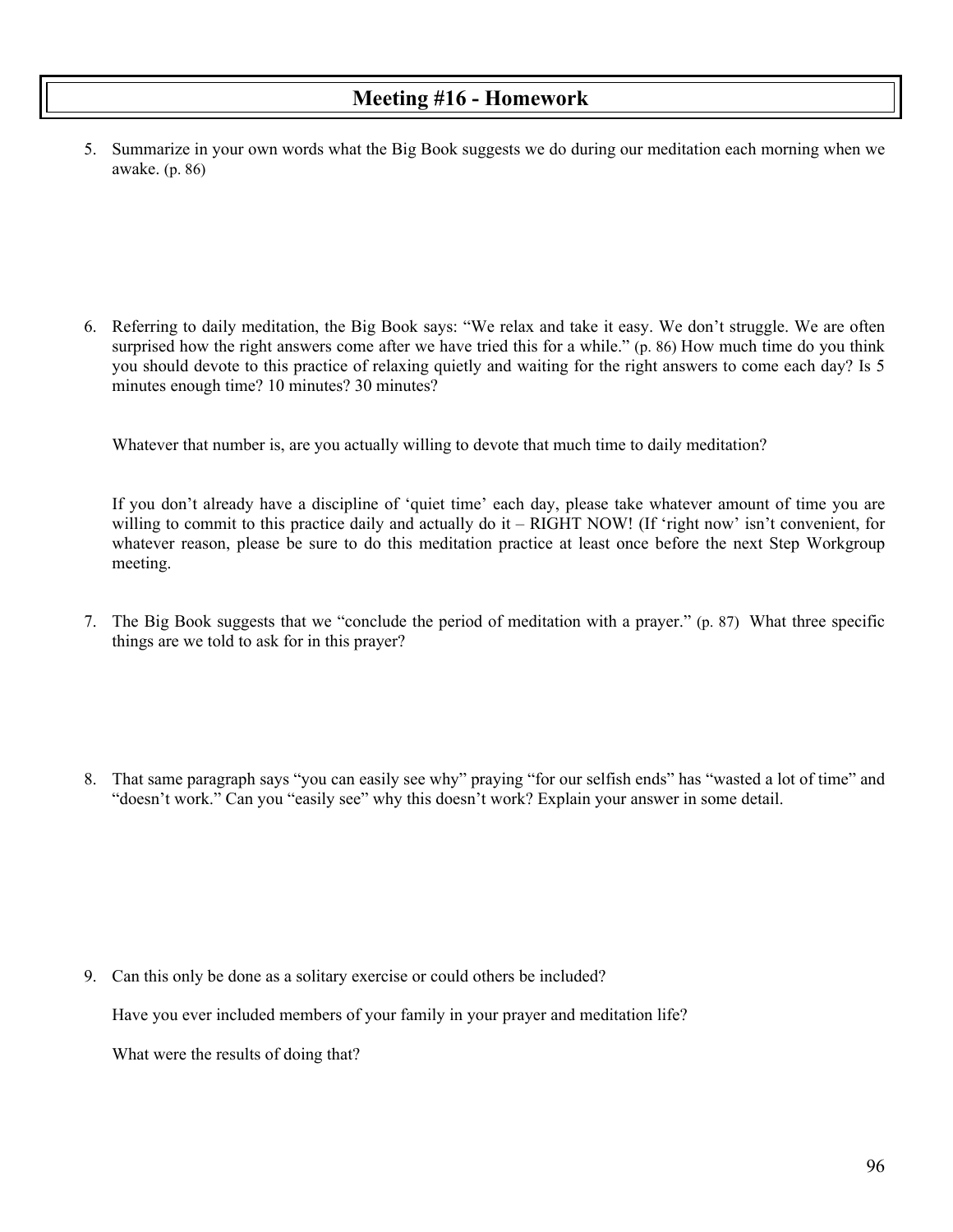### **Meeting #16 - Homework**

10. The Book has a concrete suggestion for what to do if we are "agitated or doubtful" during the day. What is that suggestion? (pp. 87-88)

Do you ever do this? Does it work for you?

11. According to the Big Book, what is the problem with alcoholics?

What is the solution? (p. 88)

- 12. What kind of regular practice of prayer and meditation would you be willing to commit to starting next week? Describe what you would like to do in detail.
- 13. Did you find anything in that reading that you could not agree with or that you could not accept?
- 14. What was of particular significance to you in this week's readings?
- 15. The 12<sup>th</sup> Step says "having had a spiritual awakening as the result of these steps..." and the Appendix in our Book on "Spiritual Experience" notes that "most of our [spiritual] experiences are… [of] the 'educational variety' because they develop slowly over a period of time."

Has this exercise on the 11<sup>th</sup> Step contributed to or helped you develop your 'spiritual awakening'?

If so, how?

**READ** through the outline for Meeting #16 on the next page and then review what you have written so far this week in preparation for that meeting. *Write down below the number(s) of any question(s) that caused you difficulty or that raised questions in your mind.*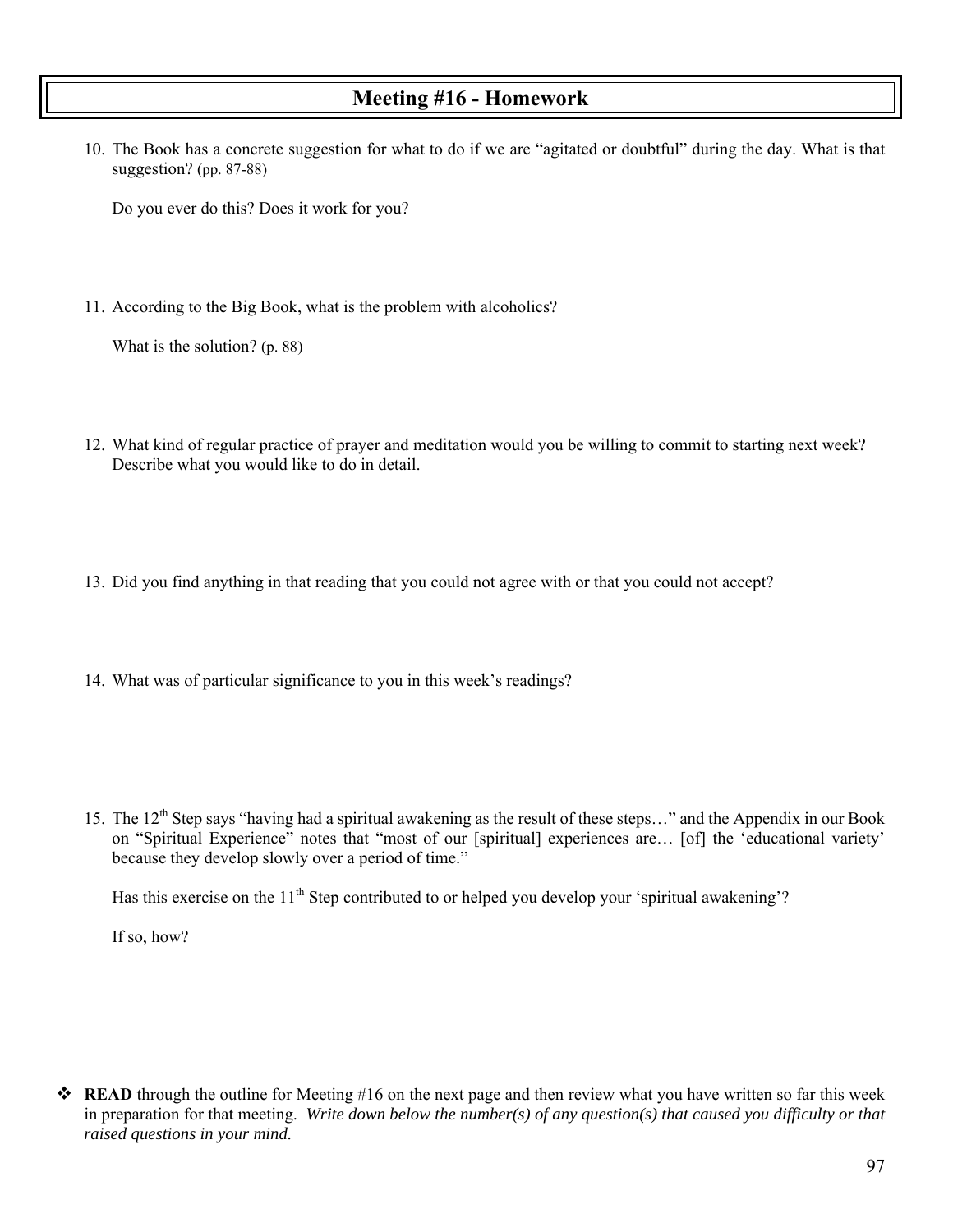# **MEETING #16 - Discussion**

# **THE ELEVENTH STEP**

#### **STEP ELEVEN**: **SOUGHT THROUGH PRAYER AND MEDITATION TO IMPROVE OUR CONSCIOUS CONTACT WITH GOD** *AS WE UNDERSTOOD HIM***, PRAYING ONLY FOR KNOWLEDGE OF HIS WILL FOR US AND THE POWER TO CARRY THAT OUT.**

**DISCUSSION TEXT:** *Into Action* (pp. 85-88)

- **1. OPEN THE MEETING** by going around the table and having each group member quickly report on whether they (a) did the reading, (b) did the writing and (c) were in contact with other group members discussing these exercises during the past week.
- **2. THEN HAVE A BRIEF DISCUSSION** with each group member commenting on their progress with their ongoing  $9<sup>th</sup>$  Step amends and then sharing briefly any important or interesting experiences you might have had in the past week while attempting to put your  $10<sup>th</sup>$  Step plan into action (approximately 20 minutes).
- **3. DISCUSS** with the group *in so far as you feel it is appropriate at a group level* your answers to the questions from the homework writing assignment. [**NOTE**: there is not enough time in the meeting to discuss all of these homework questions so it is recommended that you confine your discussion to those questions that people had trouble with or that they found particularly interesting.]

Whatever questions the group decides to focus on, **be sure to spend some time discussing questions 4, 5, 6, 12, 14 & 15**.

Whatever is brought up, **BE SURE TO DISCUSS** any positive answers that members might have had to the question: "Did you find anything in this reading that you could not agree with or that you could not accept?"

**4.** Having done these readings and completed the group discussion, **what specific regimen of prayer and meditation are you willing to commit to?** 

**DISCUSS** with the group your commitments to a "program of action" that incorporate the  $11<sup>th</sup>$  Step into your daily life. Please be specific and concrete about these commitments.

**5. NOTE:** Many groups **set aside five minutes for a period of silent meditation** at the end of their meeting so that all of the members gat a chance to practice the discipline of sitting quietly.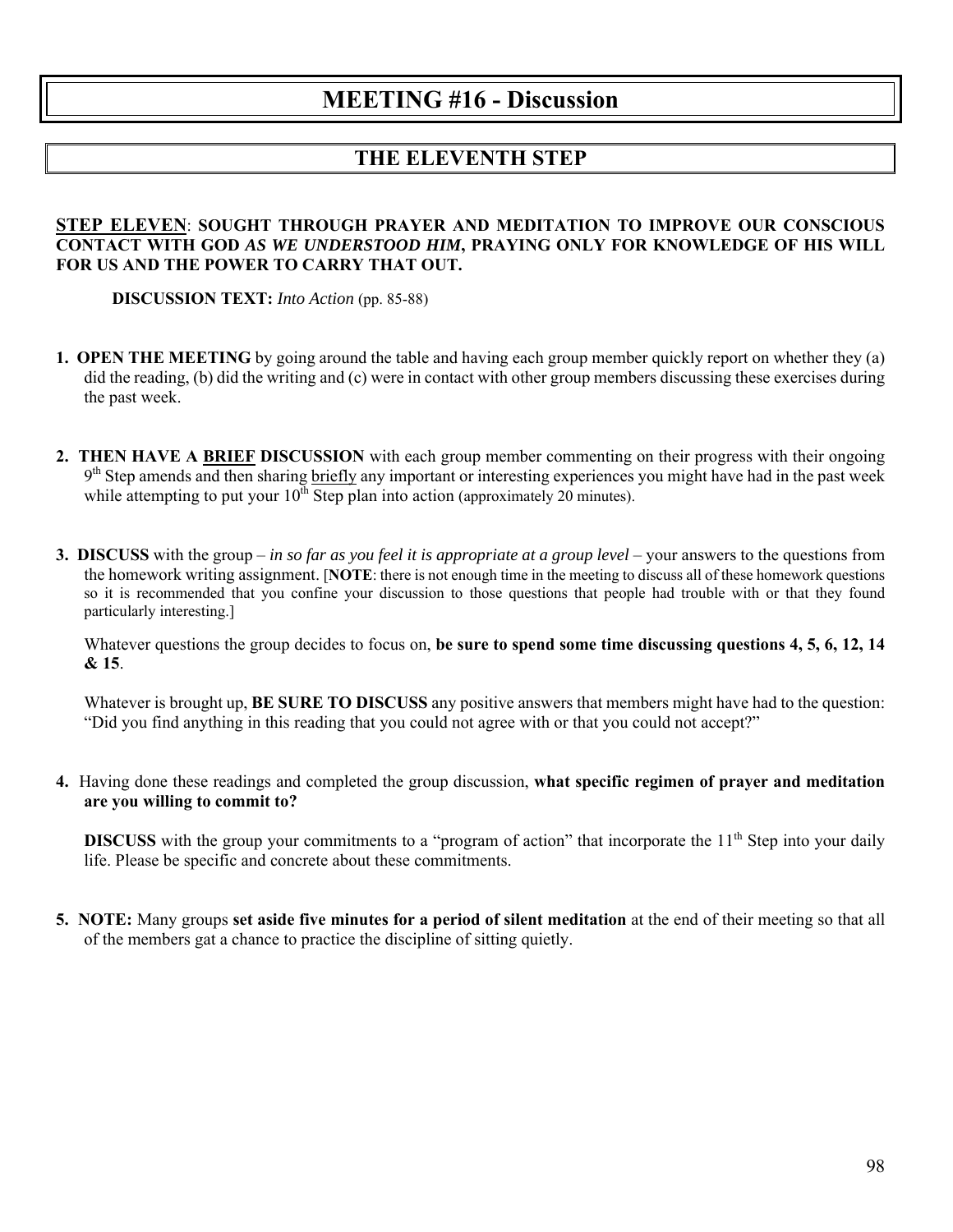# **MEETING #17 – TWELFTH STEP (Spiritual Awakening, Carrying the Message)**

### **HOMEWORK to be done before Meeting #17**

- **PUT INTO ACTION** your 11<sup>th</sup> Step program of prayer and meditation.
- **\*** READ the "Appendix II: Spiritual Experience" (pp. 567-568) and "Working with Others" (pp. 89-103) in the Big Book. Come to the meeting fully prepared to discuss these texts.
- After doing the reading, go back and **ANSWER THE FOLLOWING QUESTIONS BY WRITING** brief answers to each one:

#### **SPIRITUAL AWAKENING**

- 1. Consult at least one dictionary and write down the best definition(s) you can find for the words "spiritual" and "awakening."
- 2. What are the 'promises' that the Big Book makes regarding the  $12<sup>th</sup>$  Step? (see p. 89)

*[NOTE: there are at least five of them.]* 

3. NOTE that this "Appendix II: Spiritual Experience" was added to the Big Book in 1941 when they issued the second printing of the book. The other major change made in that second printing was to change the wording of the 12th Step from "Having had a spiritual **experience** as a result of these steps" to "Having had a spiritual **awakening** as a result of these steps."

Why do you think that they made these changes? (see p. 567)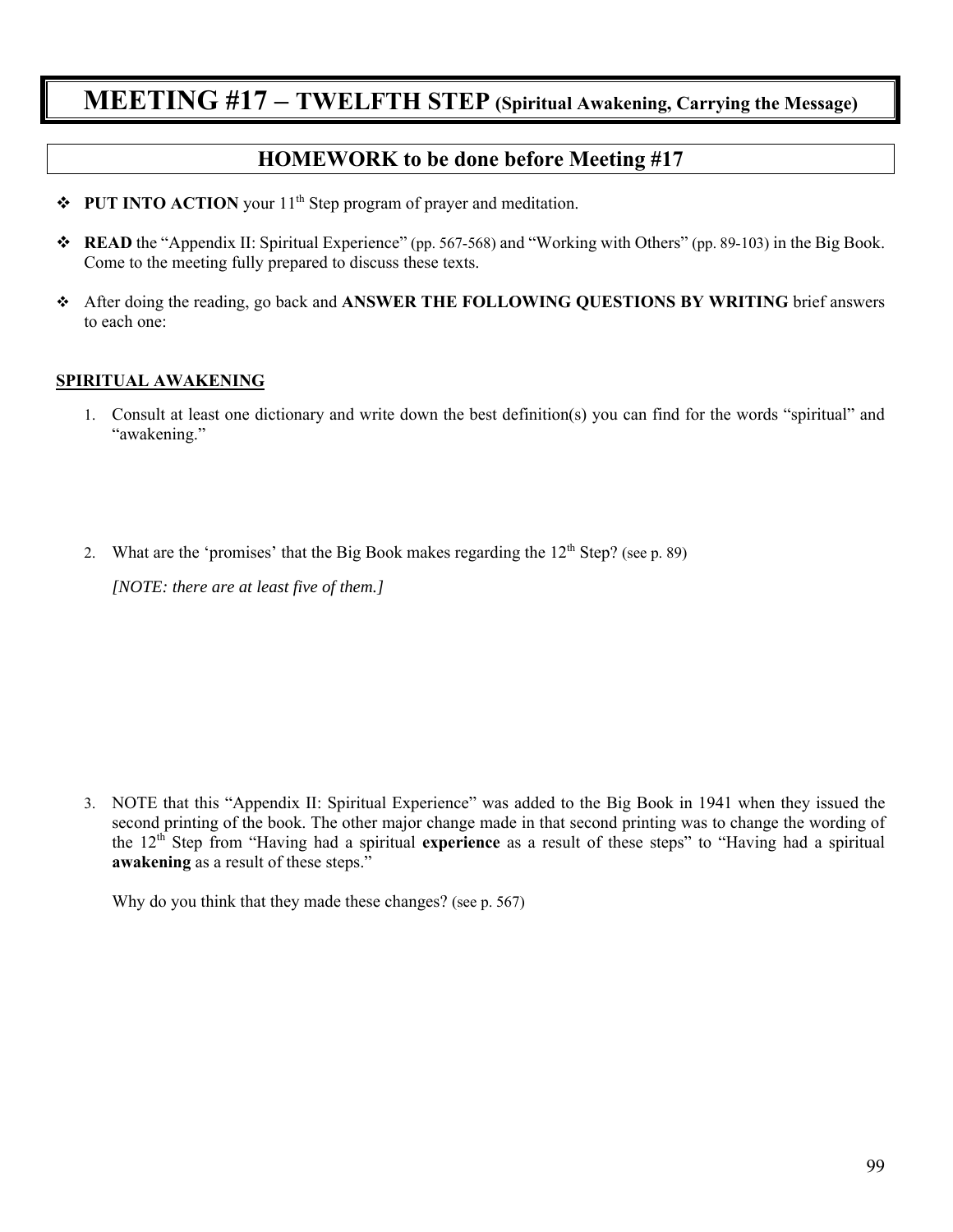4. What is the difference in your mind between having a "spiritual experience" and having a "spiritual awakening"?

5. What is the most important result of the "personality change" that a spiritual awakening provides for an alcoholic? (p. 567)

6. What is the most profound effect when someone undergoes a spiritual experience of the "educational variety"? (p. 567)

7. Give three recent examples from your own life of your "profound alteration in [your] reaction to life" because of your spiritual awakening. (p. 567) Be specific and concrete, rather than general and abstract.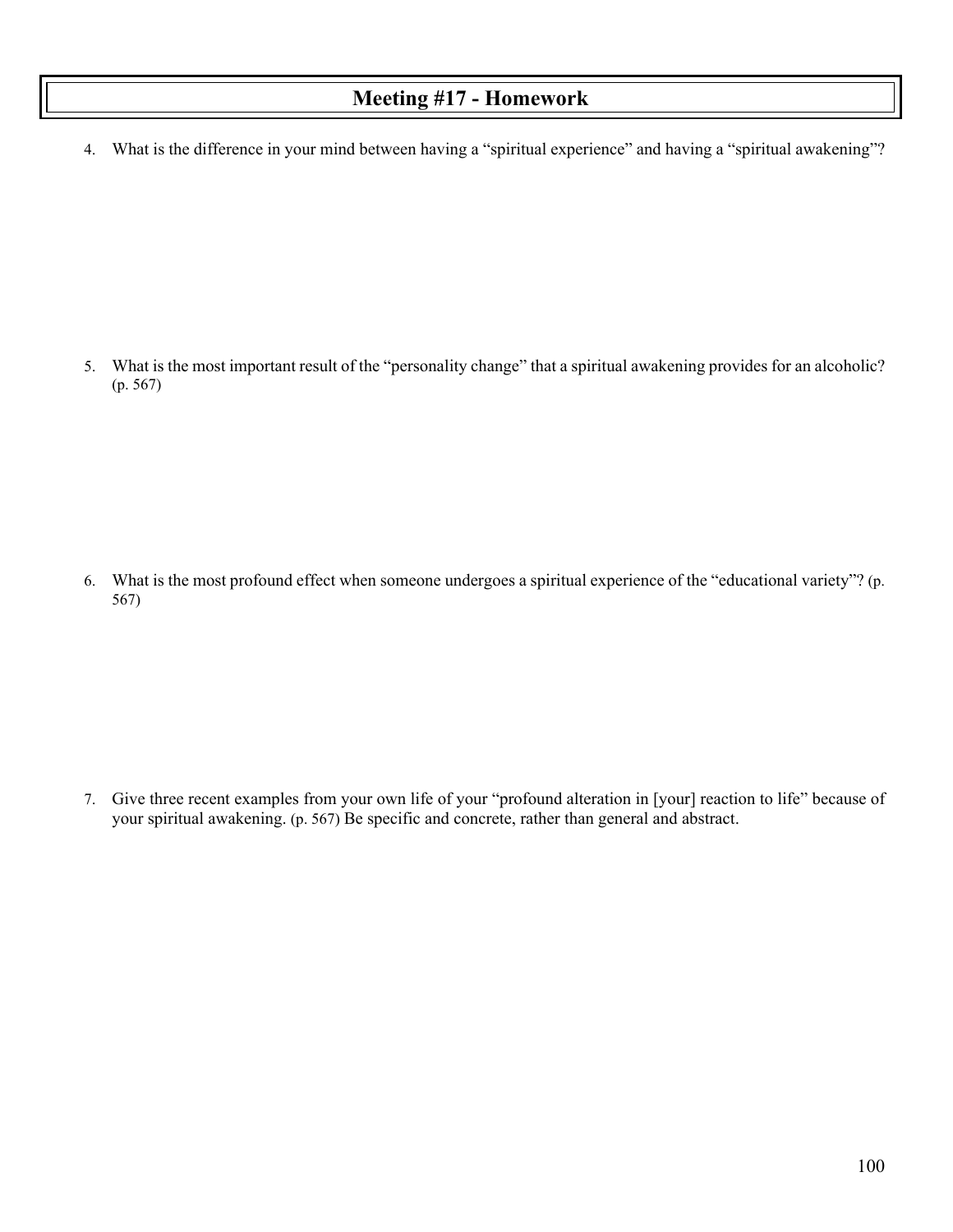8. What do most AA members think of as "the essence of spiritual experience"? (p. 568)

What does that REALLY mean to you in your own day-to-day life? Please provide some concrete details.

9. Do you think you have had "a spiritual awakening" because of your work on the 12 Steps in the past few months? Provide three examples of how this *specifically* manifests itself in your life today.

- 10. According to the "Appendix II," what is the only thing that can keep an alcoholic from recovery? (p. 568)
- 11. Rewrite the Herbert Spencer quote found at the end of "Appendix II" in your own words.

- 12. Did you find anything in that reading that you could not agree with or that you could not accept?
- 13. What was of particular significance to you in this reading?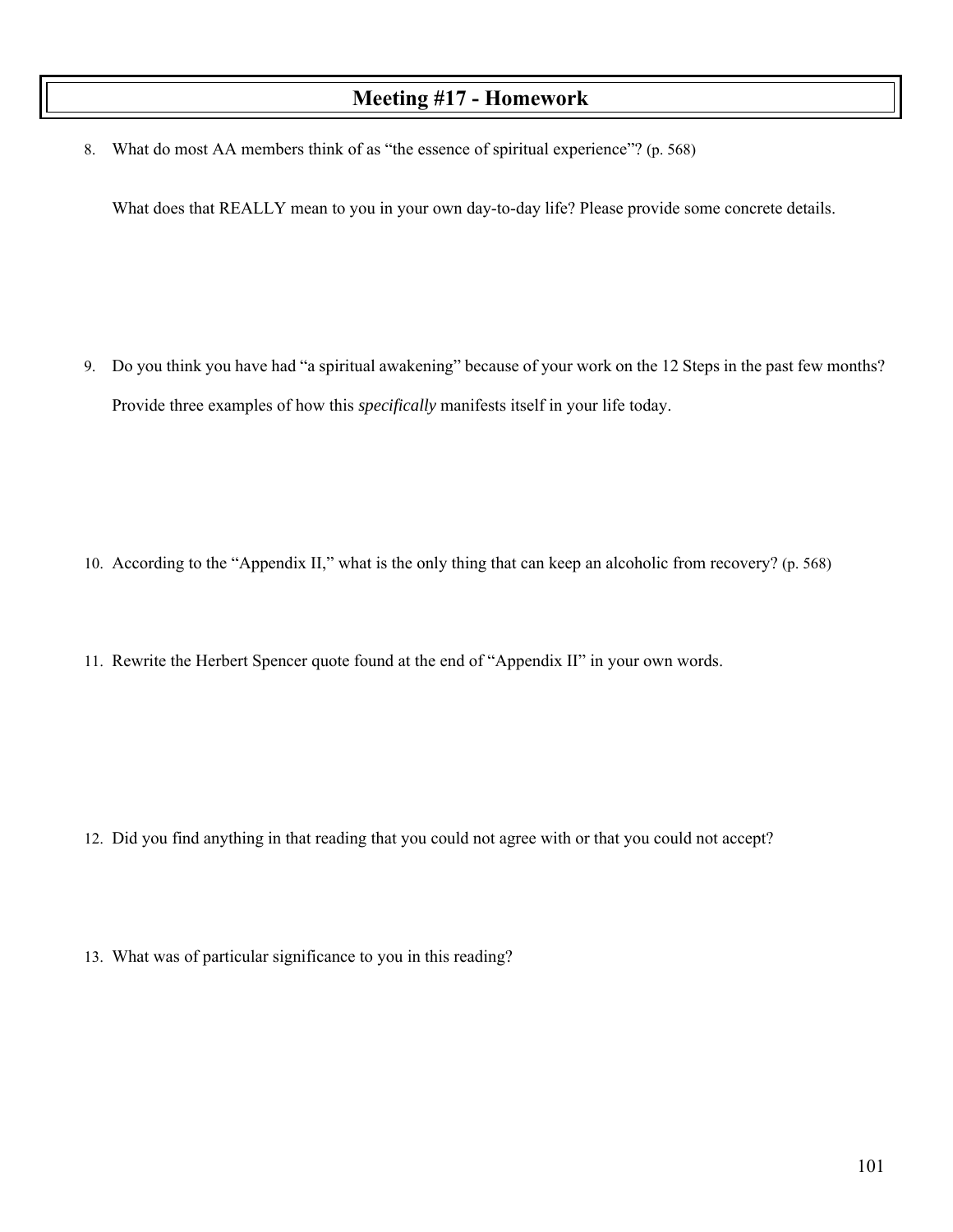#### **WORKING WITH OTHERS**

14. The 12<sup>th</sup> Step says that we tried to "carry this message." What do you think "this message" is? Please be specific in your answer.

15. What does the Big Book claim will keep you sober "when other activities fail"? (p. 89)

16. What does the Big Book advice us to do if our "prospect" doesn't really want to quit drinking? (pp. 90 & 95)

17. What is the Big Book's opinion on "hospitalization" for the newly sober? (p. 91)

What do you think that means to us today when dealing with someone who wants to get sober?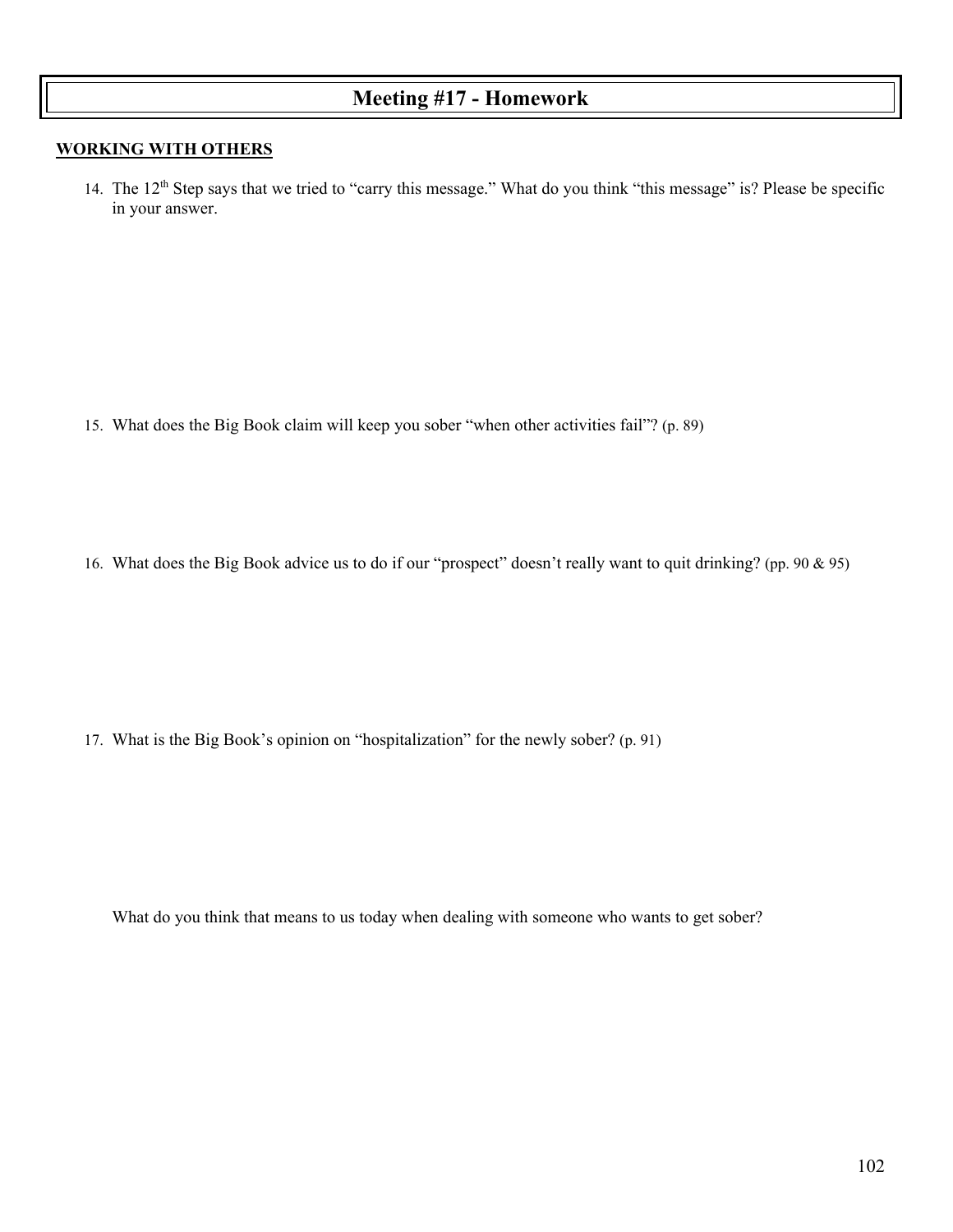18. When confronted by someone who may want to stop drinking, does the Big Book suggest that we listen to their story or that we tell them our own story? (pp. 91-93)

Why do you think the Book offers that advice?

- 19. Do we just tell them the story of our drinking or should we also talk about our recovery? (p. 94)
- 20. What is the "main thing" that a new person must be willing to believe in if they are to get sober? (p. 93)
- 21. At this stage of our recovery, what is our "job now"? (p. 102)
- 22. How have your own experiences of carrying the message compared with what is described in the Big Book?

23. The Big Book says that "Helping others is the foundation stone of your recovery." (p. 97) Do you think that your recovery has been founded on this principle of helping others? Is so, how? If not, how might it be improved?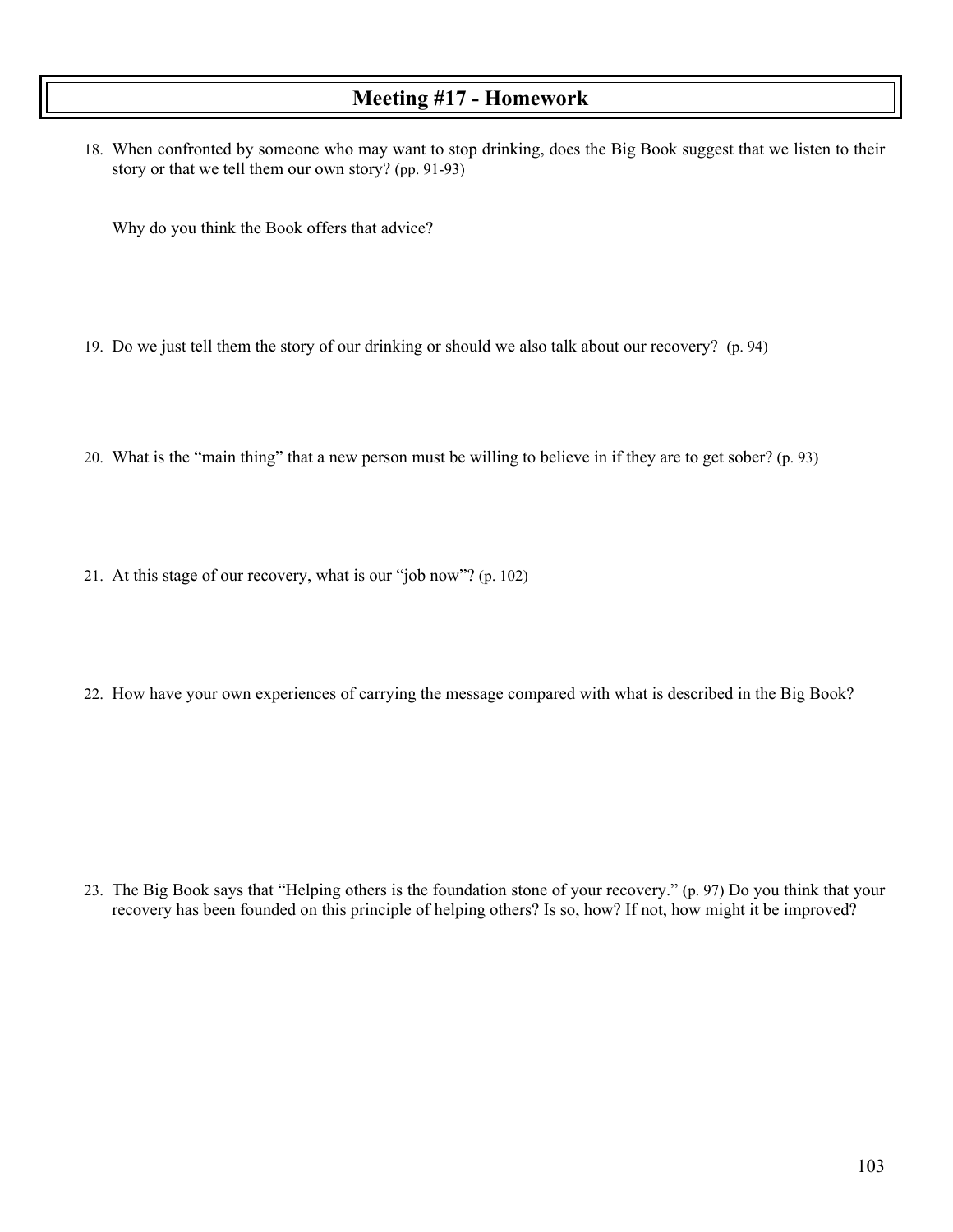24. Have you been diligent in pursuing this aspect of your program?

Why or why not?

- 25. The last paragraph on page 103 is written entirely in italics. Rewrite this paragraph in your own words.
- 26. There are a number of other ways besides working directly with new people that we can "carry the message." Make a list below of as many ways as possible that you can think of doing this.
- 27. Going forward, what do you plan to do differently to be more available to alcoholics who need your help?
- 28. Did you find anything in these two readings that you could not agree with or that you could not accept?
- 29. What was of particular significance to you in this reading?
- 30. The  $12<sup>th</sup>$  Step says "having had a spiritual awakening as the result of these steps..." and the Appendix in our Book on "Spiritual Experience" notes that "most of our [spiritual] experiences are… [of] the 'educational variety' because they develop slowly over a period of time."

Has this exercise on the  $12<sup>th</sup>$  Step contributed to or helped you develop your 'spiritual awakening'?

If so, how?

**EXAD** through the outline for Meeting #17 on the next page and then review what you have written so far this week in preparation for that meeting. *Write down below the number(s) of any question(s) that caused you difficulty or that raised questions in your mind.*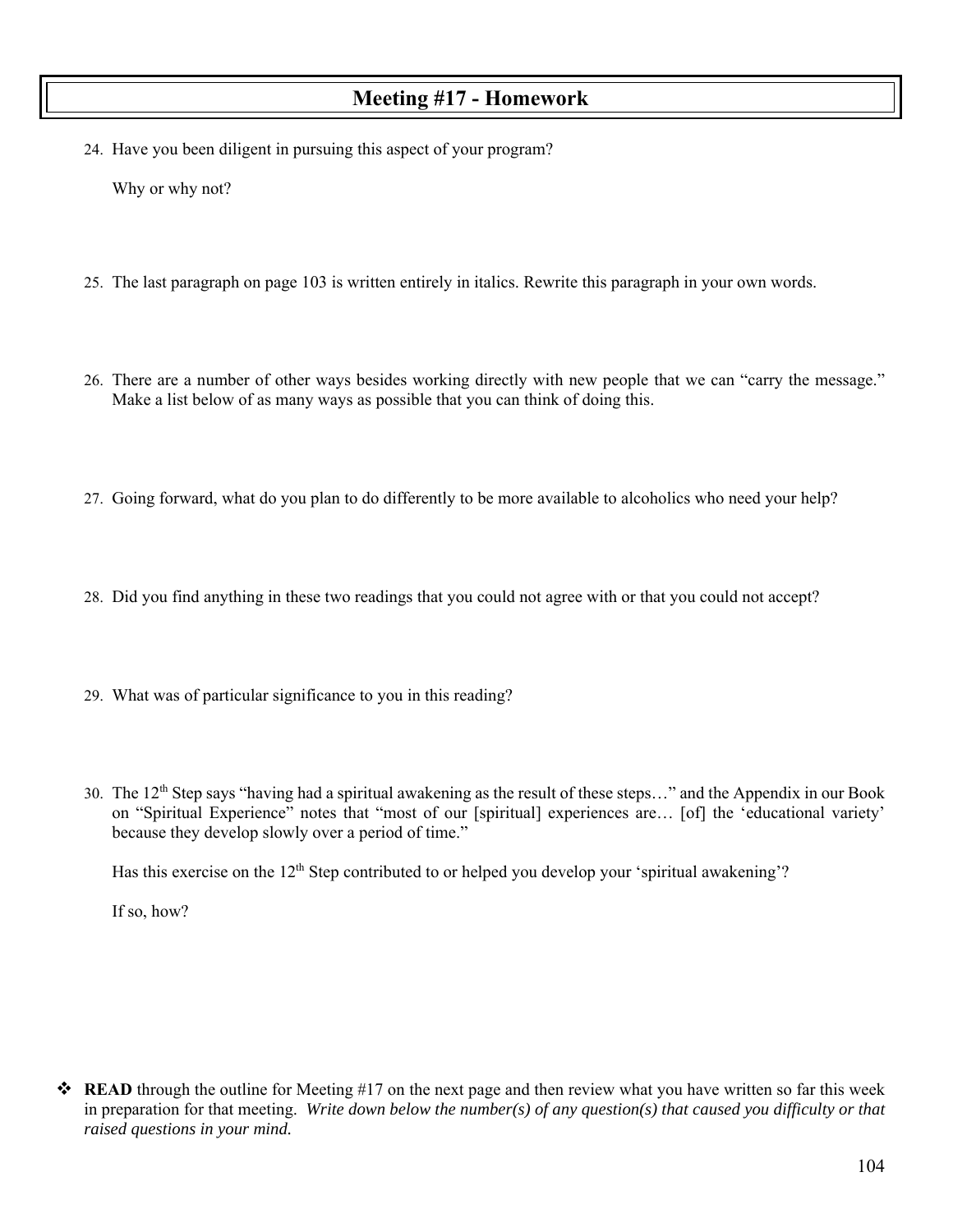# **MEETING #17 - Discussion**

### **TWELFTH STEP (Spiritual Awakening, Carrying the Message)**

#### **STEP TWELVE**: **HAVING HAD A SPIRITUAL AWAKENING AS THE RESULT OF THESE STEPS, WE TRIED TO CARRY THIS MESSAGE TO ALCOHOLICS, AND TO PRACTICE THESE PRINCIPLES IN ALL OUR AFFAIRS.**

**DISCUSSION TEXT:** *Working with Others* (pp. 89-103) and *Appendix II: Spiritual Awakening* (pp, 567-568)

- **1. OPEN THE MEETING** by going around the table and having each group member quickly report on whether they (a) did the reading, (b) did the writing and (c) were in contact with other group members discussing these exercises during the past week.
- **2. THEN HAVE A BRIEF DISCUSSION** with each group member commenting on their progress with their ongoing  $9<sup>th</sup>$  Step amends and then sharing briefly any important or interesting experiences you might have had in the past week while attempting to put your  $10^{th}$  and  $11^{th}$  Step resolutions into action (approximately 20 minutes).
- **3. DISCUSS** with the group *in so far as you feel it is appropriate at a group level* your answers to the questions from the homework writing assignment. [**NOTE**: there is not enough time in the meeting to discuss all of these homework questions so it is recommended that you confine your discussion to those questions that people had trouble with or that they found particularly interesting.]

Whatever questions the group decides to focus on, **be sure to spend some time discussing questions 2, 3, 5, 7, 9, 11, 27, 29 & 30**.

Whatever is brought up, **BE SURE TO DISCUSS** any positive answers that members might have had to the question: "Did you find anything in these two readings that you could not agree with or that you could not accept?"

**4. DISCUSS** with the group what commitments you are now willing to make (question #27) so that you will be more available and more active in working with others.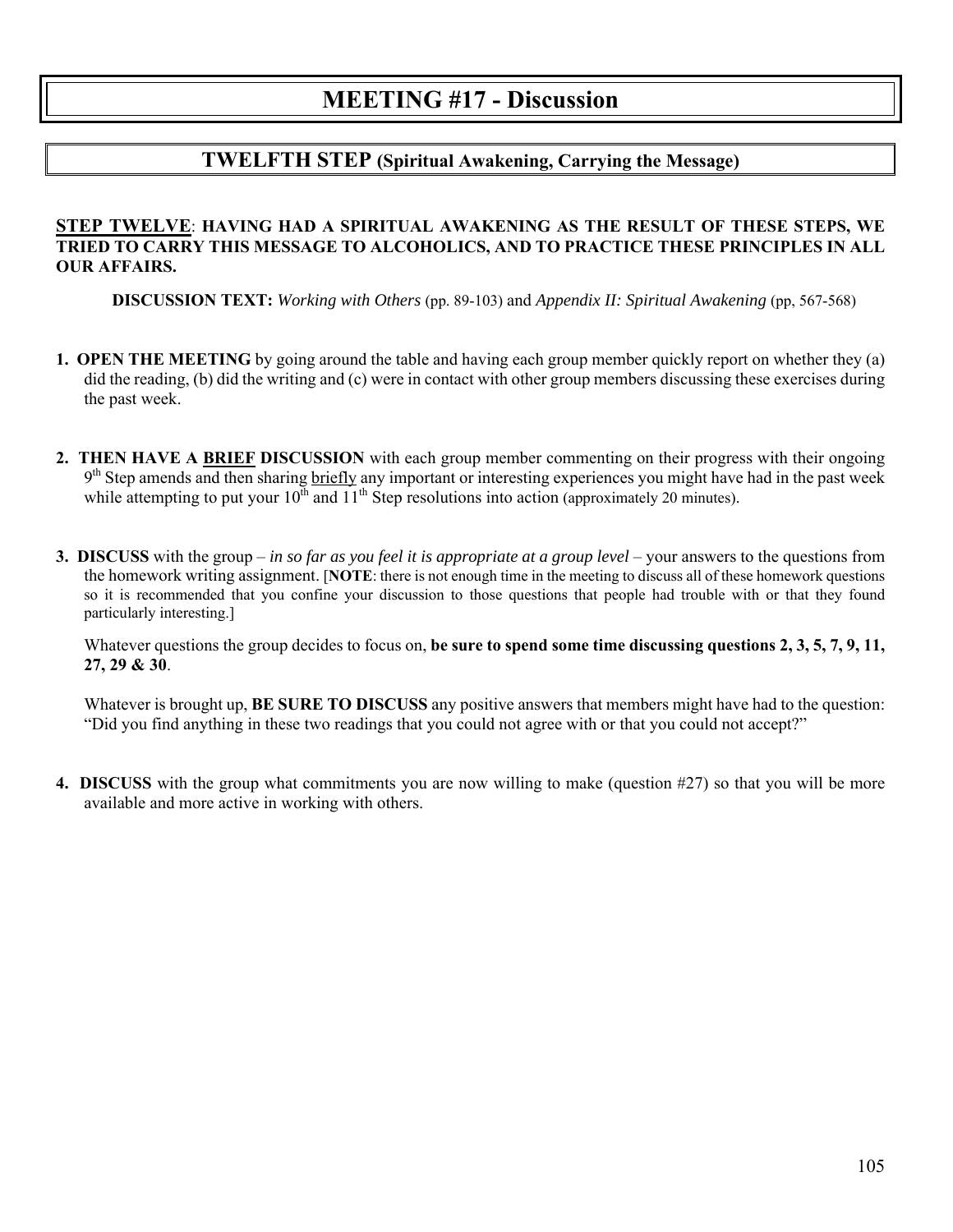# **MEETING #18 – THE TWELFTH STEP (Practicing These Principles)**

# **HOMEWORK to be done before Meeting #18**

- **CONTINUE TO THINK ABOUT** the spiritual awakening that you may have had as the result of doing these Twelve Steps and the commitments that you have made to working with others.
- $\div$  SIT QUIETLY FOR AT LEAST AN HOUR AND REVIEW all of the work you have done so far during this Twelve Step Workgroup. (**Note**: leafing through this Workbook to see the ground that you have covered so far should be helpful during this exercise.)
- After doing this, **ANSWER THE FOLLOWING QUESTIONS BY WRITING** brief answers to each one:
	- 1. On page 103 of the Big Book it says: *"After all, our problems were of our own making. Bottles were only a symbol. Besides, we have stopped fighting anybody and anything. We have to!"*

Please write some detailed comments on this quote. *For instance*:

a. Are all of your problems of your own making? If yes, explain how this is true and how knowing this helps you. If not, please list three problems that are not of your own making.

b. Do you really believe that bottles are "only a symbol" of the turmoil that you caused in your life while drinking? Is so, explain. If not, explain.

c. Have you "stopped fighting"? "Anyone and anything"? REALLY? Give at least three examples each of either success or failure in stopping fighting.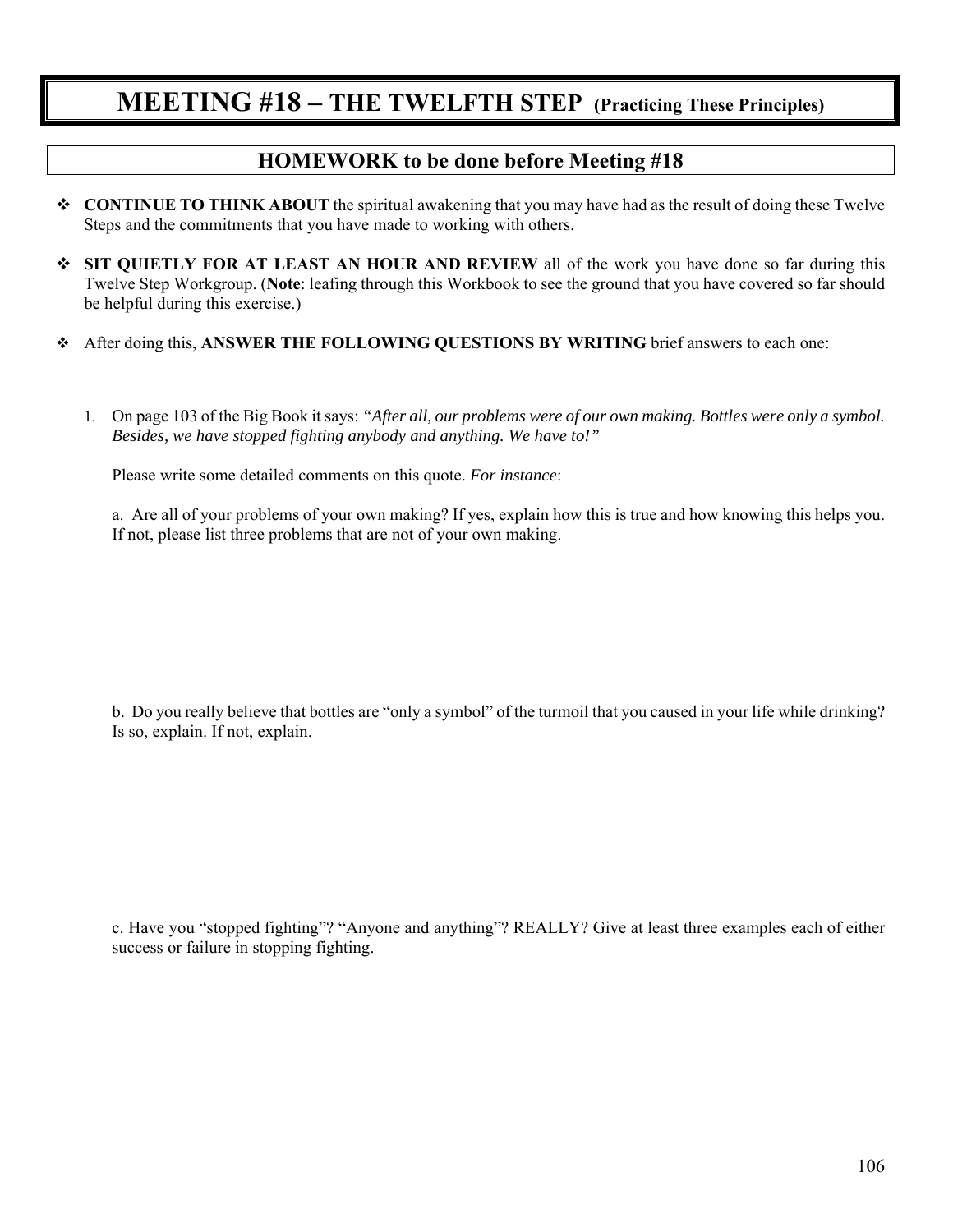# **Meeting #18 - Homework**

2. On page 19 of the Big Book, it says "that elimination of our drinking is but a beginning. A much more important demonstration of our principles lies before us in our respective homes, occupations and affairs." Do you think that you have gone beyond the elimination of your drinking and begun to demonstrate these principles in these three areas of your life?

If so, provide at least one concrete example of how your behavior has changed for each of these areas.

3. Made a list of what you consider to be the "principles" of AA – the principles that you are being asked to practice in all your affairs. (If you're having trouble with this, one way to attempt doing this might be to write down the numbers 1-12 and then try to decide what principle is involved in each of the 12 Steps.)

4. Do you practice these principles in ALL of your affairs?

If not, why not? Give concrete examples.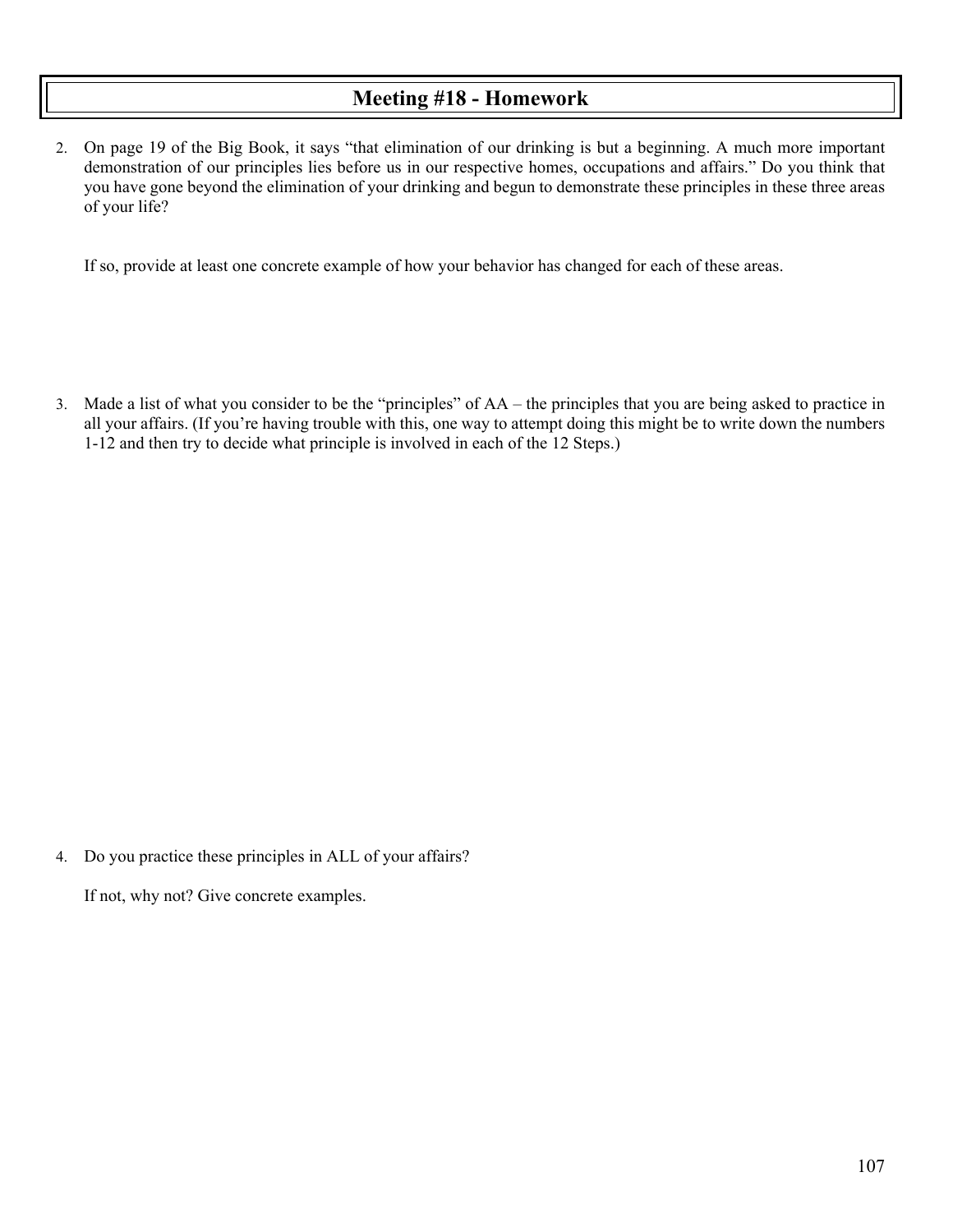5. Make a list of ten things that you think you have gained from participating in this Step Workgroup.

6. Earlier in our readings, we learned that selfishness and self-centeredness are "the root of our troubles" (p. 62), that we "must be rid of this selfishness... or it kills us" (p. 62) and that "our real purpose is to fit ourselves to be of maximum service to God and the people about us" (p. 77).

Throughout the Big Book it is noted that one of the most concrete litmus tests of our spiritual transformation (and therefore our sobriety) is whether or not we are living a life that is focused on being "useful to others" [see the list of quotes that appears in this Step Workgroup Guide on pages 109-111.]

a. Do you think you are doing a good job of this today?

b.. If yes, give at least three examples from the past week of things that would qualify as being "useful to others" – things that you would not have been doing a year ago.

c. If no, write down why you think you have not been successful with this lately?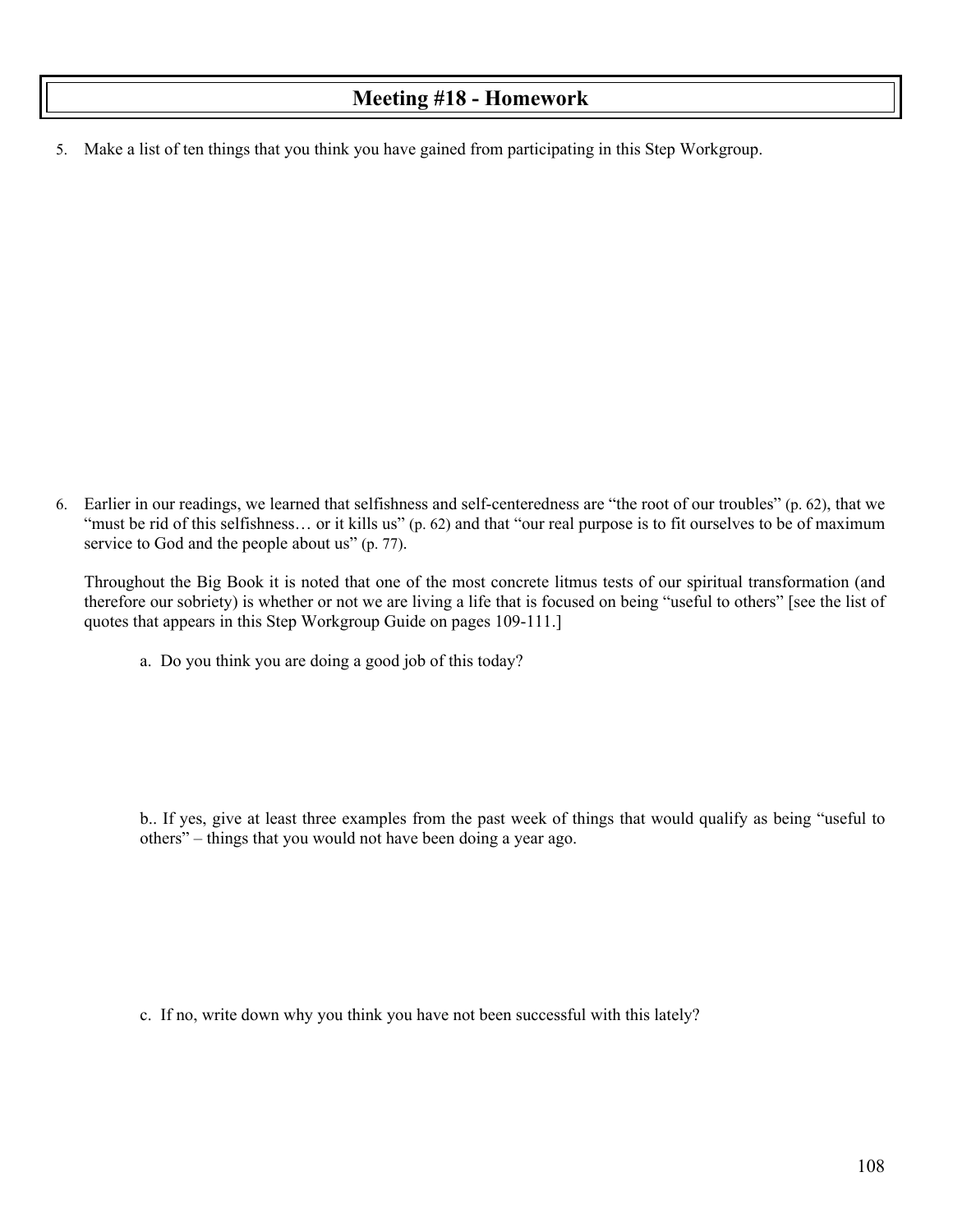#### **Meeting #18 - Homework**

- 7. Carefully review the list on pages 108-110 in this Step Workgroup Guide. Are you convinced that "being useful to others" constitutes a vital and essential element of the AA program? Explain your answer.
- 8. Review the seven basic premises listed on page 5 of this Guide. Having carefully read through the Big Book and completed this Step Workgroup, do you agree that these are the underlying foundations of the AA program?

If not, exactly how do you think this list should be modified?

9. The  $12<sup>th</sup>$  Step says "having had a spiritual awakening as the result of these steps..." and the Appendix in our Book on "Spiritual Experience" notes that "most of our [spiritual] experiences are… [of] the 'educational variety' because they develop slowly over a period of time."

Have these 18 meetings of the Workgroup on the Steps contributed to or helped you develop your 'spiritual awakening'?

If so, how?

- 10. Would you be willing to repeat this Workgroup exercise?
	- a. If yes, why? If no, why not?
	- b. If yes, how soon would you be willing to start over again?
- 11. What would you suggest be changed in this Workgroup book if you were to do this again?
- **READ** through the outline for Meeting #18 on the next page and then review what you have written so far this week in preparation for that meeting. *Write down below the number(s) of any question(s) that caused you difficulty or that raised questions in your mind.*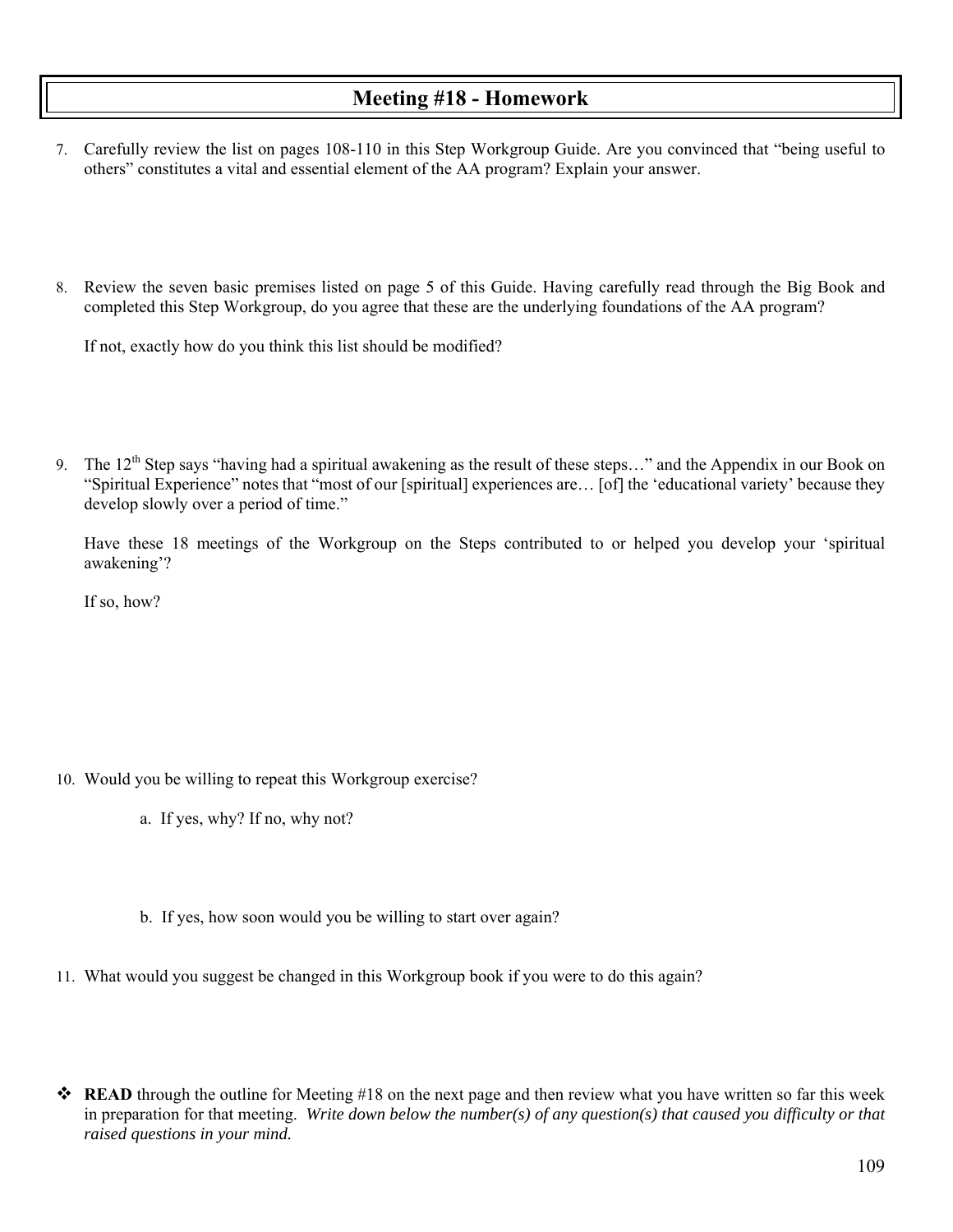#### **MEETING #18 - Discussion**

#### **THE TWELFTH STEP (Practicing These Principles)**

#### **STEP TWELVE**: **HAVING HAD A SPIRITUAL AWAKENING AS THE RESULT OF THESE STEPS, WE TRIED TO CARRY THIS MESSAGE TO ALCOHOLICS, AND TO PRACTICE THESE PRINCIPLES IN ALL OUR AFFAIRS.**

- **1. OPEN THE MEETING** by going around the table and having each group member quickly report on whether they (a) did the reading, (b) did the writing and (c) were in contact with other group members discussing these exercises during the past week.
- **2. THEN HAVE A BRIEF DISCUSSION** with each group member commenting on their progress with their ongoing  $9<sup>th</sup>$  Step amends and then sharing briefly any important or interesting insights or experiences you might have had in the past week regarding "having had a spiritual awakening' and "carrying the message." (approximately 20 minutes).
- **3. DISCUSS** with the group *in so far as you feel it is appropriate at a group level* your answers to the questions from the homework writing assignment. [**NOTE**: there is not enough time in the meeting to discuss all of these homework questions so it is recommended that you confine your discussion to those questions that people had trouble with or that they found particularly interesting.]

Whatever is brought up, **BE SURE TO DISCUSS** any positive answers that members might have had to the question: "Did you find anything in these two readings that you could not agree with or that you could not accept?"

- **4. COMMIT** individually to continue with the changes that you have made in your life because of the work you have done with this Step Workgroup.
- **5. COMMIT** as a group to stay in touch with each other and to support and encourage each other regarding this ongoing Step work – most especially with any unfinished  $9<sup>th</sup>$  Step work.
- **6. CONSIDER** the suggestion that one way to maintain your awareness of what the Steps require of us on a daily basis is to **READ** pages 86-88 in the Big Book as part of your daily routine.
- **7. DESIGNATE** someone in the group to prepare a list of your Step Workgroup's comments and suggestions for improving this Guide and send this list to  $\frac{\text{admin}(a)\text{stratfordmens.org}}{\text{atim}(a)}$ .
- **8. NOTE**: Some groups commit to meet one final time in a "reunion meeting" six weeks (or so) after this 18<sup>th</sup> meeting. The reunion meeting allows everyone to catch up and to report on their progress with the Steps – most especially on any unfinished  $9<sup>th</sup>$  Step work. Suggested topics for discussion at this meeting would include:
	- What new practices or perspectives have you been able to incorporate into your life because of the Step Workgroup?
	- Are there any commitments that you made during the Step Workgroup that have not yet been done?
	- Have you continued to stay in active contact with members of the Step Workgroup?
	- Discuss the importance and implementation of the 12 Steps as a way of life.
	- Has "the" program become "your" program?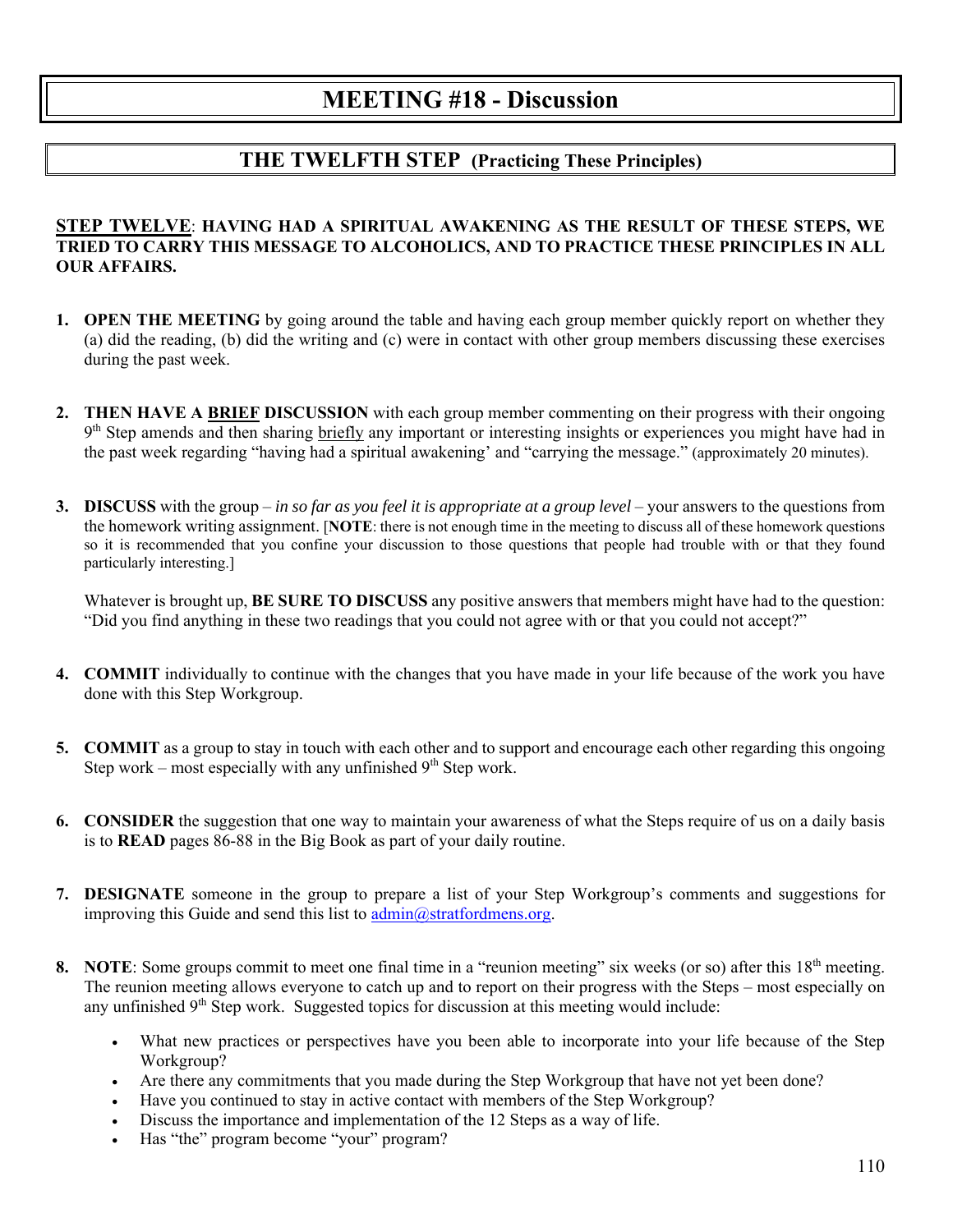# **APPENDIX I**

## **77 Big Book References to the INSANITY of the FIRST DRINK**

We, of Alcoholics Anonymous, are more than one hundred men and women who have recovered from a **seemingly hopeless state of mind** and body. (*Foreword to First Edition*, p. xiii)

In this statement he confirms what we who have suffered alcoholic torture must believe – that the body of the alcoholic is quite as **abnormal as his mind**. (*The Doctor's Opinion,* p. xxvi*)*

These men were not drinking to escape; they were drinking to overcome a craving **beyond their mental control**. (*The Doctor's Opinion,* p. xxx*)* 

Shortly afterward I came home drunk. There had been no fight. Where had been my high resolve? I simply didn't know. It **hadn't even come to mind**. Someone had pushed a drink my way, and I had taken it. **Was I crazy?** I began to wonder, for such an appalling lack of perspective seemed near being just that. (*Bill's Story*, p. 5)

Best of all, I met a kind doctor who explained that though certainly selfish and foolish, I had been **seriously ill, bodily and mentally**. (*Bill's Story*, p. 7)

Then came **the insidious insanity of that first drink**, and on Armistice Day 1934, I was off again. (*Bill's Story*, p. 8)

Rumor had it that he had been committed for **alcoholic insanity**. (*Bill's Story*, p. 9)

Doubtless you are curious to discover how and why, in the face of expert opinion to the contrary, we have recovered from a **hopeless condition of mind** and body. (*There Is A Solution*, p. 20)

Then we have a certain type of hard drinker. He may have the habit badly enough to gradually impair him physically and **mentally**. (*There Is A Solution*, pp. 20-21)

**Why does he behave like this?** If hundreds of experiences have shown him that one drink means another debacle with all its attendant suffering and humiliation, **why is it he takes that one drink?** Why can't he stay on the water wagon? **What has become of the common sense and will power** that he still sometimes displays with respect to other matters? (*There Is A Solution*, p. 22)

Perhaps there never will be a full answer to these questions. Opinions vary considerably as to **why the alcoholic reacts differently from normal people**. We are not sure why, once a certain point is reached, little can be done for him. We cannot answer the riddle. (*There Is A Solution*, p. 22)

We are equally positive that once he takes any alcohol whatever into his system, something happens, both in the bodily and **menta**l sense, which makes it virtually impossible for him to stop. (*There Is A Solution*, p. 22)

These observations would be academic and pointless if our friend never took **the first drink**, thereby setting the terrible cycle in motion. Therefore, **the main problem of the alcoholic centers in his mind**, rather than in his body. (*There Is A Solution*, p. 23)

Once in a while he may tell the truth. And the truth, strange to say, is usually that he has no more idea why he took **that first drink** than you have. (*There Is A Solution*, p. 23)

The fact is that most alcoholics, for reasons yet obscure, have **lost the power of choice in drink**. Our so called will *power becomes practically nonexistent. We are unable, at certain times, to bring into our consciousness with sufficient*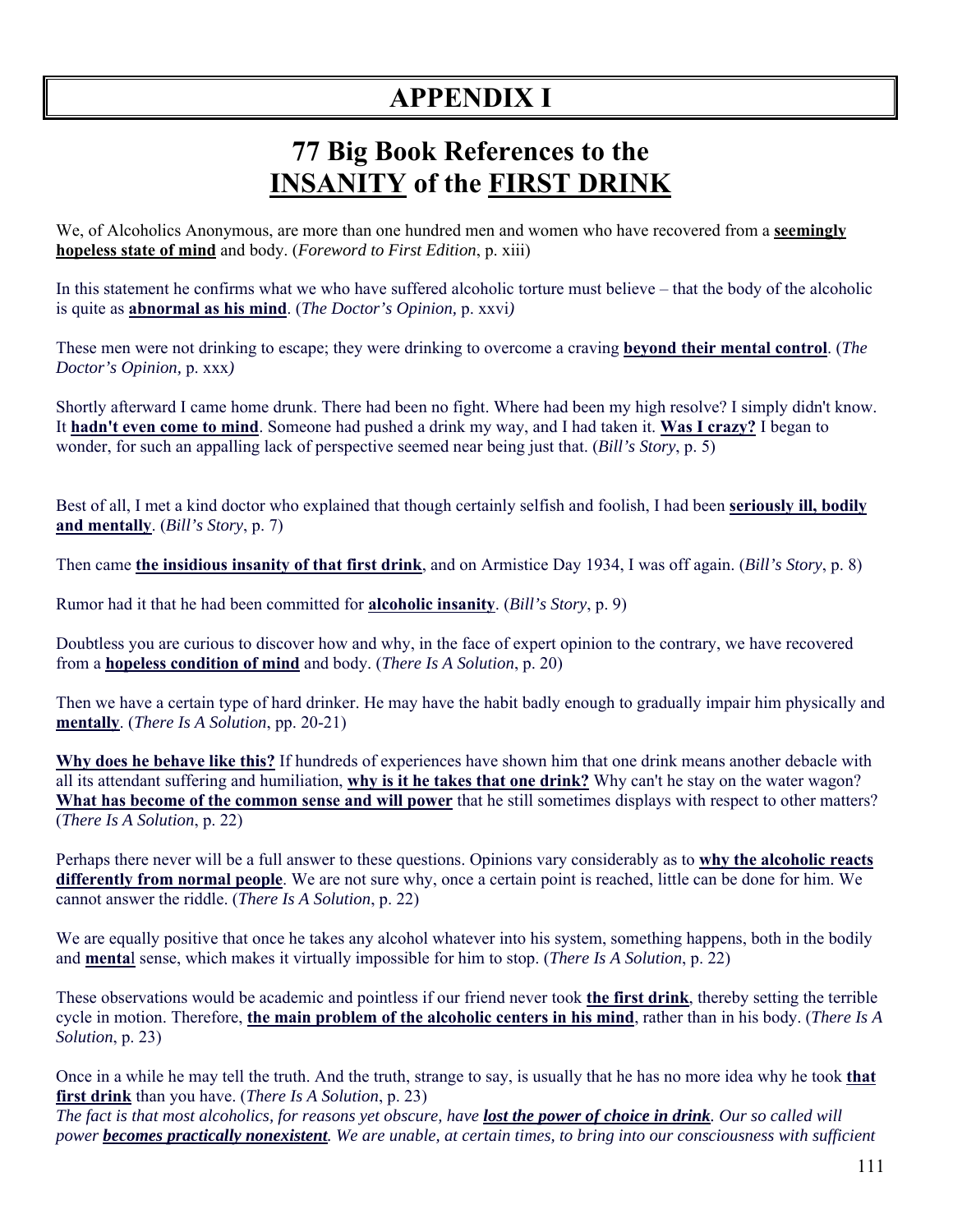*force the memory of the suffering and humiliation of even a week or a month ago. We are without defense against the first drink.* (*There Is A Solution*, p. 24)

The almost certain consequences that follow taking even a glass of beer **do not crowd into the mind to deter us.** If these thoughts occur, they are hazy and readily supplanted with **the old threadbare idea** that this time we shall handle ourselves like other people. There is a **complete failure of the kind of defense** that keeps one from putting his hand on a hot stove. (*There Is A Solution*, p. 24)

When **this sort of thinking** is fully established in an individual with alcoholic tendencies, he has probably placed himself beyond human aid, and unless locked up, may die or go **permanently insane**. (*There Is A Solution*, p. 24)

The doctor said: "You have **the mind of a chronic alcoholic**. I have never seen one single case recover, where **that**  state of mind existed to the extent that it does in you." Our friend felt as though the gates of hell had closed on him with a clang. (*There Is A Solution*, p. 27)

No person likes to think he is bodily and **mentally** different from his fellows. (*More About Alcoholism*, p. 30)

We doubt if many of them can do it, because none will really want to stop, and hardly one of them, because of the **peculiar mental twist** already acquired, will find he can win out. (*More About Alcoholism*, p. 33)

So we shall describe some of **the mental states that precede a relapse into drinking**, for obviously this is the crux of the problem. (*More About Alcoholism*, p. 35)

What sort of thinking dominates an alcoholic who repeats time after time **the desperate experiment of the first drink**? (*More About Alcoholism*, p. 35)

*"Suddenly the thought crossed my mind that if I were to put an ounce of whiskey in my milk it couldn't hurt me on a full stomach. I ordered a whiskey and poured it into the milk. I vaguely sense I was not being any too smart, but I reassured as I was taking the whiskey on a full stomach.* The experiment went so well that I ordered another whiskey and poured it into more milk. That didn't seem to bother me so I tried another." (*More About Alcoholism*, p. 36)

Whatever the precise definition of the word may be, we call this **plain insanity**. (*More About Alcoholism*, p. 37)

But there was always **the curious mental phenomenon** that parallel with our sound reasoning there inevitably ran some **insanely** trivial excuse for taking **the first drink**. Our sound reasoning failed to hold us in check. The **insane idea** won out. (*More About Alcoholism*, p. 37)

Our behavior is as **absurd and incomprehensible** with respect to **the first drink** as that of an individual with a passion, say, for jay-walking. (*More About Alcoholism*, p. 37)

Such a man would be **crazy**, wouldn't he? (*More About Alcoholism*, p. 38)

However intelligent we may have been in other respects, where alcohol has been involved, we have been **strangely insane**. It's strong language but isn't it true? (*More About Alcoholism*, p. 38)

I rather appreciated your ideas about the subtle **insanity** which precedes **the first drink**, but I was confident it could not happen to me after what I had learned. (*More About Alcoholism*, p. 40)

"I went to my hotel and leisurely dressed for dinner. *As I crossed the threshold of the dining room, the thought came to mind that it would be nice to have a couple of cocktails with dinner. That was all. Nothing more.* (*More About Alcoholism*, p. 41)

"As soon as I regained **my ability to think**, I went carefully over that evening in Washington. *Not only had I been off guard, I had made no fight whatever against the first drink. This time I had not thought of the consequences at all.* I had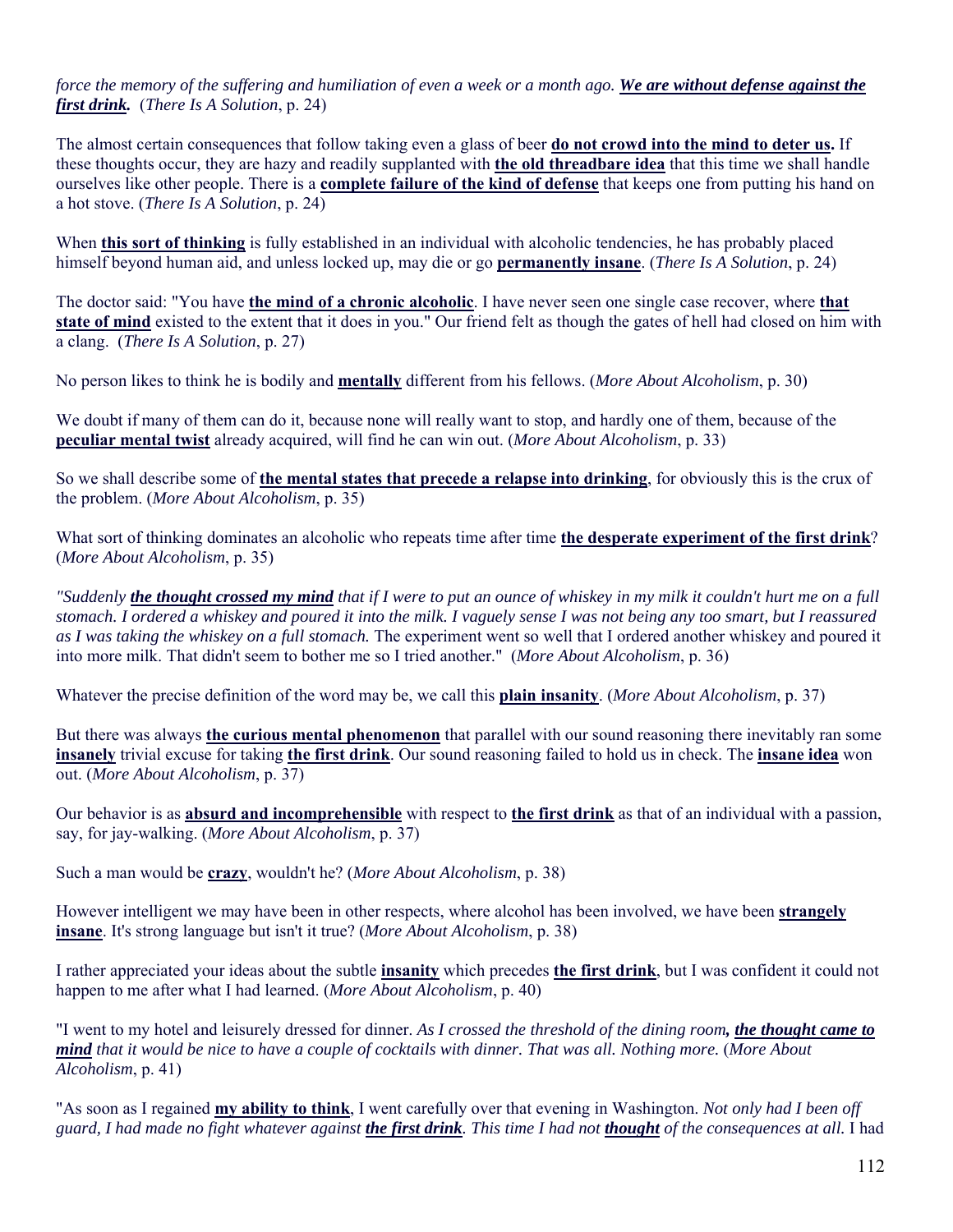commenced to drink as carelessly as thought the cocktails were ginger ale. I now remembered what my alcoholic friends had told me, how they prophesied that if I had **an alcoholic mind**, the time and place would come I would drink again. They had said that **though I did raise a defense, it would one day give way before some trivial reason for having a drink**. (*More About Alcoholism*, p. 41)

I knew from that moment that I had **an alcoholic mind**. I saw that will power and self- knowledge would not help in those **strange mental blank spots**. (*More About Alcoholism*, p. 42)

They piled on me heaps of evidence to the effect that an **alcoholic mentality**, such as I had exhibited in Washington, was hopeless condition. (*More About Alcoholism*, p. 42)

Once more: The alcoholic at certain times **has no effective mental defense** against **the first drink**. Except in a few cases, neither he nor any other human being can provide such a **defense**. His **defense** must come from a Higher Power. (*More About Alcoholism*, p. 43)

Even so has God restored us all to **our right minds**. (*We Agnostics*, p. 57)

From it stem all forms of spiritual disease, for we have been not only **mentally** and physically ill, we have been spiritually sick. When the spiritual malady is overcome, we straighten out **mentally** and physically. (*How It Works*, p. 66)

The **insanity** of alcohol returns and we drink again. (*How It Works*, p. 66)

Show him **the mental twist** which leads to **the first drink** of a spree. We suggest you do this as we have done it in the chapter on alcoholism. If he is alcoholic, he will understand you at once. He will match your **mental inconsistencies** with some of his own. (*Working With Others*, p. 92)

Show him, from your own experience, how **the queer mental condition** surrounding **that first drink** prevents normal functioning of the will power. (*Working With Others*, p. 92)

Talk about the conditions of body and **mind** which accompany it. (*Working With Others*, p. 92)

We meet these conditions every day. An alcoholic who cannot meet them, still has **an alcoholic mind**; there is something the matter with his spiritual status. (*Working With Others*, p. 101)

In a weak moment he may take your dislike of his high-stepping friends as one of those **insanely** trivial excuses to drink. (*To Wives*, p. 120)

A body badly burned by alcohol does not often recover overnight nor do **twisted thinking** and depression vanish in a twinkling. We are convinced that a spiritual mode of living is a most powerful health restorative. We, who have recovered from serious drinking, are miracles of **mental health**. (*The Family Afterward*, p. 133)

But these scrapes can generally be charged, no matter how bad, to *the abnormal action of alcohol on his mind*. (*To Employers*, p. 140)

You now know more about alcoholism. You can see that he is **mentally** and physically sick. (*To Employers*, p. 141)

Fear gripped him. He was on thin ice. Again it was **the old, insidious insanity** – **that first drink**. (*A Vision For You*, p. 154)

The man in the bed was told of the acute poisoning from which he suffered, how it deteriorates the body of an alcoholic and **warps his mind**. There was much talk about **the mental state** preceding **the first drink**. (*A Vision For You*, p. 157)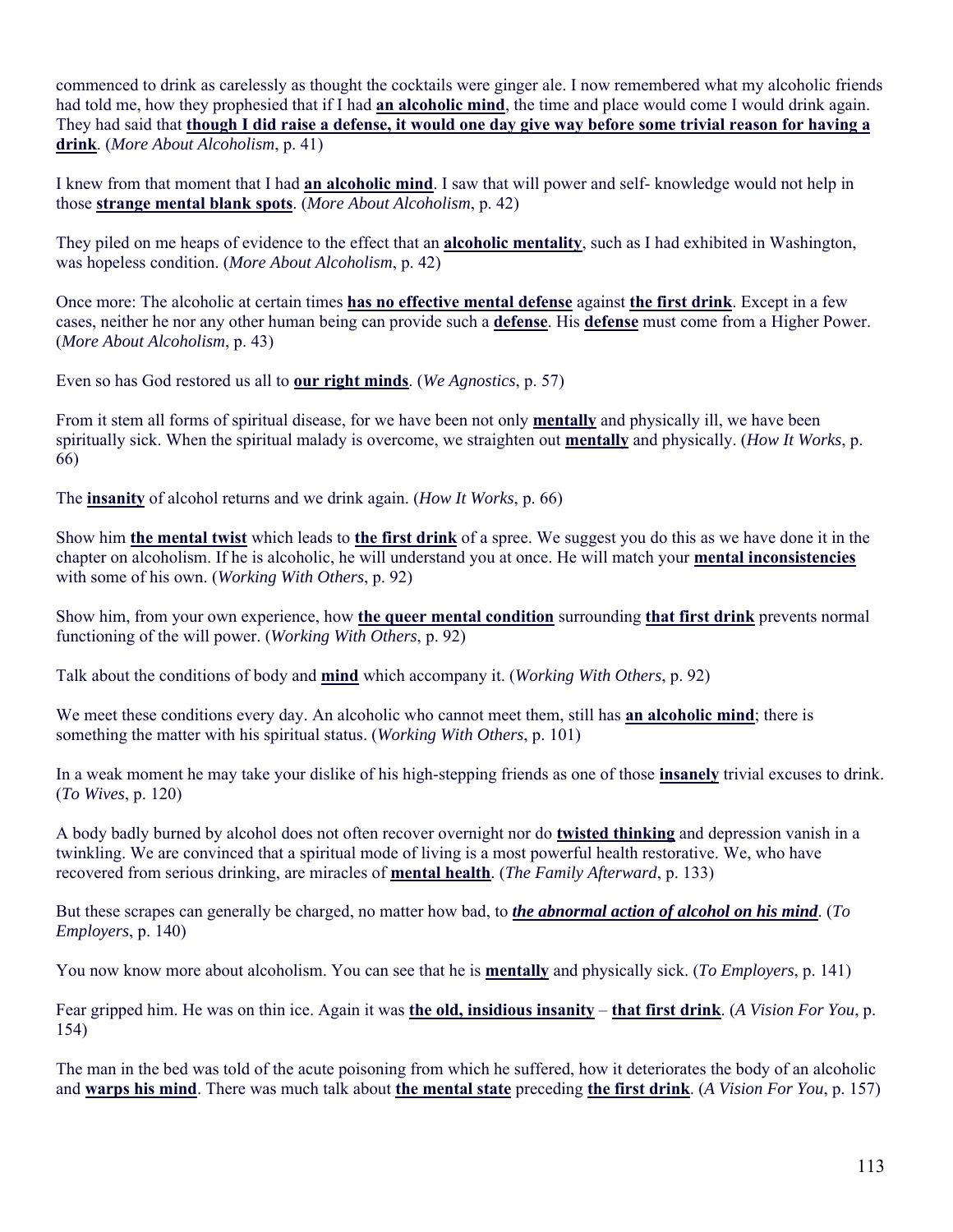# **114 Big Book References to being "SPIRITUAL"**

Though we work out our solution on the **spiritual** as well as an altruistic plane, we favor hospitalization for the alcoholic who is very jittery or befogged. *(The Doctor's Opinion, p. xxvi)*

For if an alcoholic failed to perfect and enlarge his **spiritual** life through work and self-sacrifice for others, he could not survive the certain trials and low spots ahead. *(Bill's Story, pp. 14-15)*

When, therefore, we were approached by those in whom the problem had been solved, there was nothing left for us but to pick up the simple kit of **spiritual** tools laid at our feet. *(There Is A Solutions, p. 25)* 

The great fact is just this, and nothing less: That we have had deep and effective **spiritual** experiences which have revolutionized our whole attitude toward life, toward our fellows and toward God's universe. *(There Is A Solutions, p. 25)*

One was to go on to the bitter end, blotting out the consciousness of our intolerable situation as best we could; and the other, to accept **spiritual** help. *(There Is A Solutions, p. 25)*

Some of our alcoholic readers may think they can do without **spiritual** help. Let us tell you the rest of the conversation our friend had with his doctor. *(There Is A Solutions, p. 27)*

Here and there, once in a while, alcoholics have had what are called vital **spiritual** experiences. *(There Is A Solutions, p. 27)*

This hope, however, was destroyed by the doctor's telling him that while his religious convictions were very good, in his case they did not spell the necessary vital **spiritual** experience. *(There Is A Solutions, p. 27)*

In the following chapter, there appears an explanation of alcoholism, as we understand it, then a chapter addressed to the agnostic. Many who once were in this class are now among our members. Surprisingly enough, we find such convictions no great obstacle to a **spiritual** experience. *(There Is A Solutions, pp. 28-29)*

Whether such a person can quit upon a non**spiritual** basis depends upon the extent to which he has already lost the power to choose whether he will drink or not. *(More About Alcoholism, p. 34)*

All went well for a time, but he failed to enlarge his **spiritual** life. *(More About Alcoholism, p. 35)*

Fred would not believe himself an alcoholic, much less accept a **spiritual** remedy for his problem. *(More About Alcoholism, p. 39)*

Then they outlined the **spiritual** answer and program of action which a hundred of them had followed successfully. *(More About Alcoholism, p. 42)*

Quite as important was the discovery that **spiritual** principles would solve all my problems. *(More About Alcoholism, p. 42)*

Though not a religious person, I have profound respect for the **spiritual** approach in such cases as yours. For most cases, there is virtually no other solution." *(More About Alcoholism, p. 43)*

If that be the case, you may be suffering from an illness which only a **spiritual** experience will conquer. *(We Agnostics, p. 44)*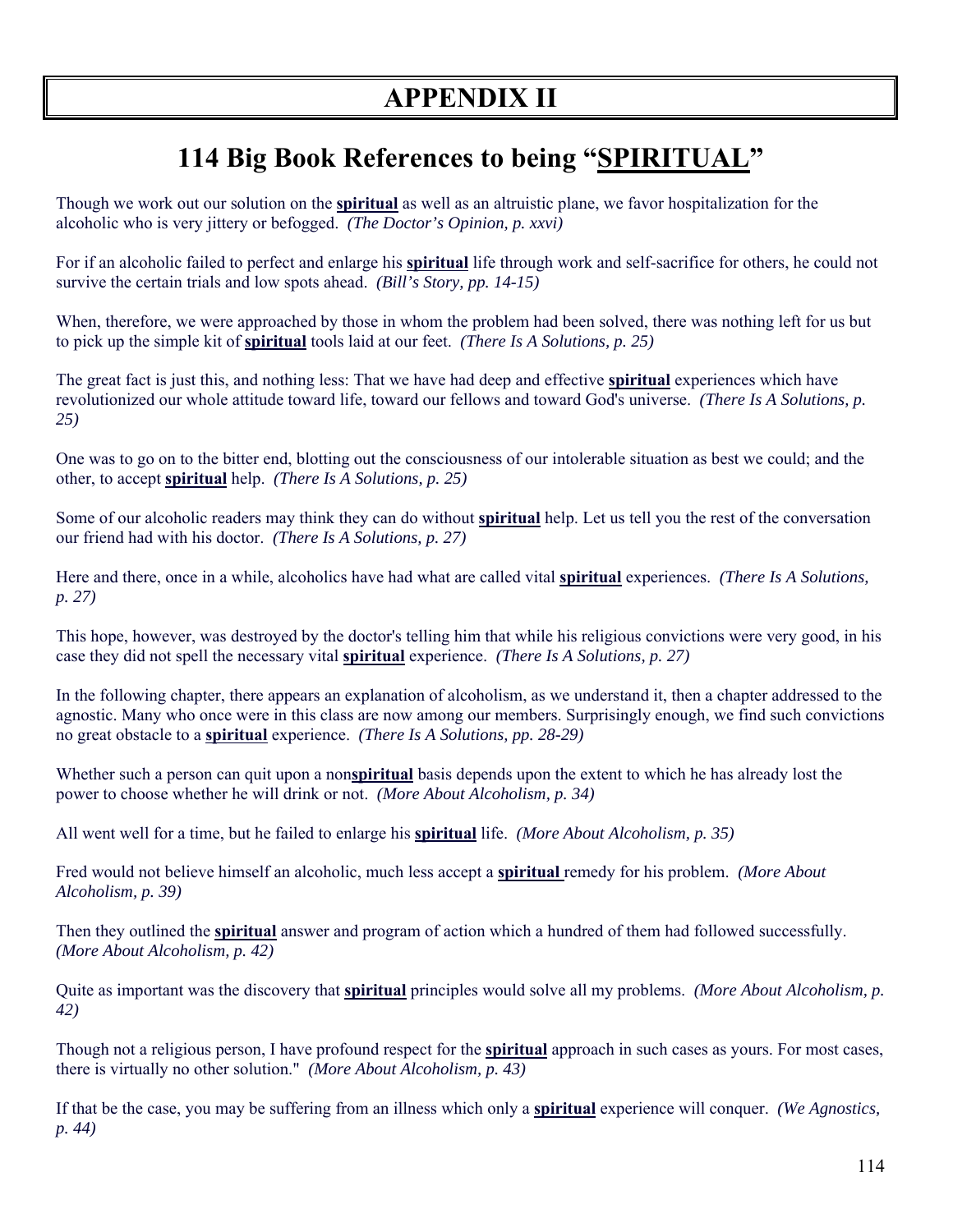To be doomed to an alcoholic death or to live on a **spiritual** basis are not always easy alternatives to face. *(We Agnostics, p. 44)*

But after a while we had to face the fact that we must find a **spiritual** basis of life or else. *(We Agnostics, p. 44)*

That means we have written a book which we believe to be **spiritual** as well as moral. *(We Agnostics, p. 45)*

But his face falls when we speak of **spiritual** matters, especially when we mention God, for we have re-opened a subject which our man thought he had neatly evaded or entirely ignored. *(We Agnostics, p. 45)*

When, therefore, we speak to you of God, we mean your own conception of God. This applies, too, to other **spiritual**  expressions which you find in this book. Do not let any prejudice you may have against **spiritual** terms deter you from honestly asking yourself what they mean to you. At the start, this was all we needed to commence **spiritual** growth, to effect our first conscious relation with God as we understood Him. *(We Agnostics, p. 47)*

We needed to ask ourselves but one short question. --"Do I now believe, or am I even willing to believe, that there is a Power greater than myself?" As soon as a man can say that he does believe, or is willing to believe, we emphatically assure him that he is on his way. It has been repeatedly proven among us that upon this simple cornerstone a wonderfully effective **spiritual** structure can be built. *(We Agnostics, p. 47)*

That was great news to us, for we had assumed we could not make use of **spiritual** principles unless we accepted many things on faith which seemed difficult to believe. When people presented us with **spiritual** approaches, how frequently did we all say, "I wish I had what that man has. I'm sure it would work if I could only believe as he believes. *(We Agnostics, p. 47)*

Many of us have been so touchy that even casual reference to **spiritual** things make us bristle with antagonism. *(We Agnostics, p. 48)*

Faced with alcoholic destruction, we soon became as open minded on **spiritual** matters as we had tried to be on other questions. *(We Agnostics, p. 48)*

We used to amuse ourselves by cynically dissecting **spiritual** beliefs and practices when we might have observed that many **spiritually**-minded persons of all races, colors, and creeds were demonstrating a degree of stability, happiness and usefulness which we should have sought ourselves. *(We Agnostics, p. 49)*

We never gave the **spiritual** side of life a fair hearing. *(We Agnostics, p. 50)*

Are not some of us just as biased and unreasonable about **the realm of the spirit** as were the ancients about the realm of the material? *(We Agnostics, p. 51)*

Yet we had been seeing another kind of flight, a **spiritual** liberation from this world, people who rose above their problems. They said God made these things possible, and we only smiled. We had seen **spiritual** release, but liked to tell ourselves it wasn't true. *(We Agnostics, p. 55)*

One night, when confined in a hospital, he was approached by an alcoholic who had known a **spiritual** experience. *(We Agnostics, p. 56)*

12. Having had a **spiritual** awakening as the result of these steps, we tried to carry this message to alcoholics, and to practice these principles in all our affairs. *(How It Works, p. 60)*

The point is, that we are willing to grow along **spiritual** lines. The principles we have set down are guides to progress. We claim **spiritual** progress rather than **spiritual** perfection. *(How It Works, p. 60)*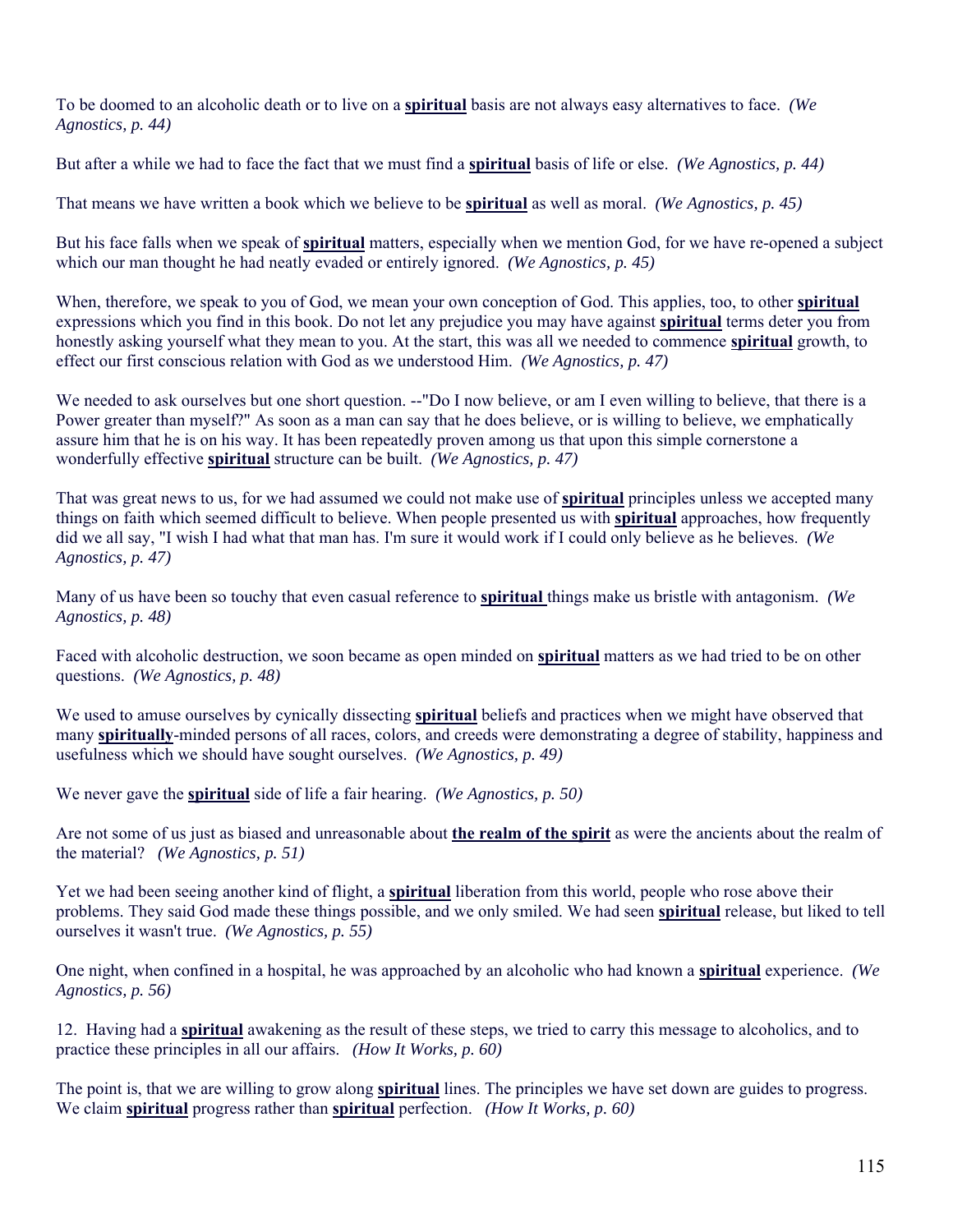We found it very desirable to take this **spiritual** step with an understanding person, such as our wife, best friend, or **spiritual** adviser. *(How It Works, p. 63)*

Resentment is the "number one" offender. It destroys more alcoholics than anything else. From it stem all forms of **spiritual** disease, for we have been not only mentally and physically ill, we have been **spiritually** sick. When the **spiritual** malady is overcome, we straighten out mentally and physically. In dealing with resentments, we set them on paper. *(How It Works, p. 64)*

But with the alcoholic, whose hope is the maintenance and growth of a **spiritual** experience, this business of resentment is infinitely grave. *(How It Works, p. 66)*

We realized that the people who wronged us were perhaps **spiritually** sick. *(How It Works, p. 66)*

We can laugh at those who think **spirituality** the way of weakness. Paradoxically, it is the way of strength. *(How It Works, p. 68)*

We may have had certain **spiritual** beliefs, but now we begin to have a **spiritual** experience. *(Into Action, p. 75)*

To some people we need not, and probably should not emphasize the **spiritual** feature on our first approach. *(Into Action, p. 76)*

As we look over the list of business acquaintances and friends we have hurt, we may feel diffident about going to some of them on a **spiritual** basis. *(Into Action, p. 76)*

To some people we need not, and probably should not emphasize the **spiritual** feature on our first approach. *(Into Action, p. 76)*

He is going to be more interested in a demonstration of good will than in our talk of **spiritual** discoveries. *(Into Action, p. 77)*

Reminding ourselves that we have decided to go to any lengths to find a **spiritual** experience, we ask that we be given strength and direction to do the right thing, no matter what the personal consequences may be. *(Into Action, p. 79)*

The **spiritual** life is not a theory. *We have to live it.* Unless one's family expresses a desire to live upon **spiritual** principles we think we ought not to urge them. We should not talk incessantly to them about **spiritual** matters. *(Into Action, p. 83)*

That is how we react so long as we keep in fit **spiritual** condition. *(Into Action, p. 85)*

It is easy to let up on the **spiritual** program of action and rest on our laurels. We are headed for trouble if we do, for alcohol is a subtle foe. We are not cured of alcoholism. What we really have is a daily reprieve contingent on the maintenance of our **spiritual** condition. *(Into Action, p. 85)*

Stress the **spiritual** feature freely. If the man be agnostic or atheist, make it emphatic that *he does not have to agree with your conception of God.* He can choose any conception he likes, provided it makes sense to him. *The main thing is that he be willing to believe in a Power greater than himself and that he live by spiritual principles. (Working With Others, p. 93)*

When dealing with such a person, you had better use everyday language to describe **spiritual** principles. *(Working With Others, p. 93)*

Never talk down to an alcoholic from any moral or **spiritual** hilltop; simply lay out the kit of **spiritual** tools for his inspection. *(Working With Others, p. 95)*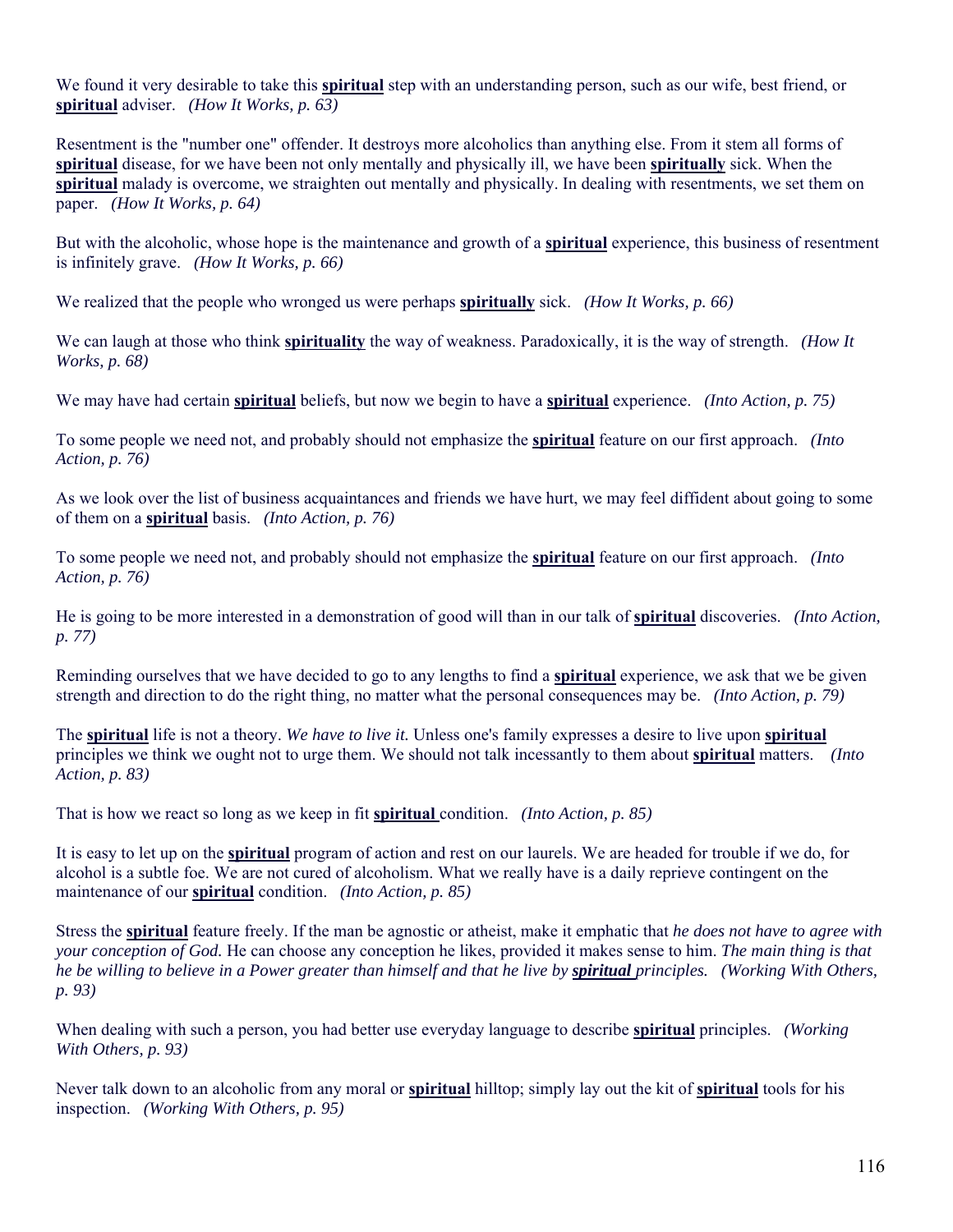If he thinks he can do the job in some other way, or prefers some other **spiritual** approach, encourage him to follow his own conscience. *(Working With Others, p. 95)*

Should they accept and practice **spiritual** principles, there is a much better change that the head of the family will recover. *(Working With Others, p. 97)*

He should concentrate on his own **spiritual** demonstration. *(Working With Others, p. 98)*

Both you and the new man must walk day by day in the path of **spiritual** progress. *(Working With Others, p. 100)*

Assuming we are **spiritually** fit, we can do all sorts of things alcoholics are not supposed to do. *(Working With Others, p. 100)*

We meet these conditions every day. An alcoholic who cannot meet them, still has an alcoholic mind; there is something the matter with his **spiritual** status. *(Working With Others, p. 101)*

But be sure you are on solid **spiritual** ground before you start and that your motive in going is thoroughly good. *(Working With Others, p. 102)*

If you think he will be shy of a **spiritual** remedy, ask him to look at the chapter on alcoholism. *(To Wives, p. 112)*

If such women adopt a **spiritual** way of life their road will be smoother. *(To Wives, p. 114)*

We have elsewhere remarked how much better life is when lived on a **spiritual** plane. *(To Wives, p. 116)*

As our husbands began to apply **spiritual** principles in their lives, we began to see the desirability of doing so too. *(To Wives, p. 116)*

Now we try to put **spiritual** principles to work in every department of our lives. When we do that, we find it solves our problems too. *(To Wives, p. 116)*

If your husband is trying to live on a **spiritual** basis, he will also be doing everything in his power to avoid disagreement or contention. *(To Wives, p. 118)*

Your husband will be the first to say it was your devotion and care which brought him to the point where he could have a **spiritual** experience. *(To Wives, p. 119)*

Your husband will see at once that he must redouble his **spiritual** activities if he expects to survive. You need not remind him of his **spiritual** deficiency -- he will know of it. *(To Wives, p. 120)*

For example, we know of situations in which the alcoholic or his wife have had love affairs. In the first flush of **spiritual** experience they forgave each other and drew closer together. *(The Family Afterward, p. 124)*

The family is mystified. They criticize, pointing out how he is falling down on his **spiritual** program. *(The Family Afterward, p. 126)*

If they sense these things, they will not take so seriously his periods of crankiness, depression, or apathy, which will disappear when there is tolerance, love, and **spiritual** understanding. *(The Family Afterward, p. 127)*

For us, material well-being always followed **spiritual** progress; it never preceded. *(The Family Afterward, p. 127)*

Assume on the other hand that father has, at the outset, a stirring **spiritual** experience. *(The Family Afterward, p. 128)*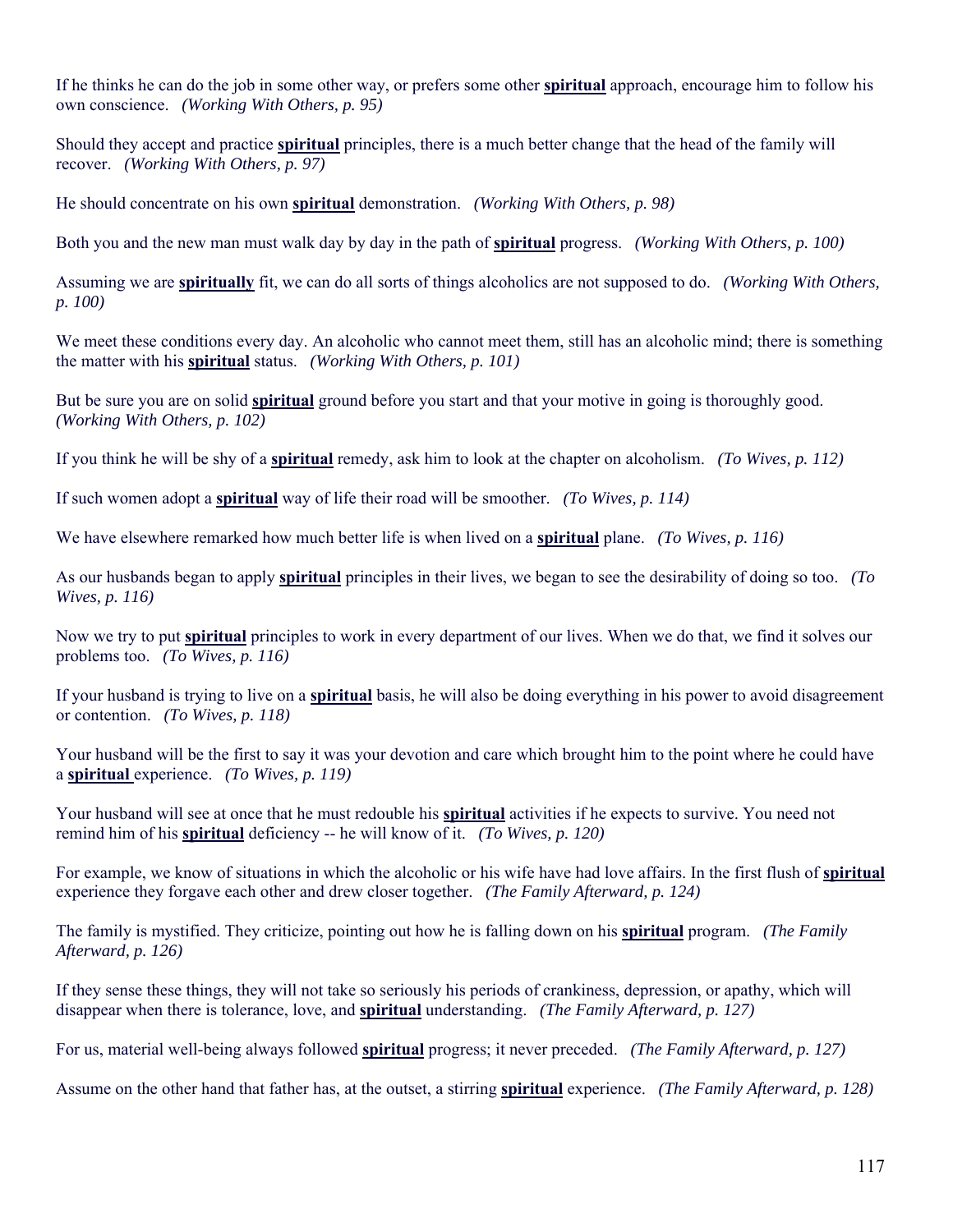There is talk about **spiritual** matters morning, noon and night. He may demand that the family find God in a hurry, or exhibit amazing indifference to them and say he is above worldly considerations. He may tell mother, who has been religious all her life, that she doesn't know what it's all about, and that she had better get his brand of **spirituality** while there is yet time. *(The Family Afterward, p. 128)*

Dad is not so **spiritual** after all, they say. *(The Family Afterward, p. 128)*

Many of us have experienced dad's elation. We have indulged in **spiritual** intoxication. *(The Family Afterward, p. 128)*

He will perceive that his **spiritual** growth is lopsided, that for an average man like himself, a **spiritual** life which does not include his family obligations may not be so perfect after all. If the family will appreciated that dad's current behavior is but a phase of his development, all will be well. In the midst of an understanding and sympathetic family, these vagaries of dad's **spiritual** infancy will quickly disappear. *(The Family Afterward, p. 129)*

Instead of treating the family as he should, he may retreat further into himself and feel he has **spiritual** justification for so doing. *(The Family Afterward, p. 129)*

Though the family does not fully agree with dad's **spiritual** activities, they should let him have his head. *(The Family Afterward, p. 129)*

Though some of his manifestations are alarming and disagreeable, we think dad will be on a firmer foundation than the man who is placing business or professional success ahead of **spiritual** development. *(The Family Afterward, p. 130)*

Those of us who have spent much time in the world of **spiritual** make-believe have eventually seen the childishness of it. *(The Family Afterward, p. 130)*

We have found nothing incompatible between a powerful **spiritual** experience and a life of sane and happy usefulness. *(The Family Afterward, p. 130)*

Whether the family has **spiritual** convictions or not, they may do well to examine the principles by which the alcoholic member is trying to live. They can hardly fail to approve these simple principles, though the head of the house still fails somewhat in practicing them. Nothing will help the man who is off on a **spiritual** tangent so much as the wife who adopts a sane **spiritual** program, making a better practical use of it. *(The Family Afterward, p. 130)*

Being possessed of a **spiritual** experience, the alcoholic will find he has much in common with these people, though he may differ with them on many matters. *(The Family Afterward, p. 131)*

We are convinced that a **spiritual** mode of living is a most powerful health restorative. *(The Family Afterward, p. 133)*

Whether the family goes on a **spiritual** basis or not, the alcoholic member has to if he would recover. *(The Family Afterward, p. 135)*

Of course our friend was wrong -- dead wrong. He had to painfully admit that and mend his **spiritual** fences. *(The Family Afterward, p. 135)*

#### **TO EMPLOYERS**

#### **NONE**

A **spiritual** experience, he conceded, was absolutely necessary, but the price seemed high upon the basis suggested. *(A Vision For You, p. 155)*

Both saw that they must keep **spiritually** active. *(A Vision For You, p. 156)*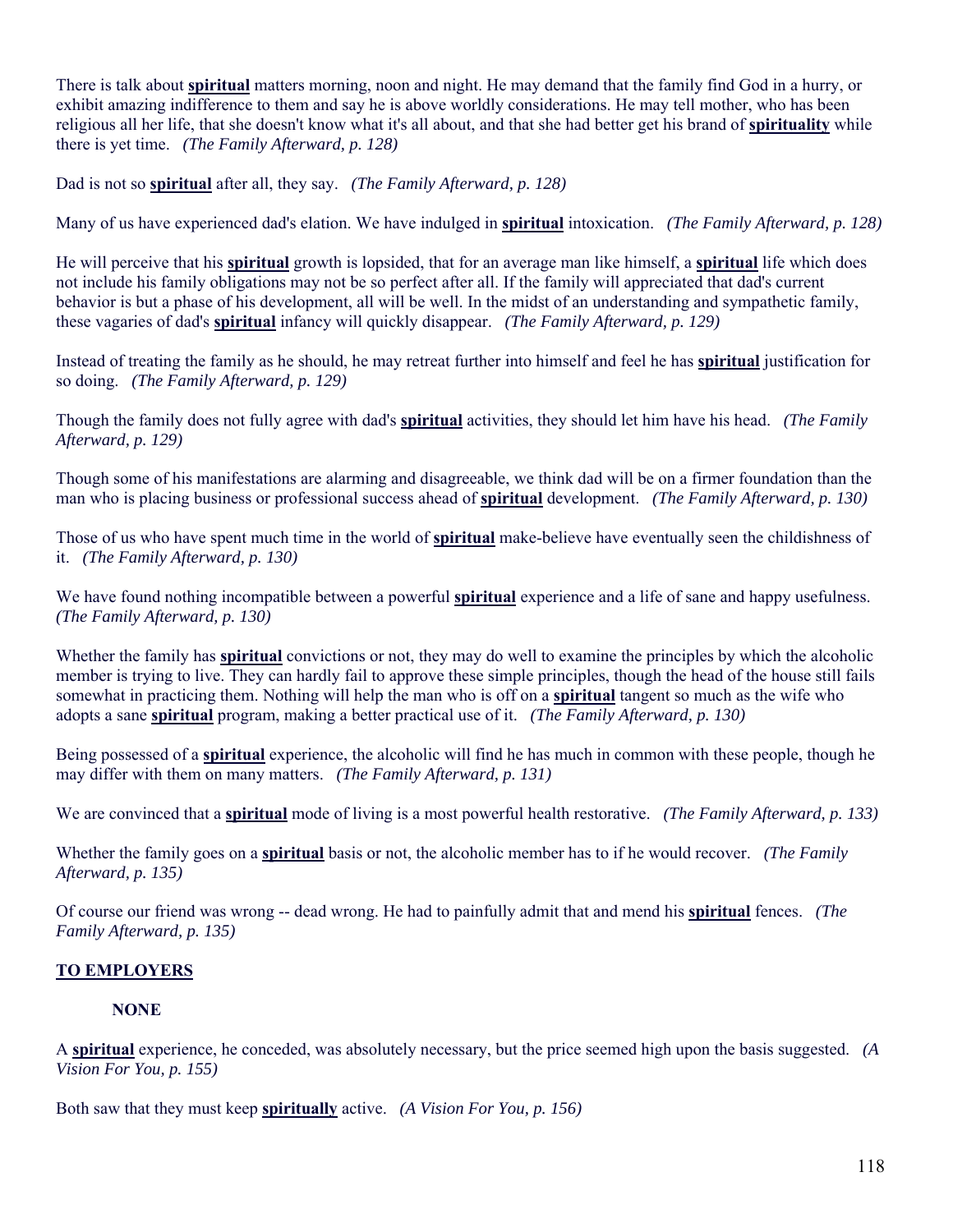The use of **spiritual** principles in such case was not so well understood as it is now. *(A Vision For You, pp. 156-157)*

The two friends spoke of their **spiritual** experience and told him about the course of action they carried out. *(A Vision For You, p. 157)*

He had begun to have a **spiritual** experience. *(A Vision For You, p. 158)*

"The way you fellows put this **spiritual** stuff makes sense. I'm ready to do business. I guess the old folks were right after all." *(A Vision For You, p. 159)*

They experienced a few distressing failures, but in those cases they made an effort to bring the man's family into a **spiritual** way of living, thus relieving much worry and suffering. *(A Vision For You, p. 159)*

In addition to these casual get-togethers, it became customary to set apart one night a week for a meeting to be attended by anyone or everyone interested in a **spiritual** way of life. *(A Vision For You, pp. 159-160)*

Understanding our work, he can do this with an eye to selecting those who are willing and able to recover on a **spiritual** basis. *(A Vision For You, p. 162)*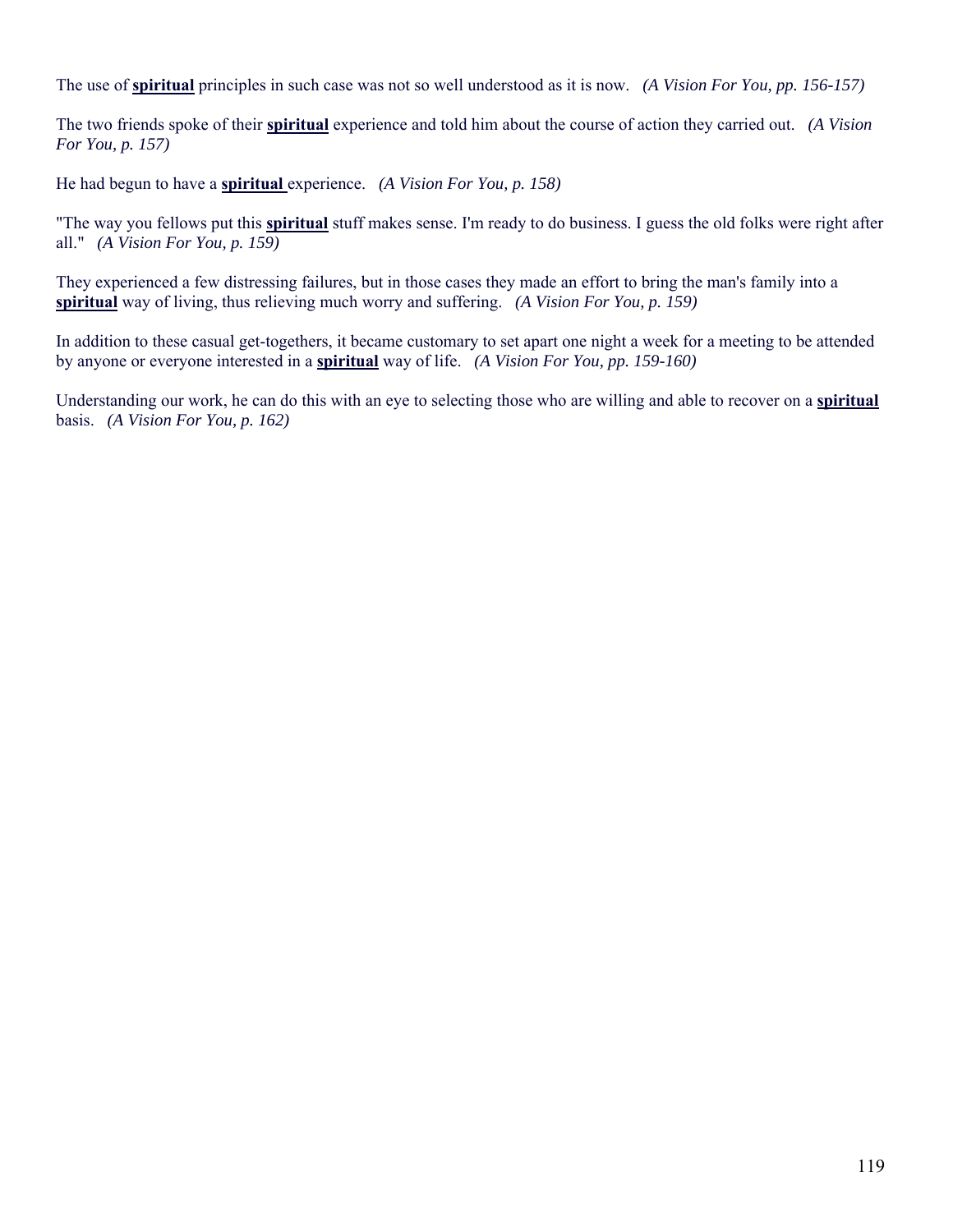## **11 Big Book References for "When all else fails… WORK WITH OTHERS"**

The broker had gone to Akron on a business venture which had collapsed, leaving him greatly in fear that he might start drinking again. **He suddenly realized that in order to save himself he must carry his message to another alcoholic.** That alcoholic turned out to be the Akron physician. (*Foreword to the Second Edition, p. xvi)* 

My friend had emphasized the absolute necessity of demonstrating these principles in all my affairs. **Particularly was it imperative to work with others as he had worked with me**. Faith without works was dead, he said. And how appallingly true for the alcoholic! For if an alcoholic failed to perfect and enlarge his spiritual life through work and self-sacrifice for others, he could not survive the certain trials and low spots ahead. If he did not work, he would surely drink again, and if he drank, he would surely die. Then faith would be dead indeed. With us it is just like that. (*Bill's Story, p. 14)* 

This sometimes nearly drove me back to drink, but I soon found that **when all other measures failed, work with another alcoholic would save the day.** (*Bill's Story, p. 15)* 

**Our very lives, as ex-problem drinkers, depend upon our constant thought of others and how we may help meet their needs.** *(There Is A Solution,, p. 20)* 

**If sex is very troublesome, we throw ourselves the harder into helping others. We think of their needs and work for them. This takes us out of ourselves. It quiets the imperious urge**, when to yield would mean heartache. *(How It Works, p. 70)* 

**Practical experience shows that nothing will so much insure immunity from drinking as intensive work with other alcoholics. It works when other activities fail.** This is our *twelfth suggestion:* Carry this message to other alcoholics! You can help when no one else can. You can secure their confidence when other fail. Remember they are very ill. *(Working with Others, p. 89)* 

It is important for him to realize that **your attempt to pass this on to him plays a vital part in your recovery.** Actually, he may be helping you more than you are helping him. (*Working with Others, p. 94)* 

**Helping others is the foundation stone of your recovery. (***Working with Others, p. 97)* 

**Showing others who suffer how we were given help is the very thing which makes life seem so worth while to us now**. (*The Family Afterward, p. 124)* 

Though the family does not fully agree with dad's spiritual activities, they should let him have his head. Even if he displays a certain amount of neglect and irresponsibility towards the family, it is well to **let him go as far as he like in helping other alcoholics. During those first days of convalescence, this will do more to insure his sobriety than anything else.** *(The Family Afterward, p. 129)* 

He may wish to do a lot for other alcoholics and something of the sort may come up during business hours. A reasonable amount of latitude will be helpful. **This work is necessary to maintain his sobriety.** (*To Employers, p. 146)*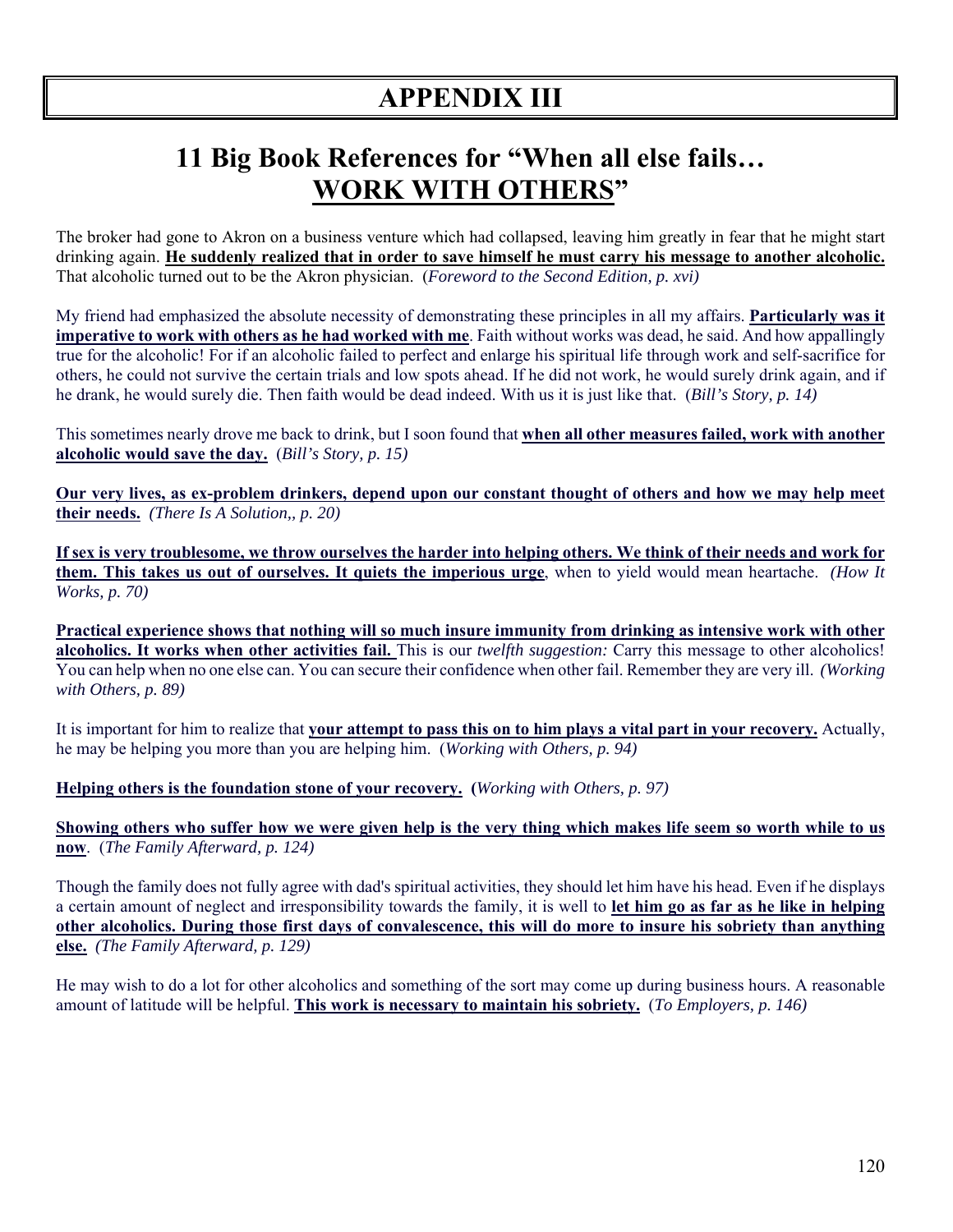## **APPENDIX IV**

### **72 Big Book References to being USEFUL & HELPFUL to OTHERS**

Many of these references refer specifically to working with another alcoholic, but over half of them are more general in nature and recommend that we apply the principle of 'usefulness' to everyone we come in contact with.

We simply wish to be **helpful** to those who are afflicted. *(Foreword to the First Edition, p. xiv)*

We should like to **helpfu**l to such cases. *(Foreword to the First Edition, p. xiv)*

…he was convinced of the need for moral inventory, confession of personality defects, restitution of those harmed, **helpfulness to others…** *(Foreword to the Second Edition, p. xvi)*

…only an alcoholic could **help** an alcoholic. *(Foreword to the Second Edition, p. xvi)*

…we work out our solutions on the spiritual as well as **an altruistic plane**… *(The Doctor's Opinion, p. xxvi)*

The **unselfishness** of these men as we have come to know them, the entire absence of profit motive, and their **community spirit**, is indeed inspiring to one who has labored long and wearily in this alcoholic field. *(The Doctor's Opinion, p. xxvii)*

…nothing which has contributed more to the rehabilitation of these men than **the altruistic movement** now growing up among them. *(The Doctor's Opinion, p. xxviii)*

I was to know happiness, peace and **usefulness**… *(Bill's Story, p. 8)* 

Never was I to pray for myself, except as my requests bore on my **usefulness to others**. *(Bill's Story, p. 13)*

Perhaps I could **help** some of them. *(Bill's Story, p. 14)*

For if an alcoholic failed to perfect and enlarge his spiritual life through work and **self-sacrifice for others,** he could not survive the certain trials and low spots ahead. *(Bill's Story, pp. 14-15)*

…abandoned ourselves with enthusiasm to the idea of **helping** other alcoholics… *(Bill's Story, p. 15)*

…nothing whatever except the sincere desire to be **helpful**… *(There Is A Solution, p. 18)*

This should suggest a **useful** program for anyone concerned with a drinking problem. *(There Is A Solution, p. 19)*

…attitudes which make us more **useful** to others. *(There Is A Solution, p. 19)*

Our very lives, as ex-problem drinkers, depend upon **our constant thoughts of others** and how we may **help**  meet their needs. *(There Is A Solution, p. 20)*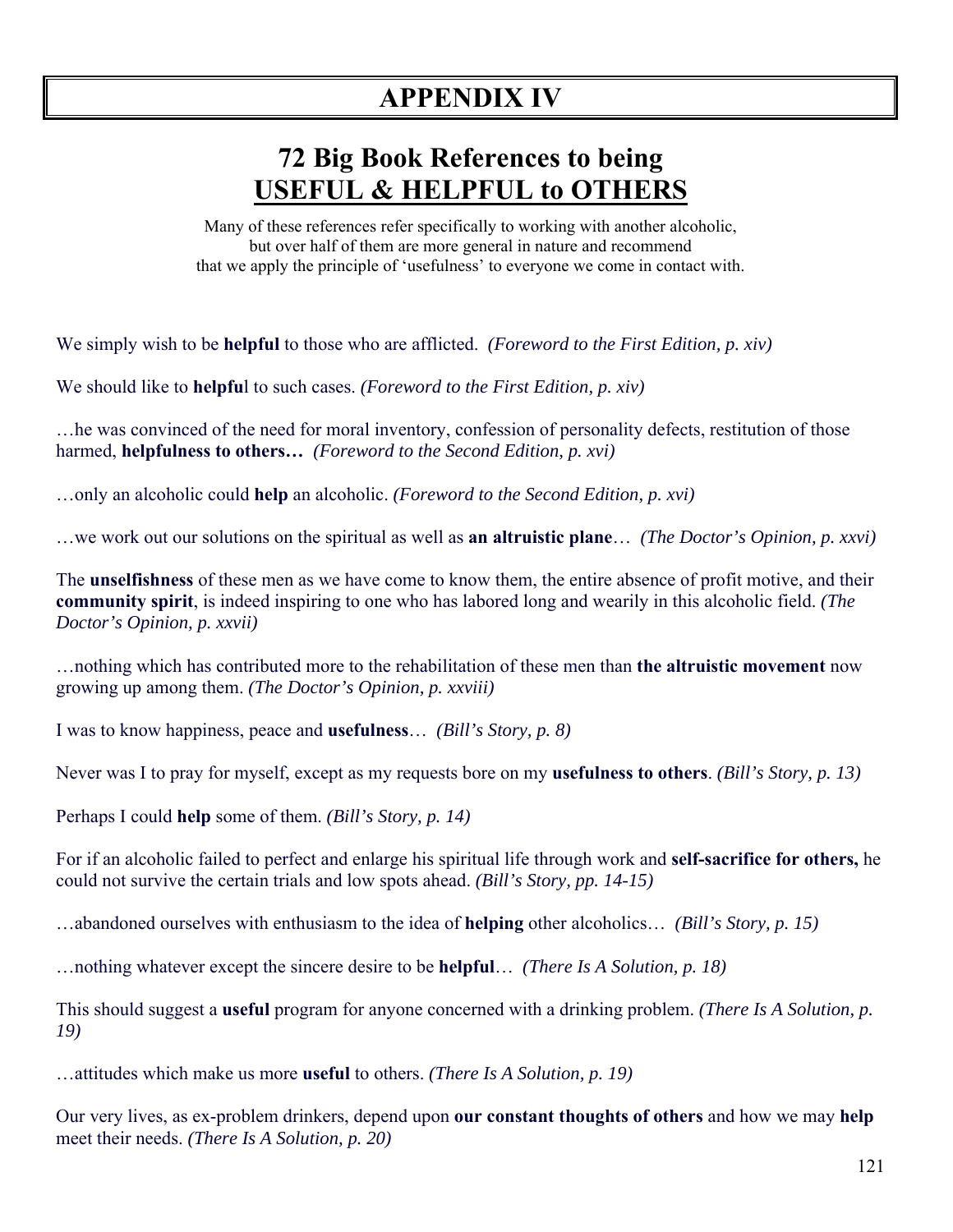…a way of living infinitely more satisfying and, I hope, more **useful** than the life I lived before. *(More About Alcoholism, p. 43)*

…demonstrating a degree of stability, happiness and **usefulness** which we should have sought ourselves. *(We Agnostics, p. 49)*

This is a sick man. How can I be **helpful** to him? *(How It Works, p. 67)*

If we do, we destroy our chance of being **helpfu**l. *(How It Works, p. 67)*

…we throw ourselves the harder into **helping** others. *(How It Works, p. 70)*

The rule is we must be hard on ourself, but always **considerate of others**. *(Into Action, p. 74)*

…which stands in the way of my **usefulness** to you and my fellows. *(Into Action, p. 76)*

Our real purpose is to fit ourselves to be of **maximum service** to God and the people about us. *(Into Action, p. 77)*

We go to him in a **helpful** and forgiving spirit… *(Into Action, p. 77)*

We will see how our experience can **benefit** others… *(Into Action, p. 84)*

We will lose interest in selfish things and **gain interest** in our fellows… *(Into Action, p. 84)*

Then we resolutely turn our thoughts to someone we can **help**. *(Into Action, p. 84)*

…thinking of **what we could do for others**… *(Into Action, p. 86)*

…that would diminish our **usefulness** to others. *(Into Action, p. 86)*

We may ask for ourselves, however, if others will be **helped**. *(Into Action, p. 87)*

You can **help** when no one else can. *(Working With Others, p. 89)*

…to see them **help** others… *(Working With Others, p. 89)*

…you can be uniquely **helpfu**l to other alcoholics. *(Working With Others, p. 89)*

To be **helpful** is our only aim. *(Working With Others, p. 89)*

…who, as part of their own recovery, try to **help** others… *(Working With Others, p. 90)*

To be vital, faith must be accompanied by **self sacrifice** and **unselfish**, constructive action. *(Working With Others, p. 93)*

…why you are now endeavoring to be **helpful** to him. *(Working With Others, p. 94)*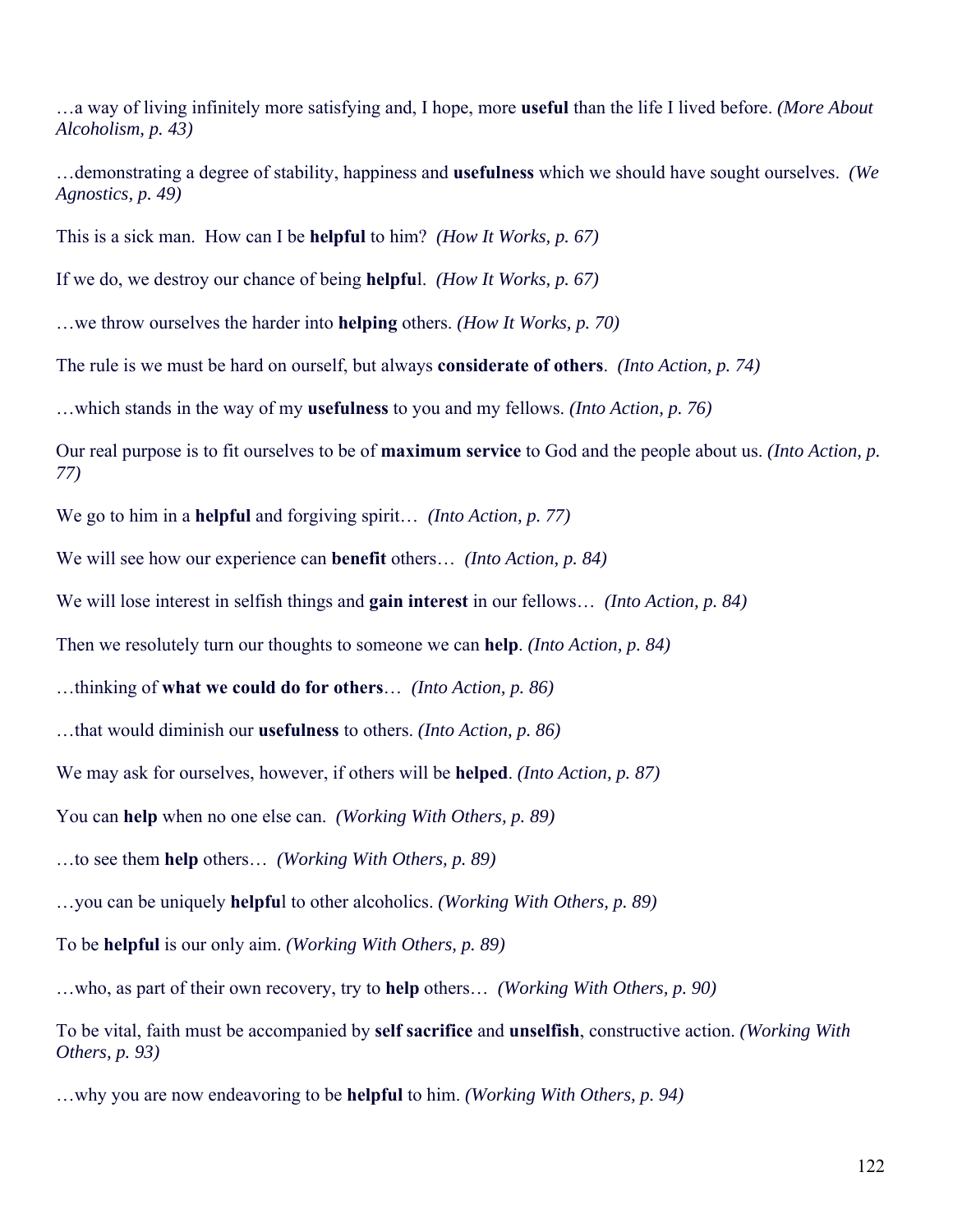…only that he will try to **help** other alcoholics when he escapes his own difficulties. *(Working With Others, p. 94)*

Suggest how important it is that he **place the welfare of other people ahead** of his own. *(Working With Others, p. 94)* 

…if he wants to get well you will do anything to **help**. *(Working With Others, p. 95)* 

**Helping** others is the foundation stone of your recovery. *(Working With Others, p. 97)*

…discussed in an atmosphere of **helpfulness** and friendliness. *(Working With Others, p. 99)*

…the alcoholic continues to demonstrate that he can be sober, considerate and **helpful**… *(Working With Others, p. 99)*

You may spoil your chance of being **helpful** if you do. *(Working With Others, p. 100)*

Your job now is to be at the place where you may be of **maximum helpfulness** to others, so never hesitate to go anywhere if you can be **helpful**. *(Working With Others, p. 102)*

Experience shows that such an attitude is not **helpful** to anyone. *(Working With Others, p. 103)* 

…your chance of accomplishing anything **useful**… *(To Wives, p. 111)*

…a full and **useful** life… *(To Wives, p. 111)* 

Let him see that you want to be **helpful** rather than critical. *(To Wives, p. 111)*

Meanwhile you might try to **help** the wife of another serious drinker. *(To Wives, p. 112)*

We urge you to try our program, for nothing will be so **helpful** to your husband… *(To Wives, p. 117)*

…yet he spends long hours **helping** other men and their families. *(To Wives, p. 119)*

Both of you will awaken to a new **sense of responsibility for others**. *(To Wives, p. 119)*

Cheer him up and ask him how you can be still more **helpful**. *(To Wives, p. 120)*

…unless some good and **useful** purpose is to be served… *(The Family Afterward, p. 125)*

He is not likely to get far in any direction if he fails to show **unselfishness** and love under his own roof. *(The Family Afterward, p. 127)*

…let him go as far as he likes in **helping** other alcoholics. *(The Family Afterward, p. 129)*

…nothing incompatible between a powerful spiritual experience and a life of sane and happy **usefulness**. *(The Family Afterward, p. 130)*

…and is sure to find new avenues of **usefulness** and pleasures. *(The Family Afterward, p. 132)*